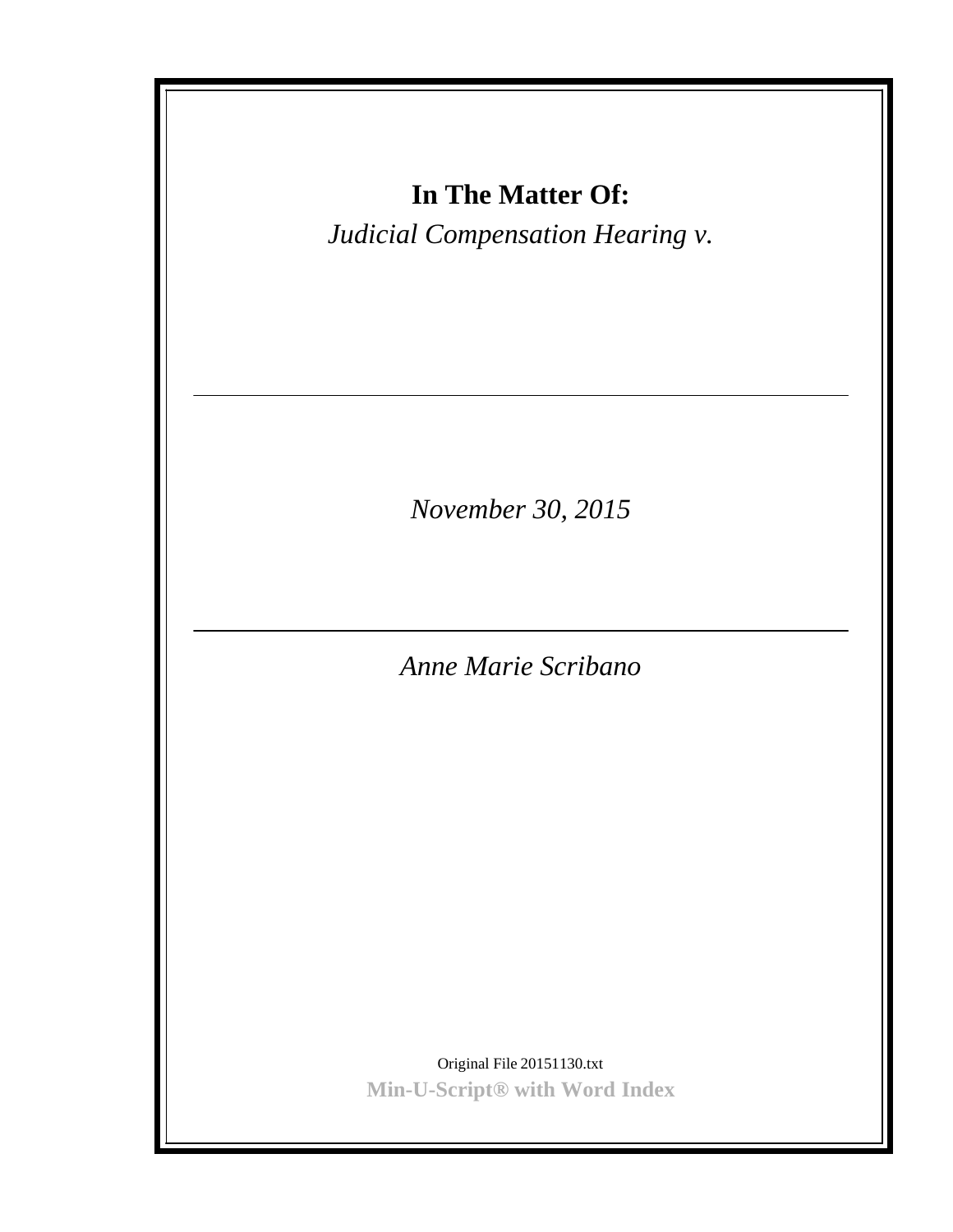1  $2 \parallel$  STATE OF NEW YORK -------------------------------------- 3 PUBLIC HEARING 4 Commission on Legislative, Judicial  $5 \parallel$  and Executive Compensation 6 -------------------------------------- November 30, 2015 7 New York City Bar Association 8 8 a b i and the state 42 West 44th Street New York, New York 9 B E F O R E: 10 SHEILA BIRNBAUM, Chair 11 HON. BARRY A. COZIER (RET.) ROMAN B. HEDGES 12 || MITRA HORMOZI GARY JOHNSON  $13$  HON. JAMES J. LACK (RET.) FRAN REITER 14 15 Anne Marie Scribano 16 William Leone Senior Court Reporters 17 18 19 20 21 22 23 24 25 26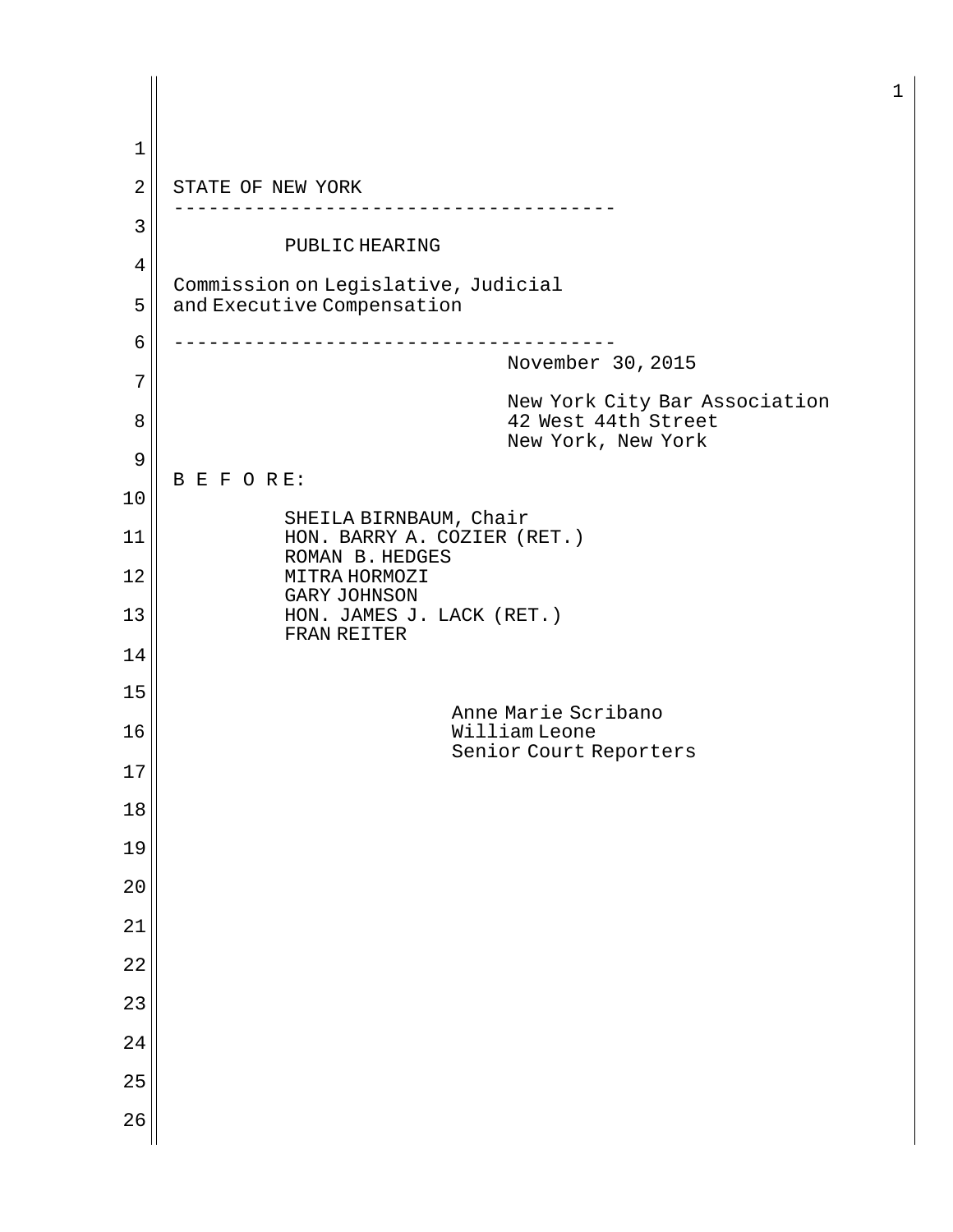|    | 2                                                                   |
|----|---------------------------------------------------------------------|
| 1  | Proceedings                                                         |
| 2  | THE CHAIRPERSON: Good morning. I welcome you all                    |
| 3  | to the Commission on Judicial Salaries and Executive and            |
| 4  | Administrative Salaries.                                            |
| 5  | This morning, we're going to be only considering                    |
| 6  | the issue of judicial salaries. I'd like to introduce the           |
| 7  | Commission members that are here this morning.                      |
| 8  | Commissioner Johnson will join us later in the                      |
| 9  | morning when he gets here.                                          |
| 10 | I'd like everyone to introduce themselves.                          |
| 11 | Roman, would you start on that end.                                 |
| 12 | MR. HEDGES: I'm Roman Hedges.                                       |
| 13 | MS. REITER: Fran Reiter.                                            |
| 14 | THE CHAIRPERSON: Sheila Birnbaum.                                   |
| 15 | JUDGE LACK: Jim Lack.                                               |
| 16 | JUDGE COZIER: Barry Cozier.                                         |
| 17 | THE CHAIRPERSON: And everybody is welcome.                          |
| 18 | We have an agenda and a schedule of witnesses.<br>As                |
| 19 | you know, each of the organization witnesses will have              |
| 20 | 10 minutes, and we'll try to give you a little extra if             |
| 21 | there are questions. The individuals who have signed up             |
| 22 | have fiveminutes each. We will continue until about $1:20$ ,        |
| 23 | $1:30$ , take a short break and then get back at $1:45$ .<br>We may |
| 24 | take a break in between, but it will be very short.                 |
| 25 | We're very anxious to hear from all of the                          |
| 26 | witnesses who have signed up. We have your written                  |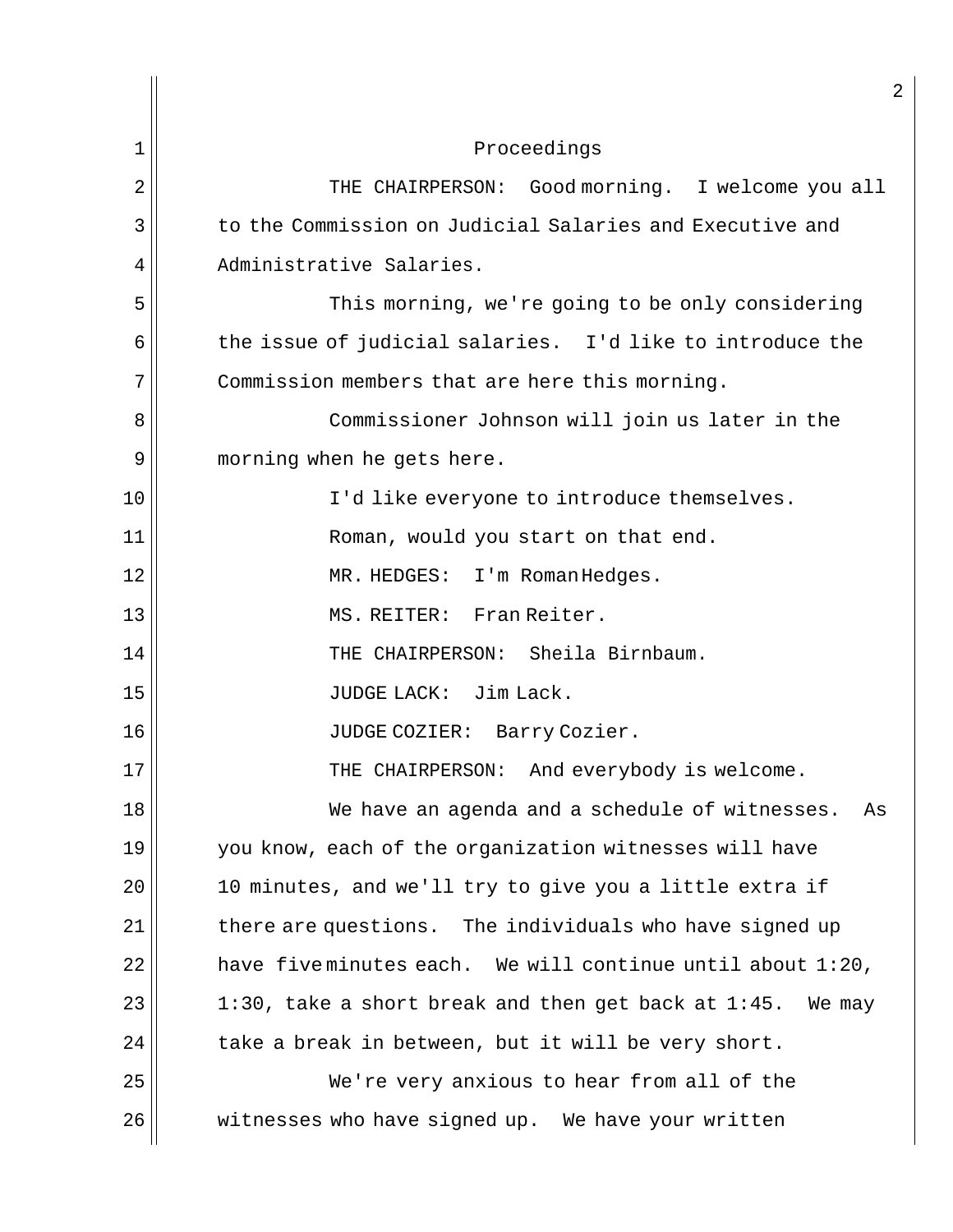|                | 3                                                              |
|----------------|----------------------------------------------------------------|
| 1              | Proceedings                                                    |
| $\overline{2}$ | submissions and we have read those submissions, so you don't   |
| 3              | have to repeat everything that's in the submissions.<br>And we |
| 4              | look forward to a very interesting morning.                    |
| 5              | The first witness is going to be the Honorable                 |
| 6              | Lawrence Marks, Chief Administrative Judge of the State of     |
| 7              | New York.                                                      |
| 8              | Thank you.                                                     |
| 9              | Good morning, Ms. Birnbaum and other<br>JUDGE MARKS:           |
| 10             | members of the Commission. Thank you for the opportunity to    |
| 11             | speak to you today on this important question.                 |
| 12             | I'm speaking on behalf of Chief Judge Jonathan                 |
| 13             | Lippman and the entire New York State judiciary.<br>And, as    |
| 14             | you noted, we provided a submission, so I'll try to keep my    |
| 15             | remarks relatively brief.                                      |
| 16             | I hope you have the opportunity to read our                    |
| 17             | submission carefully. It lays out in much greater detail       |
| 18             | our analysis and the reasons in support of the                 |
| 19             | recommendations that we're making.                             |
| 20             | We've also provided you with a larger appendix,                |
| 21             | which you have in electronic form, and there's a lot of        |
| 22             | information in the appendix, probably more than you'll need.   |
| 23             | But, hopefully, you'll find that to be helpful as well.        |
| 24             | So, we are recommending that the Commission use                |
| 25             | the Federal District Court judge salary as a benchmark in      |
| 26             | making its determinations. The Federal District Court judge    |
|                |                                                                |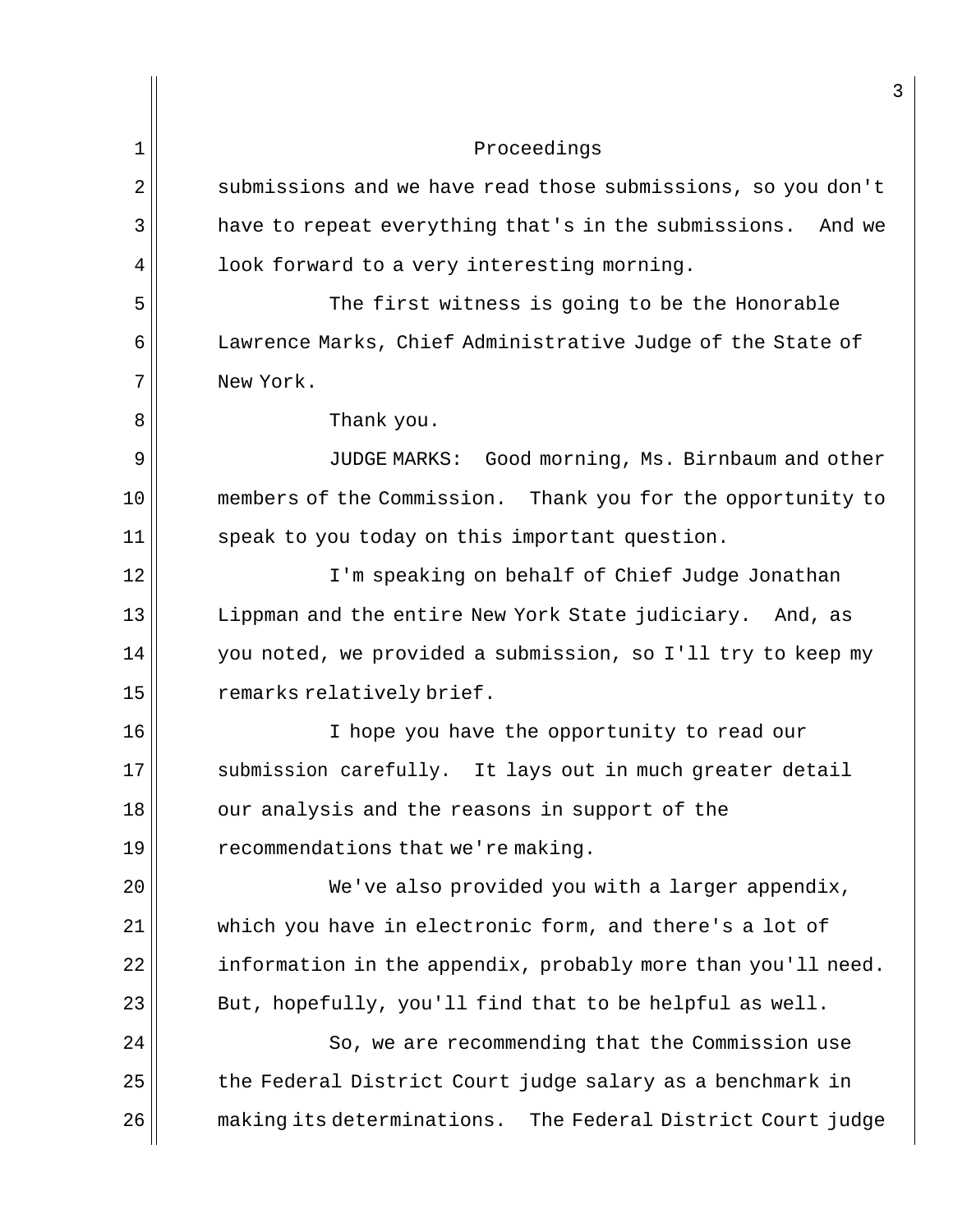$2 \parallel$  salary on January 1st, in a few weeks, will be \$203,100. In 3 asking you to use that as a benchmark, what that means is we  $4$  would like you to use that as the benchmark for setting the 5 | Salary of Supreme Court judges in New York. The Supreme 6 Court, as you know, is the court of general civil and 7 criminal jurisdiction in New York. And so if you, as we're 8 **8** recommending, use that as the benchmark, that would be the 9 | salary for Supreme Court judges and then the other New York 10 judges' salaries would be set proportionally to that 11 benchmark amount. 12 We're also asking that you make that new salary

13 effective on April 1st, 2016; that it not be phased in. And 14 || we're also asking that you build in cost of living 15 adjustments based on any cost of living adjustments that the 16 federal judges may get in the ensuing three years for this 17 four-year period that you're focusing on.

18 || Before I just explain why we think that makes 19 sense and why you should support the recommendation for 20 making it, I want to just put this in a bit of context  $21$  because I think it's important to do that.

22  $\parallel$  This has really been a 40-year history, a 23 difficult and troubled history, for judicial compensation in 24 New York. And it's 40 years because it was approximately 25 40 years ago that the state took over the financing of the  $26$  state court system, including the responsibility for paying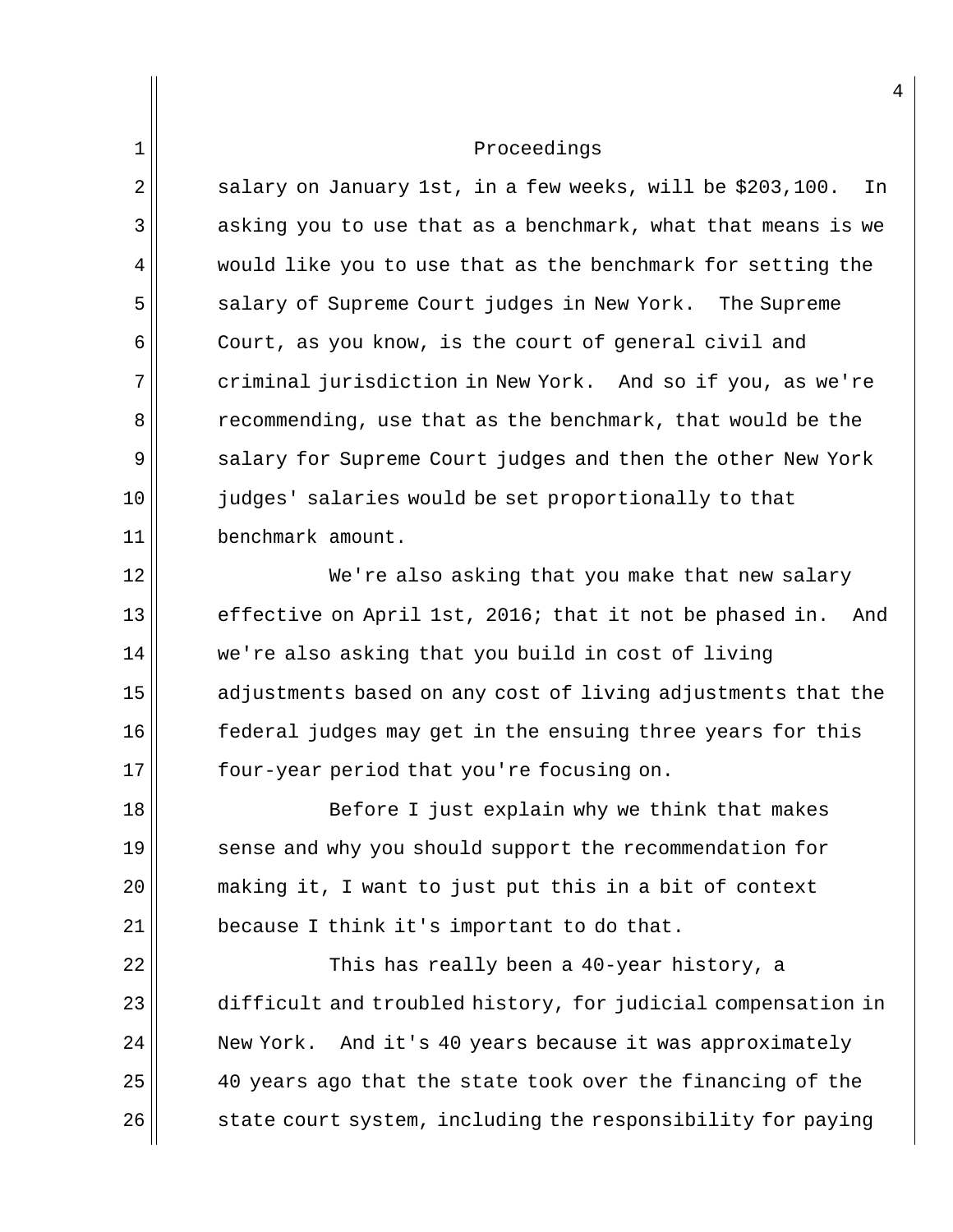$2 \parallel$  judges' salaries. And over that 40 years, we've seen very 3 long stretches of stagnation in judicial salaries. Most  $4$  egregiously was a 13-year period in which there wasn't a  $5$  single dollar in cost of living adjustment for judges. That 6 was the period 1999 to 2012. So there have been long  $7$  stretches of stagnation. There have been periodic and ad 8 hoc catch-ups over this 40 years that never made judges 9 whole. There has been lost cost of living adjustments to 10 judicial salaries that have been gutted by inflation and a  $11$  lack of transparency in the process and, really, this 12 instability, unpredictability, irrationality and unfairness 13 in this process and that is what led the legislature to  $14$  create a commission process to change that, to make the 15 || process more objective, to make it more professional.

16 || So the 2011 Commission conducted its work four  $17$  years ago. It did not, as I'll explain, solve this 18 long-standing problem. It addressed it partially, but it 19 did not solve the problem. And we believe that this 20 | Commission has the opportunity to solve this problem once  $21$  and for all.

22 | So, again, we're recommending that the Federal **District Court judge salary be used as the benchmark and**  that that be done immediately, taking effect on April 1st and that COLAs be built in, if judges get COLAs in the ensuing years.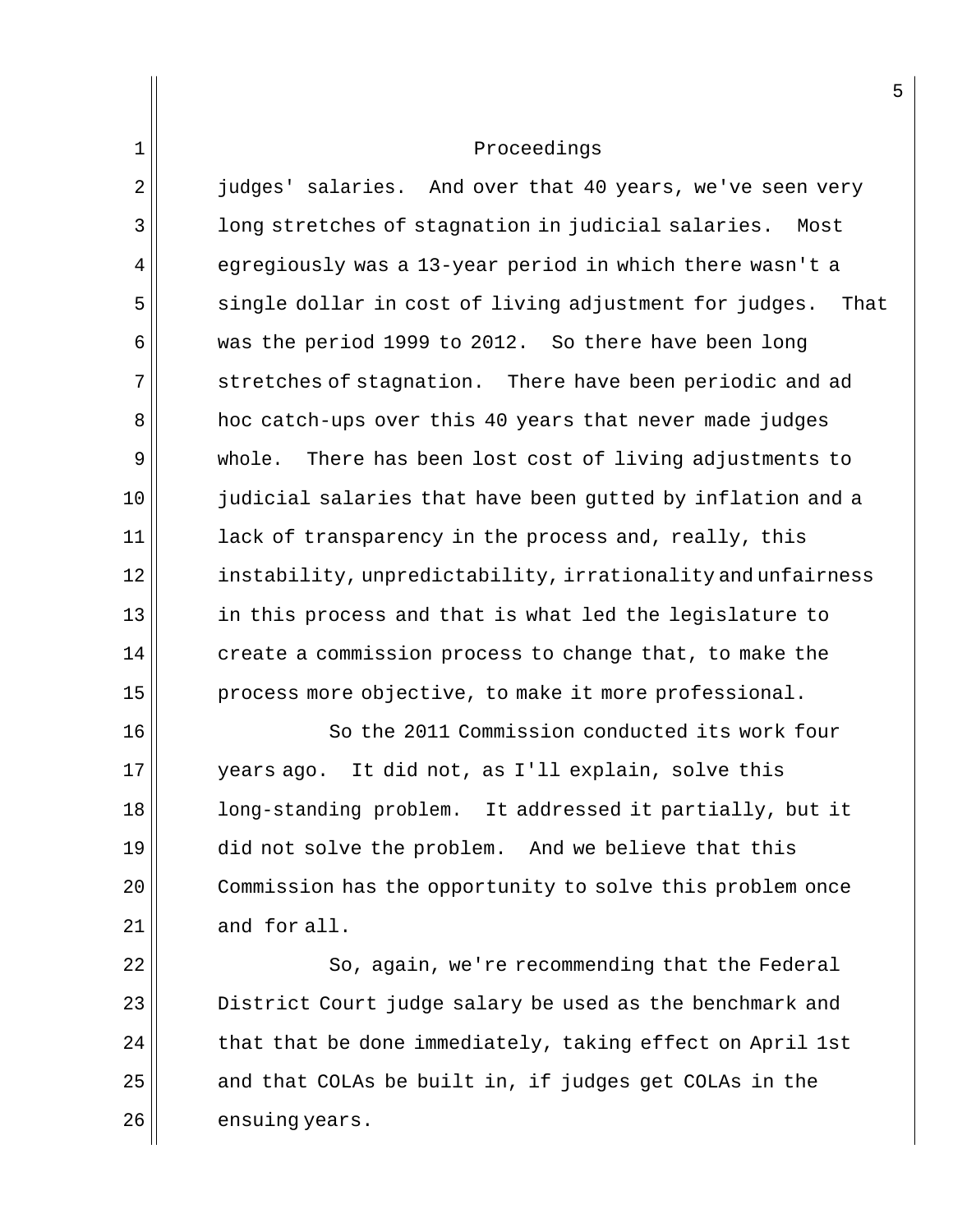|    | 6                                                             |
|----|---------------------------------------------------------------|
| 1  | Proceedings                                                   |
| 2  | So why does this make sense?                                  |
| 3  | So, first and foremost, the one thing that this               |
| 4  | 2000 Commission did get right, we believe, is it did set the  |
| 5  | federal salary, the Federal District Court judge salary, as   |
| 6  | the benchmark.                                                |
| 7  | And in doing that $-$ - I just want to quote from             |
| 8  | their report in 2011. The 2011 Commission said that:          |
| 9  | The Commission recognizes the importance of the               |
| 10 | New York State judiciary as a co-equal branch of government.  |
| 11 | It recognizes the importance of establishing pay levels that  |
| 12 | make clear that the judiciary is valued and respected.<br>The |
| 13 | federal judiciary sets a benchmark of both quality and        |
| 14 | compensation. New York should seek to place its judiciary     |
| 15 | on par.                                                       |
| 16 | That is where New York State judicial compensation            |
| 17 | was in the late 1990s and our recommendation is to            |
| 18 | reestablish this benchmark. So that is a precedent that the   |
| 19 | 2011 Commission set.                                          |
| 20 | That benchmark and that precedent is also                     |
| 21 | consistent with history and past practice. So not only in     |
| 22 | 2011 was the federal salary used as the benchmark, but that   |
| 23 | was the case in 1999 and also the case in some prior years    |
| 24 | before that. In effect, State Supreme Court judges made a     |
| 25 | little bit more than Federal District Court judges for        |
| 26 | several years in the 1980s.                                   |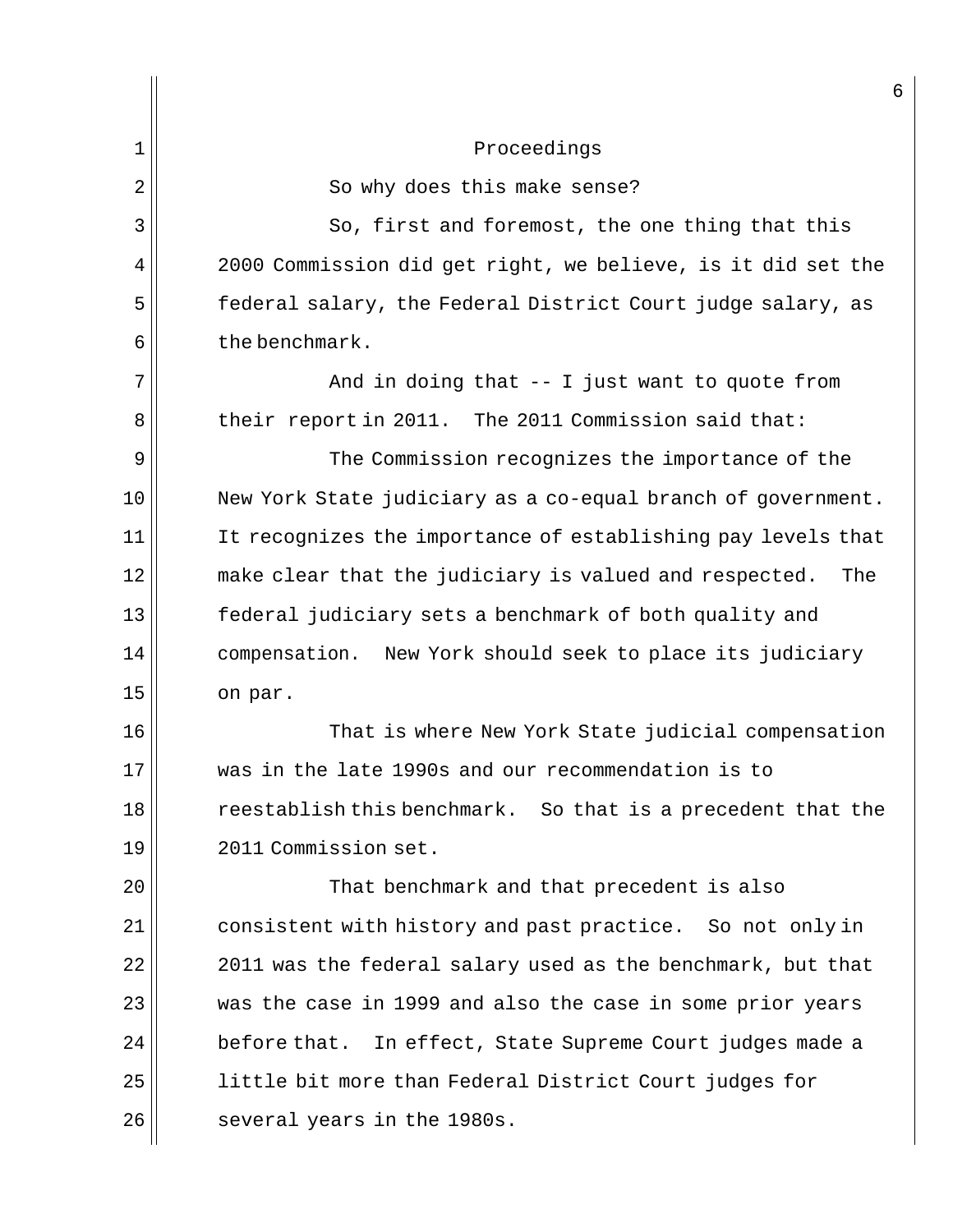|                | 7                                                              |
|----------------|----------------------------------------------------------------|
| $\mathbf 1$    | Proceedings                                                    |
| $\overline{2}$ | Secondly, it would provide, in using that federal              |
| 3              | salary as the benchmark, it would provide fairer and fuller    |
| 4              | cost of living adjustment for state judges.                    |
| 5              | And, interestingly, in 2011, where there had been,             |
| 6              | at that point, a 12-year drought and stagnation in judicial    |
| 7              | salaries, inflation had gone up 41 percent at that point       |
| 8              | since 1999, which had been the last adjustment in state        |
| 9              | judicial salaries. So there had been a 41 percent increase,    |
| 10             | but the Commission in 2011 only provided a 27 percent          |
| 11             | increase in salaries and, in fact, it phased that in over      |
| 12             | three years. But when it was fully phased in, it was only a    |
| 13             | 27 percent increase, even though inflation had gone up         |
| 14             | 41 percent since the last increase in 1999. But 1999, we       |
| 15             | believe, isn't even the best baseline period because, prior    |
| 16             | to that, in the 1990s, there were three years when the         |
| 17             | federal judges missed out on cost of living adjustments.<br>So |
| 18             | we would go back to the 1986 -- 1987 state judicial raises,    |
| 19             | that's the most valid baseline here. And that's the year       |
| 20             | that's closest in time to the federal legislation, in 1989,    |
| 21             | the federal ethics legislation that put in place for federal   |
| 22             | judges what was to be a regular cost of living adjustment      |
| 23             | So we could use 1987 as the baseline year.<br>process.         |
| 24             | If you use that as the baseline year, factoring in             |
| 25             | the cost of livings between 1987 and today, that would take    |
| 26             | you to about \$207,000, which is more than the current         |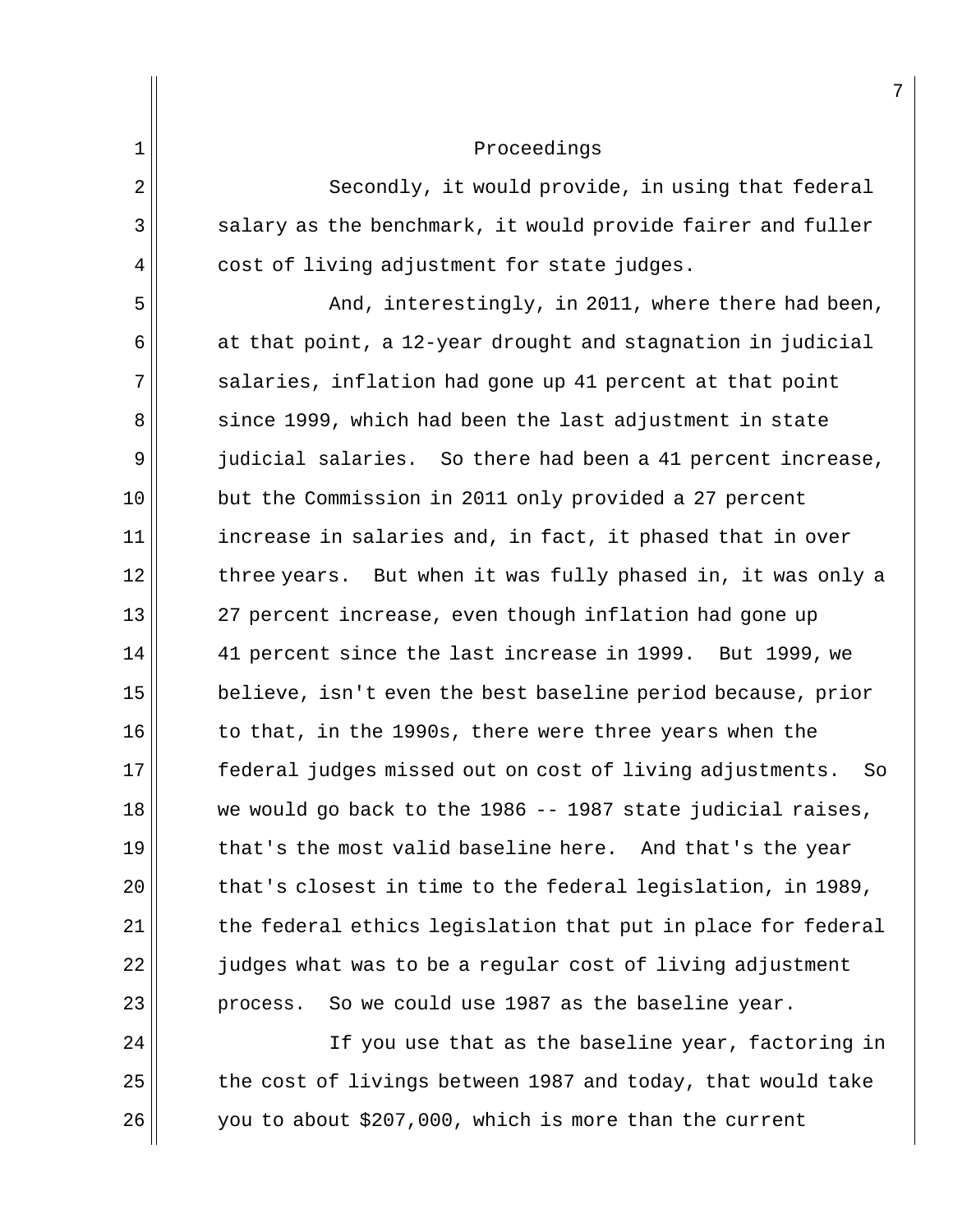2 || Federal District Court judge salary. And we're not  $3 \parallel$  advocating for that. We're advocating for parity with the  $4 \parallel$  \$203,100 salary that the Federal District Court judges will  $5$  be getting on January 1st.

6 || But the point is that, it almost doesn't matter 7 which year you use as the baseline, because, if you use 8 1999, the cost of living has gone up about 46, 47 percent; 9 inflation has gone up 46, 47 percent since 1999 to today. 10 That would mean a salary of about \$201,000. If you use our  $11$  baseline year, 1987, it would be \$207,000. It almost 12 doesn't matter which baseline year you use to calculate the 13 increase in inflation. It gets you to within the ball park  $14$  |  $\,$  of what would be the Federal District Court judge salary in  $15$  | 2001.

16 || And I would just note here that we're not asking 17 for this, we're not asking for retroactive payment, but, you 18 know, frankly, the fact of the matter is that New York State 19 judges, because of this inability, these long periods of  $20$   $\vert$  stagnation, the catch-ups, not making judges whole, a judge  $21$   $-$  -- a Supreme Court judge who was on the bench in 1999 and is  $22$  still on the bench today has lost over \$400,000 in cost of 23 || living adjustments. That's a fact. That's not an  $24$  approximate number. The cost in terms of dollars and cents  $25$  for a judge in that situation is the \$400,000 loss in cost 26 | cf living adjustments.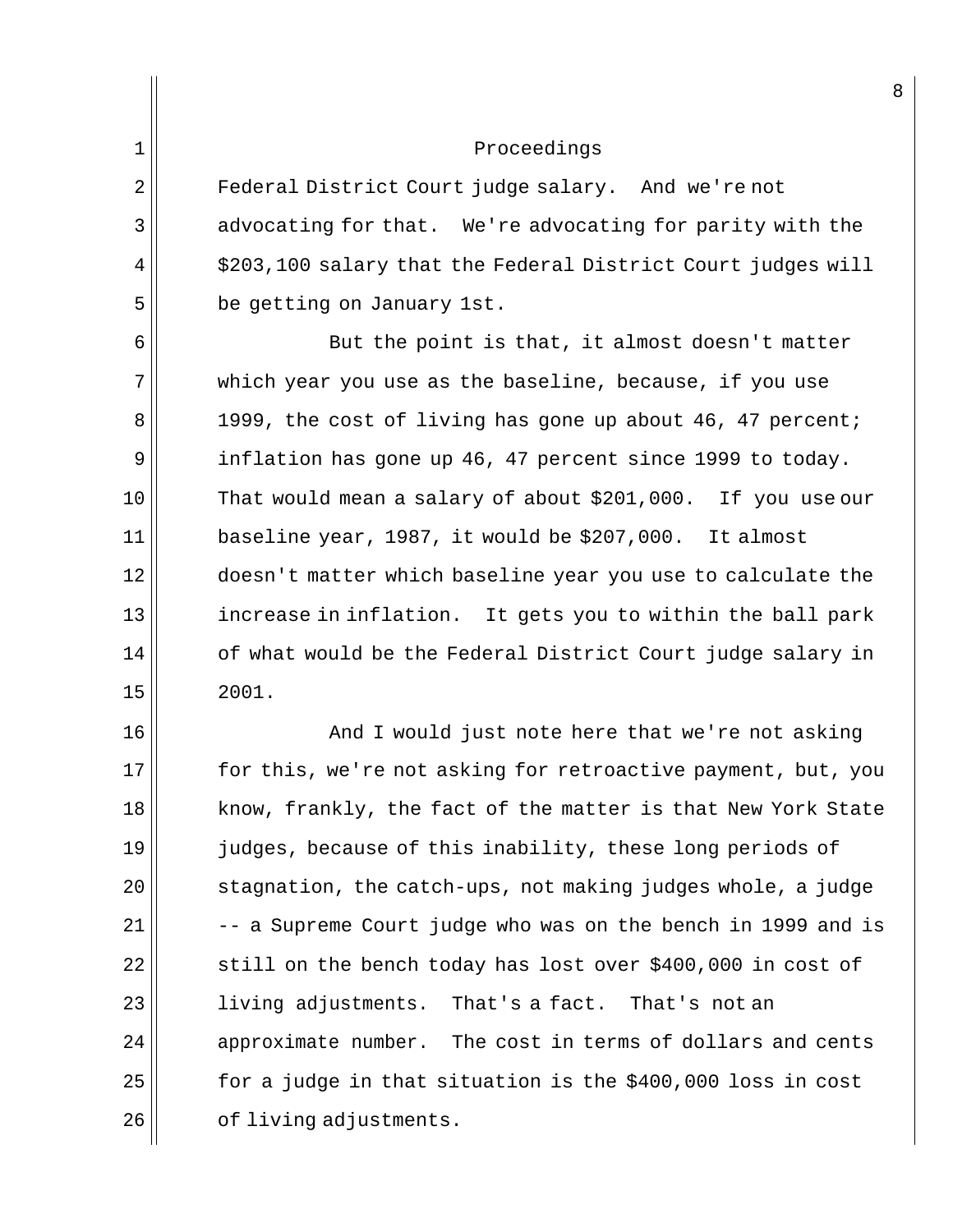$2 \parallel$  The third reason that we think the Federal 3 District Court judge salary is the appropriate benchmark is  $4 \parallel$  that New York State, as we all know, is a very expensive 5 state to live in. By some measurements, it's the most  $6$  expensive state in the country.

7 The National Center for State Courts Analysis, 8 which we provided in our submission, which, by the way, is  $9 \parallel$  an analysis that's used by states throughout the country, at  $10$  least 15, if not more states, in setting judicial salaries,  $11$  in setting judicial compensation, the National Center for 12 State Courts survey ranks New York, taking into effect cost 13 of living, at the current salary for a State Supreme Court  $14$  judge, we're 47th in the country. \$174,000 salaries that 15 Supreme Court judges are currently making, 47th in the 16 country, factoring cost of living. And we're dead last 17 among the most populus states in the country. Even bringing 18 us up to the level of the Federal District Court judge 19 salary would only place us, taking into account cost of 20 || living, would only place us at 33rd in the country.

21 || Lastly, the fourth factor that we think strongly supports the recommendation that we're making is that, unlike in 2011, when the state's fiscal situation was very weak -- there had been a \$10 billion, unprecedented \$10 billion state budget deficit going into that year. The  $\vert$  state's economy was very weak. The budget situation was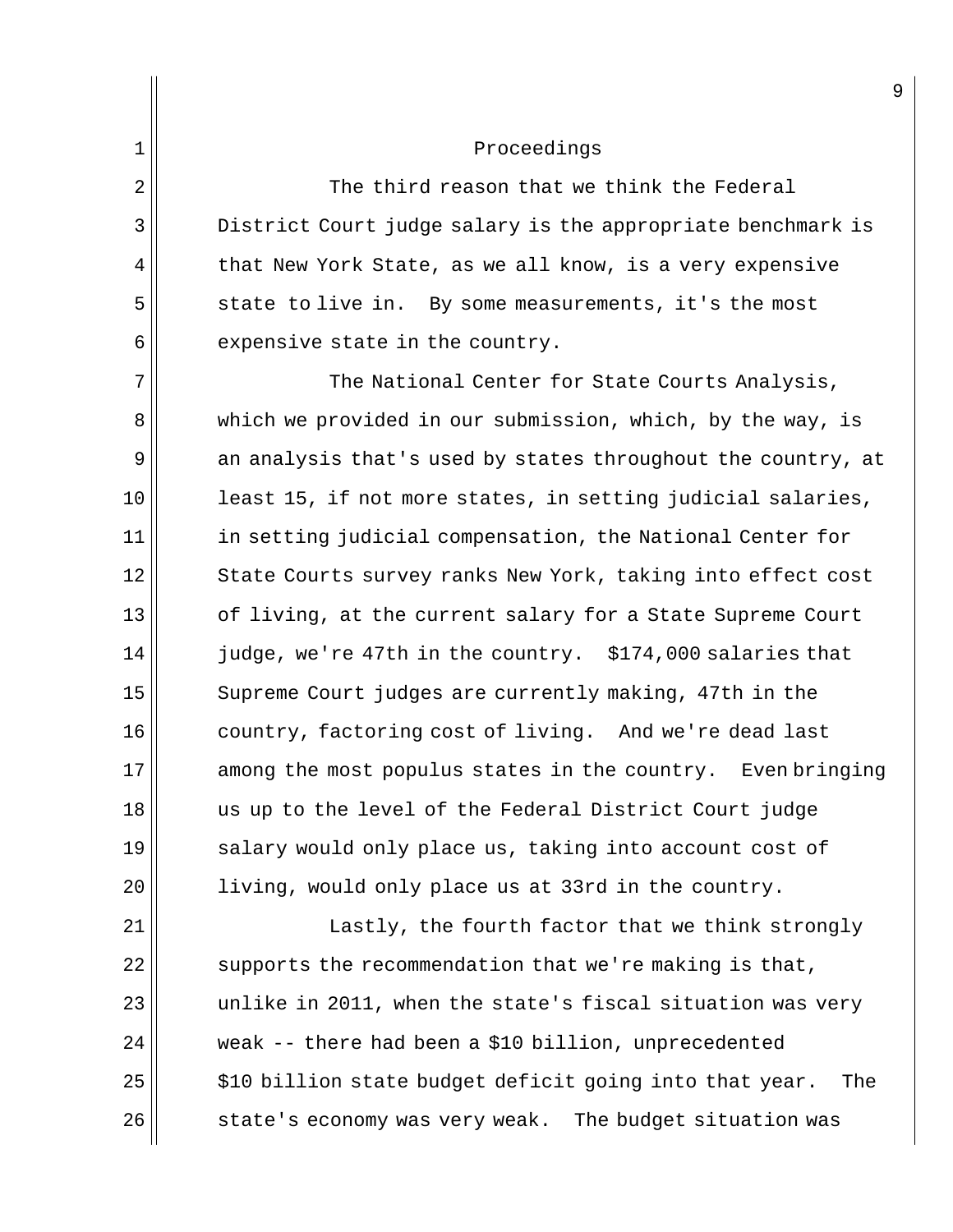| $\overline{2}$ | very weak. Unlike 2011, the state's fiscal condition today    |
|----------------|---------------------------------------------------------------|
| 3              | is strong and there's no question that the state has the      |
| 4              | ability to pay the increase that we're advocating.<br>The     |
| 5              | ability to pay, as you know, being one of the statutory       |
| 6              | factors that the Commission is required to consider.<br>It    |
| 7              | would -- it would cost about \$35 million annually to take    |
| 8              | New York's judges, the Supreme Court judges, to the Federal   |
| 9              | District Court judge level and for the proportionate          |
| 10             | increases to other New York State judges. That is             |
| 11             | twenty-five one-thousandths of 1 percent of the state         |
| 12             | There's no question that the state has the ability<br>budget. |
| 13             | to pay the increase that we're seeking.                       |
| 14             | So those are the reasons why we are recommending              |
| 15             | using the Federal District Court judge salary as the          |
| 16             | benchmark, making the full increase effective on April 1st    |
| 17             | and building in COLAs in existing years, if the feds, in      |
| 18             | fact, get COLAs in those ensuing years.                       |
| 19             | Just one last problem that I want to mention, and             |
| 20             | this is important.                                            |
| 21             | We think that the Commission should also address              |
| 22             | the disparities in judges' salaries that we see across the    |

 state, where judges in the same level court can earn very different salaries. This, again, is a legacy of the state takeover of the financing of the court system. There are seven salary levels for County Court judges. There are six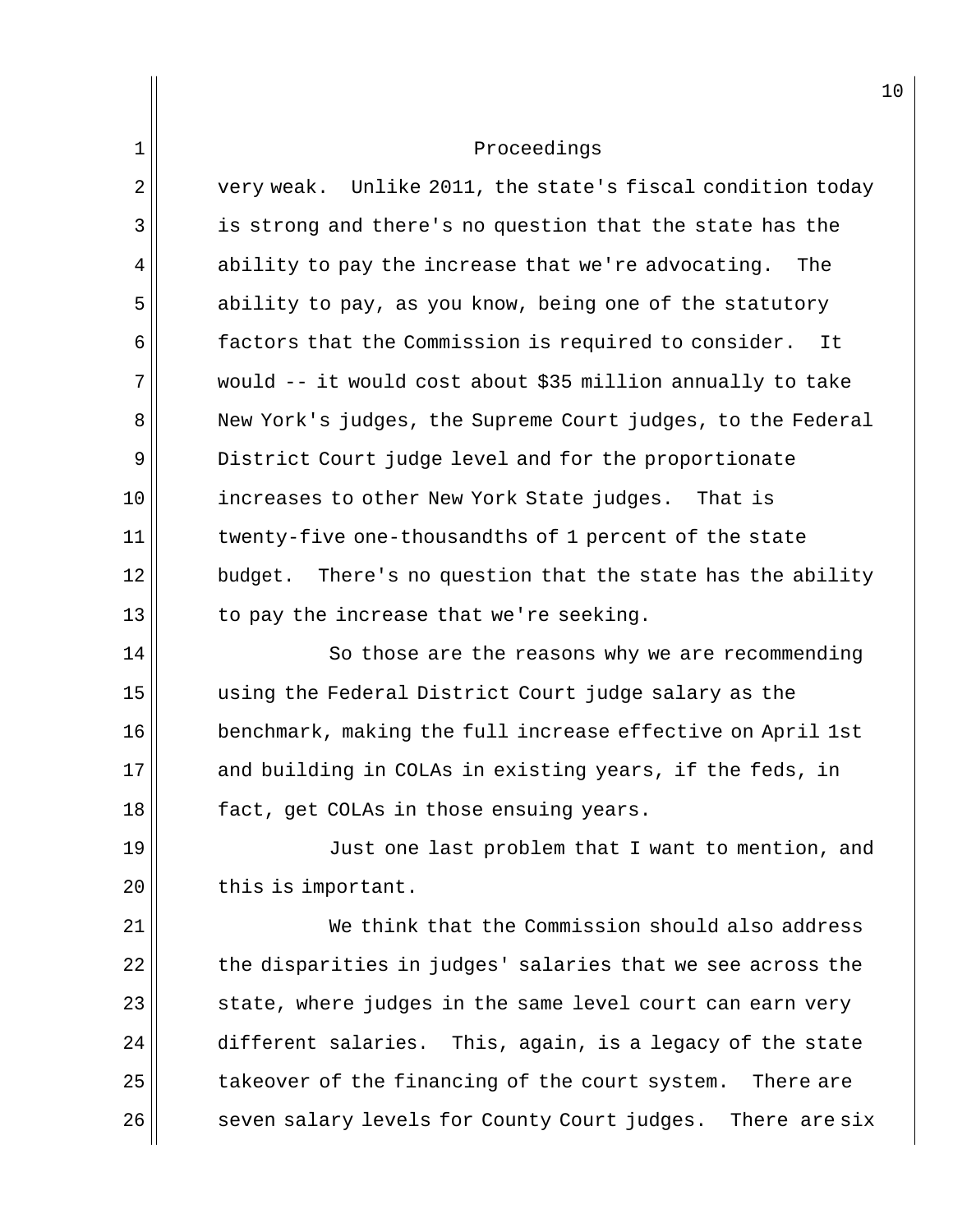2 for Surrogate's Court judges. There are four for Family Court judges. This is mainly an upstate problem. It makes absolutely no sense. The Commission should take a look at  $\parallel$  this.

6 We feel that it would not be very difficult to 7 fix. There is a fairly simple solution that we're 8 proposing. What we're proposing is County Court judges, 9 Surrogate's Court judges and Family Court judges be paid at 10 95 percent of the Supreme Court salary; that the New York 11 | City Civil Court judges and the New York City Criminal Court 12 judges and the District Court judges on Long Island be paid 13 at 93 percent of the Supreme Court judge salary; and that 14 || City Court judges upstate and also some City Court judges on 15 Long Island and the New York City Housing Court judges be 16 | paid at 90 percent of the Supreme Court judge salary.

17 and there are some of those judges in those 18 categories who are making higher than those percentages now  $19$  and we would recommend that they remain at those higher 20 **percentages, but that the other judges fall into those three**  $21$  categories that we're suggesting.

22 We think this is a relatively simple solution  $23$  supported by judges around the state. And we're 24 | recommending that the Commission fix this now.

25 THE CHAIRPERSON: Thank you, Judge Marks. We  $26$   $\parallel$  really appreciate it.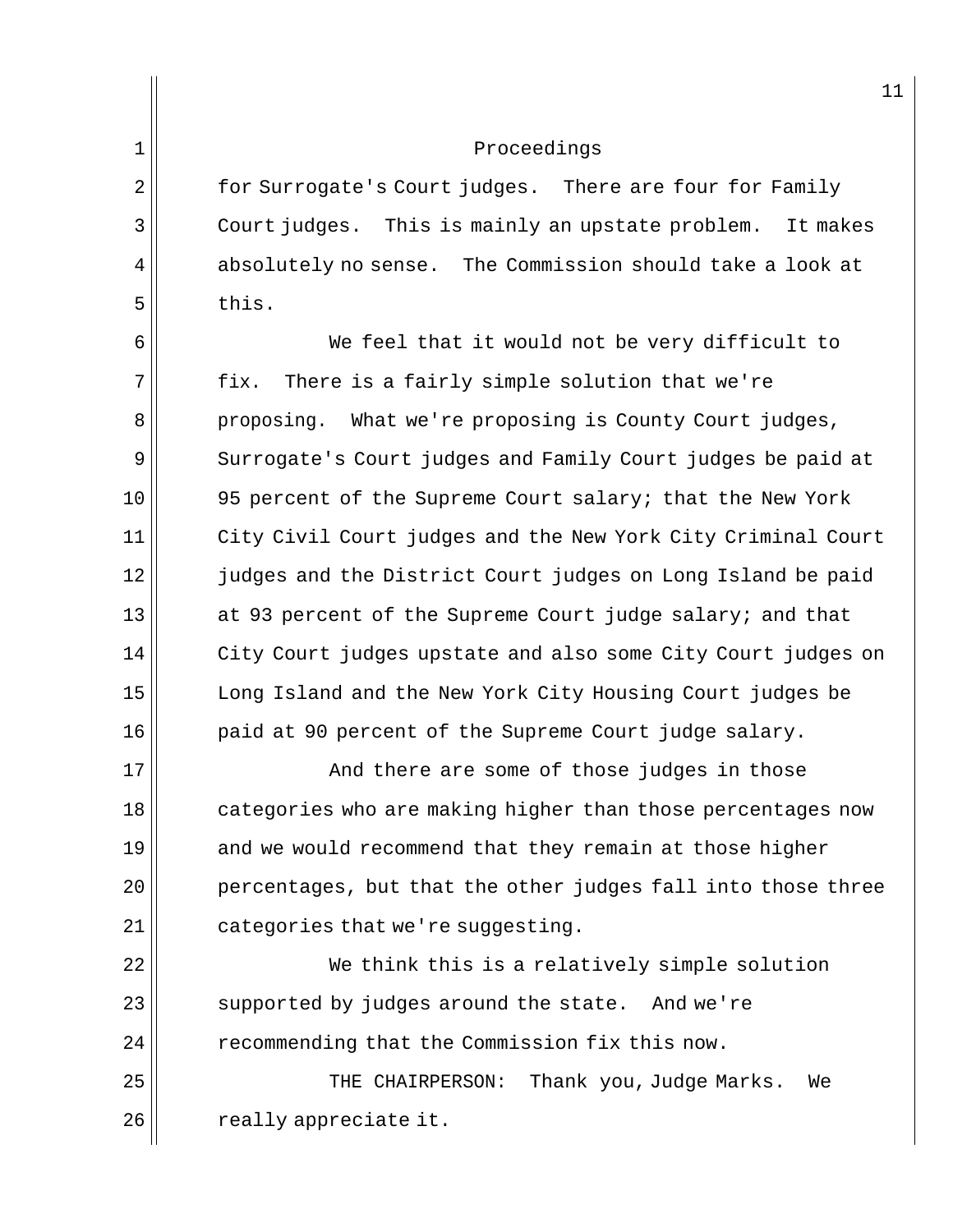| 1              | Proceedings                                                  |
|----------------|--------------------------------------------------------------|
| $\overline{2}$ | Anyone have any questions? Any Commissioners have            |
| 3              | any questions for Judge Marks?                               |
| 4              | Thank you so much, we really appreciate it.                  |
| 5              | We read your submission and we will reread it,               |
| 6              | believe me. It was very, very thoughtful and well done.      |
| 7              | Thank you so much.                                           |
| 8              | JUDGE MARKS: Thank you.                                      |
| 9              | THE CHAIRPERSON: Let me also introduce one of our            |
| 10             | Commissioners who just joined us, Mitra Hormozi.             |
| 11             | We're glad to have you with is.                              |
| 12             | Is David Miranda president of the New York State             |
| 13             | Bar present?                                                 |
| 14             | We do have a timer and the timer is in front of              |
| 15             | you, I think, and we'll try to keep people within their time |
| 16             | because we have a very, very long list of witnesses.         |
| 17             | Thank you, Mr. Miranda.                                      |
| 18             | MR. MIRANDA:<br>I appreciate that very much.                 |
| 19             | Madam Chair, honorable members of the Commission,            |
| 20             | my name is David Miranda.<br>I'm president of the New York   |
| 21             | State Bar Association. And on behalf of the New York State   |
| 22             | Bar Association, I'd like to thank you for this opportunity  |
| 23             | to testify on the subject of judicial compensation.          |
| 24             | An independent and properly funded judiciary is              |
| 25             | important, not only to our judges and their families, but    |
| 26             | also to our New York State Bar Association, every attorney   |

 $\overline{2}$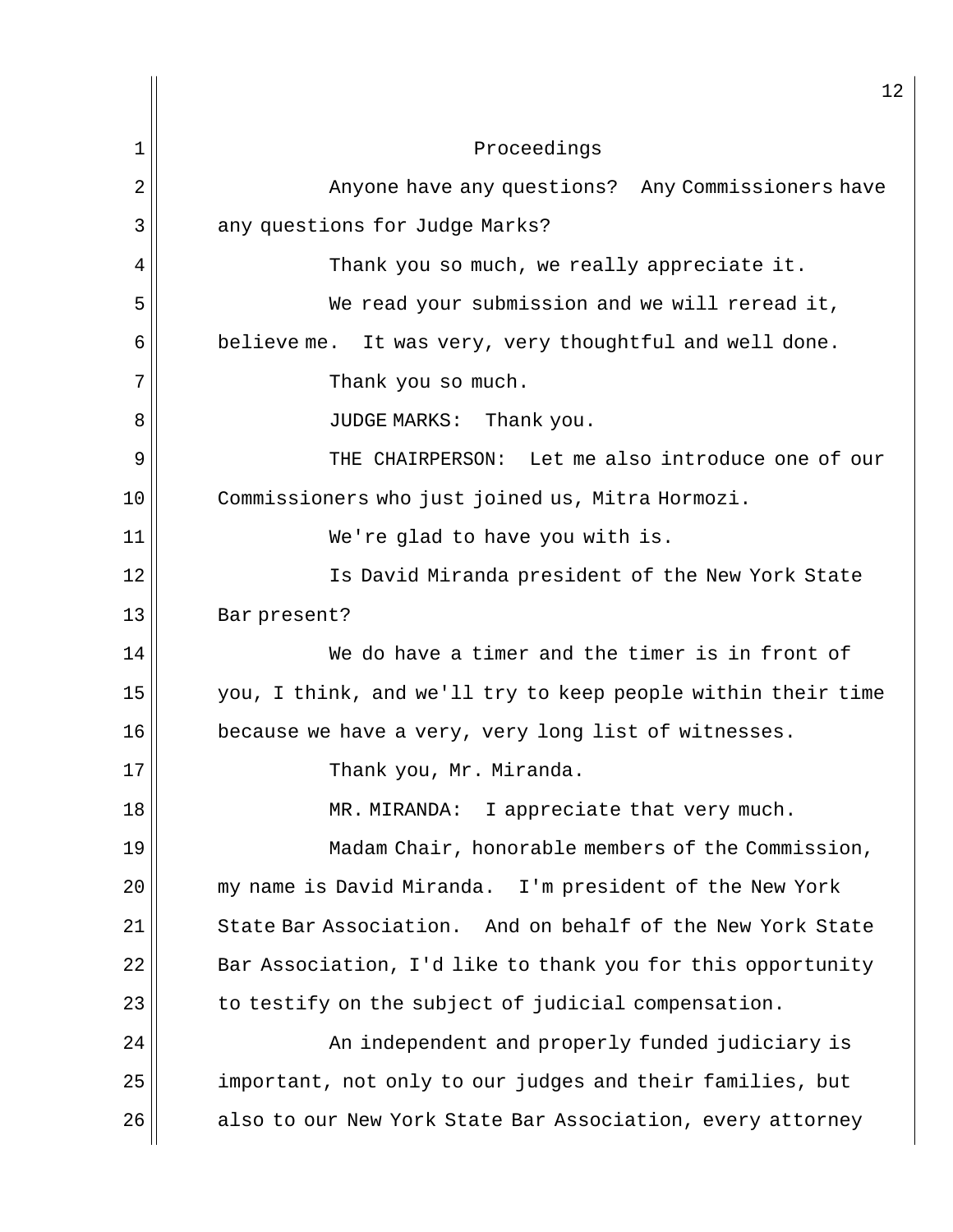|                | 13                                                           |
|----------------|--------------------------------------------------------------|
| $\mathbf 1$    | Proceedings                                                  |
| $\overline{2}$ | in the legal profession, people of our great state and, in   |
| 3              | the end, the stability of our democratic society.            |
| 4              | In 2011, our association strongly supported the              |
| 5              | bill mandating the establishment of periodic judicial        |
| 6              | compensation commissions because they play a critical role   |
| 7              | in maintaining our system of justice. I'm honored to be      |
| 8              | here today to reiterate the views of our association and     |
| 9              | chair our association's support for increased judicial       |
| 10             | compensation and the continuing importance of this           |
| 11             | Commission's good work.                                      |
| 12             | The New York State Bar Association represents the            |
| 13             | interests of over 74,000 attorney members and is a voice for |
| 14             | the quarter million attorneys licensed to practice in New    |
| 15             | York State and around the world. For more than two decades,  |
| 16             | our association has been a strong and steadfast supporter of |
| 17             | judicial compensation. Throughout that time, our position    |
| 18             | has been firm and clear. An independent, well-functioning    |
| 19             | judiciary accessible to all is a cornerstone of our society. |
| 20             | Moreover, we strongly believe that the operation             |
| 21             | of our justice system depends on competence in the system on |
| 22             | the part of both lawyers and their clients and the public;   |
| 23             | that the judge presiding over a case is qualified,           |
| 24             | independent and fully focused on the matter at hand.         |
| 25             | New York has been blessed with a fortunate history           |
| 26             | of many talented, civic minded jurists who gladly sacrifice  |
|                |                                                              |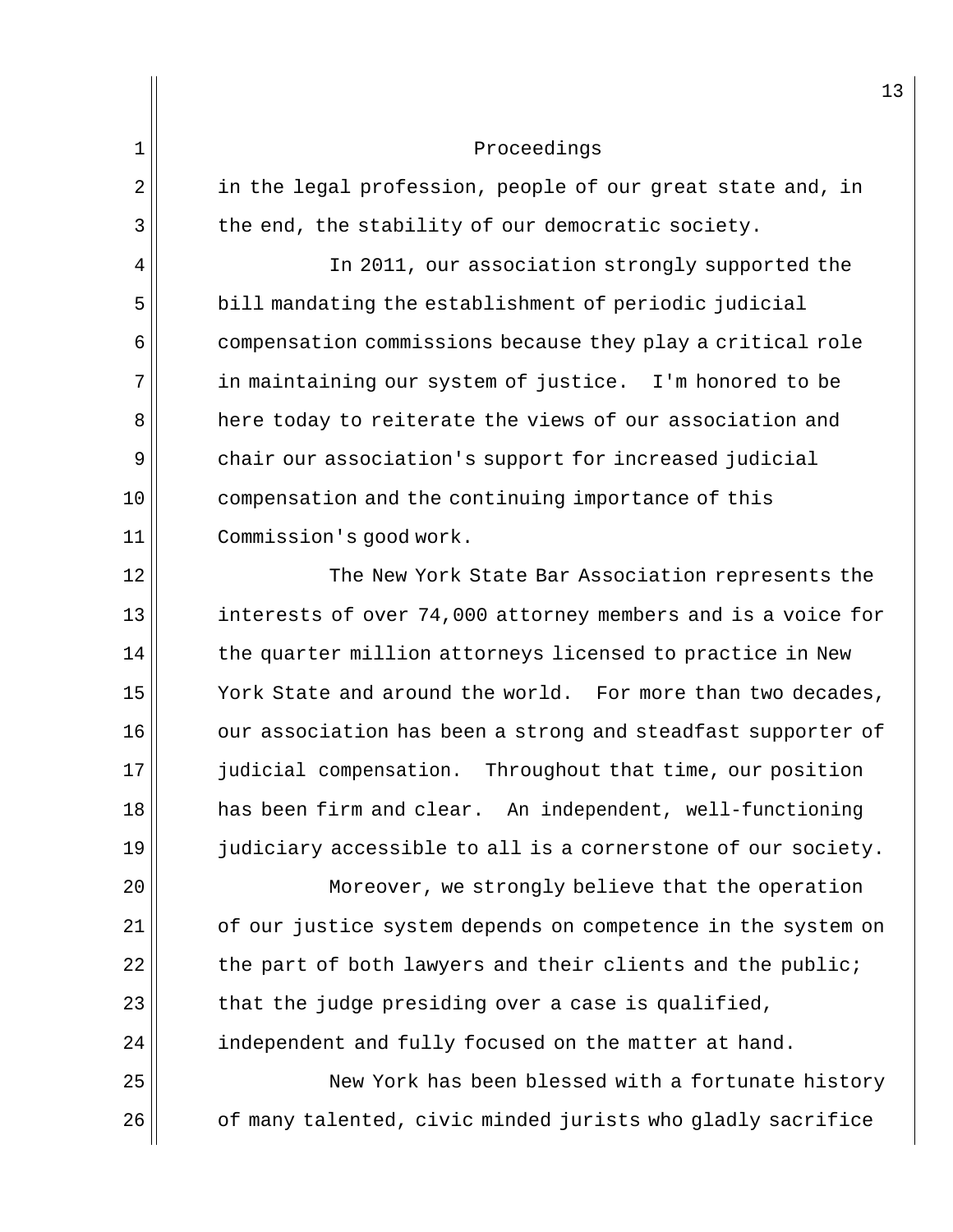$2 \parallel$  financially and personally in their service to the public. 3 However, as we said in 2011, when the judiciary  $4$  had not received a salary adjustment in more than a decade,  $5$  salary stagnation is an impediment to retaining qualified  $6$  and experienced judges and attracting and keeping the best  $7$  and brightest attorneys on the bench. 8 We submit that our great state needs to continue 9 to take steps to assure that we not repeat the past mistakes 10 || of neglect. In short, our justice system's ability to 11 | function properly depends on the judges who serve it. That 12 is why our association strongly believes that judicial 13 compensation deserves the highest of priorities. 14 || In 2011, our association adopted a report that was 15 the basis for our submission to that commission recommending  $16$   $\vert$  a substantial increase in judicial salaries. Such increase 17 was necessary to address significant erosion and neglect of 18 judicial pay over the previous 12-1/2 years. We determined  $19$  that, when adjusted for statewide cost of living, judicial 20 || pay in New York State ranked, at that time, last in the 21 | mation. In 2011, we recommended what reflected the cost of  $22$  living increase since 1999, which would have adjusted the  $23$  annual salary of the Supreme Court justice to \$192,000 a  $24$  | year. 25 That was four years ago and we're still not where

26 we need to be.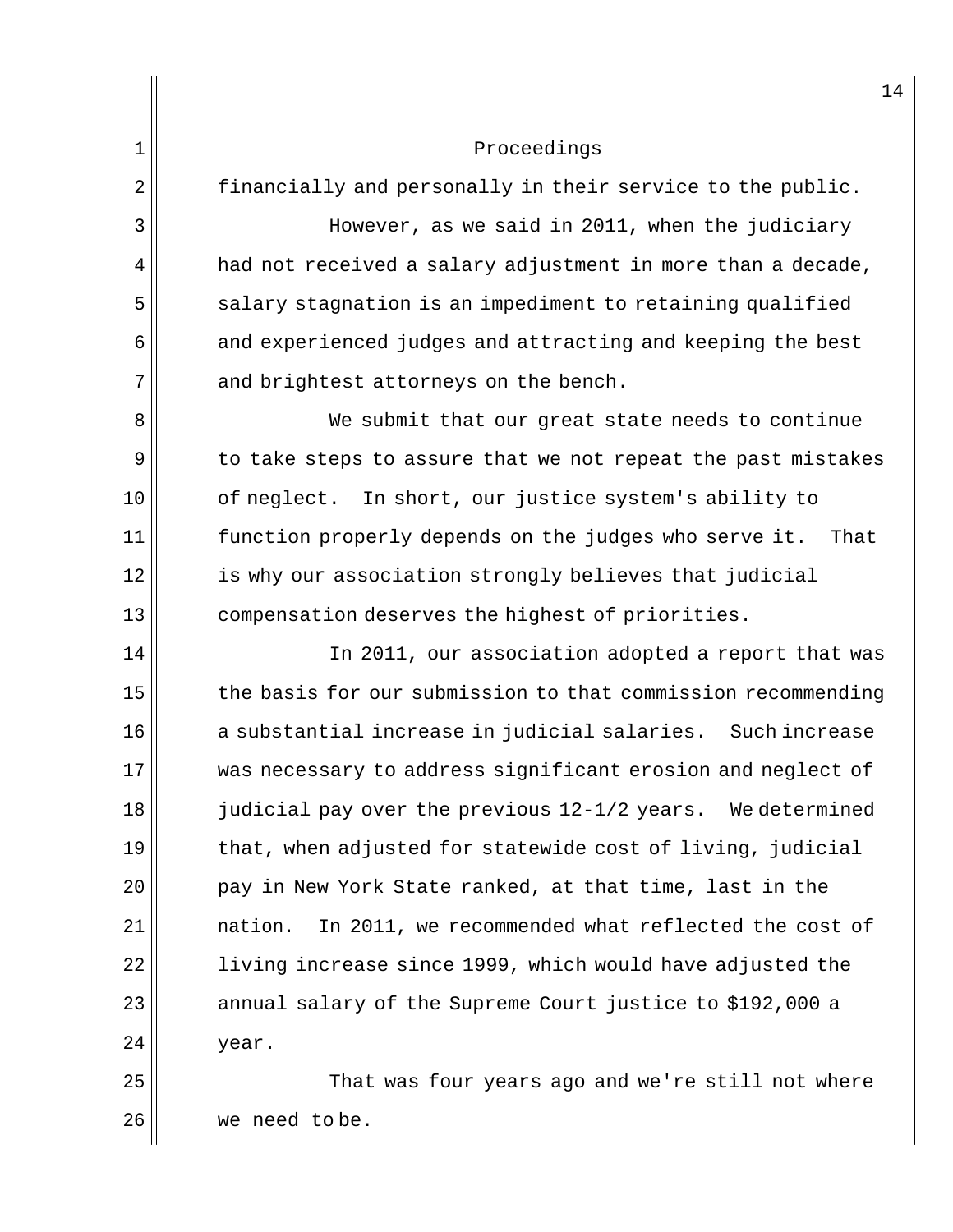$2 \parallel$  at that time, we also recommended implementation  $3$  |  $\sigma$  of a protocol for regular adjustment of judicial salaries  $4 \parallel$  thereafter to account for the rising cost of living, which 5 is a critical concern on our current submission to this 6 Commission.

7 || A copy of our materials submitted to the 8 Commission will also be attached to our written submission  $9$  to this Commission, which will be forthcoming following my 10 ll testimony.

11 || In addition to my testimony and the state bar's 12 history of advocacy and support for proper funding of our 13 judiciary, my testimony and our submission will highlight  $14$  the independent analysis of our independently retained 15 economist, Orley Ashenfelter, a professor of economics at 16 Princeton University and a former president of the American 17 Economics Association. The New York State Bar Association 18 independently retained Dr. Ashenfelter to analyze judicial 19 Salaries in New York in connection with our submission. We 20 | will also be submitting his CV, which provides more details  $21$  about his extensive work in the field of economics, which  $22$  will be attached to our submission.

 Dr. Ashenfelter's analysis of judicial salaries in New York State involve the following. A comparison of New York State judges' salaries and federal judges' salaries; a 26 comparison of New York State judges' salaries with the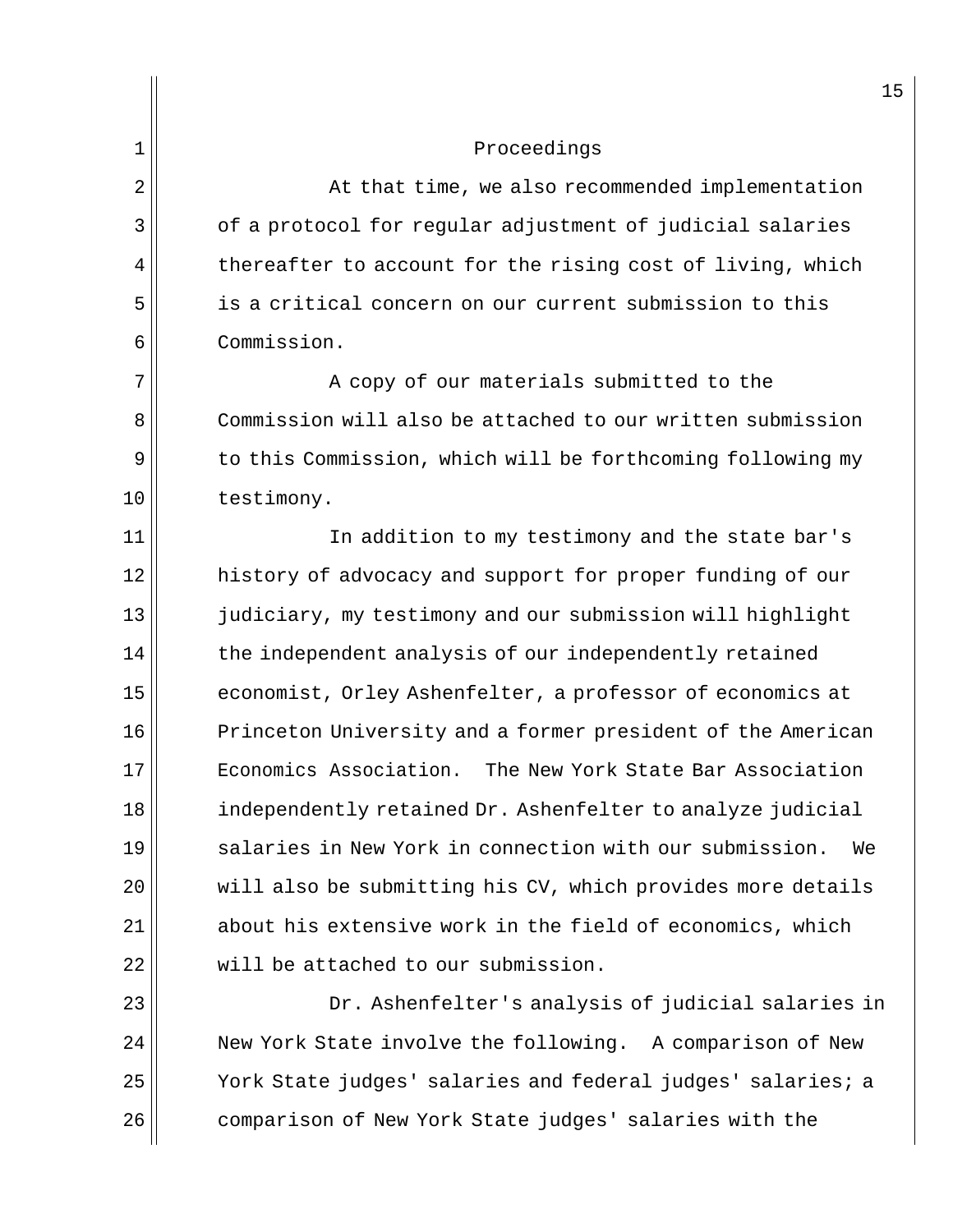| ᅩ            | PIOCECUINYS                                                  |
|--------------|--------------------------------------------------------------|
| $\mathbf{2}$ | salaries of judges in other states; a presentation of the    |
| 3            | cost of living adjusted salary paid to all state judges.     |
| 4            | The results of this analysis are remarkable in               |
| 5            | that it shows that the value of compensation of New York's   |
| 6            | judges is significantly less than that of their counterparts |
| 7            | in other states and federally. Compared to other judges,     |
| 8            | New York State Supreme Court judges earn 87 percent of the   |
| 9            | salary of federal court judges and 85 percent of the cost of |
| 10           | living adjusted U.S. average for all trial court judges.     |
| 11           | The analysis also compares intermediate appellate courts and |
| 12           | the highest state and federal courts with similar findings   |
| 13           | and ratios. Dr. Ashenfelter found that, in all cases, the    |
| 14           | salary paid in New York is among the lowest salary paid in   |
| 15           | any state and is substantially lower than the average        |
| 16           | salary, once you adjust for cost of living differences       |
| 17           | across the states. Further, his comparison of the salary of  |
| 18           | New York State judges with trial level courts of all other   |
| 19           | states shows that the adjusted salary for New York's Supreme |
| 20           | Court justice would be \$204,245.                            |
| 21           | Dr. Ashenfelter's report, as I said, will be                 |
| 22           | included with our written submission.                        |
| 23           | I think it's important to note that our state is             |
| 24           | home to an international financial center here in New York   |
| 25           | City. Our judges and our court system play an important      |
| 26           | role in developing a body of law that is recognized          |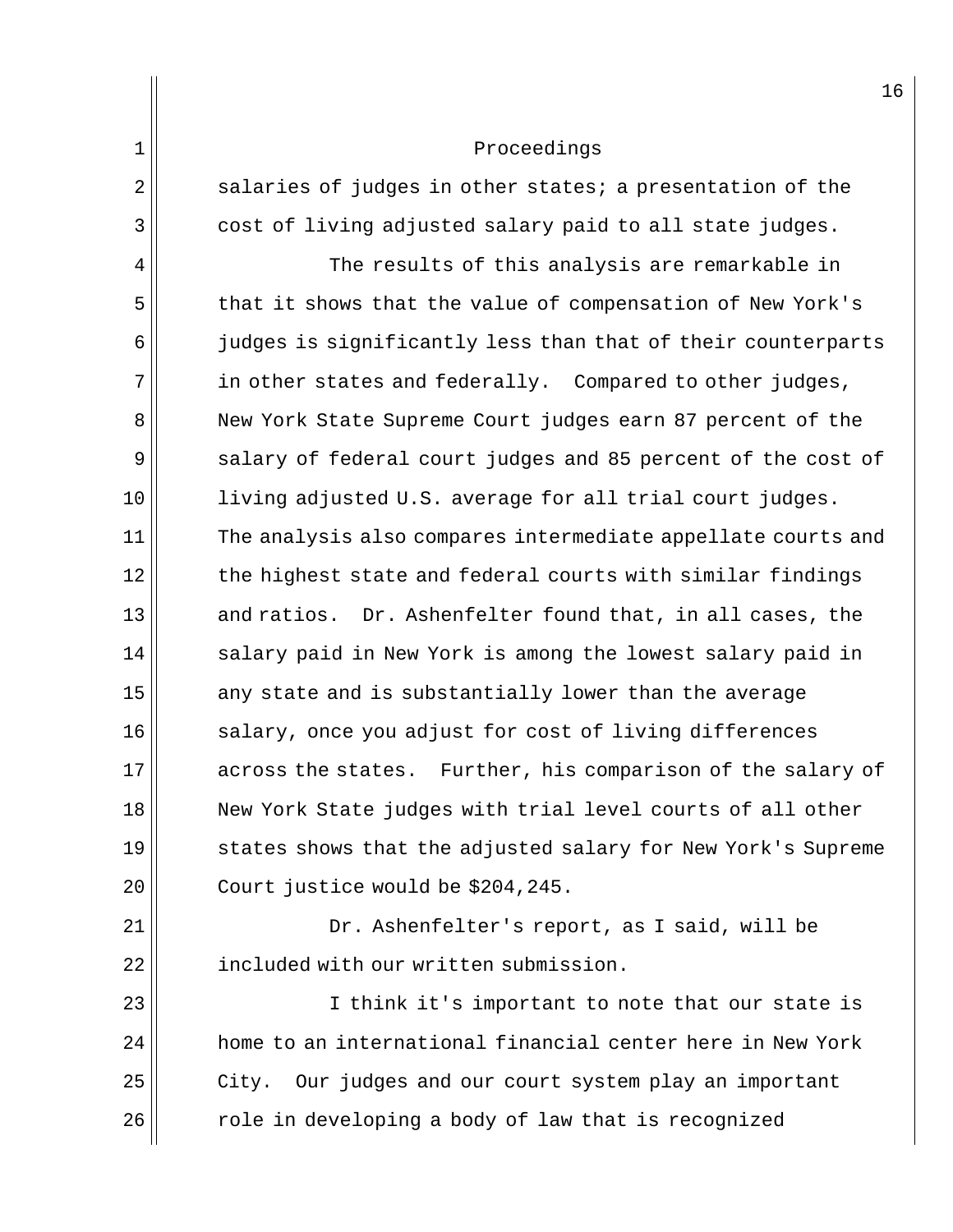| $\overline{2}$ | throughout the country and throughout the world as the gold |
|----------------|-------------------------------------------------------------|
|                | standard for its treatment of financial and commercial      |
| $\overline{4}$ | matters. Our judicial bench is world renowned for its       |
| 5              | fairness, neutrality, independence and its capacity to      |
| 6              | handle complex cases.                                       |

 $7$   $\parallel$   $\blacksquare$  These are among the reasons that New York courts  $8$  are attractive to businesses from around the world.

9 | The devaluation of our judges' work through 10 inadequate compensation makes it more difficult to attract  $11$  and retain the best and brightest to the bench. Such 12 deficiencies threaten to diminish the reputation of our 13 courts with also a negative impact on our state. We must 14 maintain our judicial -- international judicial reputation  $15$  for quality, fairness and independence as we go forward.

16 Judicial compensation reflects the value that we, 17 as a society, place upon the critical work that our judges 18 perform. We all appreciate and benefit from the important  $19$  role of the judiciary in our society, but the failure to  $20$   $\vert$  adequately compensate judges devalues their work in a way  $21$  that we believe is detrimental to a properly functioning 22 | justice system. That is why the New York State Bar  $23$   $\vert$  Association recommended a substantial increase in judicial  $24$  salaries in 2011 and that regular cost of living increases  $25$  be provided as adjustments to the judges. Our association 26 dotagetherates its long-standing position on the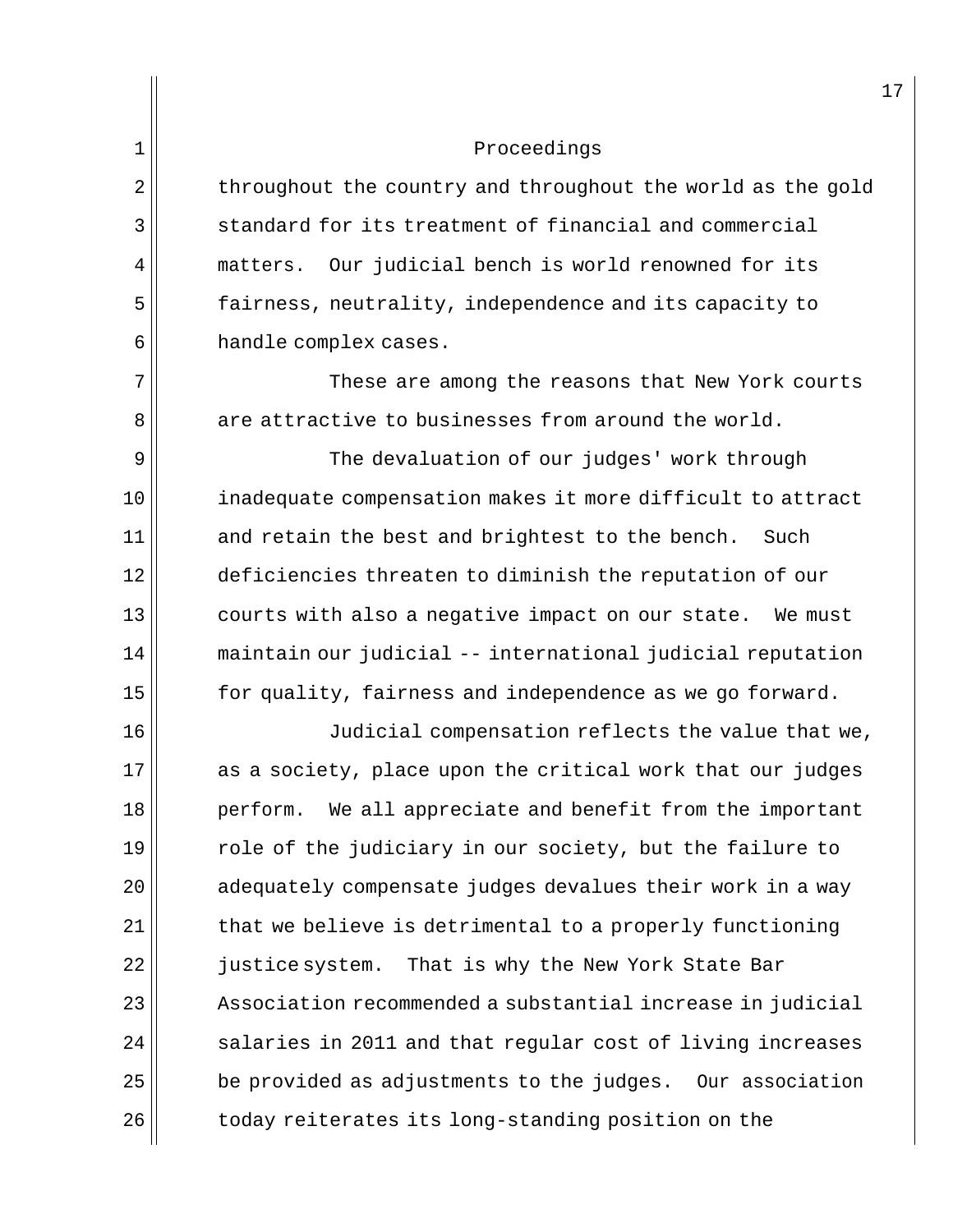|                | $18\,$                                                       |
|----------------|--------------------------------------------------------------|
| 1              | Proceedings                                                  |
| $\overline{2}$ | importance of adequate judicial salary and recommends        |
| 3              | implementation of a substantial increase for New York judges |
| 4              | in 2016 in accordance with our written support and economic  |
| 5              | materials.                                                   |
| 6              | We thank you and I thank you for the opportunity             |
| 7              | to testify before you on this matter of crucial              |
| 8              | significance.                                                |
| 9              | Thank you, Mr. Miranda.<br>THE CHAIRPERSON:                  |
| 10             | We look forward to reading that report and the               |
| 11             | economist's report as well.                                  |
| 12             | Any Commissioners have any questions for                     |
| 13             | Mr. Miranda?                                                 |
| 14             | Thank you very much.                                         |
| 15             | MR. MIRANDA:<br>Thank you.                                   |
| 16             | (Continued on the next page)                                 |
| $17$           |                                                              |
| $18\,$         |                                                              |
| 19             |                                                              |
| $20$           |                                                              |
| 21             |                                                              |
| 22             |                                                              |
| 23             |                                                              |
| 24             |                                                              |
| 25             |                                                              |
| 26             |                                                              |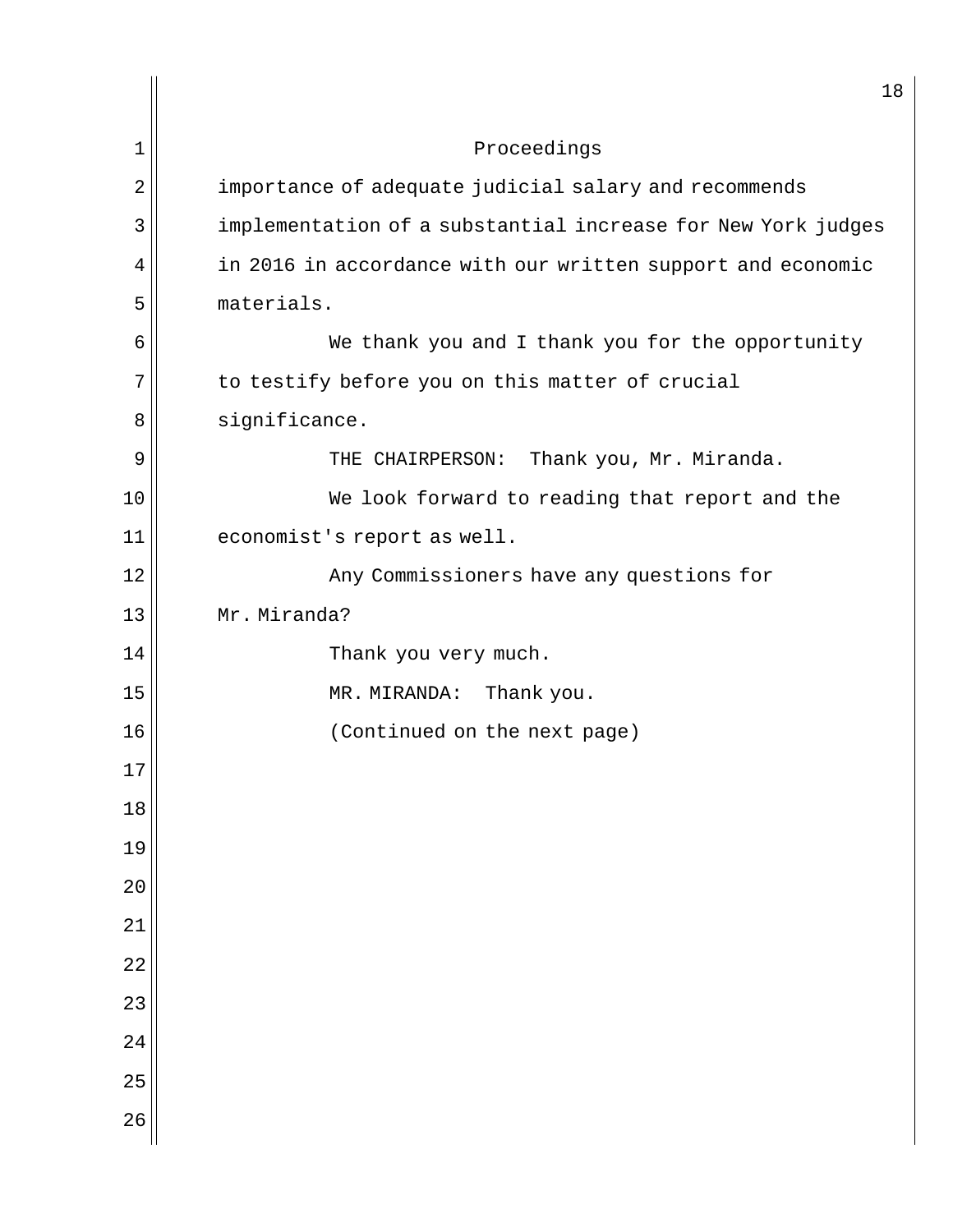2 CHAIR PERSON: The next witness is the Honorable 3 Paul Feinman, president, and Honorable William Condon 4 | president-elect, of the Association of Justices of the 5 Supreme Court of the State of New York.

6 | MR. CONDON: Good morning. Madam chair, ladies and 7 gentlemen of the commission. My name is William Condon and 8 || seated to my right is the president of the Supreme Court 9 Judges Association of the State of New York Paul Feinman. I  $10$  am the current president-elect taking office in January. I 11 currently sit in the Tenth Judicial District in Suffolk 12 County. I was elected to the bench in 2008 and I've been 13 working in Riverhead presiding over a criminal term since  $14$   $then.$ 

15 || CHAIR PERSON: I would just like to point out that 16 we have a very thorough and very thoughtful written 17 Submission from your association and we have read it and we 18 will read it again after your presentation. So thank you so 19 much for that.

20 MR. CONDON: We appreciate that. Thank you very  $21$  much.

22 You will note, Madam Chair, that there are a number  $23$  of consistencies between our submission and that of the  $24$  | Office of Court Administration. It's noteworthy that the 25  $\vert$  salary adjustment that we're seeking, of course \$203,100, 26 was the exact same result that was achieved independently by

WILLIAM D. LEONE, SENIOR COURT REPORTER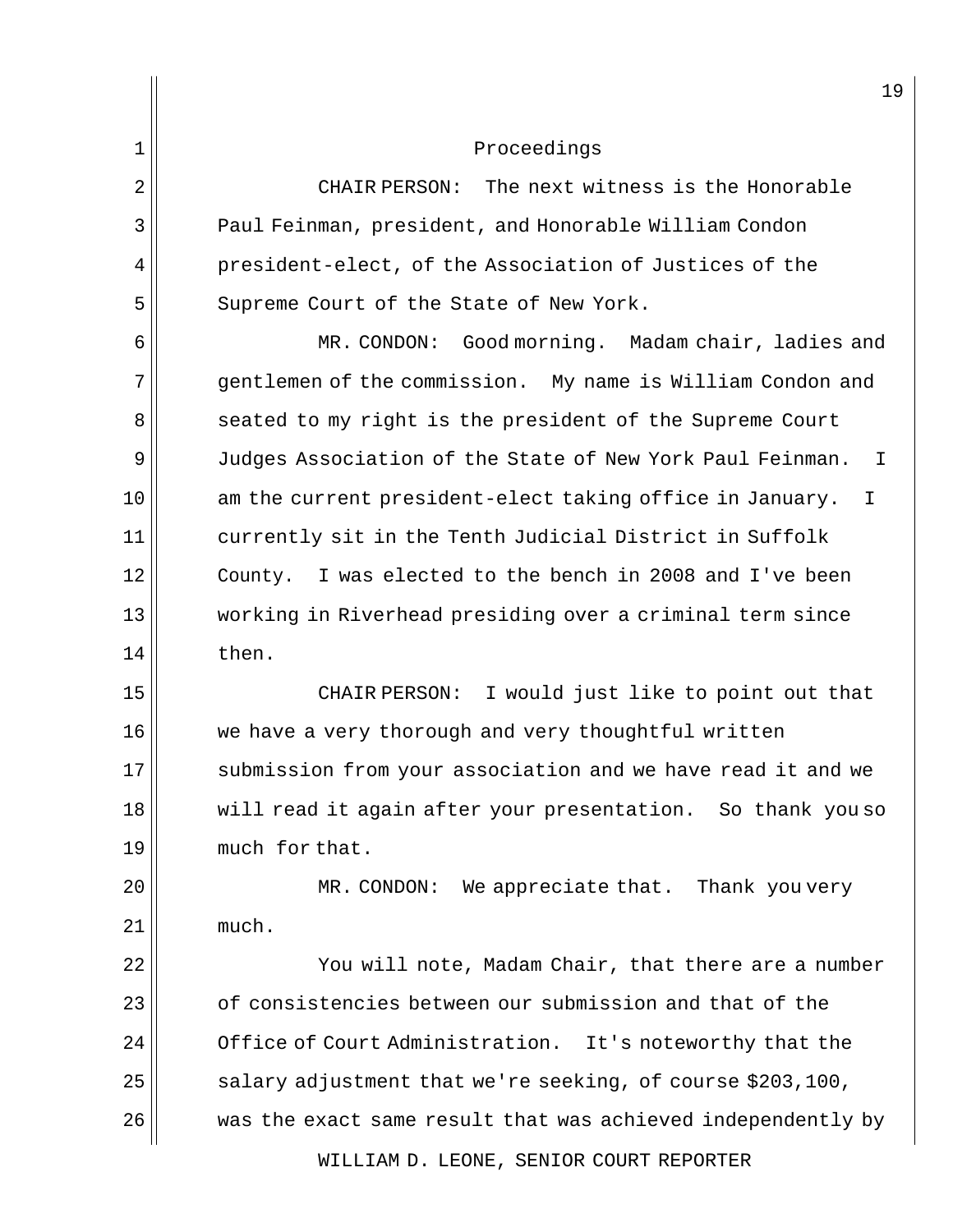|                | 20                                                           |
|----------------|--------------------------------------------------------------|
| 1              | Proceedings                                                  |
| $\overline{2}$ | the Office of Court Administration, as well as the Court of  |
| 3              | Claims Association.                                          |
| 4              | When we all met in New York City to discuss what we          |
| 5              | might present to the commission virtually everyone was of    |
| 6              | the same mind, and along those lines we feel that the salary |
| 7              | adjustment that we're seeking is not only deserved but it's  |
| 8              | realistic, it's equitable and ultimately it's fair.          |
| 9              | I apologize for any redundancies based on what you           |
| 10             | heard already, but there are a couple of points that I think |
| 11             | bare highlighting.                                           |
| 12             | We are in the great State of New York. We have               |
| 13             | traditionally been in the bottom few states in the nation    |
| 14             | when it comes to judicial salary cost when cost of living is |
| 15             | factored in. As you heard Judge Marks say a few moments      |
| 16             | ago, we are currently 47th out of 50 states.<br>The salary   |
| 17             | adjustment that we're seeking would only move us up to 33rd, |
| 18             | so we're not trying to break the bank. We're trying to       |
| 19             | achieve a salary that we think would be equitable and fair.  |
| 20             | The key word there is parity, both with the judges           |
| 21             | sitting in other states, as well as other government         |
| 22             | employees, as well as private law firms. As you may know     |
| 23             | for, as an example, the District Attorney's Association is   |
| 24             | going to the state and requesting a salary of \$250,000.     |
| 25             | Currently many senior employees at the various district      |
| 26             | attorney's office of New York City make more than the        |
|                |                                                              |

WILLIAM D. LEONE, SENIOR COURT REPORTER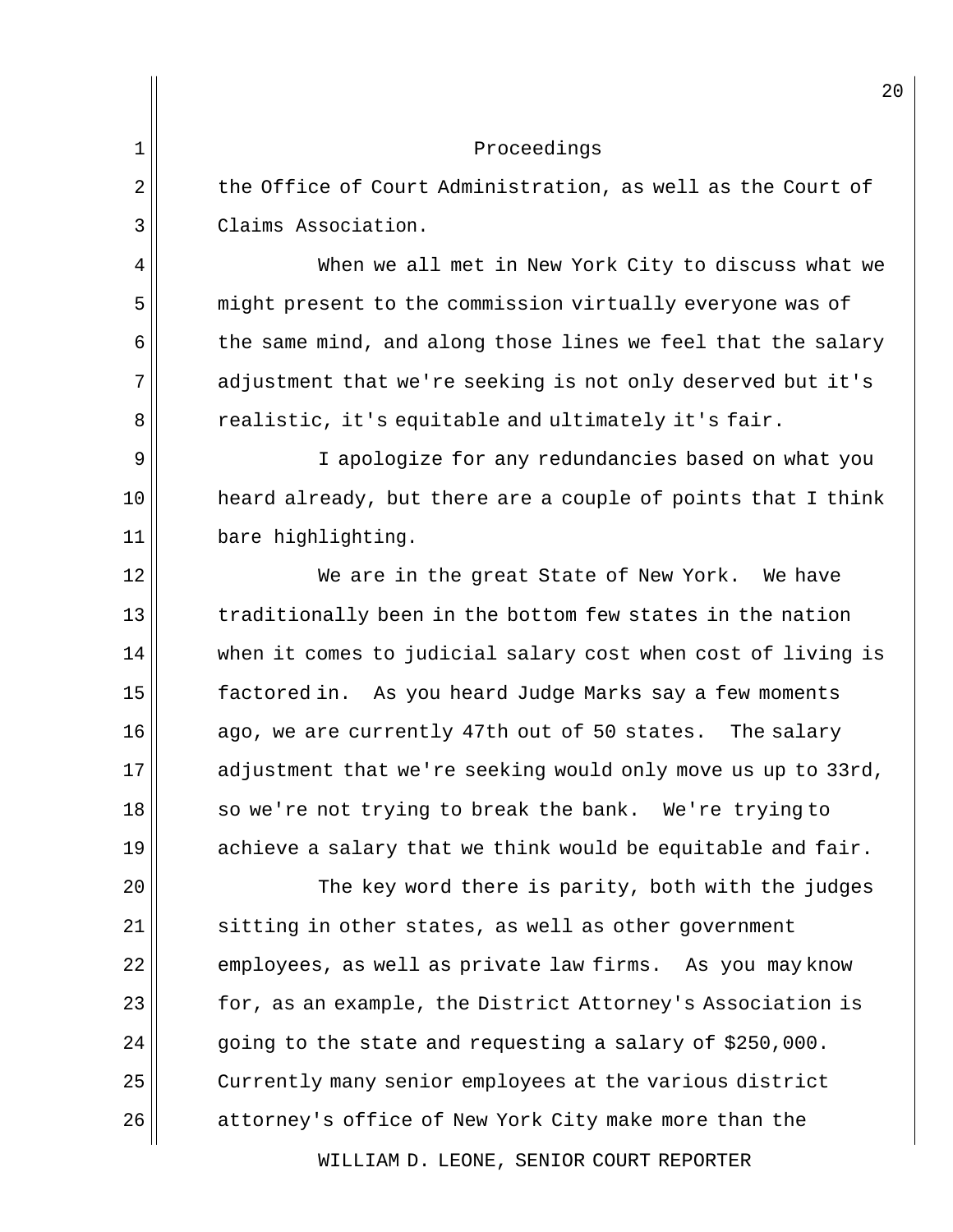2 Supreme Court judges do now. First year associates at 3 private firms often out earn what a Supreme Court justice.  $4$  They also have the benefit of bonuses, which we do not of 5 course.

 $6$  We feel that case filings are up, motion filings  $7$  are up. In Suffolk County we've been hit with a tidal wave 8 of foreclosure actions. It's actually reached epidemic 9 proportions. Dispositions are up. So I would state with  $10$  confidence that by and large the judiciary is doing their  $11$   $10b.$ 

 $12$  The other factor that I think is a major pivotal  $13$  role in what we're seeking from this commission is the  $14$  state's ability to pay which Judge Marks also noted in his 15 statement. The 2011 commission was hamstrung to the extent  $16$  that it had to deal with significant budget deficit. We 17 don't have that problem this time. In fact, very 18 conservative estimates indicate that New York State will 19 have a surplus budget, surplus, in its operating budget of  $20 \parallel$  \$252 million in 2016, \$1.1 billion in 2017 and in excess of  $21$  |  $\,$  \$600 million in 2018.

22 Also, as Judge Marks noted what we're asking for is  $23$  a fraction of one percent, what that operating budget is.

 $24$   $\parallel$  So the economy is doing better, costs rise and it's 25 expensive to live in New York. I don't have to tell anyone  $26$  here that. So that is why we are asking for the adjustment

WILLIAM D. LEONE, SENIOR COURT REPORTER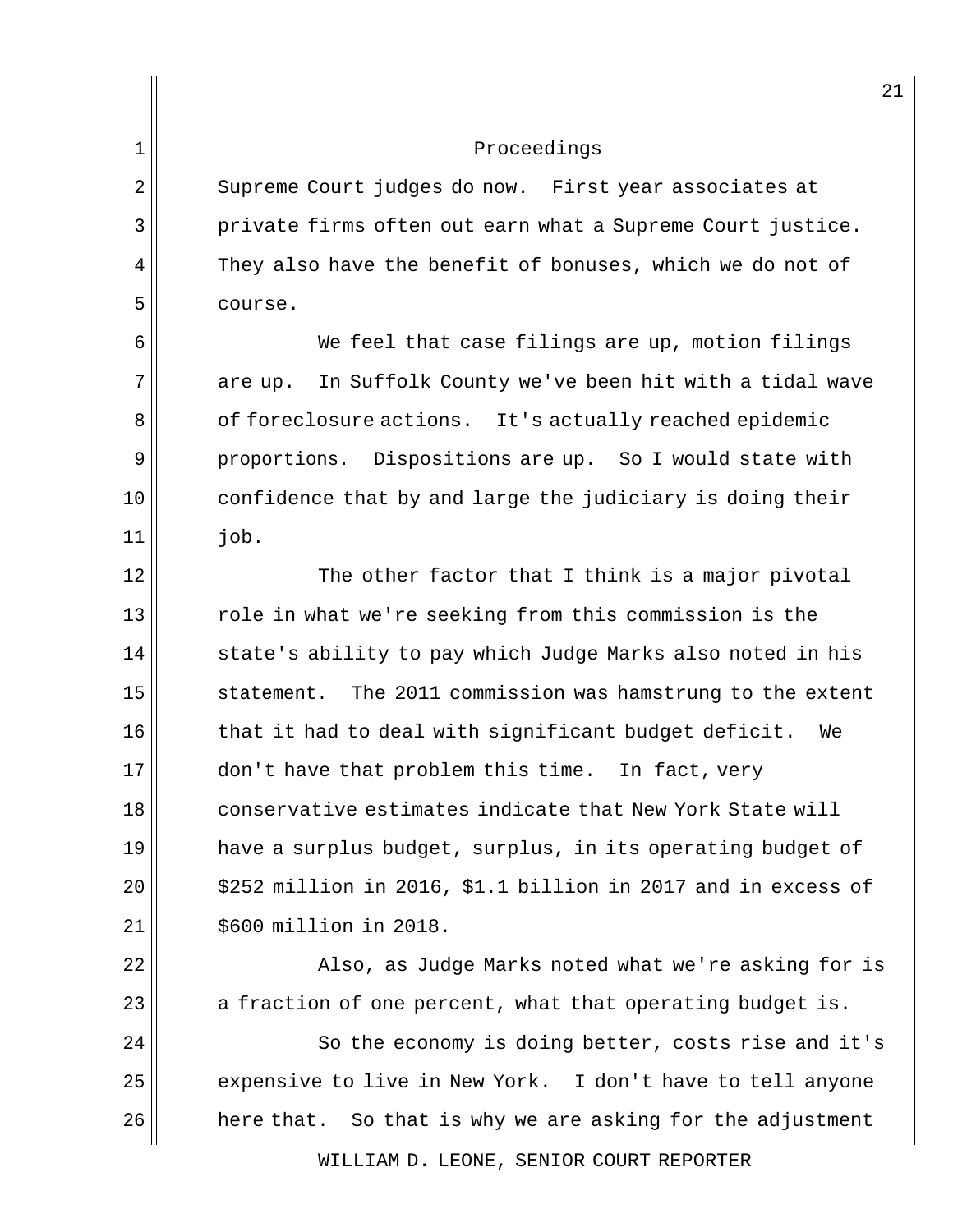| $2^{\prime}$                                                 |
|--------------------------------------------------------------|
| Proceedings                                                  |
| of \$203,100. I will also note there's a precedent for       |
| obviously the commission in 2011 sought to pay the judges    |
| \$174,000 right away. They couldn't. They had to phase that  |
| in over a three-year period because of the budget deficit    |
| that existed then but does not exist now.                    |
| I thank you for the opportunity to address you and           |
| I defer my remaining time to President Feinman.              |
| CHAIR PERSON:<br>Thank you very much.                        |
| MR. FEINMAN: Good morning. Let me begin by                   |
| thanking all of you for giving up your time to serve on this |
| commission.<br>It's an important public service.             |
| As my colleague just said, my name is Paul Feinman           |
| and I am the current president of the Association of Supreme |
| Court Justices of the State of New York. And I've had the    |
| privilege of serving as a judge in this state since January  |
| of 1997, having previously served as a law clerk to Supreme  |
| Court justice, and attorney as Legal Aid Society.            |
| I give you that background so that you appreciate            |
| the fact that I come at this with someone who has a          |
| perspective of someone who has served in the court both as a |
| lawyer and as a judge for almost 30 years now. And the last  |
| three years I've served as an associate justice in the First |
| Department.                                                  |
| Over the past 30 years I have seen the case loads            |
| of judiciary climb ever upward. Cases are more complex and   |
|                                                              |

WILLIAM D. LEONE, SENIOR COURT REPORTER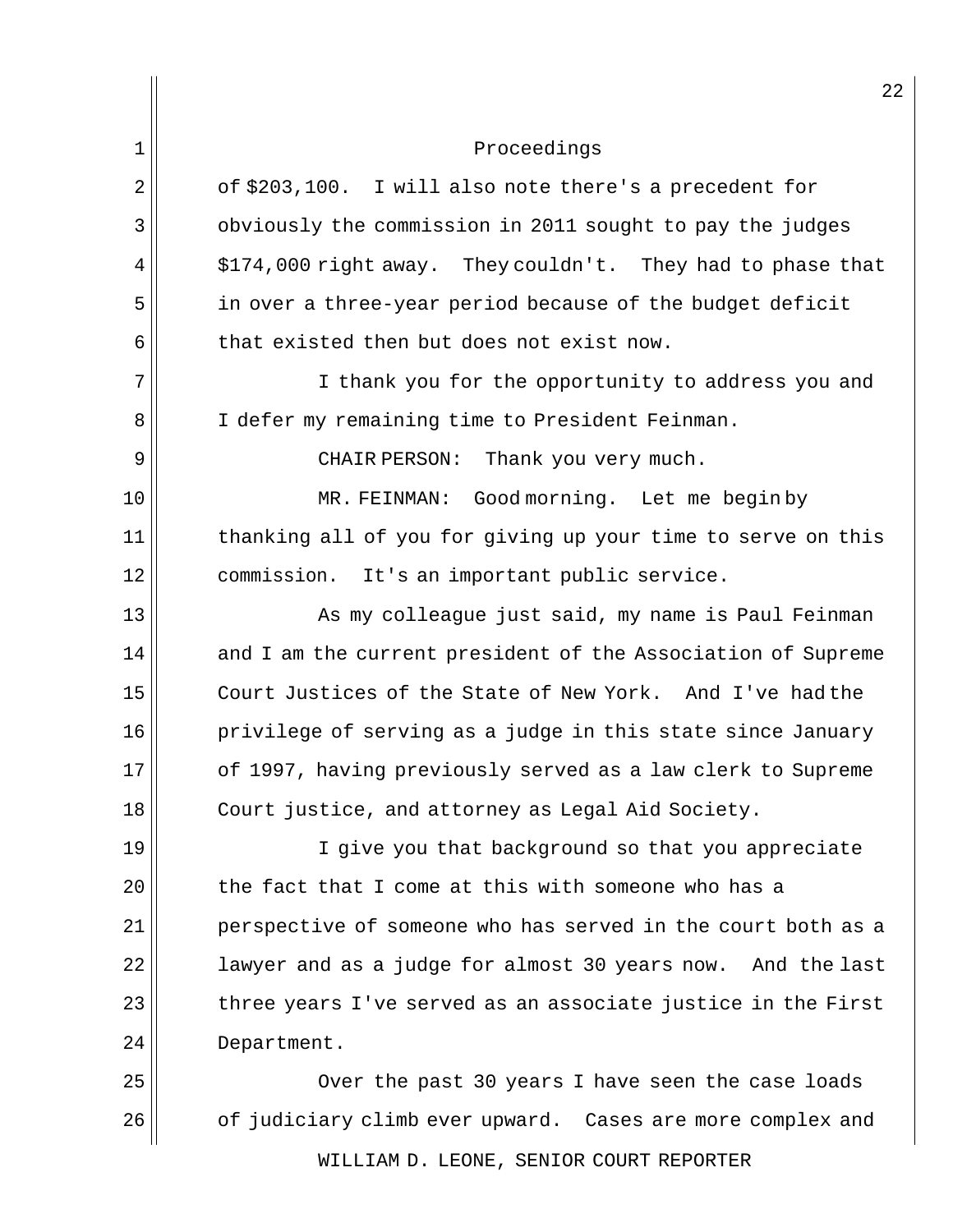$2 \parallel$  particularly true in the area of civil commercial 3 litigation. These trends are well documented in  $4$  association's written submissions to you as well as that of  $5$  the Office of the Court Administration.

6 I would like to draw your attention to particular  $7$  aspect of those submissions that I think underscores the 8 **n** necessity of keeping judicial compensation fair and just if 9 New York is to remain an attractive and competitive forum 10 for business.

  $\parallel$  As the OCA's submission of the case, and I quote from them, "A strong judiciary is essential to a healthy state economy and attracting and retaining businesses that generate jobs and tax revenue and contribute to economic 15 prosperity.

16 I think it's recognized by many business and 17 commercial law groups that New York and its judiciary play 18 an important role and that fact that we have a strong and 19 capable judiciary contributes to their decisions to do  $20$   $\vert$  business in New York, stay in New York and, in particular,  $21$  they often insert choice of forum clauses into their  $22$  contract designating New York counties clauses into their  $23$  contracts and they do this because of their confidence in  $24$   $\parallel$  New York's ability to deliver justice. And that requires  $25$  capable judges. To attract capable judges, you need to have 26 fair and just compensation. So with the increase in complex

WILLIAM D. LEONE, SENIOR COURT REPORTER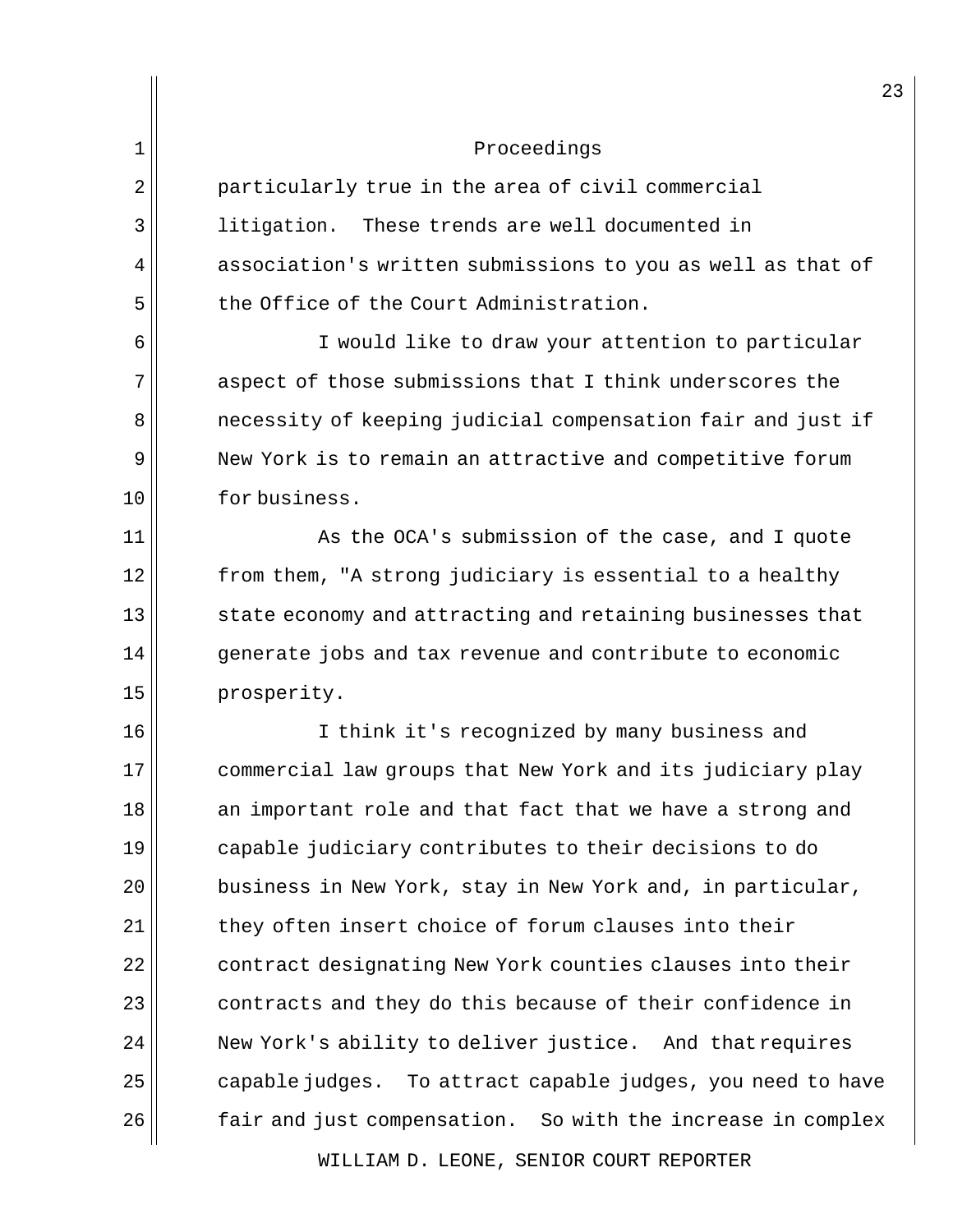|    | 24                                                           |
|----|--------------------------------------------------------------|
| 1  | Proceedings                                                  |
| 2  | civil litigation you also have a ever rising case load which |
| 3  | are documented in our submission.                            |
| 4  | Now, it's no secret that Delaware is one of the              |
| 5  | principle rivals for New York's commercial law business, if  |
| 6  | you will. And as our association's submission points out to  |
| 7  | you Delaware, a very small state, both pays a higher nominal |
| 8  | amount to its judges in courts of general jurisdiction, but  |
| 9  | it is consistently among the top three states when adjusted  |
| 10 | for cost of living since at least 2010.                      |
| 11 | Indeed, as of January 1, 2015 Delaware is ranked             |
| 12 | Even if you were to adjust the salaries in the<br>second.    |
| 13 | manner that has been advocated by this association, as well  |
| 14 | as the Office of the Court Administration and others, we     |
| 15 | will still be somewhere around 30 or 33rd. And we will be    |
| 16 | last among the big states.                                   |
| 17 | Compared to our Federal colleagues, New York State           |
| 18 | Federal judges have lost \$365,000 since 1999 due to         |
| 19 | inflation and diminished personal power. Unlike our Federal  |
| 20 | colleagues, we have not received and we do not have the      |
| 21 | authority to give us retroactive adjustment or lump sum      |
| 22 | payment to make up for that loss. The ability of New York    |
| 23 | State's judiciary to continue to attract capable individuals |
| 24 | into public service to adjudicate these complex civil        |
| 25 | matters, and all matters are important, is dependent on this |
| 26 | commission's tearing out its charges at fair rate of         |
|    |                                                              |

WILLIAM D. LEONE, SENIOR COURT REPORTER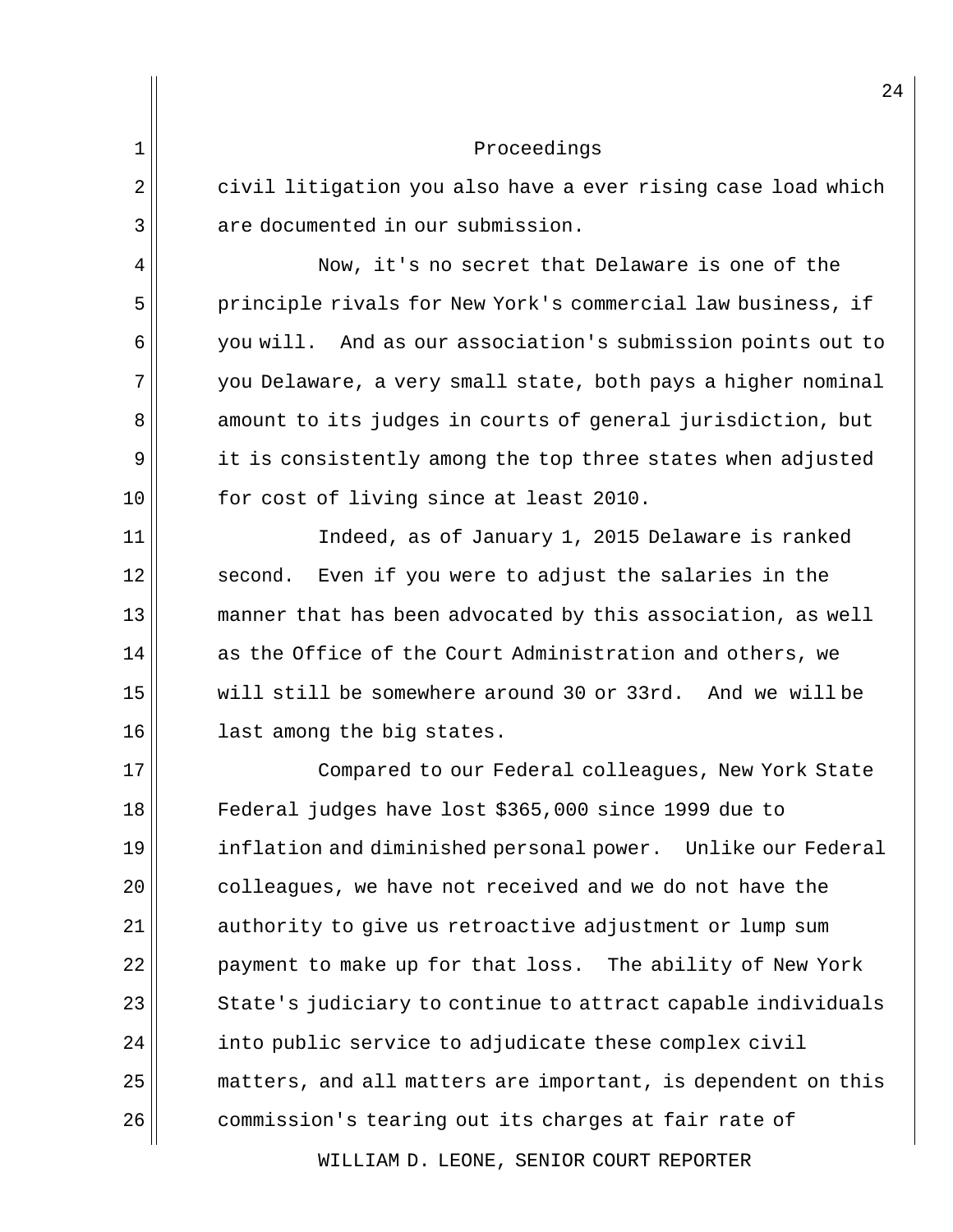|    | 25                                                           |
|----|--------------------------------------------------------------|
| 1  | Proceedings                                                  |
| 2  | compensation. I urge you to adopt our association's          |
| 3  | recommendation that the salary of the Supreme Court justice  |
| 4  | be set at parity with the federal district court judges      |
| 5  | effective April 1st, 2016, and you do so without delay, and  |
| 6  | that you also built in cost of living adjustments for the    |
| 7  | subsequent three years until next commission is convened.    |
| 8  | Any delay in phasing in of raises means we are               |
| 9  | merely chasing but never achieving fair pay.                 |
| 10 | I thank you for your time and I apologize for being          |
| 11 | 33 seconds over.                                             |
| 12 | CHAIR PERSON: That's quiteall right. 33 seconds              |
| 13 | is just fine. Thank you so much.                             |
| 14 | Any of the commissioners have any questions?                 |
| 15 | (No response.)                                               |
| 16 | CHAIR PERSON: I, for one, recognize the importance           |
| 17 | of the commercial part bringing in commercial business to    |
| 18 | this state. Thank you.                                       |
| 19 | Deborah Raskin, president of the New York City Bar           |
| 20 | Association. I would like to thank you for the use of this   |
| 21 | facility. And look forward to your comments.                 |
| 22 | MS. RASKIN:<br>Madam chair, distinguished                    |
| 23 | commissioners, welcome to our house. We are delighted to     |
| 24 | have you here and we are most grateful for the opportunity   |
| 25 | to testify on the critical topic of judicial compensation in |
| 26 | New York State. As mentioned, my name is Deborah Raskin and  |
|    | WILLIAM D. LEONE, SENIOR COURT REPORTER                      |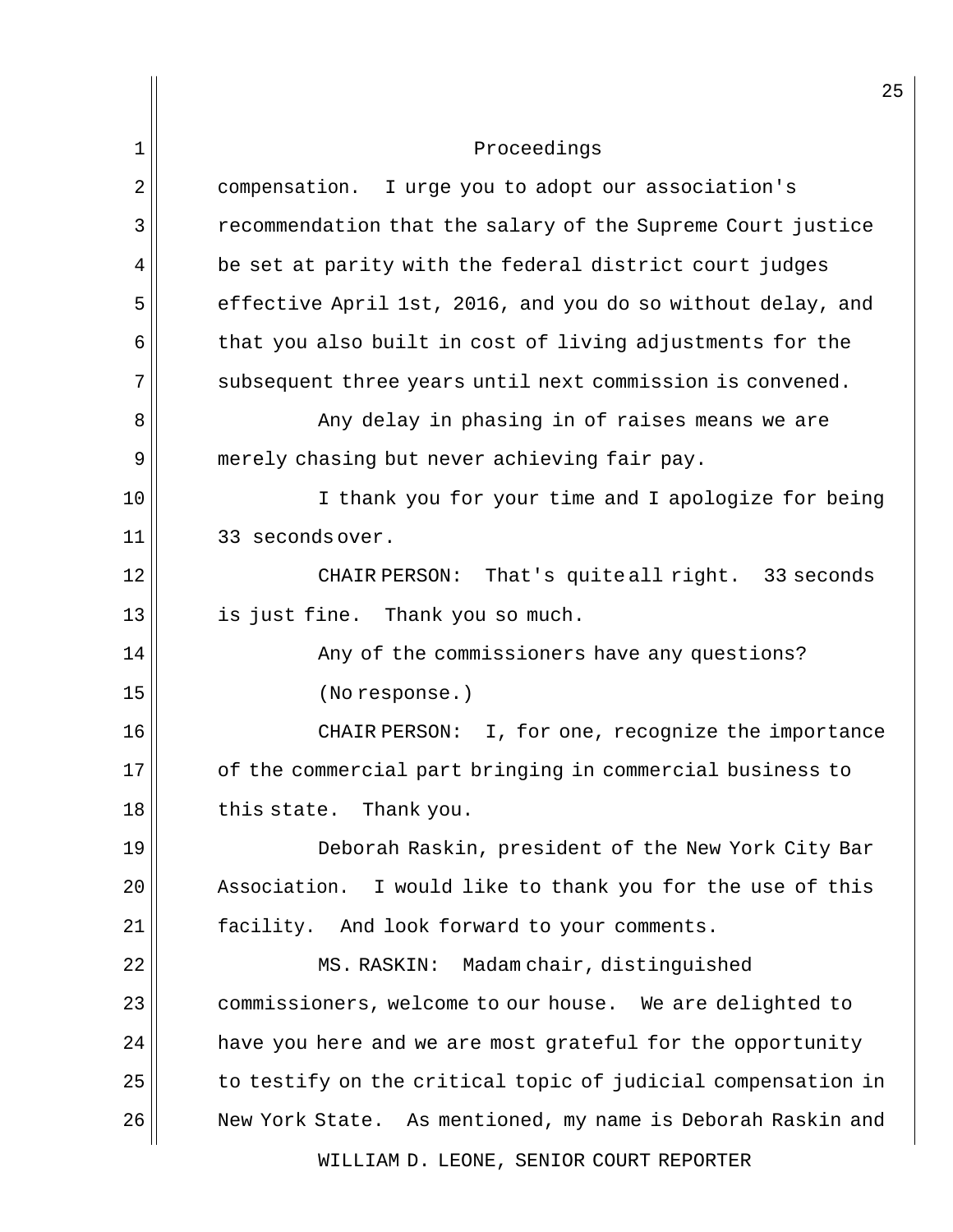2 | I'm president of the City Bar Association, which was founded 3 | in 1870. We have over 24,000 members, and our membership  $4$  includes practitioners, judges, law professors, lawyers of 5 all stripes, but all have had a long-standing interest in  $6$  the administration of justice in the state and federal 7 courts.

8 My comments and the written submissions are the 9 product of the work of a number of our committees, including 10 the Judiciary Committee, State Courts of Superior Committee, 11 Federal Courts Committee, Civil Courts Committee, Criminal 12 Courts Committee, Litigation Committee and other 13 contributions from experienced court practitioners and 14 administrators.

15 Judicial pay that compensates our state judges and 16 justices is critical to attract and retaining of qualified 17 judiciary and this is no more true then in New York where 18 judges handle a multitude of complex cases involving 19 international transactions, financial institutions and a 20 ever lengthening docket of family court, housing court,  $21$  consumer debt and other cases that affect the daily lives of  $22$  the states residents. New York's unique constituency is 23 immense, variable and racially diverse and our state court  $24$  system bears the enormous burden of resolving the myriad of  $25$  problems that are the basis of the financial and social 26 well-being of our state, our municipalities and our

WILLIAM D. LEONE, SENIOR COURT REPORTER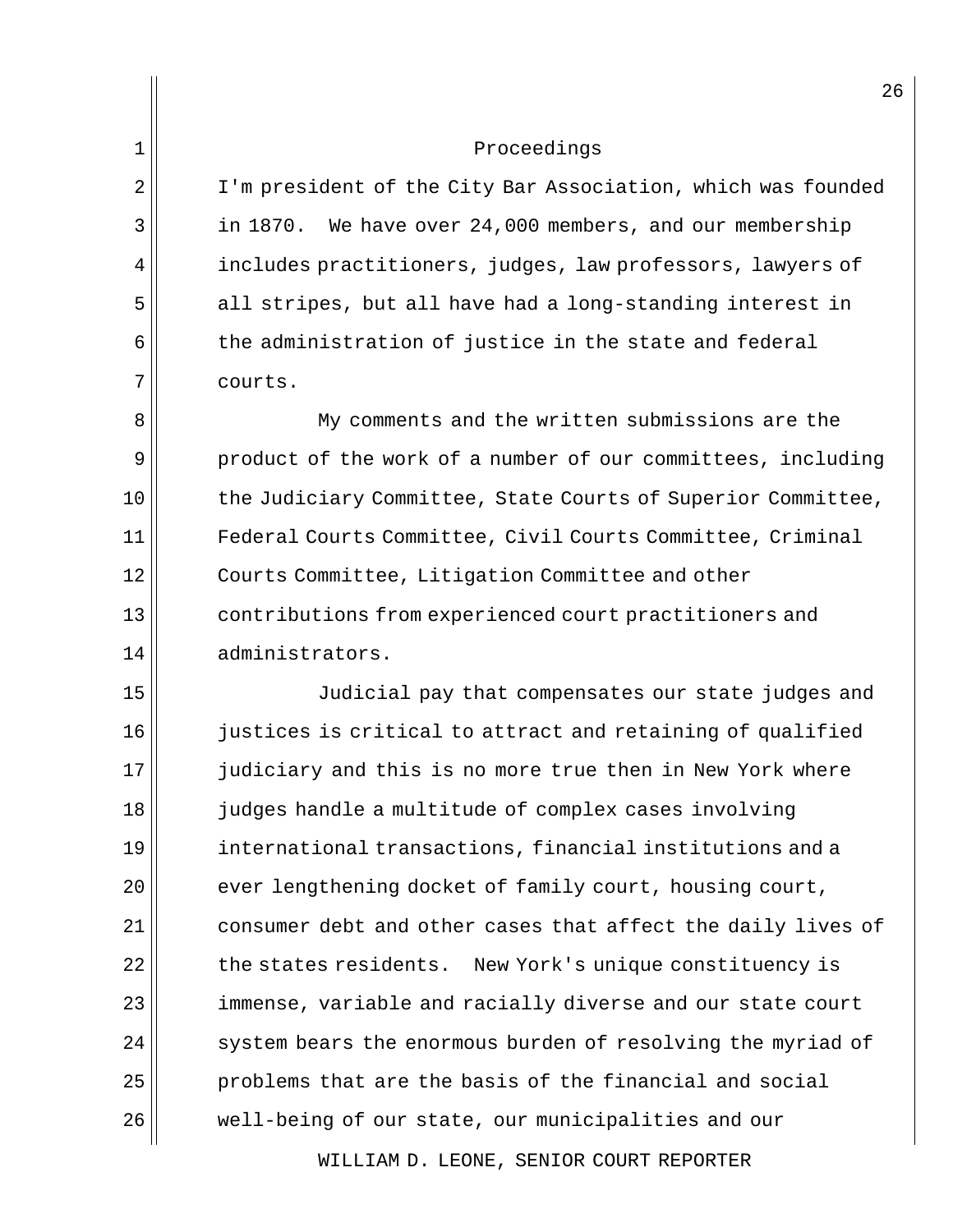|                | 27                                                           |
|----------------|--------------------------------------------------------------|
| 1              | Proceedings                                                  |
| $\overline{2}$ | population.                                                  |
| 3              | We've heard a bit today about the complex and                |
| 4              | international transactions that find a home and need to be   |
| 5              | resolved by the state courts here, but I would also point    |
| 6              | out that many New Yorkers enter the state court system       |
| 7              | without counsel, which means that our judges not only manage |
| 8              | heavy case loads but also must have the skill, patience and  |
| 9              | efficiency to shepherd through litigants who are proceeding  |
| 10             | without the benefits of lawyers. According to the New York   |
| 11             | State Unified Court System in 2013, there were 3.8 million   |
| 12             | cases filed in the trial courts that year alone and          |
| 13             | approximately two million litigants who proceeded in civil   |
| 14             | cases without representation of counsel. For many of those   |
| 15             | individuals - family, housing and debt matters - the outcome |
| 16             | of the cases will be life-changing. Thus, our state court    |
| 17             | judges bear an enormous responsibility to manage and resolve |
| 18             | not only the large complex cases, but in the face of         |
| 19             | significant obstacles the smaller cases, cases for           |
| 20             | unrepresented individuals that are no less critical to the   |
| 21             | well-being of our state. The quality of our judiciary and    |
| 22             | social and financial impact of the decisions they make every |
| 23             | day depend on this.                                          |

WILLIAM D. LEONE, SENIOR COURT REPORTER  $\parallel$  We're so pleased that the Commission has been convened to re-evaluate judicial compensation in New York. As you know, the City Bar actively supported increasing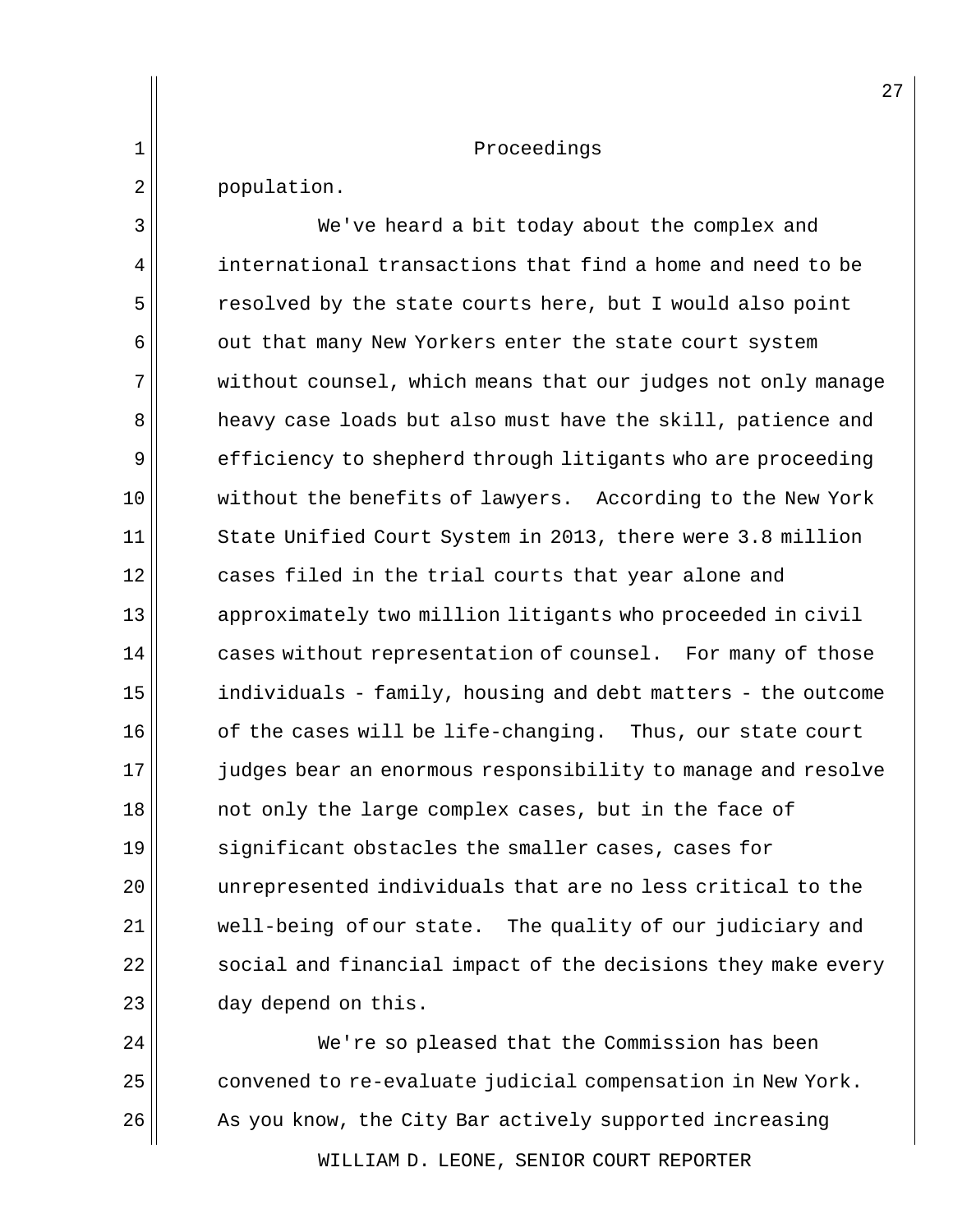2<sup>|</sup> judicial pay when the Commission first convened in 2011. At  $3 \parallel$  that time, as you've heard, judicial salaries had not been 4 | increased for over a decade. The Special Commission was 5 able to support phased-in increases bringing the salaries in  $6$  line over a period of time with those of the federal 7 judiciary. The Special Commission had adopted the  $8$  three-year phase-in plan. The decision was a significant 9 step in much-needed pay raises for the state court and 10 acknowledged that parity with the federal judiciary was the 11 || appropriate benchmark.

12 || Unfortunately, there's still much work to be done. 13 New York State, as you've heard, is woefully behind the  $14$  other states and particularly with major states with the  $15$  same kind of high level cost of living. The phase-in salary 16 increases over the last three years have simply brought our 17 State Supreme Court justices up to the level of federal 18 courts in 2011. Meanwhile, the federal judges' salaries 19 have been increased, as you heard, to over \$201,000 a year. 20 No mechanism is in place to ensure that state judicial pay  $21$  keeps pace with that of the federal judiciary.

22  $\parallel$  The gulf between the pay for those on the bench in  $23$  this state and those in the private sector continues to 24 widen. Since we're here in New York City where first year 25 associates are earning between 150 and \$190,000, and 26 midlevel associates at those large firms are earning over

WILLIAM D. LEONE, SENIOR COURT REPORTER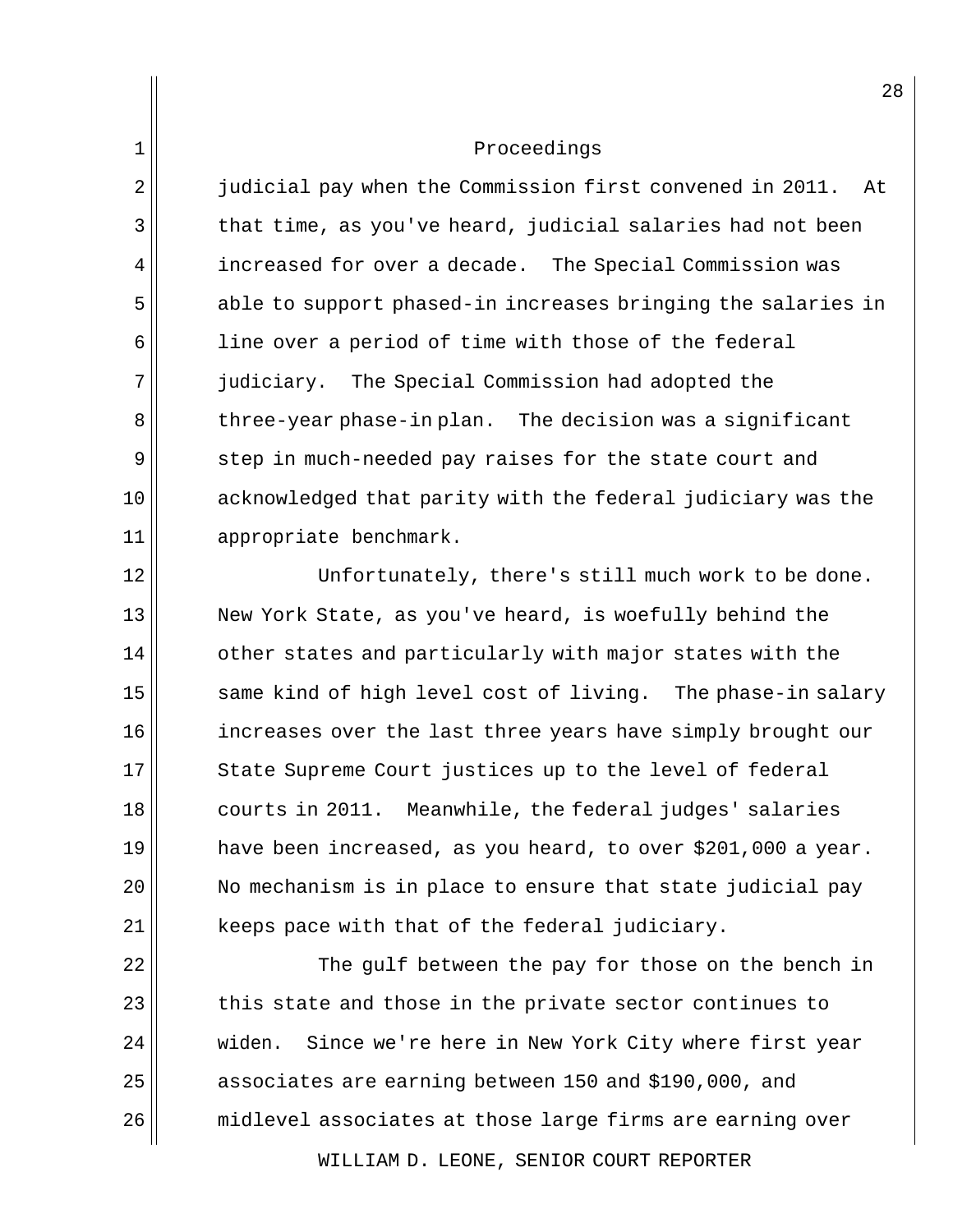$2 \parallel 200$  to \$300,000, we're asking a lot of our judiciary to 3 forgo that kind of earning power and handle the enormous and  $4$  complex case level that our state courts face. Increasing 5 judicial salaries is of paramount importance of attracting  $6$  and retaining highly qualified and experienced state 7 || judiciary.

8 || Using the prior commission's determination in state 9 court judicial pay should align of that with the federal 10 judiciary, we urge the Commission to increase the 11 compensation for State Supreme Court justices to that of the 12 federal judiciary effective 2016/2017 with proportionate 13 increase for all other state judges. In addition, judicial  $14$  salaries should be further adjusted every year to reflect 15 changes in the cost of living. Such increases would 16 appropriately reflect a recognition of the critical role of  $17$  the state judiciary in the administration of justice, as 18 well as respect for the judges who have committed their  $19$  professional lives to public service.

20 Thank you again for this opportunity. Welcome to  $21$   $\vert$  our house.

WILLIAM D. LEONE, SENIOR COURT REPORTER 22 CHAIR PERSON: Thank you. Any questions? 23 || (No response.) 24 CHAIR PERSON: You're off the hook. 25 Is Barry Bohrer here? 26 MR. BOHRER: Yes. Thank you for this opportunity.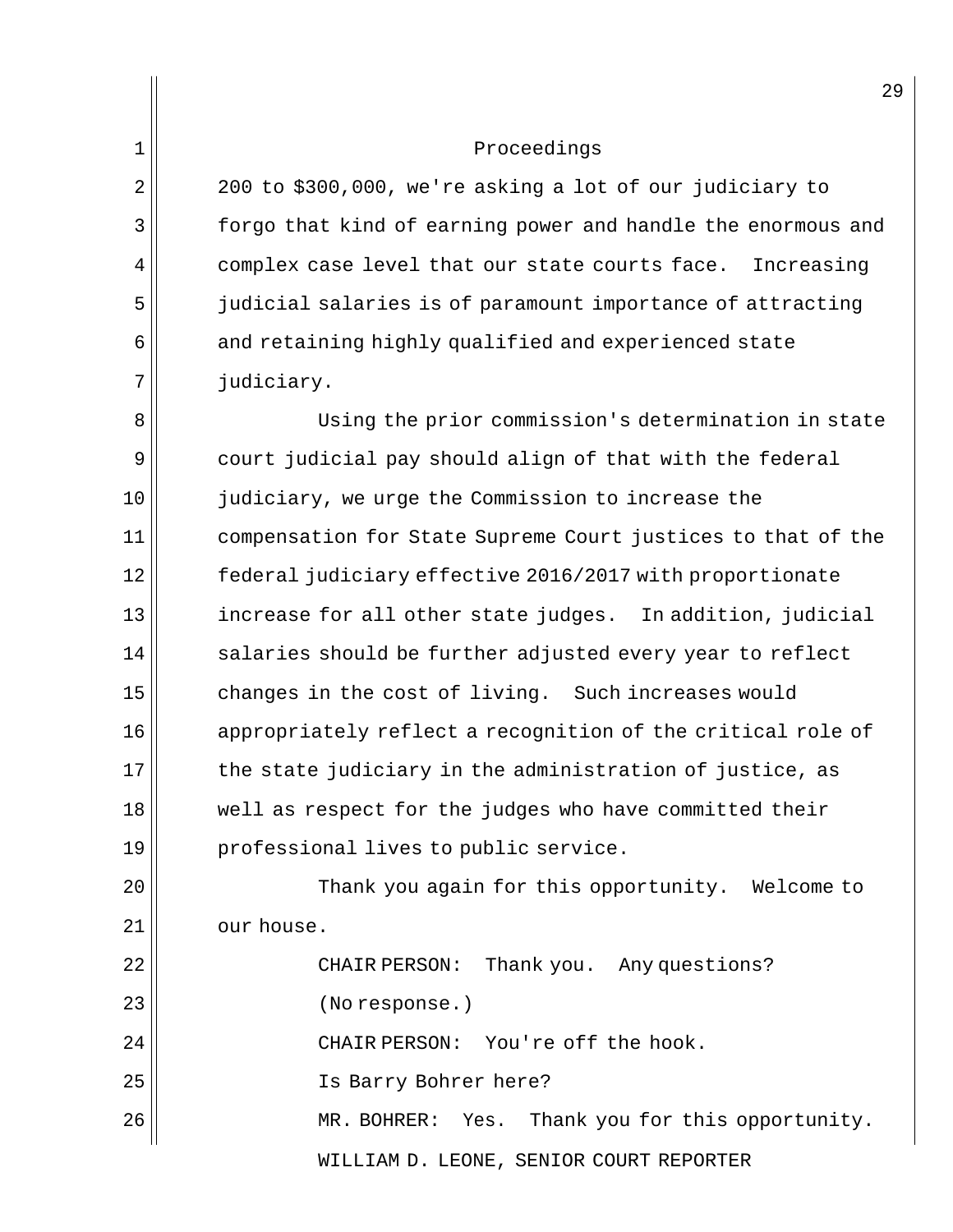WILLIAM D. LEONE, SENIOR COURT REPORTER 30 1 Proceedings 2 | It's my pleasure to follow President Raskin, an old friend  $3 \parallel$  and it's my pleasure to be in her house. 4 || I am Barry Bohrer. I am the chair of the Fund For 5 | Modern Courts. Fund For Modern Courts is a independent, 6 nonpartisans state-wide court reform organization committed 7 to improving the court system for the benefit of all New 8 | Yorkers who use our courts. 9 || In 2010 Modern Courts was an active supporter of 10 the creation of first Judicial Compensation Commission which 11 | The reviewed judicial compensation in non-salary benefits and 12 made recommendations that increased judicial compensation 13 for the first time since 1999. We believe that an 14 appropriately and fairly compensated judiciary is necessary 15 to provide New Yorkers who rely on the courts for the 16  $\vert$  resolution of so many issues with the opportunity of having 17 their matters resolved by a well qualified, experienced and 18 diverse judiciary. It is clear to us that New York's judges 19 and justices are not fairly compensated at this time. We  $20$  call on this Commission to make recommendations which will  $21$  address that problem. 22 New York State, which was once the nation's leader 23 || in judicial salaries for Supreme Court justices, now ranks  $24$   $\vert$  47th out of the 50 states and the District of Columbia when 25 judicial salaries are adjusted to account for the cost of 26 living. This fact simply cannot be reconciled with New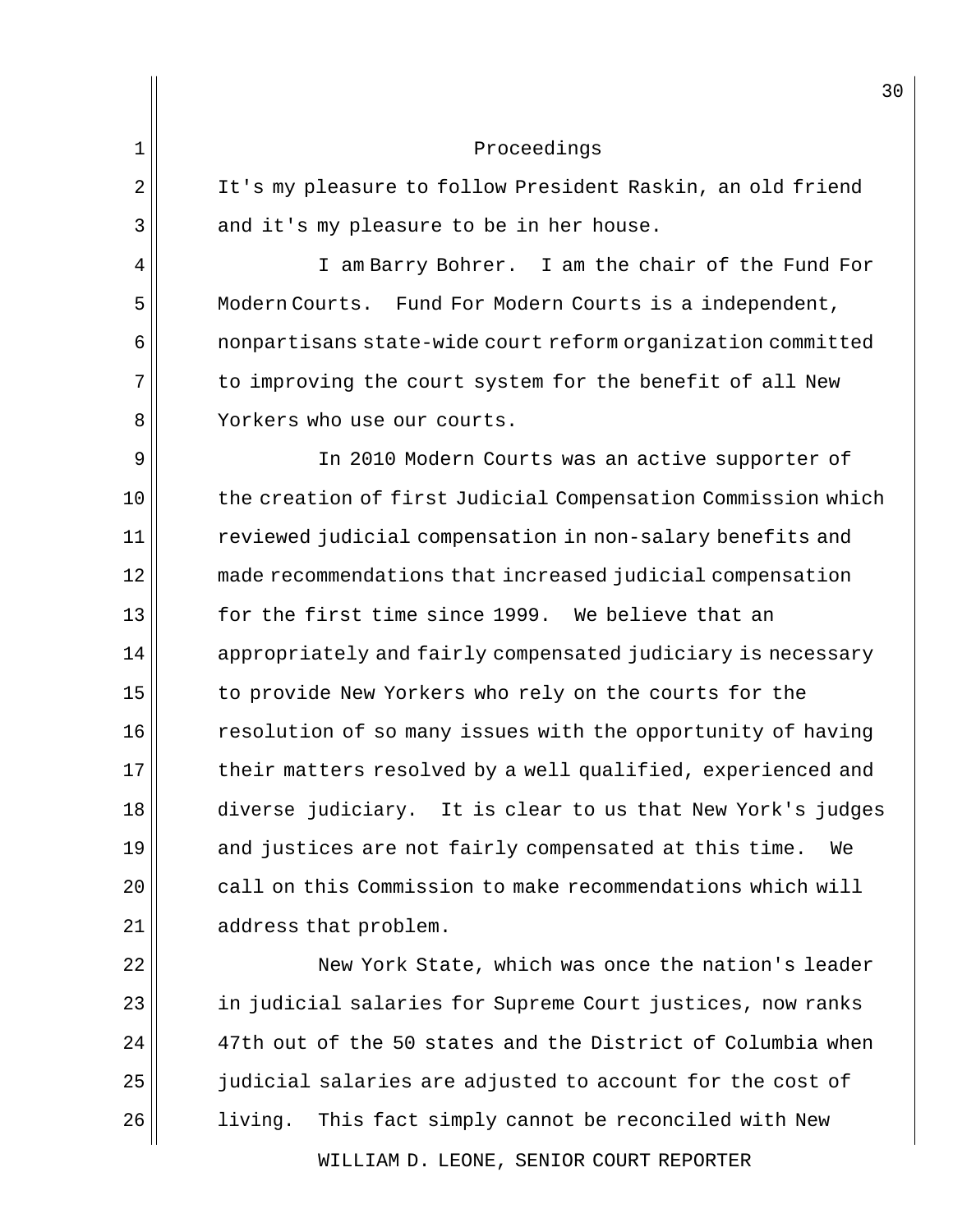2 York's status as a global economic and commercial capital 3 and a state that takes pried in its ability to provide  $4 \parallel$  access to justice for all. We note that recognizing the 5 importance of the New York State judiciary is a coequal  $6$  branch of government and the importance of establishing pay  $7$  level that demonstrate the value and respect the court of 8 iudiciary. The 2011 commission determined that the 9 compensation of New York judiciary should be commensurate 10 with that of the federal judiciary.

11 || Consequently, the Commission determined that all 12 New York State judges and justices should received phased-in 13 salary increases over three fiscal years starting on April  $14$  of 2012. All other judges of the state paid courts of the 15 Unified Court System and housing judges for the civil court  $16$  city of New York received proportional salary increases. 17 Modern Courts join the courses in believing parity should be  $18$  the standard that this Commission uses. Notably, however, 19 the compensation of federal district court judges is now, as 20 you've heard, over \$201,000, having increased from \$174,000  $21$  in 2010. We urge this Commission to increase compensation 22 | cf State Supreme Court justices to an amount equal to that 23 | received by Federal District Court judges with all other  $24$   $\vert$  judges receiving proportional salary increases. We believe  $25$  this is reasonable and fair given the respected workloads  $26$  and jurisdiction of those courts.

WILLIAM D. LEONE, SENIOR COURT REPORTER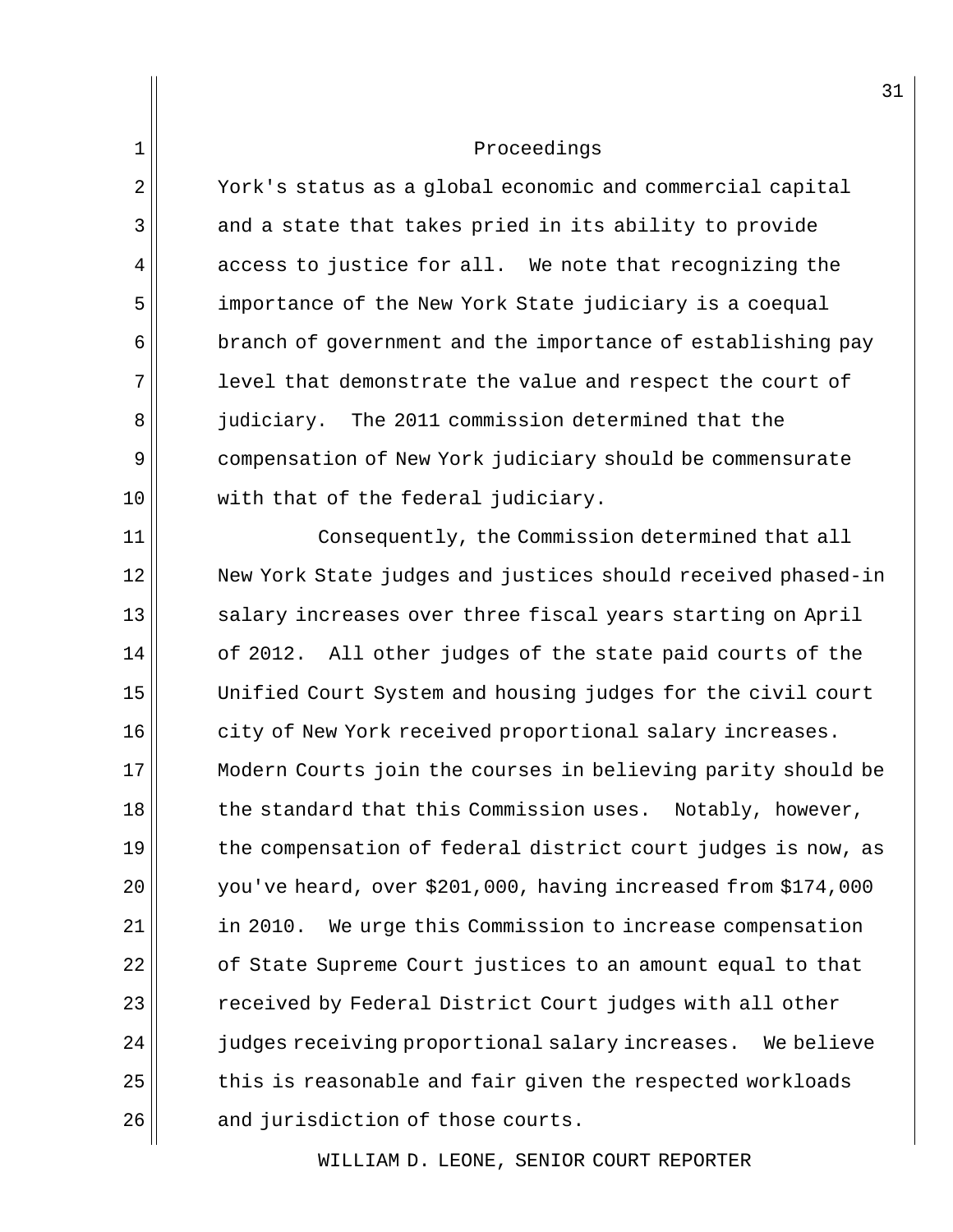2 || It is regrettable that despite the positive actions 3 taken by the previous Commission, compensation of New York's  $4$  judiciary has not kept pace with the Federal judiciary and 5 will not do so over the next four years if this Commission  $6$  follows the example of the earlier commission. We ask that 7 you consider raising salaries of Supreme Court justices to  $8 \mid 3203,100$  in the fiscal year 2016/17, and to provide for 9 | increases in that amount for subsequent years so that 10 compensation of our State judiciary will keep pace with that  $11$  of the Federal judiciary.

12 || Now, over the past few years Modern Courts have 13 focused on improving the operation of Family Court with the  $14$   $\parallel$  view that improvements are essential of the well-being of 15 families and children who rely on that court to resolve  $16$  significant problems effecting their lives. Therefore, if 17 you determine that the appropriate standard is to achieve 18 parity we are mindful of the fact that there will be 19 consequences for other judges, including Family Court 20 judges, who, in the past, have received proportional salary  $21$  increases in relation to the compensation level set for 22 || State Supreme Court justices.

 $23$   $\parallel$  Given the continuing challenges of the economy, 24 || many more litigants in these difficult times are turning to  $25$  the courts to resolve both family and financial problems. 26 Most often, these litigants are unrepresented, requiring the

WILLIAM D. LEONE, SENIOR COURT REPORTER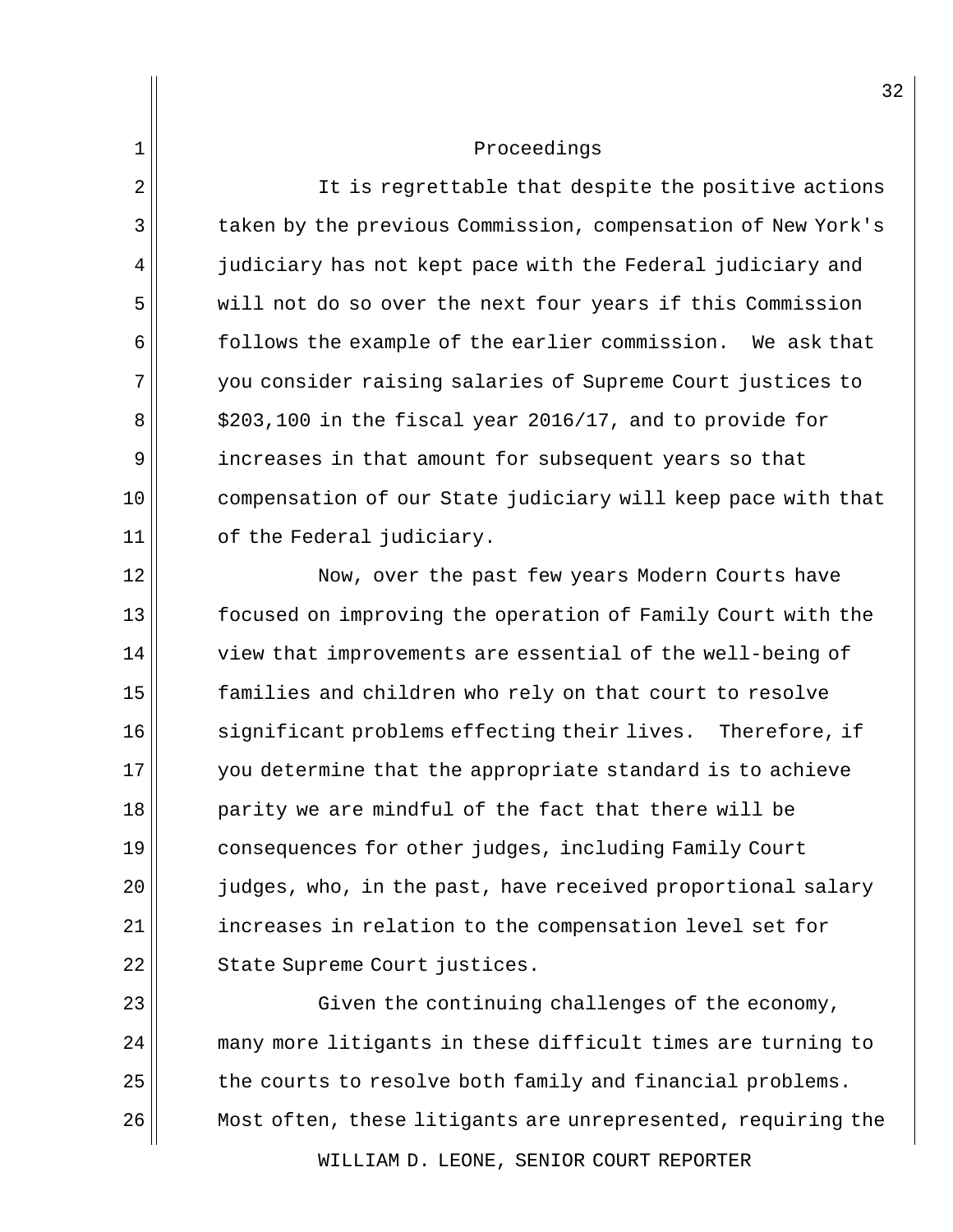2 judiciary to take an ever more active role in the resolution 3 of those problems. Our recommendations take this into  $4 \parallel$  account.

5 In addition, an inadequately compensated judiciary 6 **has profound implications for New York's economy.** 7 Businesses rely on courts to resolve disputes efficiently 8 and capable and the quality of State's court system is one 9 factor that can attract or repel organizations deciding 10 whether to do business in New York. New York is a center of 11 international business and finance and the commercial case 12 || load facing our judiciary is particular complex and 13 demanding. New York needs an experienced and well 14 compensated judiciary to resolve these issues.

15 || Our message is simple and to the point: Retaining  $16$  and recruiting diverse and highly qualified individuals to 17 Serve as New York judges requires an overhaul of the 18 judicial compensation system. Therefore, Modern Courts 19 urges this commission to make immediate and substantial 20 compensation adjustments for all the judges and justices of 21 | the State's paid courts of Unified Court System and Housing 22  $\parallel$  judges of civil court of the city of New York.

23 We also recommend that this Commission adopt a cost 24 | cf living mechanism so that when judicial compensation is  $25$  established by the Commission effective April of 2016, that  $26$  compensation will not be eroded over the course over the

WILLIAM D. LEONE, SENIOR COURT REPORTER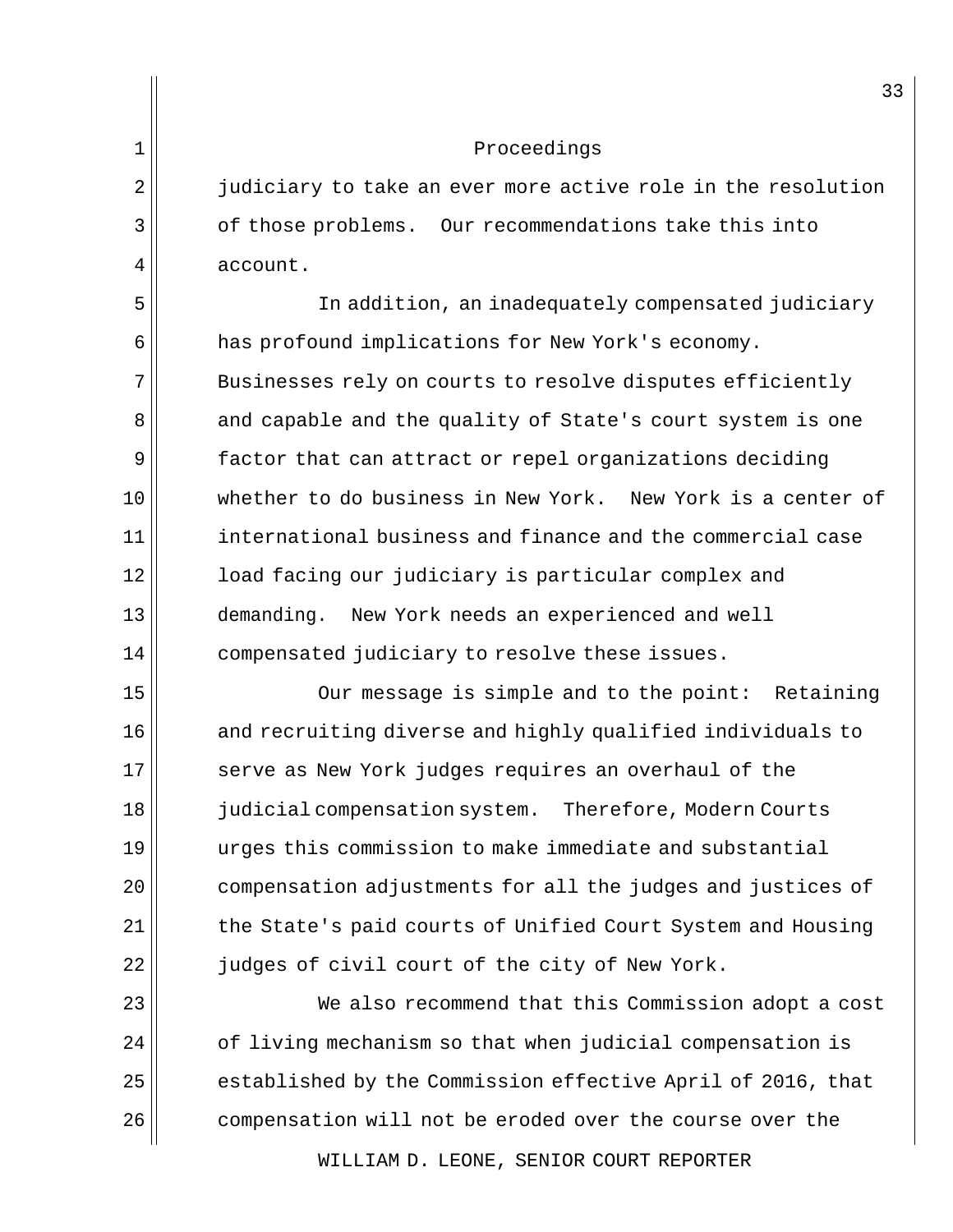|    | 34                                                           |
|----|--------------------------------------------------------------|
| 1  | Proceedings                                                  |
| 2  | next four years when a new Compensation Commission will be   |
| 3  | established.                                                 |
| 4  | We are mindful of the economic and budgetary                 |
| 5  | problems that face the state and Modern Courts recognizes    |
| 6  | that the Commission is charged with taking into account the  |
| 7  | overall economic climate of the state, but the people of the |
| 8  | State of New York need and deserve the best qualified        |
| 9  | judiciary and increasing judicial compensation we believe is |
| 10 | money wellspent.                                             |
| 11 | I thank you for the opportunity to address the               |
| 12 | commission.                                                  |
| 13 | Thank you so much. Any questions?<br>CHAIR PERSON:           |
| 14 | (No response.)                                               |
| 15 | Thank you.<br>CHAIR PERSON:                                  |
| 16 | Next witness is Honorable Sheri Roman, Association           |
| 17 | of Justices of the Supreme Court of New York City.           |
| 18 | Welcome.                                                     |
| 19 | Good morning commissioner Honorable<br>THE WITNESS:          |
| 20 | Commission members.<br>I'm Sheri Roman, the president of the |
| 21 | Supreme Court Justices Association of the City of New York.  |
| 22 | I have served on the Judiciary since 1985.                   |
| 23 | It is with great expectation that the justices of            |
| 24 | the State of New York await the reported recommendations of  |
| 25 | this Commission. You are the key component to remedy a       |
| 26 | wrong of constitutional import impacting judicial            |
|    | WILLIAM D. LEONE, SENIOR COURT REPORTER                      |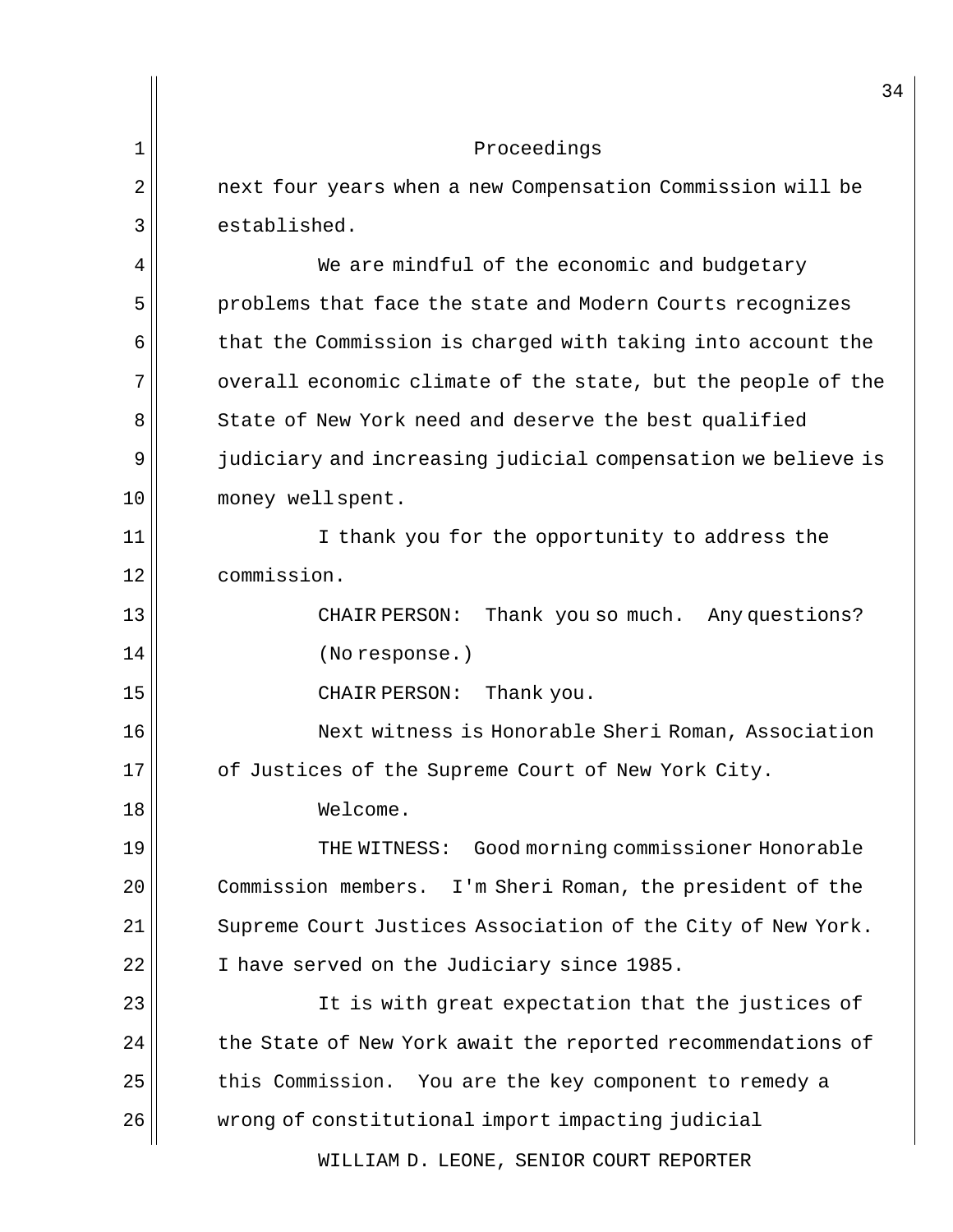2<sup>|</sup> independence. Fair judicial compensation should not be 3 | The relegated to be abandoned about as a political bargaining  $4 \parallel$  chip in state governance. There is no real controversy for 5 the need for judicial pay adjustment. The judiciary has 6 **6** received only two salary adjustments in 16 years. We 7 THE request the continued use of a previously utilized benchmark 8 that's parity with Federal District Court judges, as well as 9 a mechanism to keep us on par with subsequent cost of living 10 adjustments.

11 Alexander Hamilton in Federal Case 79 wrote that 12 || mext to permanency in office nothing can contribute more to 13 the independence of the judges than a fixed provision for  $14$  their support. This Commission is the statutory lifeline to  $15$  that fixed support. Across the state, judges dedicate their 16 professional life to the rule of law. This is not an 17 abstract confusional concept for us, but the application 18 **before you admits the inevitably stream of adversarial**  $19$  clashes that occur during litigation.

 $\parallel$  The panoply of issues that we contend with mirror all of those that impact our collective lives. Judges 22 strive to employ ever scintilla of their legal acumen accumulated throughout their legal career to achieve just resolutions. Simply put, a fair day in court for the level playing field for all. Fairness of course is the bedrock of expectations we are relied upon to mete out to all citizens

WILLIAM D. LEONE, SENIOR COURT REPORTER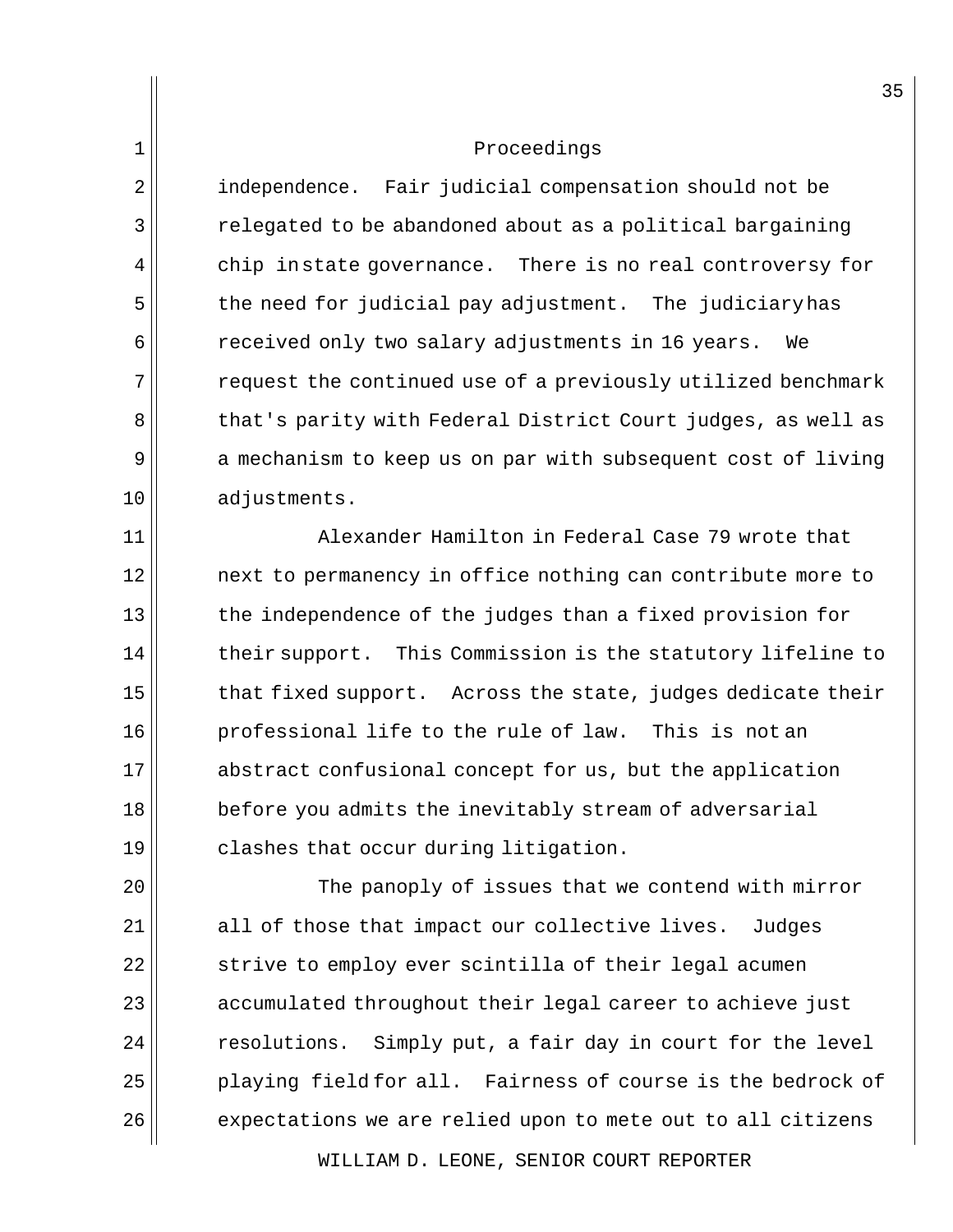| $\mathbf 1$    | Proceedings                                             |
|----------------|---------------------------------------------------------|
| $\overline{2}$ | who cross the thresholds of our courtrooms. Justices of |
| $\mathbf{3}$   | this state trust that we have finally achieved by this  |
| 4              | Commission our own path to fair compensation.           |
| 5              | (Continue on next page.)                                |
| $\epsilon$     |                                                         |
| 7              |                                                         |
| $\,8\,$        |                                                         |
| 9              |                                                         |
| 10             |                                                         |
| 11             |                                                         |
| 12             |                                                         |
| 13             |                                                         |
| 14             |                                                         |
| 15             |                                                         |
| 16             |                                                         |
| $17\,$         |                                                         |
| $18$           |                                                         |
| 19             |                                                         |
| $20$           |                                                         |
| 21             |                                                         |
| 22             |                                                         |
| 23             |                                                         |
| 24             |                                                         |
| 25             |                                                         |
| 26             |                                                         |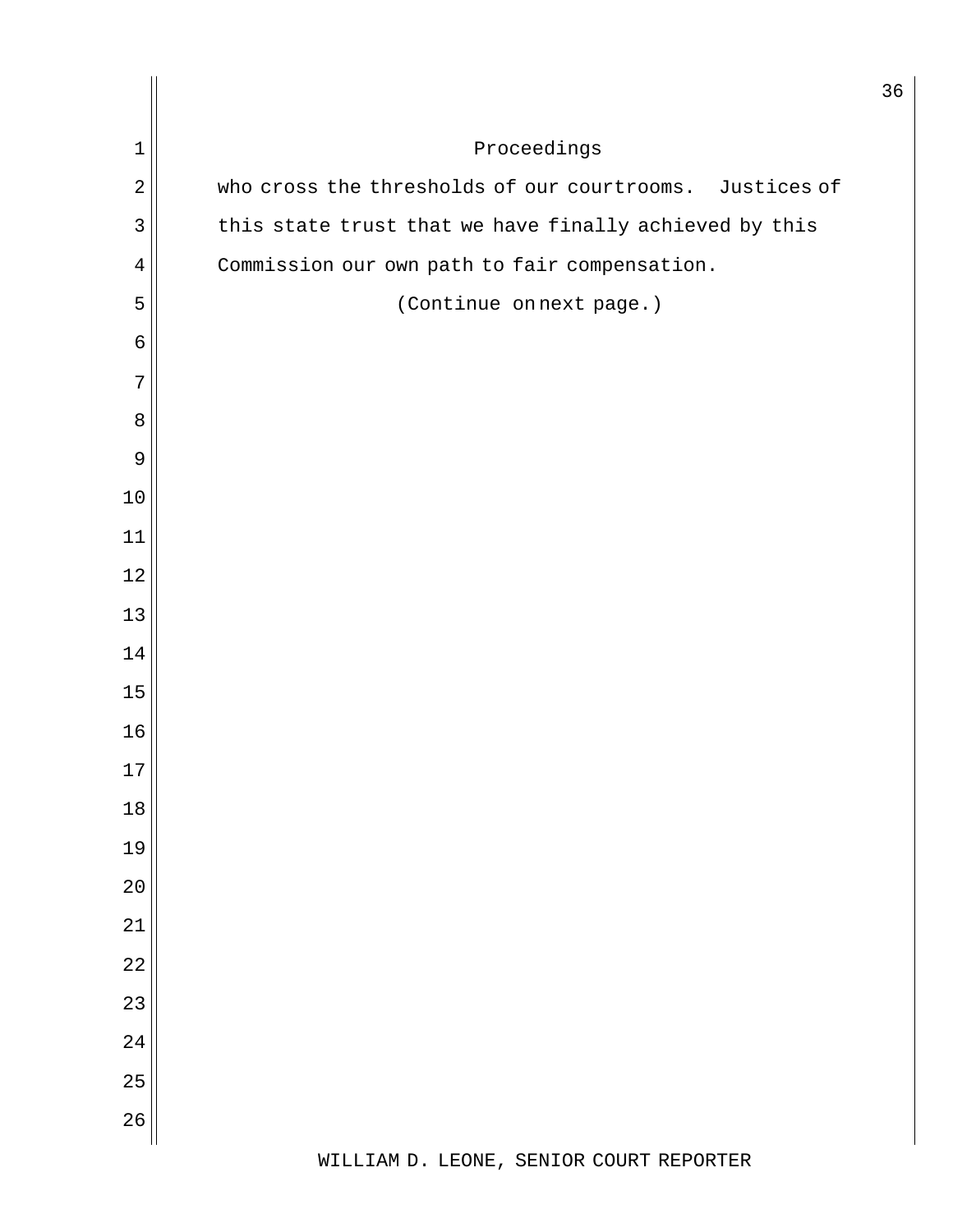|                | 3'                                                           |
|----------------|--------------------------------------------------------------|
| $\mathbf 1$    | Proceedings                                                  |
| $\overline{2}$ | This Commission affords us a transparent process             |
| 3              | whose mandate is to arrive at a fair compensation for our    |
| 4              | New York judiciary.                                          |
| 5              | The fact that our judiciary, when adjusted for               |
| 6              | cost of living, is ranked at the salary scale of 47th state  |
| 7              | in the nation should be of concern to all. This Commission,  |
| 8              | comprised of successful legal, business and civic leaders,   |
| 9              | understands the necessity to advance and maintain a          |
| 10             | seasoned, learned and compassionate bench.<br>It is a        |
| 11             | prerequisite to the economic vitality and preeminence of New |
| 12             | York State.                                                  |
| 13             | The 12-1/2 year salary freeze diminished the                 |
| 14             | stature of the judiciary in the eyes of our citizens as well |
| 15             | as those in the legal profession. That is the very well we   |
| 16             | need to draw upon to fill the ranks of tomorrow's judiciary, |
| 17             | as well as prevent the premature retirement of those who     |
| 18             | personify judicial talent.                                   |
| 19             | A judge embodies notions of equal treatment and              |
| 20             | fair play, but how can a judge decree a fair solution in     |
| 21             | cases before them when they are not empowered to achieve     |
| 22             | fairness for themselves.                                     |
| 23             | 12-1/2 years with no salary or cost of living                |
| 24             | adjustment created an adverse financial situation that was   |
| 25             | not sufficiently ameliorated by the raises decreed by the    |
| 26             | last salary Commission.<br>The cost of living adjustments,   |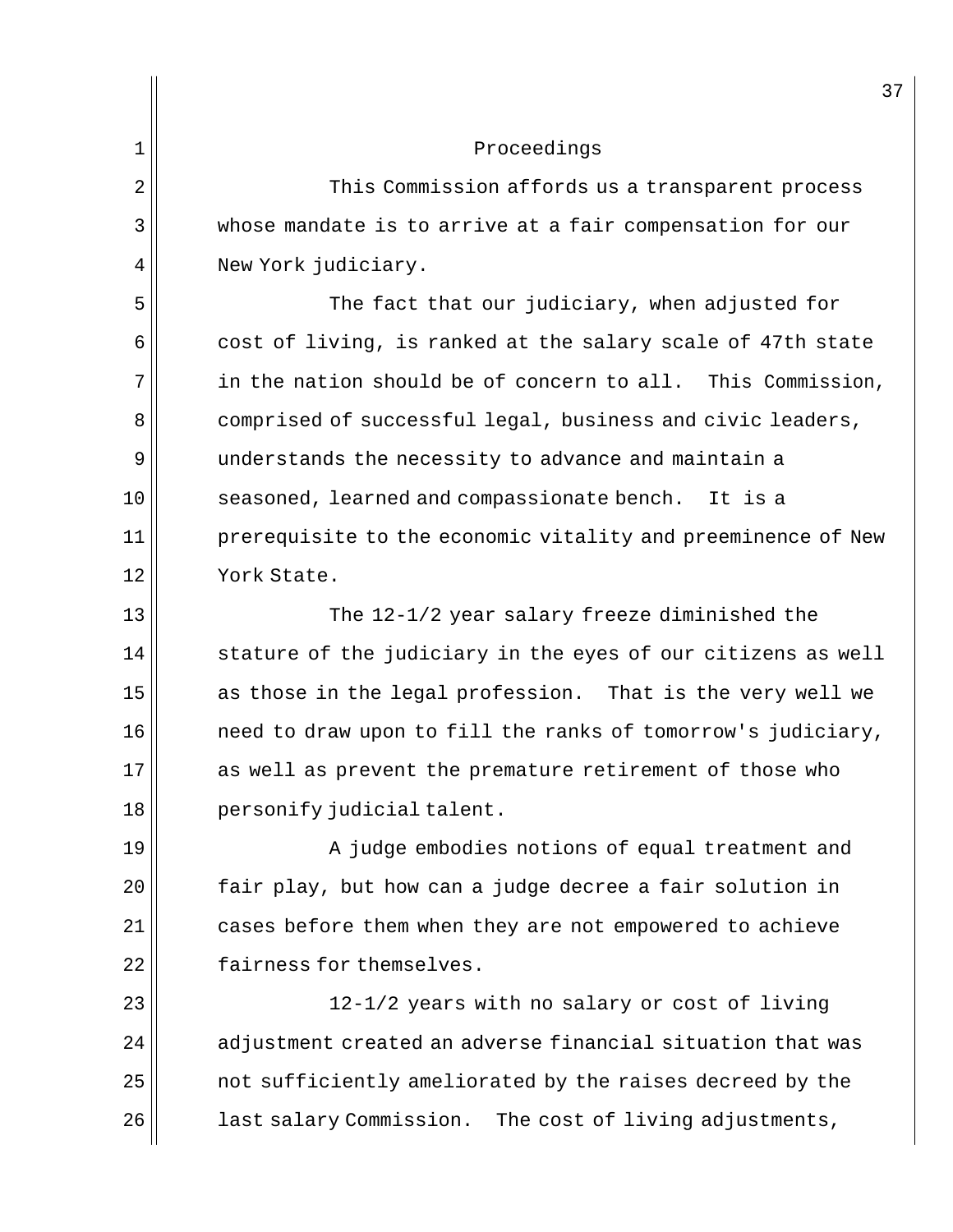2 even though it's getting parity with Federal District 3 Courts, did not include any retroactive pay nor cost of  $4$  living adjustment past or future. Additionally, they were 5 phased in over three years, which negatively impacted our  $6$  pensions, particularly true for any jurist who retired.

7 Anyone who chooses a life in public service makes 8 that career decision understanding they will never 9 accumulate the wealth of their colleagues in the private 10 sector. We need diversity of background for those willing  $11$  to apply for appointment or election to the bench. We do 12 not want a judiciary comprised of those who aspire because 13 it's viewed as a career with a quaranteed paycheck or a 14 bench comprised primarily of those select individuals 15 wealthy enough to retire to the bench. To achieve this 16 diverse judiciary, we need to assure judicial candidates  $17$  that it is an economically viable aspiration providing fair 18 compensation.

 Yet New York history reveals otherwise. A stagnant period of 12-1/2 years created a twist and 21 constriction in the pipelines of the bench. Seeds of  $\parallel$  judicial aspirations certainly lay fallow. Perhaps not in the earliest years of the 21st century, but as the 2000s marched on with no pay increase whatsoever, how many smart, 25 | capable men and women looked elsewhere for fulfillment in 26 || their careers?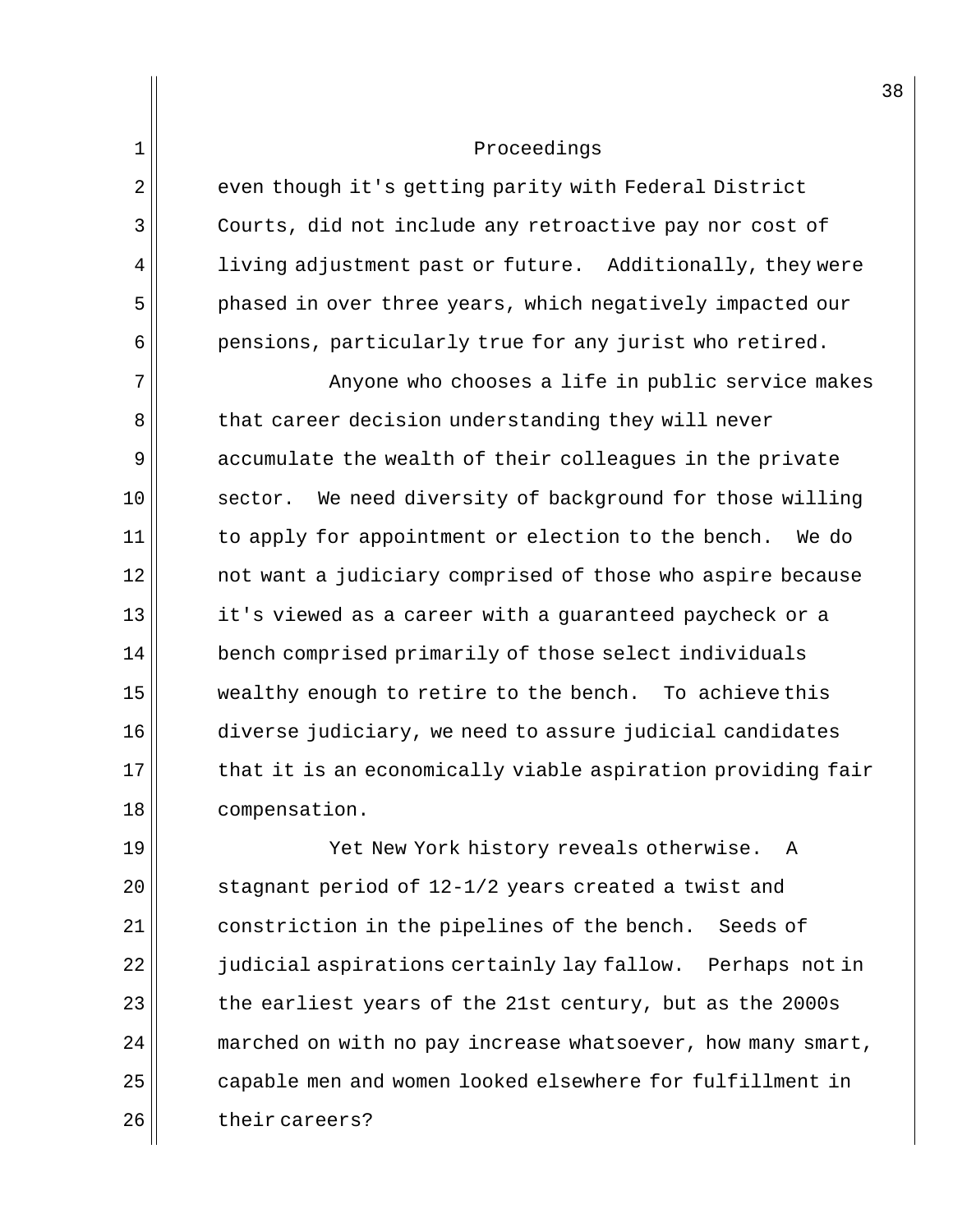|                | 3 <sup>c</sup>                                                 |
|----------------|----------------------------------------------------------------|
| $\mathbf 1$    | Proceedings                                                    |
| $\overline{2}$ | The rippling effects diminish the stature of the               |
| 3              | judiciary in tandem with diminishing the ability of our        |
| 4              | jurists to be bread winners for their families.                |
| 5              | The wage freeze years of 1999 through 2011 were                |
| 6              | devastating for the judiciary's ongoing quest for a stream     |
| 7              | of qualified candidates. Indeed, the ripple effect of this     |
| 8              | disruptive pipeline continues to this day.                     |
| 9              | I am an honored member of the Appellate Division               |
| 10             | Second Department, the busiest intermediate appellate court    |
| 11             | in the country. Since the pay adjustments of 2011, we have     |
| 12             | continued to incur a sobering loss of appellate justices to    |
| 13             | the private sector, which is where many forged their           |
| 14             | Dissatisfaction with their judicial role was not a<br>careers. |
| 15             | factor whatsoever in my colleagues' early departures.<br>These |
| 16             | were preeminent jurists who wrote trail-blazing opinions,      |
| 17             | shouldering enormous volumes of case loads, an important       |
| 18             | backbone of our court. However, the accrued effect of the      |
| 19             | years of missing compensation, which has been calculated in    |
| 20             | overall deficit of over \$450,000 lost to inflation, was too   |
| 21             | great a sacrifice for them to sustain.                         |
| 22             | Our legal system has not tread water.<br>New York              |
| 23             | judges now hear over 4 million cases. Supreme Court filings    |
| 24             | have increased more than 16 percent since the 2011 salary      |
| 25             | Commission last heard testimony. Justice is delivered in       |
| 26             | staggering quantities, with judicial implementation of         |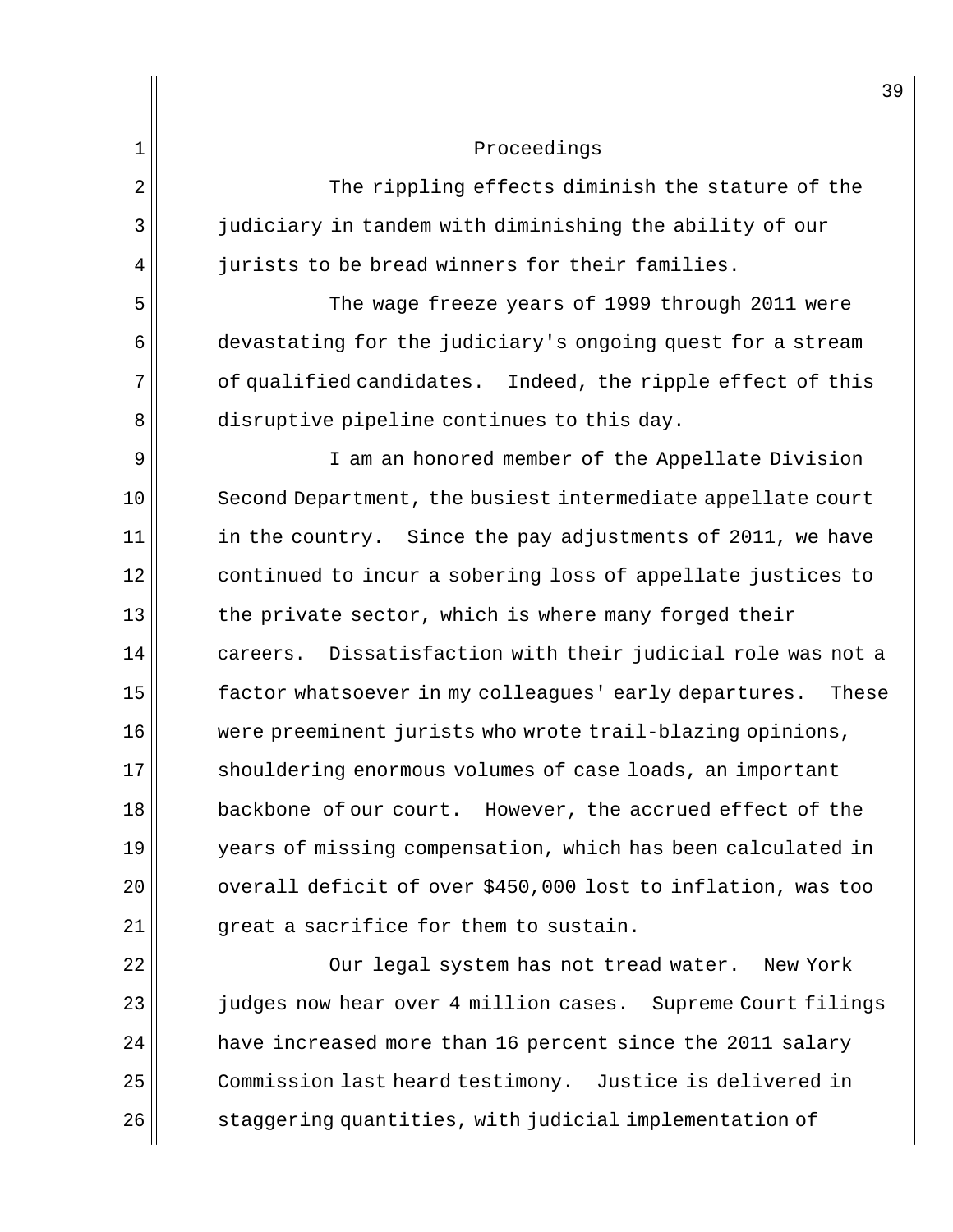| 1<br>Proceedings<br>2<br>innovative initiatives to address the astonishing complexity<br>3<br>of today's litigation.<br>4<br>We have had generous support from academia in<br>5<br>analyzing the financial and comparative data, which were all<br>included as exhibits in our association's written<br>6<br>7<br>submission.<br>8<br>The Institute for Compensation Studies at Cornell<br>9<br>University School of Industrial Labor Relations has provided<br>10<br>us with reliable statistics, including historic data from<br>11<br>the archive of the National Center for State Courts.<br>Our<br>12<br>ability to pay analysis was compiled under the auspices of<br>13<br>James Parrott, Deputy Director and Chief Economist at the<br>14<br>Fiscal Policy Institute.<br>15<br>We recognize that the state's fiscal picture is<br>16<br>eons away from the dismal one that confronted us in the<br>17<br>The analytic framework to be employed is described in<br>past.<br>18<br>the language of the Commissioner's empowering statute and<br>19<br>the state's ability to pay.<br>20<br>The state anticipates multi-billions in state<br>21<br>budget surpluses and is in its best fiscal position in many<br>22<br>years, as described by New York State Budget Director Mary<br>23<br>Beth Labate.<br>24<br>Our fair compensation request would constitute a<br>25<br>small fraction of 1 percent of the state's operating budget.<br>26<br>A resounding thank you must be accorded Stroock | 40 |
|--------------------------------------------------------------------------------------------------------------------------------------------------------------------------------------------------------------------------------------------------------------------------------------------------------------------------------------------------------------------------------------------------------------------------------------------------------------------------------------------------------------------------------------------------------------------------------------------------------------------------------------------------------------------------------------------------------------------------------------------------------------------------------------------------------------------------------------------------------------------------------------------------------------------------------------------------------------------------------------------------------------------------------------------------------------------------------------------------------------------------------------------------------------------------------------------------------------------------------------------------------------------------------------------------------------------------------------------------------------------------------------------------------------------------------------------------------------------------------------------------------|----|
|                                                                                                                                                                                                                                                                                                                                                                                                                                                                                                                                                                                                                                                                                                                                                                                                                                                                                                                                                                                                                                                                                                                                                                                                                                                                                                                                                                                                                                                                                                        |    |
|                                                                                                                                                                                                                                                                                                                                                                                                                                                                                                                                                                                                                                                                                                                                                                                                                                                                                                                                                                                                                                                                                                                                                                                                                                                                                                                                                                                                                                                                                                        |    |
|                                                                                                                                                                                                                                                                                                                                                                                                                                                                                                                                                                                                                                                                                                                                                                                                                                                                                                                                                                                                                                                                                                                                                                                                                                                                                                                                                                                                                                                                                                        |    |
|                                                                                                                                                                                                                                                                                                                                                                                                                                                                                                                                                                                                                                                                                                                                                                                                                                                                                                                                                                                                                                                                                                                                                                                                                                                                                                                                                                                                                                                                                                        |    |
|                                                                                                                                                                                                                                                                                                                                                                                                                                                                                                                                                                                                                                                                                                                                                                                                                                                                                                                                                                                                                                                                                                                                                                                                                                                                                                                                                                                                                                                                                                        |    |
|                                                                                                                                                                                                                                                                                                                                                                                                                                                                                                                                                                                                                                                                                                                                                                                                                                                                                                                                                                                                                                                                                                                                                                                                                                                                                                                                                                                                                                                                                                        |    |
|                                                                                                                                                                                                                                                                                                                                                                                                                                                                                                                                                                                                                                                                                                                                                                                                                                                                                                                                                                                                                                                                                                                                                                                                                                                                                                                                                                                                                                                                                                        |    |
|                                                                                                                                                                                                                                                                                                                                                                                                                                                                                                                                                                                                                                                                                                                                                                                                                                                                                                                                                                                                                                                                                                                                                                                                                                                                                                                                                                                                                                                                                                        |    |
|                                                                                                                                                                                                                                                                                                                                                                                                                                                                                                                                                                                                                                                                                                                                                                                                                                                                                                                                                                                                                                                                                                                                                                                                                                                                                                                                                                                                                                                                                                        |    |
|                                                                                                                                                                                                                                                                                                                                                                                                                                                                                                                                                                                                                                                                                                                                                                                                                                                                                                                                                                                                                                                                                                                                                                                                                                                                                                                                                                                                                                                                                                        |    |
|                                                                                                                                                                                                                                                                                                                                                                                                                                                                                                                                                                                                                                                                                                                                                                                                                                                                                                                                                                                                                                                                                                                                                                                                                                                                                                                                                                                                                                                                                                        |    |
|                                                                                                                                                                                                                                                                                                                                                                                                                                                                                                                                                                                                                                                                                                                                                                                                                                                                                                                                                                                                                                                                                                                                                                                                                                                                                                                                                                                                                                                                                                        |    |
|                                                                                                                                                                                                                                                                                                                                                                                                                                                                                                                                                                                                                                                                                                                                                                                                                                                                                                                                                                                                                                                                                                                                                                                                                                                                                                                                                                                                                                                                                                        |    |
|                                                                                                                                                                                                                                                                                                                                                                                                                                                                                                                                                                                                                                                                                                                                                                                                                                                                                                                                                                                                                                                                                                                                                                                                                                                                                                                                                                                                                                                                                                        |    |
|                                                                                                                                                                                                                                                                                                                                                                                                                                                                                                                                                                                                                                                                                                                                                                                                                                                                                                                                                                                                                                                                                                                                                                                                                                                                                                                                                                                                                                                                                                        |    |
|                                                                                                                                                                                                                                                                                                                                                                                                                                                                                                                                                                                                                                                                                                                                                                                                                                                                                                                                                                                                                                                                                                                                                                                                                                                                                                                                                                                                                                                                                                        |    |
|                                                                                                                                                                                                                                                                                                                                                                                                                                                                                                                                                                                                                                                                                                                                                                                                                                                                                                                                                                                                                                                                                                                                                                                                                                                                                                                                                                                                                                                                                                        |    |
|                                                                                                                                                                                                                                                                                                                                                                                                                                                                                                                                                                                                                                                                                                                                                                                                                                                                                                                                                                                                                                                                                                                                                                                                                                                                                                                                                                                                                                                                                                        |    |
|                                                                                                                                                                                                                                                                                                                                                                                                                                                                                                                                                                                                                                                                                                                                                                                                                                                                                                                                                                                                                                                                                                                                                                                                                                                                                                                                                                                                                                                                                                        |    |
|                                                                                                                                                                                                                                                                                                                                                                                                                                                                                                                                                                                                                                                                                                                                                                                                                                                                                                                                                                                                                                                                                                                                                                                                                                                                                                                                                                                                                                                                                                        |    |
|                                                                                                                                                                                                                                                                                                                                                                                                                                                                                                                                                                                                                                                                                                                                                                                                                                                                                                                                                                                                                                                                                                                                                                                                                                                                                                                                                                                                                                                                                                        |    |
|                                                                                                                                                                                                                                                                                                                                                                                                                                                                                                                                                                                                                                                                                                                                                                                                                                                                                                                                                                                                                                                                                                                                                                                                                                                                                                                                                                                                                                                                                                        |    |
|                                                                                                                                                                                                                                                                                                                                                                                                                                                                                                                                                                                                                                                                                                                                                                                                                                                                                                                                                                                                                                                                                                                                                                                                                                                                                                                                                                                                                                                                                                        |    |
|                                                                                                                                                                                                                                                                                                                                                                                                                                                                                                                                                                                                                                                                                                                                                                                                                                                                                                                                                                                                                                                                                                                                                                                                                                                                                                                                                                                                                                                                                                        |    |
|                                                                                                                                                                                                                                                                                                                                                                                                                                                                                                                                                                                                                                                                                                                                                                                                                                                                                                                                                                                                                                                                                                                                                                                                                                                                                                                                                                                                                                                                                                        |    |
|                                                                                                                                                                                                                                                                                                                                                                                                                                                                                                                                                                                                                                                                                                                                                                                                                                                                                                                                                                                                                                                                                                                                                                                                                                                                                                                                                                                                                                                                                                        |    |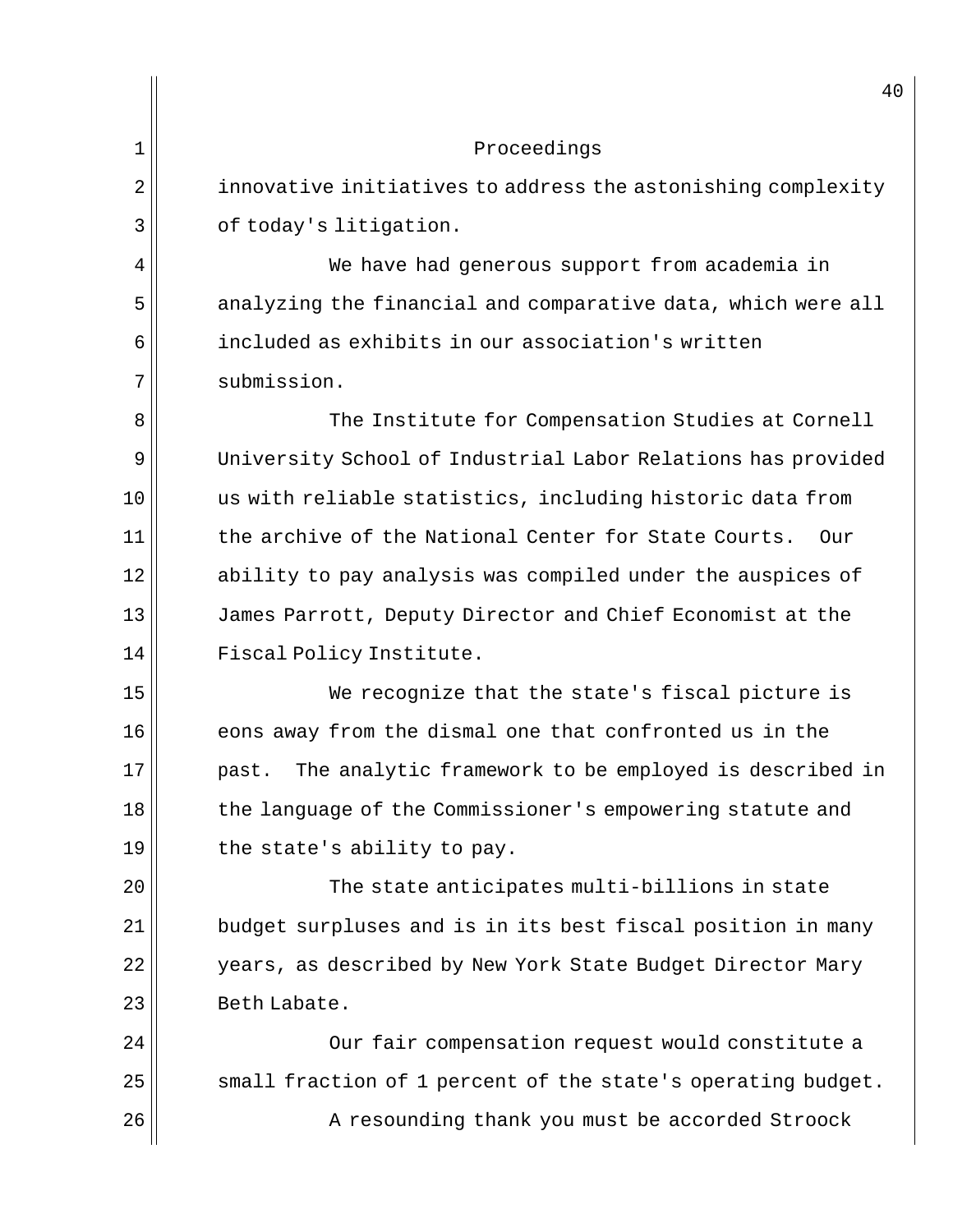2 and Stroock and Levan, Joe Forstadt, Alan Klinger and Dina 3 | Kolker, for their perpetual support of the judiciary's  $4 \parallel$  request for fair treatment and compensation.

 In 1986, a New York attorney, Karen Berger Morello, wrote a scholarly book entitled The Invisible Bar. It documented the history of women lawyers advocating 8 against their exclusion from participation in the legal 9 system. This decade plus exclusion of the judiciary from the economic rewards of their prodigious achievements was propelling the judiciary to an invisible bench posture. 12 Just as the author decried women attorneys being relegated to second tier status, we must insure that the judiciary retains their lawful place as a co-equal branch of 15 government, an essential component of our democracy.

16 The continued declination to promulgate 17 appropriate and fair compensation has created an injury of 18 constitutional proportions and undermines the ability of New 19 York to provide an excellent, enlightened, hard working 20 judiciary. Competitive salaries are required to attract the  $21$  best and brightest.

22 || Supreme Court Justice Steven Breyer remarked in  $23$  ||  $1998$  that judicial independence is, in part, a state of  $24$   $\parallel$  mind, a matter of expectation, habit and belief amongst, not 25 just judges, lawyers and legislators, but millions of 26 people.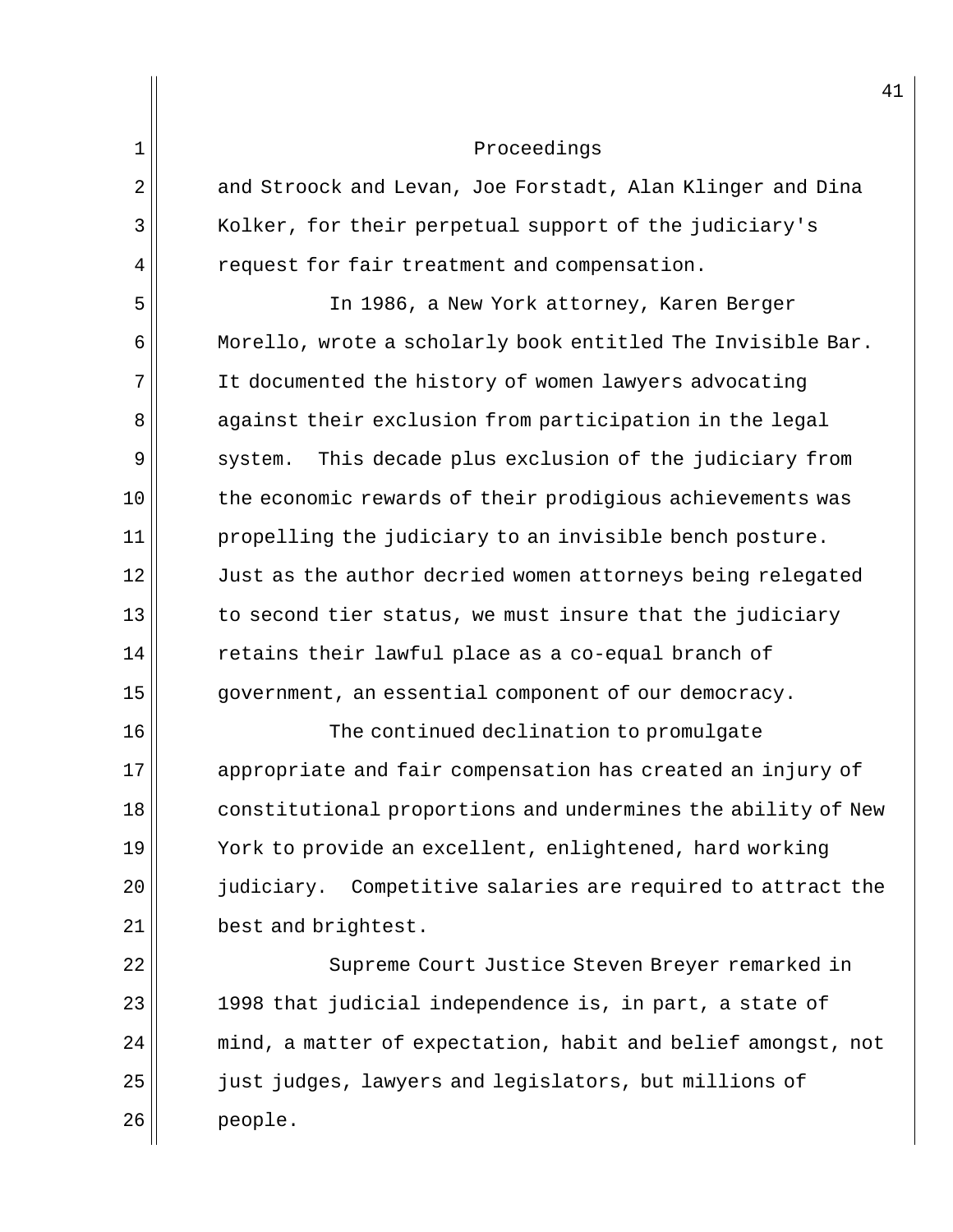|    | 42                                                           |
|----|--------------------------------------------------------------|
| 1  | Proceedings                                                  |
| 2  | So we respectfully urge this Commission to                   |
| 3  | recommend immediate salary adjustments and in unison with    |
| 4  | others who appeared before you today enabling us parity with |
| 5  | the Federal District Court and annual cost of living         |
| 6  | adjustments.                                                 |
| 7  | Thank you all.                                               |
| 8  | THE CHAIRPERSON:<br>Thank you so much.                       |
| 9  | Any questions?                                               |
| 10 | Thank you. We really appreciate that.                        |
| 11 | Is Adrienne Holder here?                                     |
| 12 | All right, we'll come back to her.                           |
| 13 | The Honorable Conrad Singer, representing the                |
| 14 | Association of Judges of the Family Court of the State of    |
| 15 | New York.                                                    |
| 16 | JUDGE PEARL: Good morning. My name is not Conrad             |
| 17 | Singer.                                                      |
| 18 | THE CHAIRPERSON: We can see that.                            |
| 19 | JUDGE PEARL: Good afternoon to the members of the            |
| 20 | New York State Commission on Legislative, Judicial and       |
| 21 | Executive Compensation.                                      |
| 22 | I begin by stating that I appreciate the                     |
| 23 | commitment that each of you has made to set fair             |
| 24 | compensation--                                               |
| 25 | THE CHAIRPERSON: Can I just say that your name is            |
| 26 | Jane Pearl?                                                  |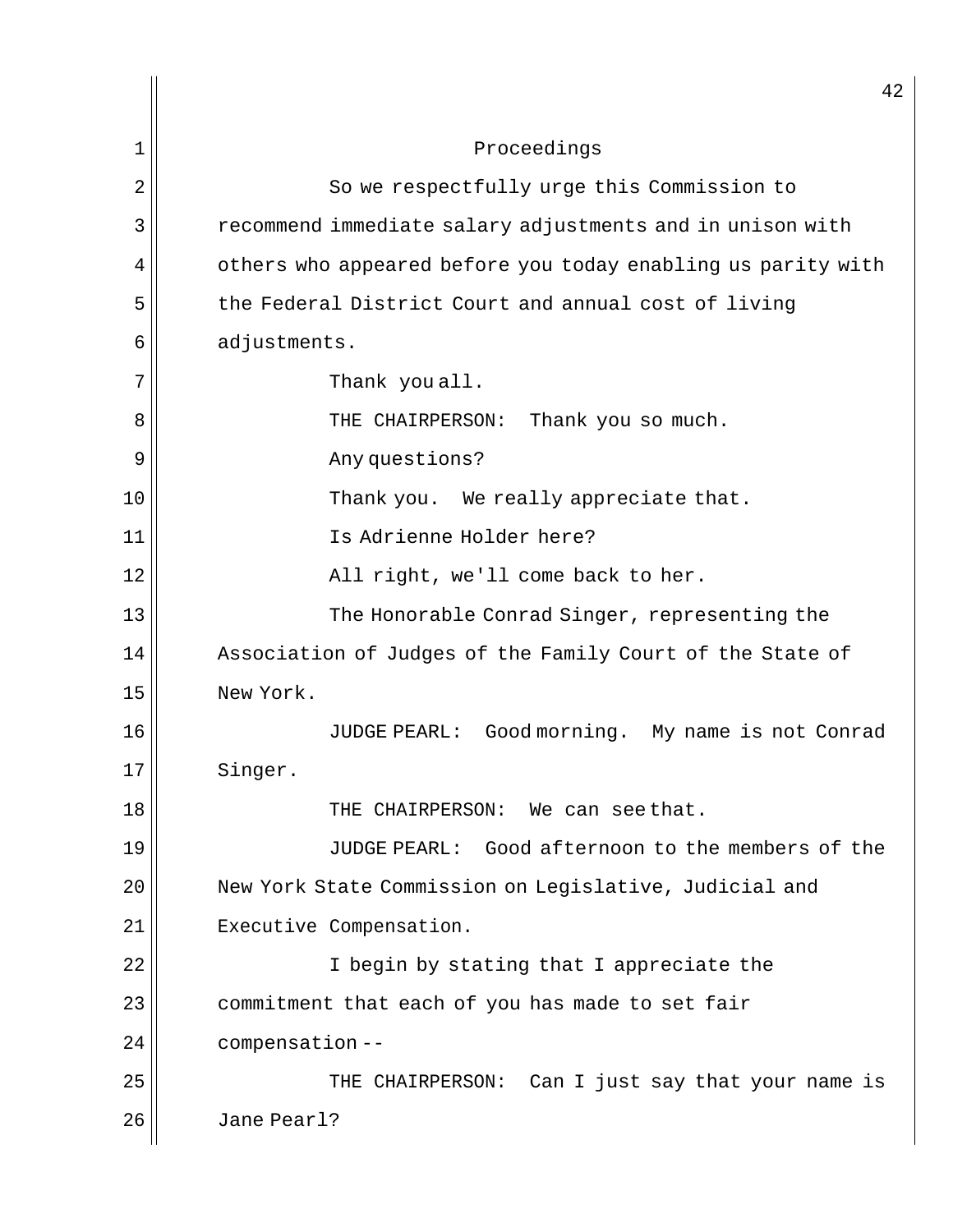|    | 43                                                           |
|----|--------------------------------------------------------------|
| 1  | Proceedings                                                  |
| 2  | We welcome you.                                              |
| 3  | <b>JUDGE PEARL:</b><br>Thank you.                            |
| 4  | -- to set fair compensation for New York judges              |
| 5  | and justices, including trial court judges, throughout New   |
| 6  | York State.                                                  |
| 7  | I am privileged to briefly and succinctly address            |
| 8  | you both as a member of the board of directors of The        |
| 9  | Association of the judges of the Family Court of the State   |
| 10 | of New York as well as a member of the board of directors of |
| 11 | the New York City Family Court Judges' Association, as well  |
| 12 | as on a personal basis as a very professionally fulfilled    |
| 13 | judge of the Family Court of the State of New York, City of  |
| 14 | New York since February 9, 2000.                             |
| 15 | My commitment to Family Court actually began as a            |
| 16 | law student in 1987 and I continue that commitment.          |
| 17 | I say briefly and succinctly, because I believe              |
| 18 | that Family Court judges throughout the State of New York    |
| 19 | sit in a bit of a legal emergency room. And while we have    |
| 20 | to triage cases on a daily basis, much of our scholarly      |
| 21 | research and writing happens outside court hours.            |
| 22 | I would like to begin, if I may, by quoting a                |
| 23 | portion of Judge Singer's November 20th, 2015 letter:        |
| 24 | The Family Court judges of this state are judges             |
| 25 | who are responsible for our family units, and for protecting |
| 26 | the health, safety and welfare of our children, for          |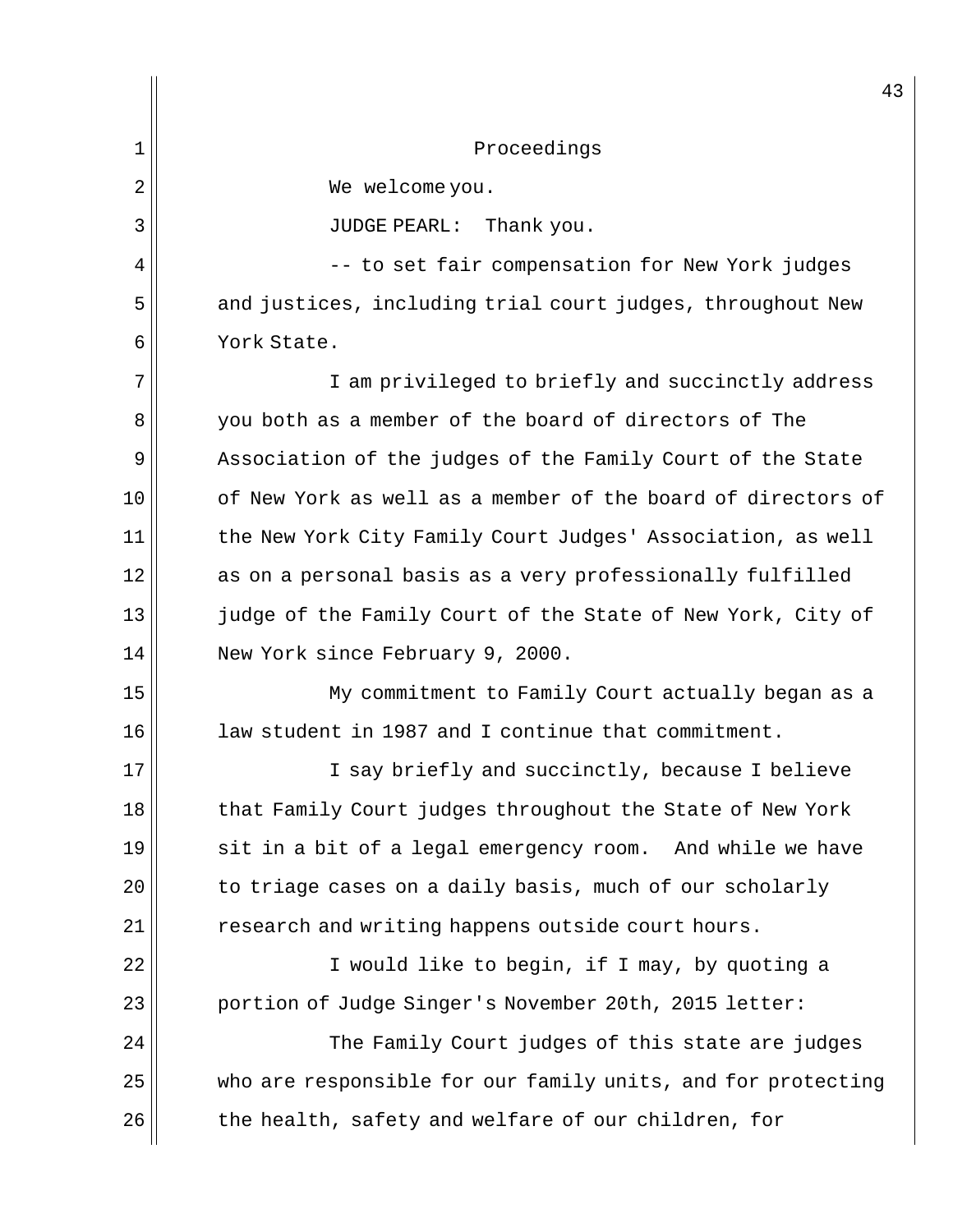|    | 44                                                             |
|----|----------------------------------------------------------------|
| 1  | Proceedings                                                    |
| 2  | educating parents about proper ways to raise their and our     |
| 3  | children, for keeping families intact and keeping children     |
| 4  | safely in homes and out of placement.                          |
| 5  | We respectfully request that this Commission                   |
| 6  | recommend the following to Governor Cuomo and the              |
| 7  | legislature as it relates to state trial judges' salaries.     |
| 8  | I emphasize personally the importance of the                   |
| 9  | following, please.                                             |
| 10 | Pay parity amongst all New York State Family Court             |
| 11 | judges. And in doing so, I would just briefly state that,      |
| 12 | as of today's testimony, we have disparity across the State    |
| 13 | of New York.<br>New York City Family Court judges earn the     |
| 14 | same salary as New York State Supreme Court judges.<br>And so, |
| 15 | as a member of both boards of directors, it is my privilege    |
| 16 | to support pay parity for our colleagues outside the State     |
| 17 | of New York -- throughout the State of New York.               |
| 18 | If we were to approve parity for New York State                |
| 19 | trial court judges at the level of New York State Supreme      |
| 20 | Court judges, that would represent that, among our presently   |
| 21 | 153 Family Court judges, of whom 83 of those judges            |
| 22 | presently earn the same as New York State Supreme judges,      |
| 23 | because either they sit in the City of New York or they are    |
| 24 | acting Supreme Court judges, the difference in the             |
| 25 | representation and request by OCA, the office of Court         |
| 26 | Administration, the difference would be approximately          |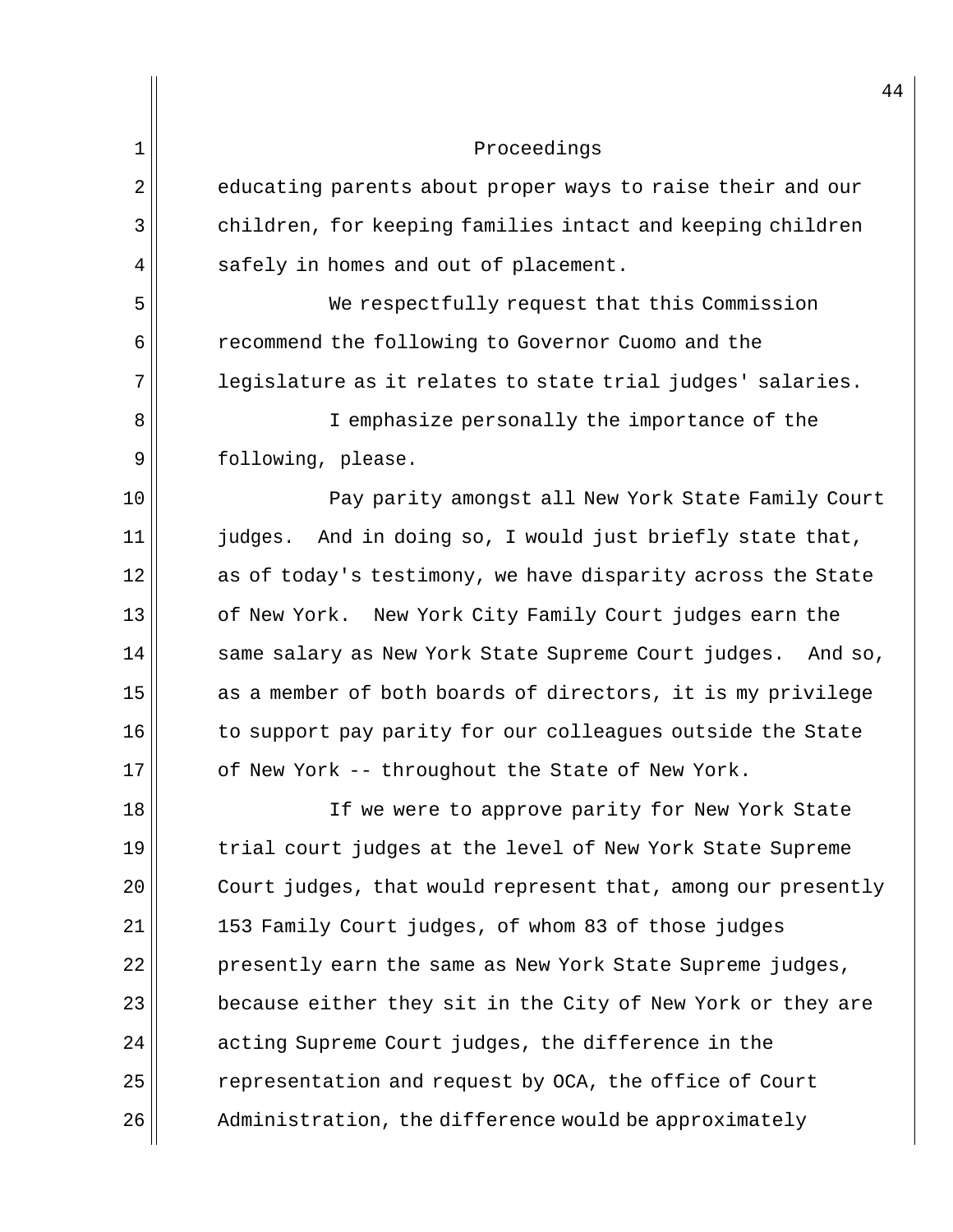| 1 |  | Proceedings |
|---|--|-------------|
|---|--|-------------|

 $2 \parallel$  \$710,850, representing the difference in approximately 70 3 judges earning an additional salary of \$10,155.

 $4$   $\parallel$  The second issue that the Family Court judges,  $5$  both of the State of New York and City of New York, ask for,  $6$  as many others have, indeed, adjustment of all New York 7 State Family Court judges effective April 1st, 2016 to an 8 annual salary of \$203,100 immediately, without phasing 9 increments, based upon the expected reset salary of Federal 10 Court judge, Federal District Court judges that is, on 11 || January 1st, 2016, reflecting changes in the cost of living 12 for the Federal Court judges since 1989 and three annual pay 13 dadjustments to the salary of all New York State Family Court 14 judges on April 1st, 2017, April 1st 2018 and April 1st, 15 || 2019, equal to the cost of living adjustments provided by 16 executive order to the federal judiciary effective each 17 || preceding January 1st.

18 || In closing, if I may, again, quoting Judge Singer: The financial conditions of this state is drastically different than it was in 2011. It should be 21 | contract hat the State has saved millions over the past |  $\,$  17 years by not increasing judicial salaries over the first 13 years and then phasing in the judges' increases over the 24 || past four years. Increasing New York State judges' salaries to be in parity with that of their federal peers will insure that this state retains a strong, highly qualified and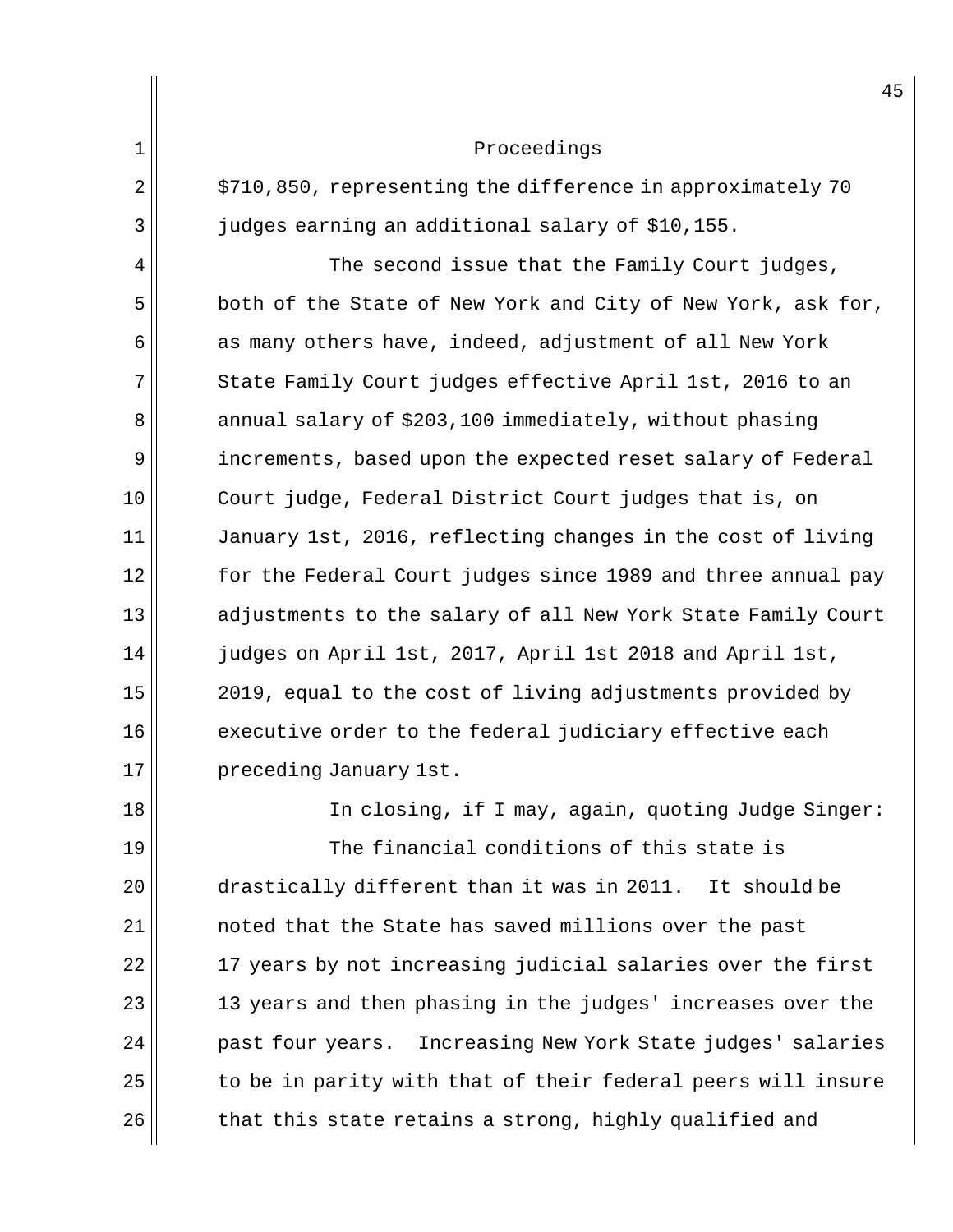|                | 46                                                           |
|----------------|--------------------------------------------------------------|
| 1              | Proceedings                                                  |
| $\overline{2}$ | independent judiciary.                                       |
| 3              | Thank you for taking the time to review the                  |
| 4              | contents of Judge Singer's letter, to consider the position  |
| 5              | of our Family Court judges, state and city, whose dedication |
| 6              | to the people of this state is truly second to none.         |
| 7              | Respectfully, Jane Pearl, New York State, New York           |
| 8              | City Family Court Judge.                                     |
| 9              | THE CHAIRPERSON:<br>Thank you so much, Ms. Pearl.            |
| 10             | Any questions?                                               |
| 11             | JUDGE LACK: No, but I'd like to make a comment,              |
| 12             | if I could, Judge.                                           |
| 13             | Your Honor and Judge Marks talked about pay                  |
| 14             | parity, too, so excuse me if I spend a minute on that.       |
| 15             | You're absolutely right. The problem, of course,             |
| 16             | was a political problem 39 years ago when the Unified Court  |
| 17             | Budget Act was an act that the state took over the court     |
| 18             | system as it was and it was a disparate court system with    |
| 19             | salaries all over the place.                                 |
| 20             | The reason you and your colleagues, from Putnam              |
| 21             | County to Suffolk County, in Family Court have an equal      |
| 22             | salary with Supreme Court justices had nothing ever to do    |
| 23             | with the legislation, but had to do with an attorney named   |
| 24             | Frederic Block, who is now a Senior District Court judge in  |
| 25             | the Eastern District, who represented all those judges with  |
| 26             | disparate salaries and won in litigation equalizing those    |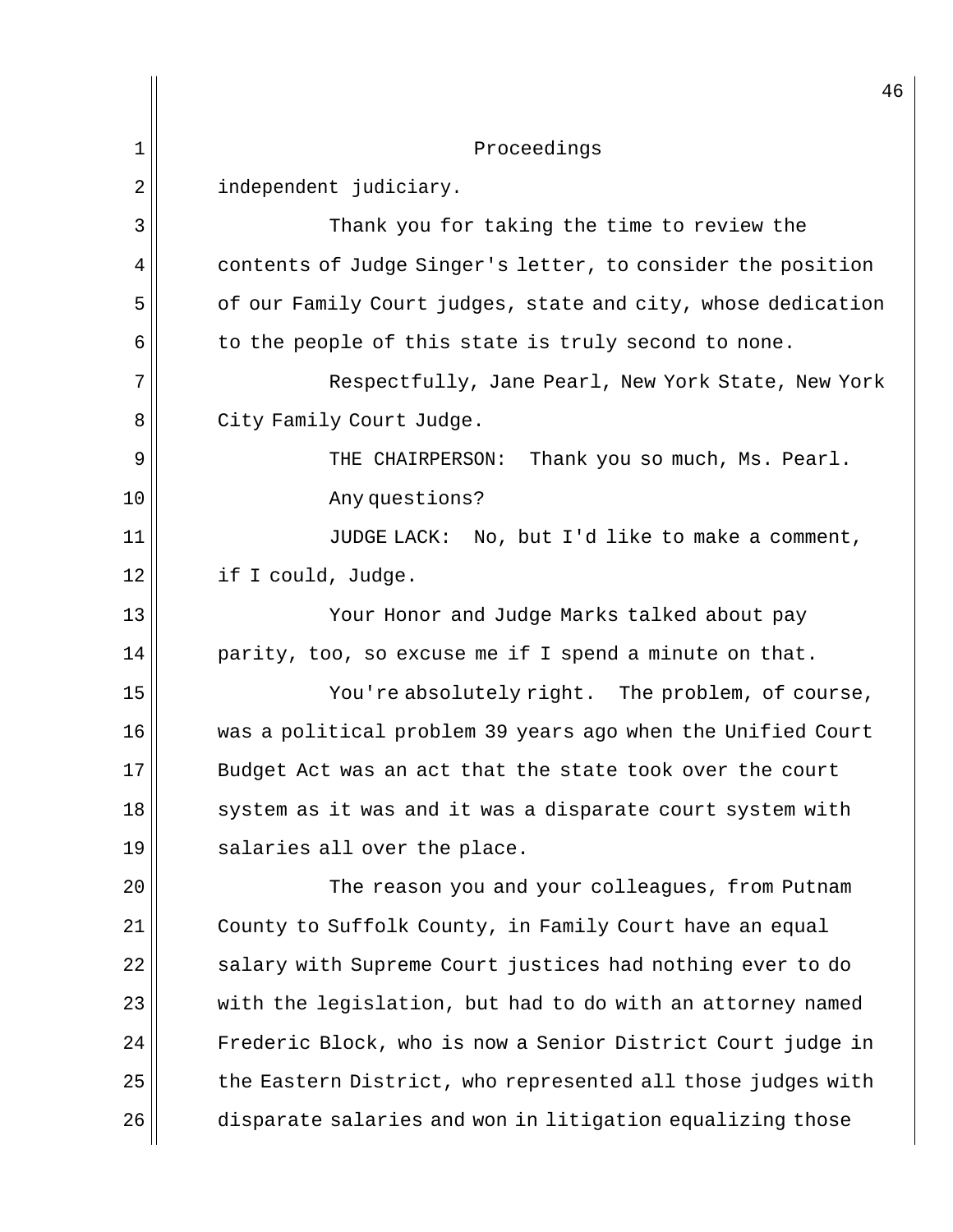$2 \parallel$  salaries. Unfortunately, there was other litigation 3 throughout the state, between Albany and Rensselaer  $4 \parallel$  Counties, for example, in which the judicial system did not 5 recognize equalization and fungibility of judges in the same  $6$  classification. That has allowed this now to go on for 7 almost 40 years. And there probably isn't an easy  $8$  rectification of that in sight.

9 | And not spending too much time, but let me tell 10 you, the real way to get out of this would be to overhaul  $11$  the 19th Century system we have for our courts in the state  $12$  with nine operating different courts, which is absolutely 13 ridiculous. An Appellate Division that when it was last 14 | reorganized Brooklyn was a city. And a constitutional  $15$  retirement age of 70, which makes absolutely no sense. When 16 it was set maybe in the 19th Century, but certainly not in 17 || the 21st Century.

18 We want the real answer, the real answer is merge 19 the court systems of this state into a two tier superior 20 court system and a district or lower court system that would 21 allow fungibility of judges who hold Superior Court  $22$  classification and an equalization of a pay rate for 23 Superior Court judges and for City and District Court, Civil  $24$  and Criminal Court judges throughout the entire state so  $25$  they're all paid the same. If that were done, and that has  $26$  to be done constitutionally, then you'll have your answer.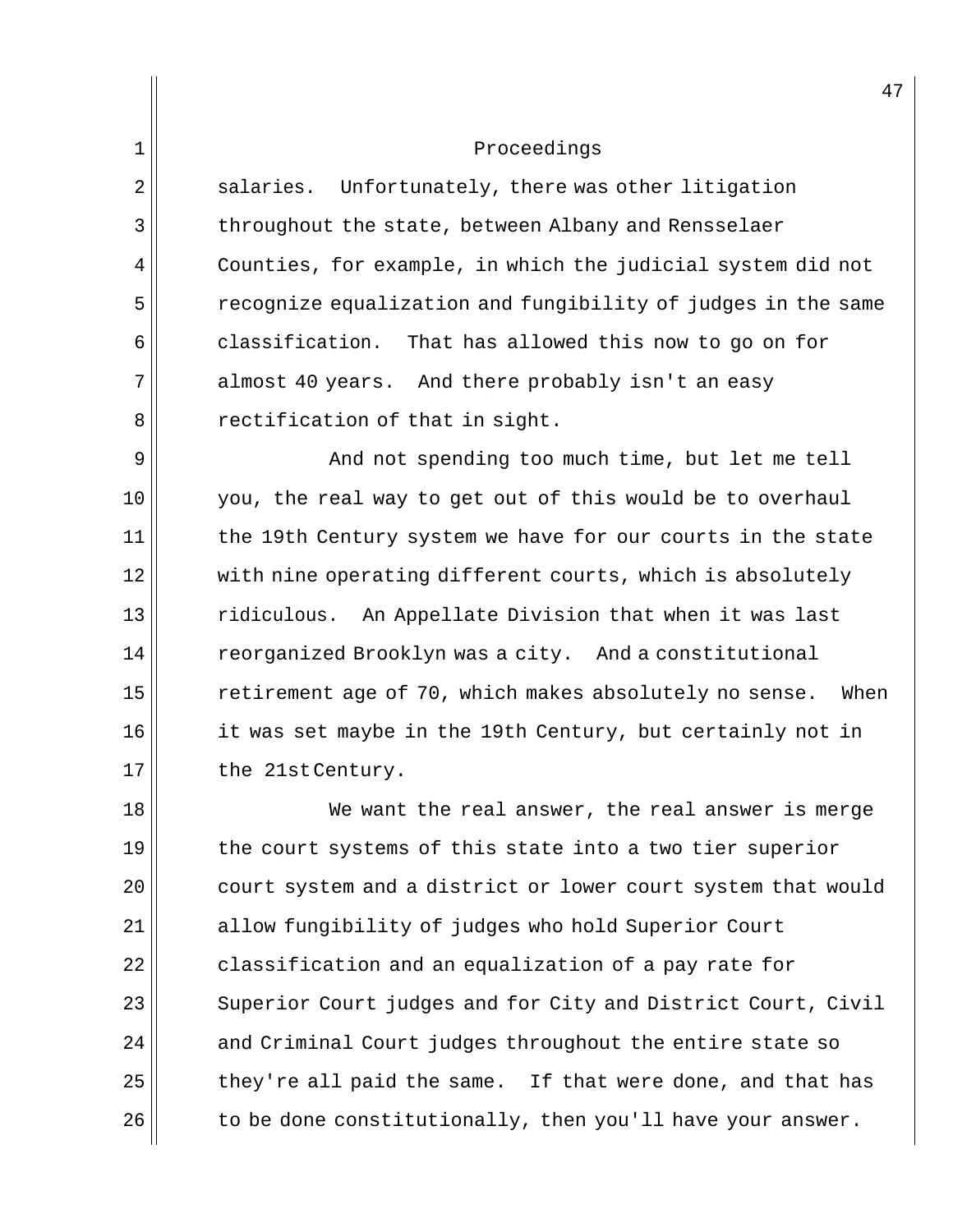| $\mathbf 1$ | Proceedings                                                   |
|-------------|---------------------------------------------------------------|
| 2           | Unfortunately, starting in the 19th Century, to protect       |
| 3           | judges, it was thought the best way to formulate the court    |
| 4           | system was to put it in the constitution, not in the          |
| 5           | That's why we still have what we do have in the<br>statute.   |
| 6           | 21st Century. And we're in an impossible situation.           |
| 7           | But pay parity on an absolute scale has not been              |
| 8           | taken up by the legislature, let alone by one of these        |
| $\mathsf 9$ | Commissions. It is not as easy as you really think it is.     |
| 10          | And, quite frankly, to establish it at a percentage of pay,   |
| 11          | when the vast majority of Family Court judges in the state    |
| 12          | already, from Putnam County to Suffolk County, make equal to  |
| 13          | a Supreme Court justice, but to tell a Family Court judge     |
| 14          | elsewhere that "You're only going to get 95 percent of what   |
| 15          | everybody else is getting," to me, is inequality.             |
| 16          | JUDGE PEARL: May Irespond?                                    |
| 17          | THE COURT:<br>Yes.                                            |
| 18          | I so applaud your thoughtful<br><b>JUDGE PEARL:</b>           |
| 19          | And I recall the cheering when that lawsuit was<br>comments.  |
| 20          | And I was a court attorney at the time.<br>As part of<br>won. |
| 21          | the administration for several years, I've had the privilege  |
| 22          | to serve in the different realms of family law divisions,     |
| 23          | both in Supreme and Family Court.                             |
| 24          | And I couldn't agree with you more about the need             |
| 25          | for merger, not just for pay parity, which, for me, is a      |
| 26          | small piece of the equation, but also for justice for our     |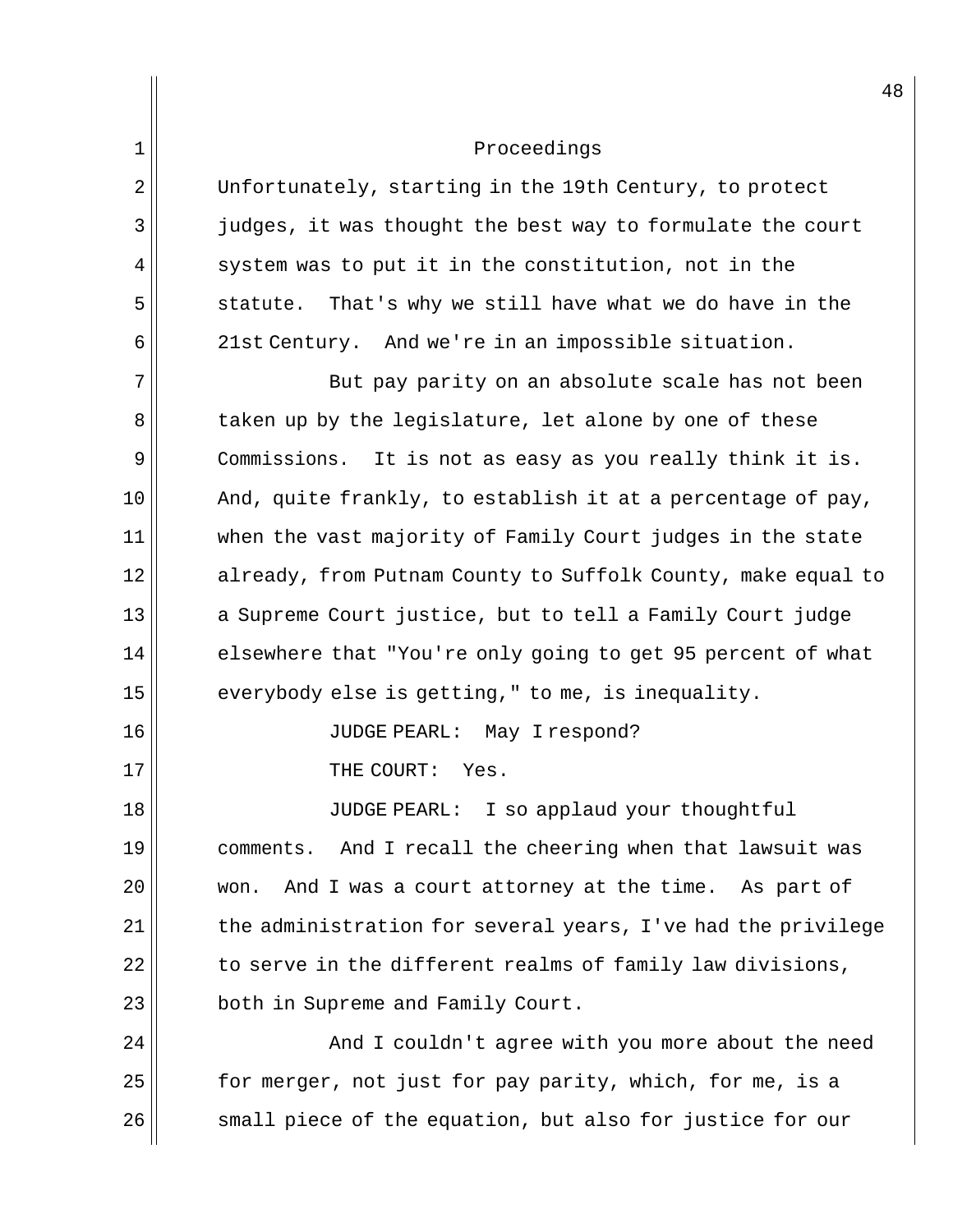|    | 49                                                             |
|----|----------------------------------------------------------------|
| 1  | Proceedings                                                    |
| 2  | families and for economy of judicial administration.           |
| 3  | THE CHAIRPERSON: Thank you so much for --                      |
| 4  | JUDGE PEARL: Thank you.                                        |
| 5  | THE CHAIRPERSON: -- your comments.                             |
| 6  | Is Adrienne Holder, Civil Practice, here now?                  |
| 7  | Thank you.                                                     |
| 8  | From the Legal Aid Society.                                    |
| 9  | MS. HOLDER: Good afternoon.                                    |
| 10 | THE CHAIRPERSON: Thank you so much.                            |
| 11 | MS. HOLDER:<br>Thank you.                                      |
| 12 | So sorry I was late.                                           |
| 13 | THE CHAIRPERSON: That's okay.                                  |
| 14 | MS. HOLDER: So it's wonderful to be able to                    |
| 15 | address you all today.                                         |
| 16 | I am Adrienne Holder. I'm the attorney in charge               |
| 17 | of the Civil Practice of the Legal Aid Society. I'm<br>here on |
| 18 | behalf of the entire Legal Aid Society. The entire Legal       |
| 19 | Aid Society, these days, over 1,900 employees, lawye rs,       |
| 20 | social workers, paralegals, case handlers and suppor t staff   |
| 21 | and investigators. I'm representing low income New Yorkers     |
| 22 | in well over 300,000 matters across the City. 220,000 of       |
| 23 | those matters as the primary defender of indigent              |
| 24 | individuals accused of crimes, but also on appeals.<br>And we  |
| 25 | also have a prisoners' rights project, representing            |
| 26 | individuals who are in the city jail system or the state       |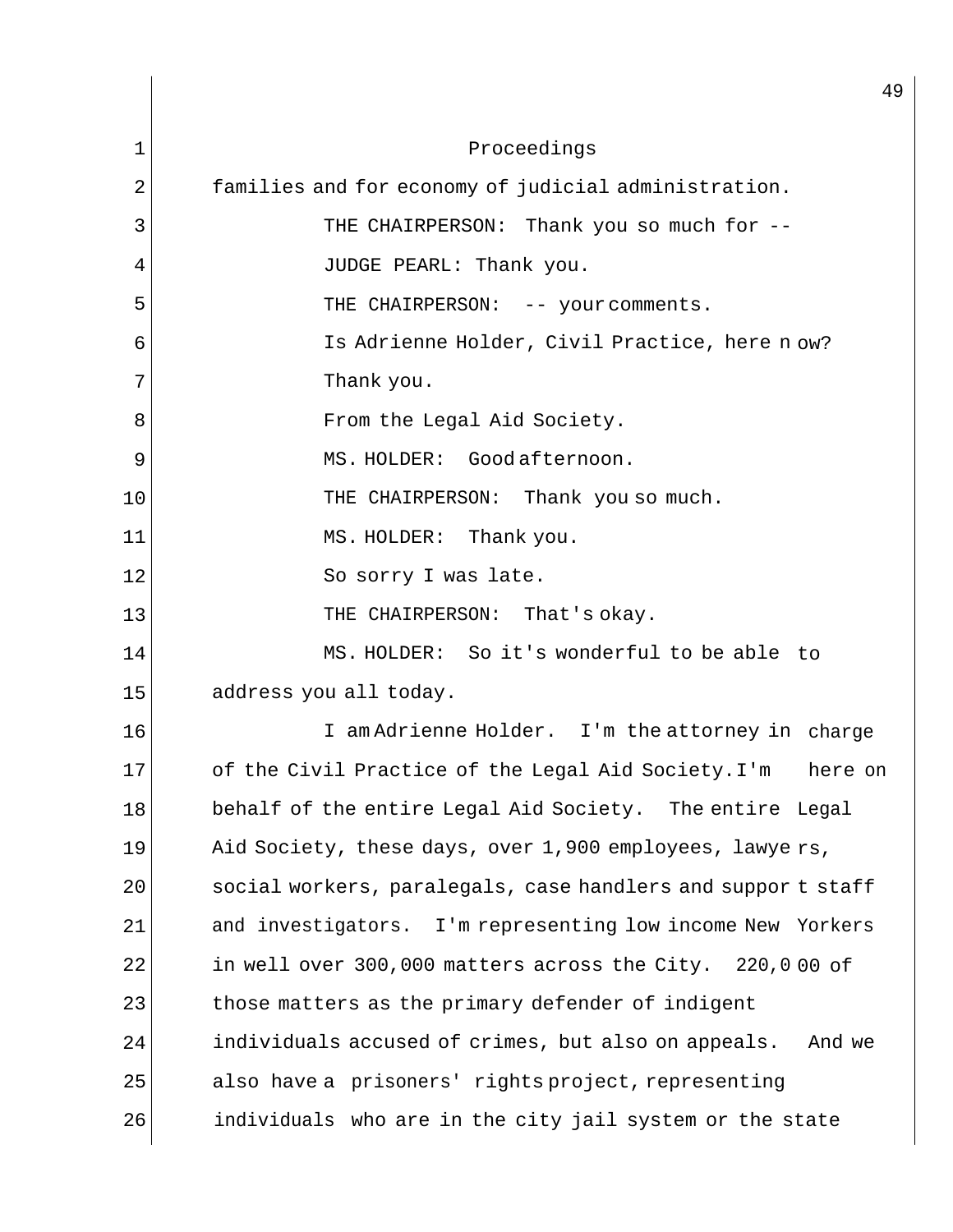$2 \parallel$  prison system. The juvenile rights practice of the Legal 3 | Aid Society represents children in Family Court, over 34,000  $4$  children in court. We also have an appeals unit and a  $5$  special litigation unit. 4,000 of those children are 6 people -- are individuals arrested by the NYPD and who 7 appear in Family Court in delinquency proceedings. Then you 8 a have my practice, the civil practice, with well over 400 now 9 staff. And we represented, last year, individuals -- we 10 | impacted about 121,000 individuals on 49,000 cases 11 || throughout the city.

12 And, really, when you look at the Legal Aid 13 Society there's really not any forum, whether it's the trial  $14$   $\vert$  -- the trials, whether it's appeals and, of course, through 15 our law reform -- we have over 42 active law reform cases 16 where we don't appear.

17 So, given the breath and the depth of the Legal 18 Aid Society's representation, it places us in this unique  $19$  position to address the issues before you today. We 20 || The represent clients in hundreds of cases in court on a daily  $21$  basis. And our perspective is formed by our expertise and  $22$  extensive interaction with the courts on a full range of  $23$  civil, criminal and juvenile issues.

24 So we strongly endorse substantial pay increases 25 | State for the judiciary. It's been our experience, regardless of 26 whether the context is a civil, criminal or a juvenile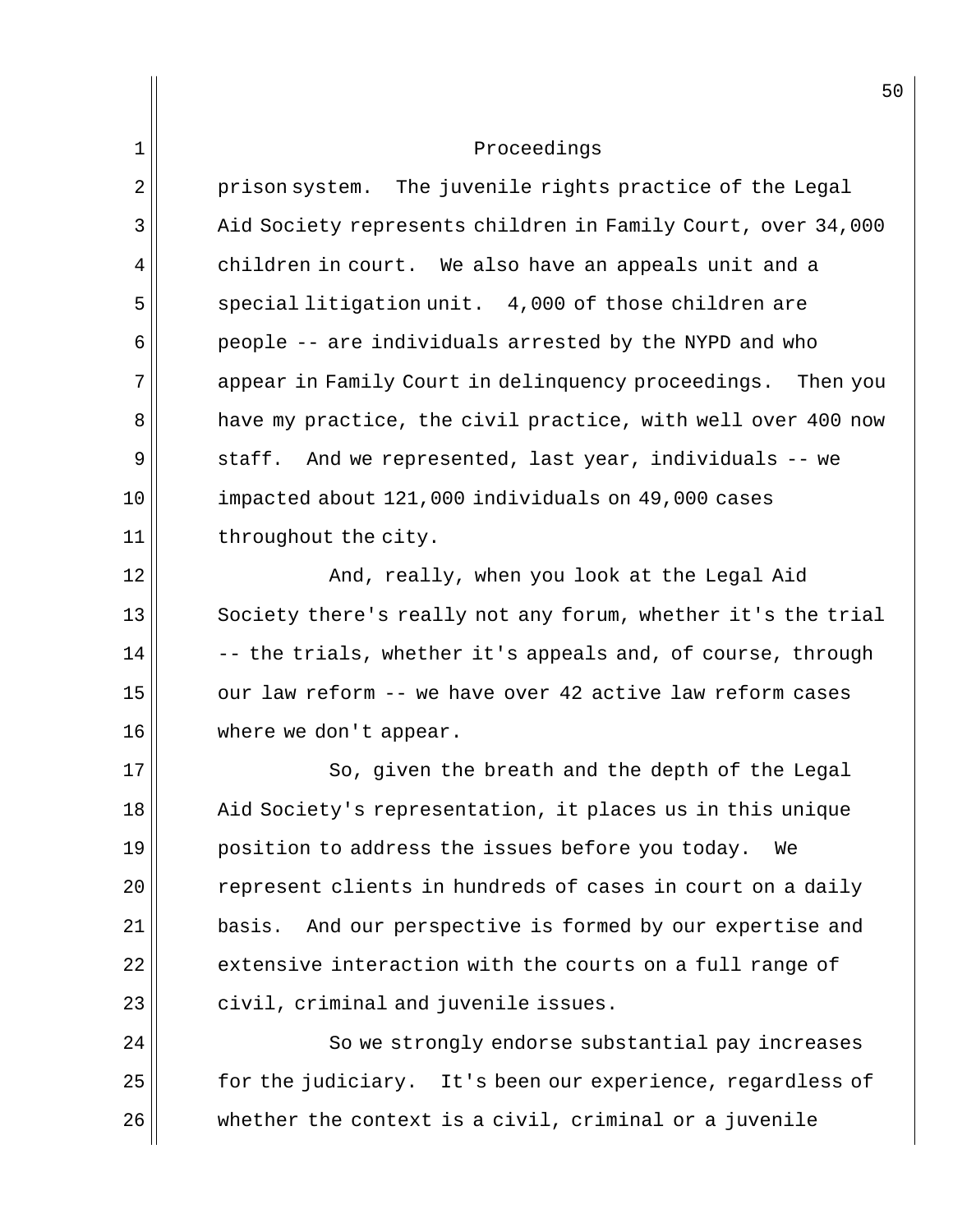$2 \parallel$  matter, our clients are better served and a just result is 3 more likely to be achieved by a high quality judiciary.  $4 \parallel$  Quality can only be achieved when a judiciary receives 5 adequate compensation so it's able to attract and retain 6 high quality talent. We have seen too many reports of  $7$  experienced judges leaving the bench due to salaries that  $8$  are being eroded by the cost of living. Judicial 9 independence is threatened when we lose experienced judges  $10$  due to inadequate pay. A judiciary that is better able to  $11$  attract and retain high quality judges is one that serves 12 the best interests of both our clients and the greater 13 society.

14 We have a substantial way to go to achieve the 15 || goal of adequate compensation. As you know, your work is 16 part of an ongoing process, and we appreciate the role that 17 you all have played in that process. A review of the final 18 Teport of the previous Commission on judicial compensation 19 shows that the prior compensation recommendations which  $20$   $\vert$  established the amounts of the first judicial pay raises in  $21$  over 12 years were strongly influenced by the fact that the  $22$  state, at that time, was in the middle of a severe  $23$  recession. The prior Commission reported that, quote, "the  $24$  economy is faltering and the state is facing an 25 unprecedented budget crisis, both of which have affected  $26$  every citizen of the state," unquote, and, quote, "the state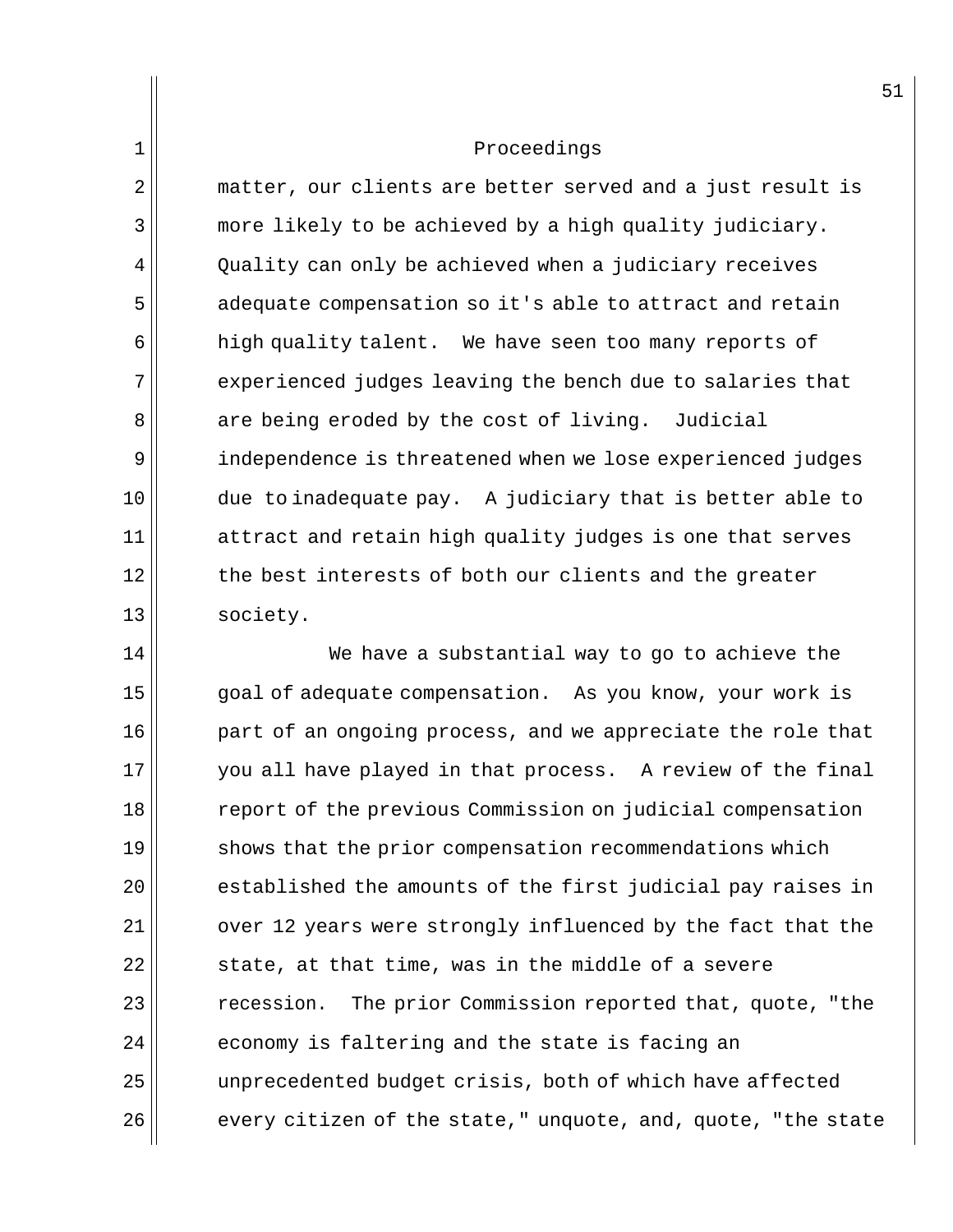2 has and will continue to face multi-billion dollar budget 3 gaps with a projected deficit of 2.5 billion next year." In  $4$  light of the fact that the economy has substantially 5 state of the state is no longer facing such the state is no longer facing such  $6$  dire circumstances, this Commission is in a better position  $7$  to address the real judiciary salary needs. Indeed, the 8 prior Commission took some comfort from the fact that a 9 subsequent Commission would be in a position to reevaluate 10 its recommendations.

11 Even in the face of a severe recession, the prior 12 Commission was able to only muster a bare majority of votes 13 for its salary recommendations. After setting the benchmark  $14$  for the New York State judiciary as being the compensation 15 | level of the Federal judiciary, it then opted to implement  $16$  that decision in a protracted way over a number of years. A 17 common theme of the dissenting voters was that the raise 18 amounts were too low and that they should have been given 19 immediate effect. The delay in implementation merely  $20$  continued the fact of inadequate compensation over a longer 21 | period of time.

22 || It would be a mistake to assume that the salary 23 **Part 23** recommendations of the prior Commission should act as the  $24$  appropriate base from which you should set your new salary 25 | levels. The prior recommendations were strongly criticized 26 by many as being inadequate to meet the real need for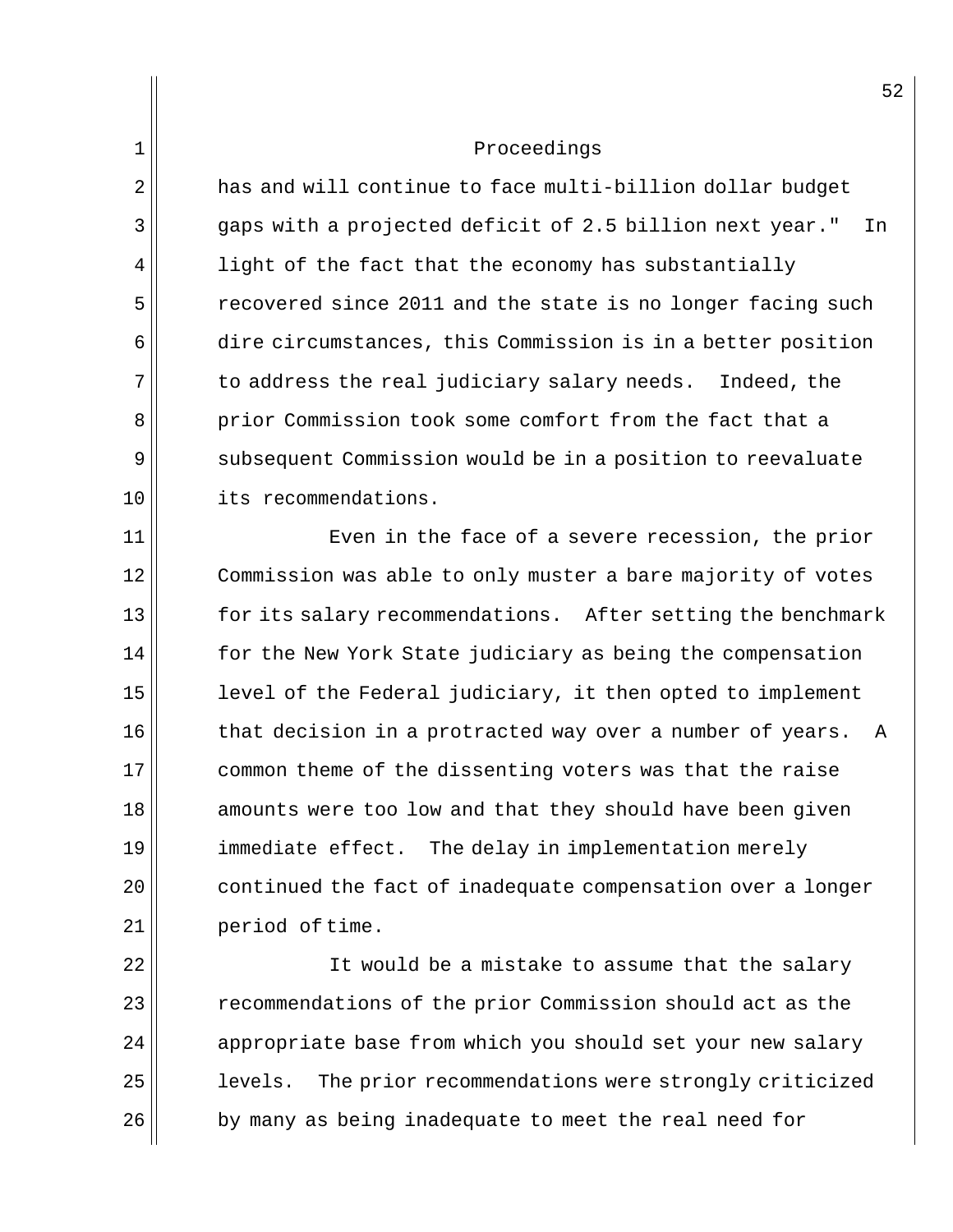1 Proceedings  $2 \parallel$  substantial pay increases. 3 A representative criticism came from then 4 | president of the New York State Bar Association, Vincent 5 Doyle, who expressed concern that the Commission's approval  $6$  of a salary increase for New York State judges was 7 inadequate. During the past 12 years, the cost of living 8 accreased by 40 percent, eroding judicial salaries. Yet the 9 Commission voted to adjust salaries by only 17 percent in  $10$  | 2012. By 2014, the third year of the phase-in, judges'  $11$  salaries will have risen 27 percent over a 15-year period,  $12$  far less than the projected inflation rate, was what  $13$  President Doyle stated. Salary stagnation is more than a  $14$  personal hardship for judges. It threatens to undermine our 15 judiciary, making it harder to attract and retain talented 16 judges. New York's judiciary has a well regarded national 17 and international reputation. And we put that reputation at  $18$  stake if we continue to devalue our judiciary by not

53

19 adjusting judges' salaries.

20 || A review of the minutes of the Commission's 21 | meeting on November 3rd, 2015, shows that you are seeking 22  $\parallel$  appropriate information to assist with the decision-making  $23$  process. You are reviewing judicial salary data from other  $24$  states, including similar large states and for the Federal 25  $\parallel$  judiciary. You are also reviewing the Consumer Price Index 26 | Sollach the northeast urban region. The Commission has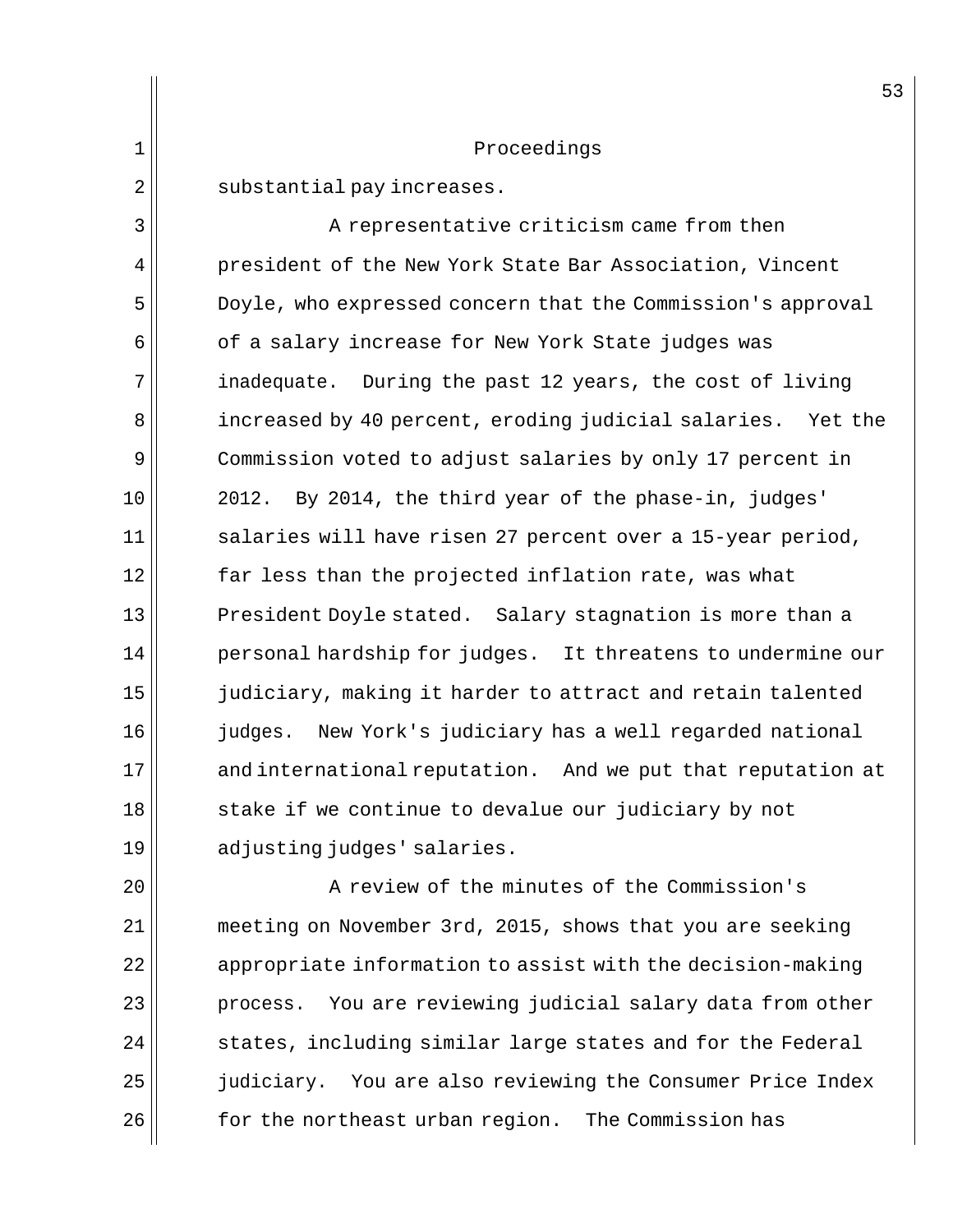2 recognized judicial salary comparisons between New York and 3 other states should be adjusted to take into account  $4 \parallel$  regional variations in the cost of living.

 $5$  There is substantial data to indicate that state 6 judiciary salaries have eroded for an extended period of 7 time as compared with federal judiciary salaries, the 8 Consumer Price Index and expected cost of living adjusted  $9$  | pay. Judicial salaries have been substantially eroded by 10 inflation, even when compared with other staff employed by 11 the Office of Court Administration. Had the prior 12 Commission adopted a cost of living model, in 2011, the 13 proper inflation adjusted salary should have been \$192,543  $14$  instead of the \$160,000 base that was adopted.

15 Changes to the federal salary structure since the 16 | last Commission's report was issued have caused the current 17 || state salary structure to become even more outdated. As a 18 Tesult of litigation regarding federal pay structure, the 19 federal pay levels to which the 2011 Commission pegged its  $20$  salary scale were ruled to be illegally low due to the  $21$  historic denial of cost of living increases to the federal 22 judiciary. In January of 2014, Federal District Court 23 judges received a 14 percent pay increase plus retroactive  $24$  | pay for past improper withholding of cost of living pay 25 adjustments. The current salary of District Court judges is 26 \$201,100 and is expected to be reset to \$203,000 on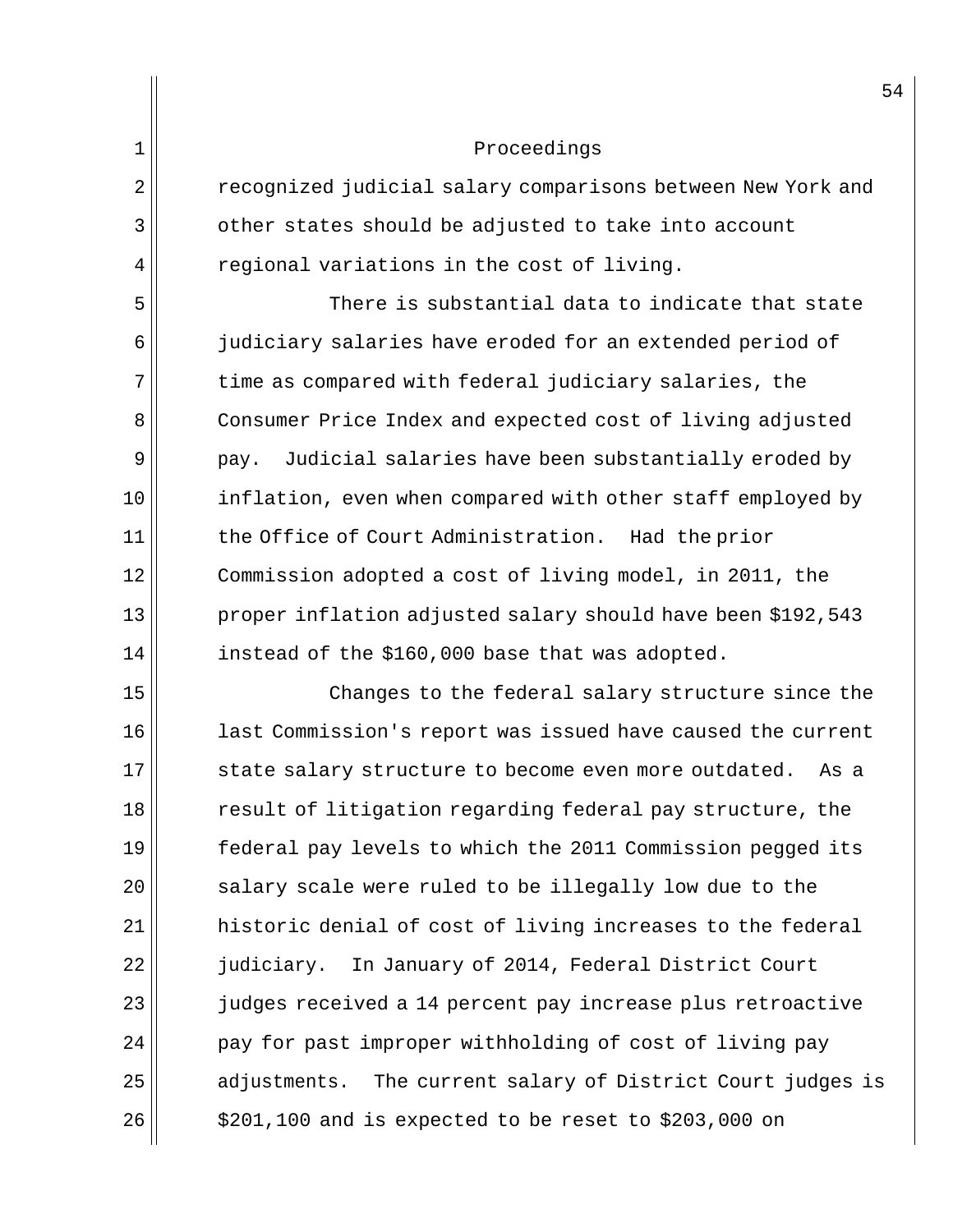|    | 55                                                          |
|----|-------------------------------------------------------------|
| 1  | Proceedings                                                 |
| 2  | January 1st, 2016.                                          |
| 3  | For all of the above reasons, we believe that a             |
| 4  | substantial pay increase should be awarded to the state     |
| 5  | judiciary. We believe the salary for a State Supreme C ourt |
| 6  | judge should be at least the pay level of the Federal       |
| 7  | District Court judges. And the salaries of other judge s    |
| 8  | should be set at a proportion of the salary of a Supreme    |
| 9  | Court justice. Further, the Commission should recommen d    |
| 10 | annual cost of living adjustments to prevent the erosion of |
| 11 | state judicial salaries by inflation. In this way, the      |
| 12 | Commission can help achieve the goal of fair and adequa te  |
| 13 | compensation for our judiciary.                             |
| 14 | I appreciate the opportunity to testify before you          |
| 15 | today.                                                      |
| 16 | Thank you so much.<br>THE CHAIRPERSON:                      |
| 17 | The point of view from the Legal Aid Society.               |
| 18 | Are there any questions from the Commissioner s?            |
| 19 | Thank you again.                                            |
| 20 | The Honorable Gerold Lebovits, President, Board of          |
| 21 | Judges of the Civil Court of the City of New York.          |
| 22 | Good morning. Or is it almost afternoon?                    |
| 23 | JUDGE LEBOVITS: Good afternoon, Madam Chair,                |
| 24 | honorable Chairpersons.                                     |
| 25 | I feel very privileged to be here before you t oday         |
| 26 | representing the New York City Civil Court judges. I feel   |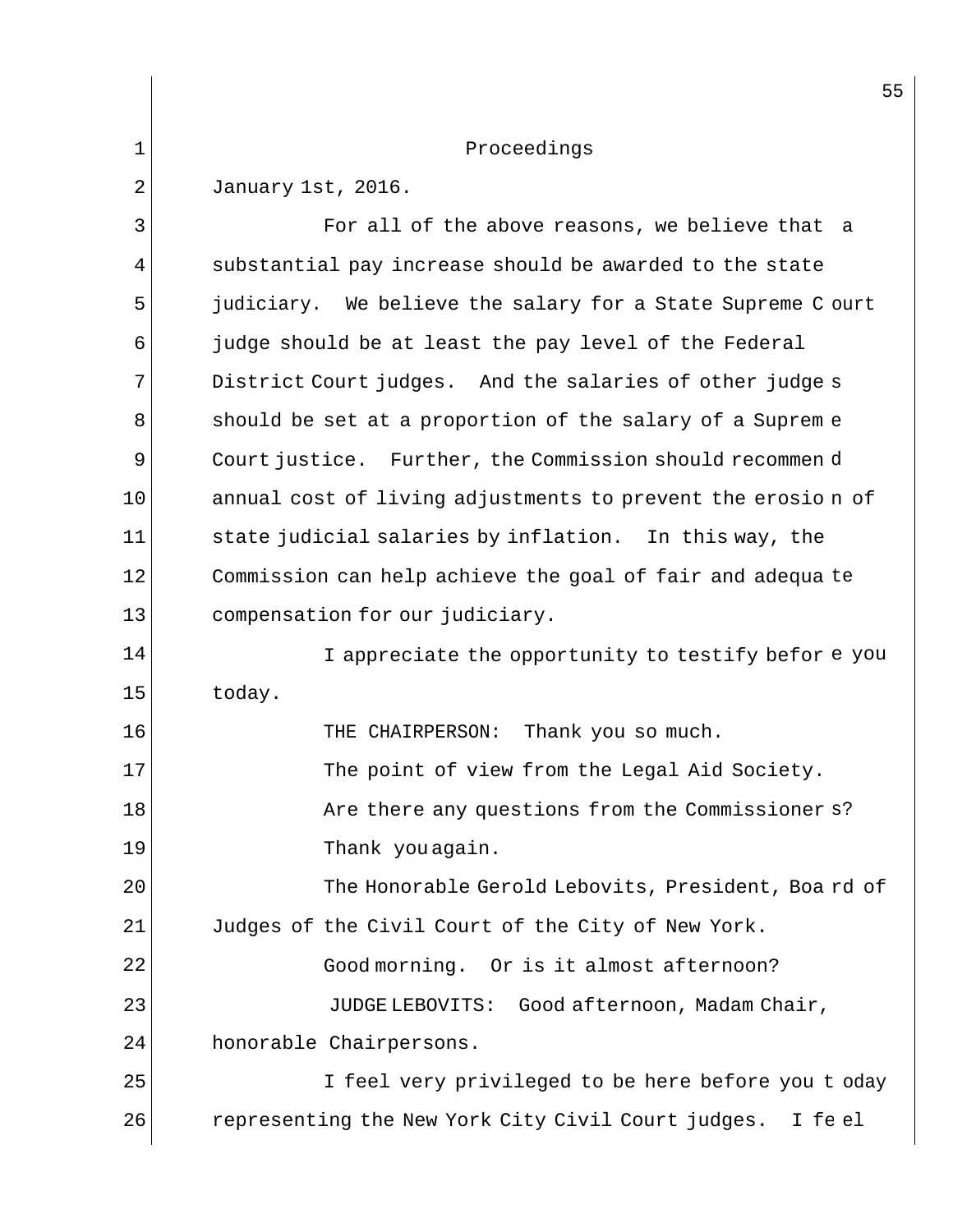2 very privileged to be a New York City Civil Court judge 3 myself.

 $4$ <sup> $\parallel$ </sup> 46 of us serve in Civil Court, where we resolve a 5 guarter of a million cases a year. The balance, 74 judges,  $6 \parallel$  serve in other courts. Supreme Civil, Supreme Criminal, 7 Family Court, where they resolve hundreds of thousands of 8 other cases. I think that we're the only body of judges 9 transferred from court to court across the state and from  $10$  county to county across the state. Our judges move on from 11 || our court. About 10 judges a year get elected to State 12 || Supreme Court. The Appellate Divisions are filled with  $13$  Civil Court judge alumni. The Appellate Division First 14 **Department its made up mostly of former Civil Court judges.** 15 | And many of our Civil Court judges have served on the Court  $16$  of Appeals, including one now; in the past, many more.

17 We do share a few things in common. One is our 18 profound desire to serve the public, to do justice for the 19 || people of the great State of New York.

20 And something else that we have in common, we have  $21$  in common, not only with the other judges of the Civil 22 Court, but also with the judges of the Criminal Court of the  $23$  City of New York and the judges of the Housing Part of New 24 || York City Civil Court.

25 (Continued on the next page)

26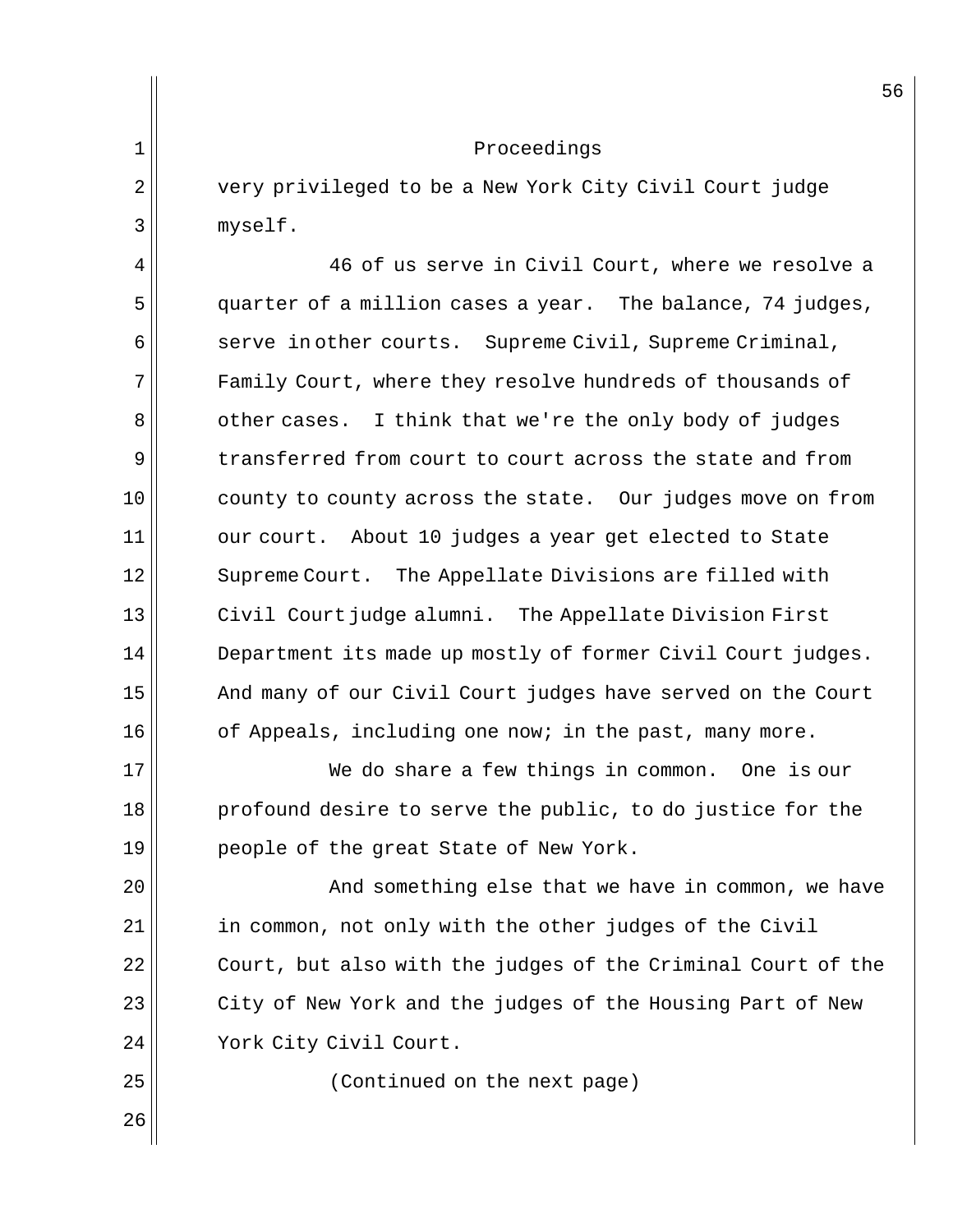2 || JUDGE LEBOVITZ: And that is we are the lowest paid 3 judges in America. Not just for this year but for every  $4 \parallel$  year for more than a decade. Much has been said that in 5 2011, the Commission found that New York State judges are  $6$  the lowest paid judges in the country.

7 | Now, you have heard that after our modest raise we 8 a have risen through the ranks to 47th in the country, but the  $9 \parallel$  civil court judges and our colleagues earn only a smaller 10 percentage than should be expected of where we rank compared 11 to the State Supreme Court judges in terms of costs of 12 living. In the past it's been 92 percent, maybe 93 percent 13 in the best of years.

14 || So I join together with the New York City Civil  $15$  Court judges, in the great speeches that we have heard today 16 from Chief Administrative Judge Marks, the fabulous 17 presentations of the Supreme Court justices, Family Court, 18 the Legal Aid Society, the Fund For Modern Courts, the New 19 York State Bar Association, the New York City Bar 20 || Association, but I ask you to consider our circumstances as  $21$  well.

22 We ask for parity with the Supreme Court judges or  $23$  at least a 95 percent differential. So that's why I would  $24$  |  $\,$  like to speak particularly about the civil court judges.

25 I don't want to continue the situation in which we 26 are the worst paid judges in America. The Supreme Court

WILLIAM D. LEONE, SENIOR COURT REPORTER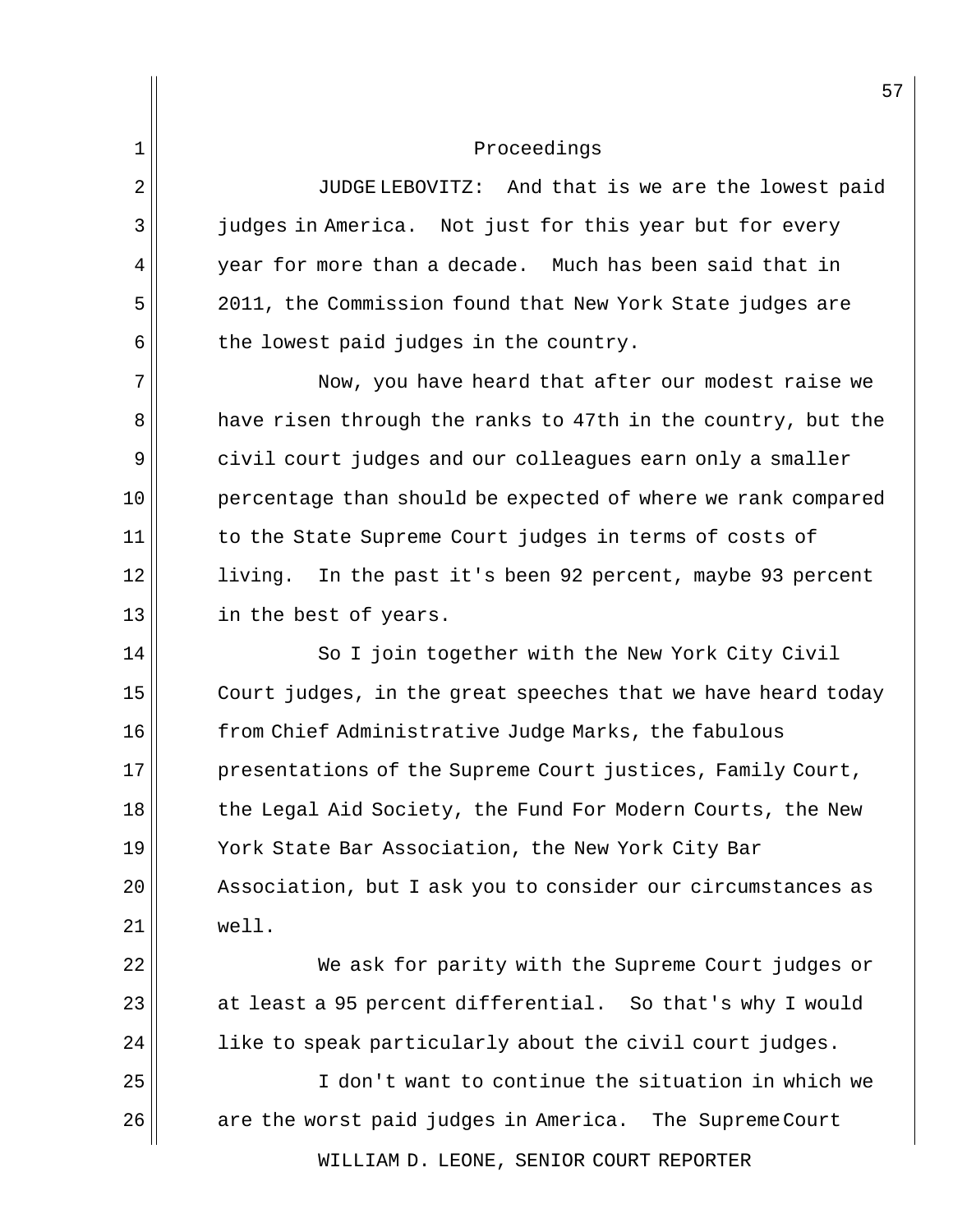$2 \parallel$  judges don't have to live in New York City but we do. They 3 || could live outside New York City where its less expensive  $4$  where they earn so much more than we can do. They can serve 5 until December 31st of the year in which they turn 76 if 6 they get certifications. We must retire on December 31st of  $7$  the year in which we turn 70. So we lose not merely the six 8 years of salary, but an overwhelming percentage of the  $9 \parallel$  pensions that go with them.

 $10$  There are, as others have pointed out just a few 11 || minutes ago, extreme differences between the parity of the 12 judges across the state, but in New York City the Surrogates 13 judges get Supreme Court pay and Family Court judges get 14 Supreme Court pay and we are happy for them, but we should 15 be closer as well.

16 The Office of Court Administration happily 17 recommends that the Housing Court judges get 90 percent of 18 Supreme Court pay, but, traditionally, we fall right in the 19 middle between Housing Court and Supreme Court. A further 20 || argument for 95 percent raise.

21 | Tt's almost embarrassing for me to come before anyone to ask for a raise for myself. I don't know how to do it and I'm not good at it. And it's difficult as a judge to come before you and particular as a judge to ask for a raise. So I do so for two groups other than myself. One is the judges whom I'm proud to speak on behalf of today and

WILLIAM D. LEONE, SENIOR COURT REPORTER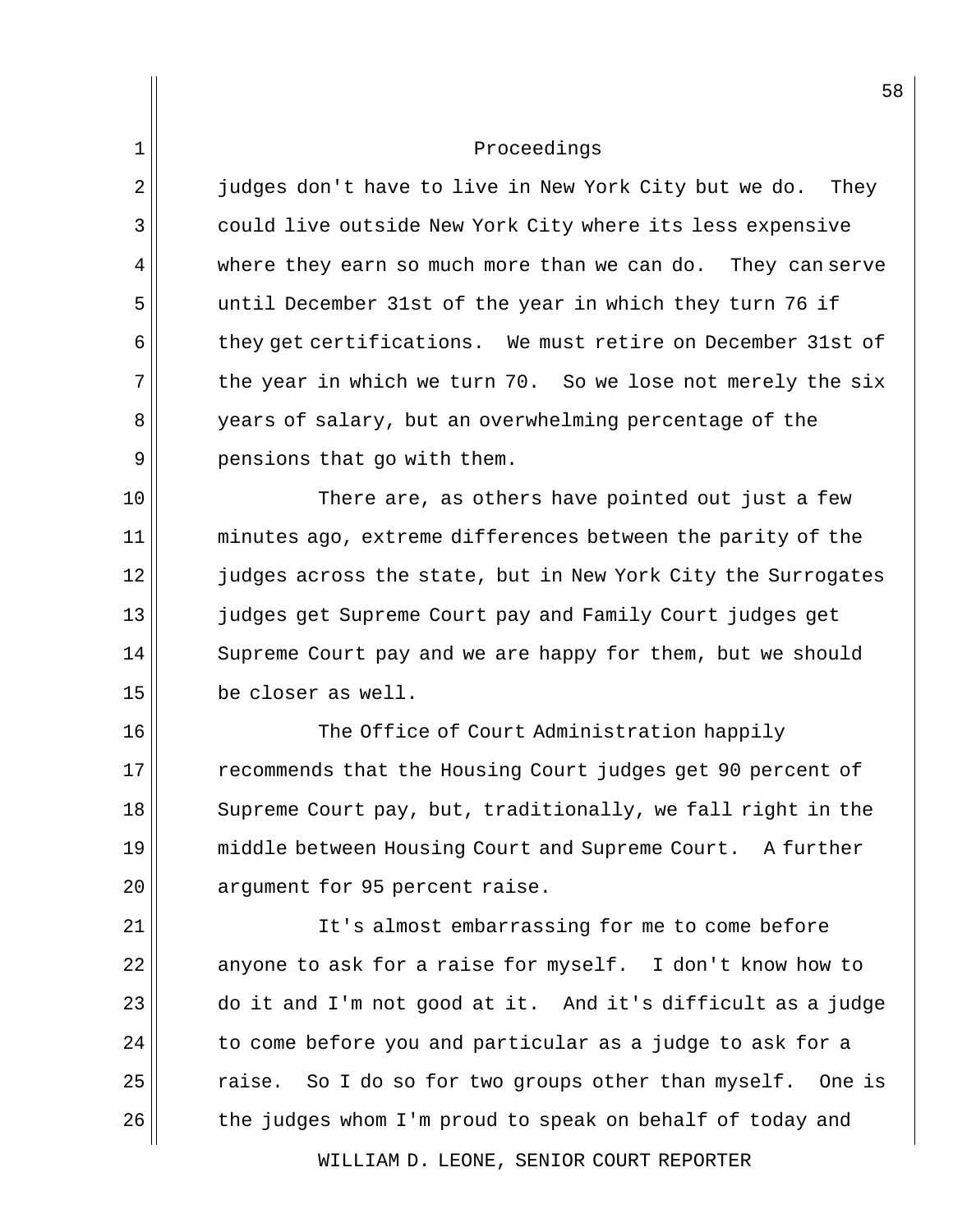|                | 59                                                             |
|----------------|----------------------------------------------------------------|
| $\mathbf 1$    | Proceedings                                                    |
| $\overline{2}$ | the other is the public that we all serve.                     |
| 3              | More than any group I feel you have the power to               |
| 4              | make things right after years of things gone wrong.<br>Perhaps |
| 5              | more than the elected officials who appoint the judges.        |
| 6              | Perhaps more than the elected officials who help judges get    |
| 7              | elected. It is the 2015 Commission, all of you, who can        |
| 8              | make the difference on behalf of the judiciary. I ask you      |
| 9              | to do that.                                                    |
| 10             | Thank you so much.                                             |
| 11             | Thank you for that.<br>CHAIR PERSON:                           |
| 12             | Any questions?                                                 |
| 13             | (No response.)                                                 |
| 14             | CHAIR PERSON:<br>Thank you so much.                            |
| 15             | Honorable Gary Knobel, President of New York State             |
| 16             | District Court Judges Association.                             |
| 17             | I've been handed a message. He's not here at the               |
| 18             | moment.                                                        |
| 19             | Is Robert Schulz here? The Chair of We the People              |
| 20             | of New York?                                                   |
| 21             | MR. SCHULZ: Good afternoon. And thank you for                  |
| 22             | this opportunity to address the Commission on the questions    |
| 23             | before it.                                                     |
| 24             | My name is Robert Schulz and I am the founder and              |
| 25             | chairman of We the People of New York, which is a              |
| 26             | nonpartisan, not-for-profit organization, whose mission is     |
|                | WILLIAM D. LEONE, SENIOR COURT REPORTER                        |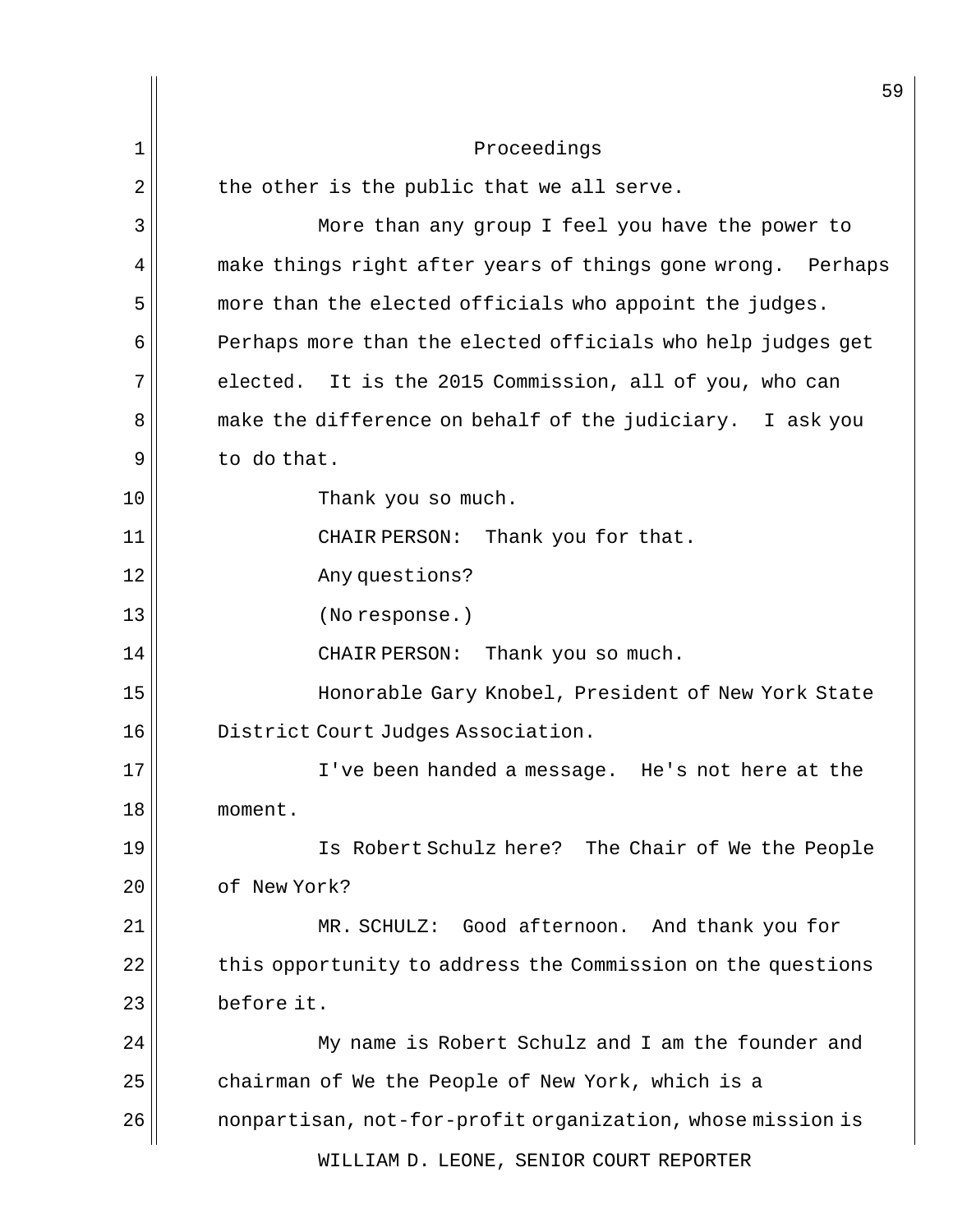|    | 6 <sub>1</sub>                                                |
|----|---------------------------------------------------------------|
| 1  | Proceedings                                                   |
| 2  | simply to hold the government accountable to the rule of      |
| 3  | law.                                                          |
| 4  | I am well educated and experienced in engineering             |
| 5  | business public finance and public administration.<br>I do    |
| 6  | make it a point to avoid all political questions except, of   |
| 7  | course, when I am in the voting booth.                        |
| 8  | For 36 years I have been disposed to litigating, to           |
| 9  | contend in law, striving in opposition and competition with   |
| 10 | those in government who would violate the rule of law.<br>So  |
| 11 | with malice towards none and charity at this and good will    |
| 12 | towards all I have done my best in defense for the New York   |
| 13 | Constitution and laws pursuant thereto. To keep those who     |
| 14 | wield governmental power over the people from stepping        |
| 15 | outside the boundaries drawn around their power.<br>After     |
| 16 | hundreds of reported decisions in cases I have filed, I am    |
| 17 | here today to share an observation, trusting it will be       |
| 18 | considered of course and will benefit the Commission.         |
| 19 | It seems the judiciary in New York State is highly            |
| 20 | politicized and, to that extent, it has deviated from the     |
| 21 | standard becoming morally and legally unsound.<br>Мy          |
| 22 | experiences with State Supreme Court judges and justices at   |
| 23 | the lowest level on up through Court of Appeals.<br>I believe |
| 24 | the judiciary is running into fairness for the leaders of     |
| 25 | the executive and legislative branches, protecting their      |
| 26 | rule of whim from the principles, prohibitions and mandates   |
|    |                                                               |

WILLIAM D. LEONE, SENIOR COURT REPORTER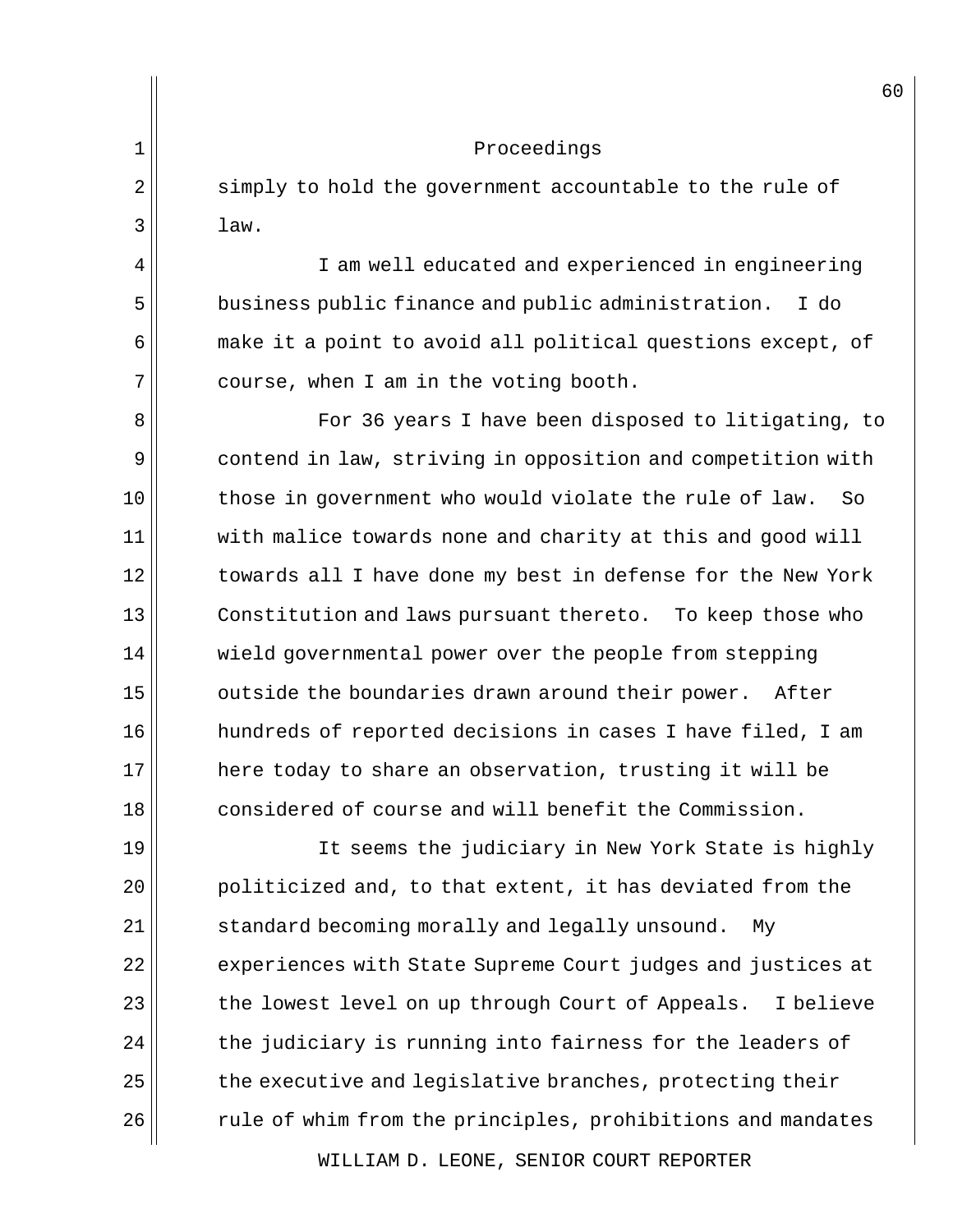2 | of the New York Constitution. In my experience, the 3 Judiciary has accomplished this by dispossessing the 4 Constitution of provisions essential to the freedoms, rights 5 and liberties of the people. Including the article that  $6$  prohibits the state and it's municipalities from reoccurring 7 debt without voter approval, Article 7, Section 11. And the 8 articles that prohibit the state and its municipalities from 9 giving or lending public money or credit in aid of private 10 undertakings both Article 7, Section 8.1 and Article 8,  $11$  Section 1. And the Article that prohibits the state in the 12 absence of an emergency from enacting a law that has not  $13$  been on the desks of each of the legislatures for at least  $14$  three days. Of course, I'm talking there about the 15 three-day rule in Article 3, Section 14.

16 The article that prohibits the state from enacting 17 a special law that effects the property affairs and 18 government of a municipality unless two-thirds of the 19 governing board of that municipality requests that  $20$  extension. Of course, I'm talking thereabout Article 9,  $21$  | Section  $2(b)(2)$ .

22 || Finally, the article that protects the people, the 23 || right of the people to petition the government for 24 || redressing grievances and obligates the government to  $25$   $\parallel$  respond responsibly.

WILLIAM D. LEONE, SENIOR COURT REPORTER 26 Most egregiously, alarmingly, the judiciary now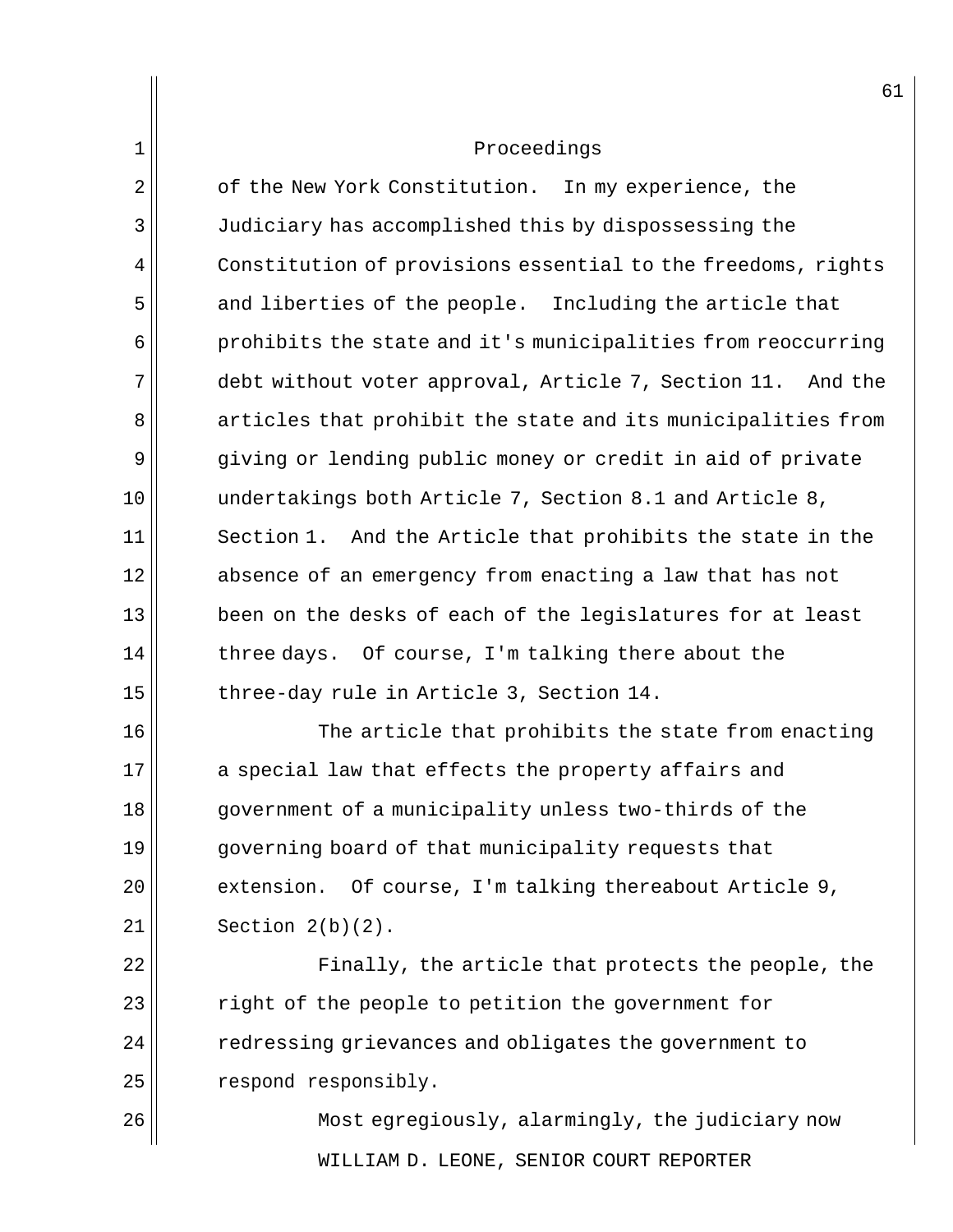2 two-thirds of the way towards removal of the force and  $\parallel$  significance of the article that guarantees the right of the people to take their ultimate power into their own hands at **least once every 20 years in a convention unfettered by**  anyone regulated by the constitution for the purpose off evaluating the performance of the government and amending 8 the constitution according to the reform minded will and 9 consent of the electorate.

10 || It is my experience that in the process of 11 dispossessing the constitution of these provisions the 12 judiciary has issued conclusory judgments that ignore facts, 13 **law** and framer's intent on serious constitutional challenges  $14$  assisted by the top law enforcement agency in the state. In  $15$  my estimation, the judiciary is anything but the great 16 || leveler here in New York State. It seems rewarding such 17 behavior would not be in the interest of constitutional 18 governments carried out in decency and good order. For if  $19$  you subsidize anything you get more of it.

20 The constitution, in my opinion, is hanging by a  $21$  thread. If judges are not abiding by their oaths of office  $22$  to support the constitution for the State of New York then  $23$  it seems it would be unconstitutional to reward them with 24 | increased compensation for their time in office. The 25 vitality of the constitution as a set of rules to govern the 26 government to constrain its power based on the will of the

WILLIAM D. LEONE, SENIOR COURT REPORTER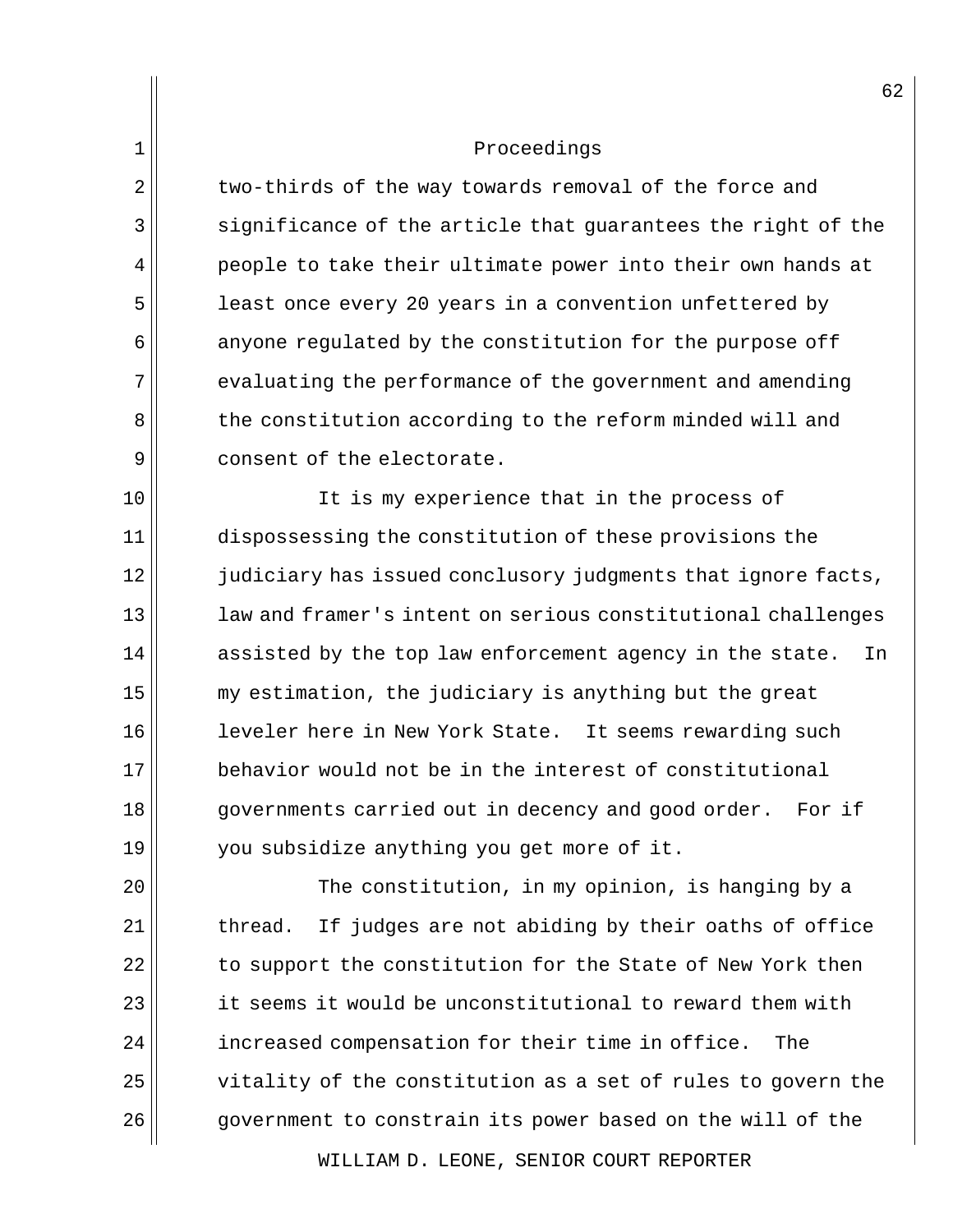|                | 63                                                           |
|----------------|--------------------------------------------------------------|
| 1              | Proceedings                                                  |
| $\overline{2}$ | people is truly what is at stake here.                       |
| 3              | Thank you.                                                   |
| 4              | CHAIR PERSON: Any questions?                                 |
| 5              | (No response.)                                               |
| 6              | CHAIR PERSON:<br>Elena Sassower.                             |
| 7              | MS. SASSOWER: I take it that Mr. Schulz is                   |
| 8              | deferring to me his three plus minutes.                      |
| 9              | CHAIR PERSON: He's not deferring anything.<br>You            |
| 10             | will have ten minutes like everybody else. And that's going  |
| 11             | to be the ten.                                               |
| 12             | MS. SASSOWER: Excuse me. I want to raise an issue            |
| 13             | of your actual bias and self-interest, as well as that of    |
| 14             | Commissioner's --                                            |
| 15             | CHAIR PERSON: Do you want your ten minutes or --             |
| 16             | MS. SASSOWER: I most certainly do. And I would               |
| 17             | request that Commissioner Hormozi who I first met in 2011    |
| 18             | when she was a panelist here speaking about reform that,     |
| 19             | perhaps, she take the initiative to allow me the extra three |
| 20             | minutes that I would request for my witness statement.       |
| 21             | Would you please proceed.<br>CHAIR PERSON:                   |
| 22             | MS. SASSOWER: I need a moment or so to setup.<br>I.          |
| 23             | would likely testify after lunch.                            |
| 24             | CHAIR PERSON:<br>If you would like we will pass you          |
| 25             | and go to the next speaker.                                  |
| 26             | MS. SASSOWER: That is finewith me. I'm happy to              |
|                | WILLIAM D. LEONE, SENIOR COURT REPORTER                      |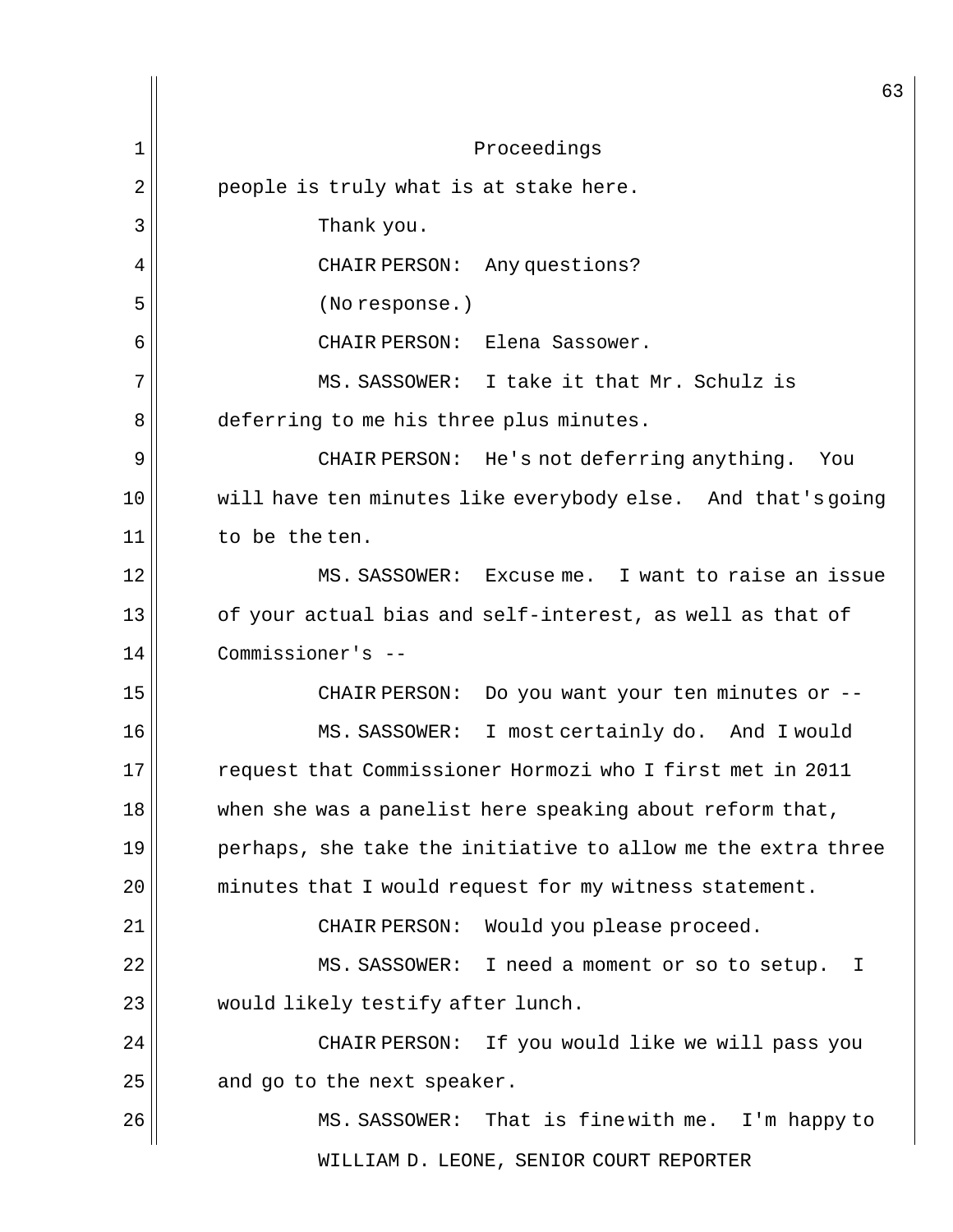WILLIAM D. LEONE, SENIOR COURT REPORTER 64 1 Proceedings  $2 \parallel$  reserve to the end if that would be -- $3$   $\parallel$  CHAIR PERSON: That would be fine.  $4$   $\parallel$  MS. SASSOWER: If that would enable me to have the  $5$  12 or 13 minutes that I require. 6 CHAIR PERSON: You have ten minutes. Thank you.  $7$  Carol Ann, Director of the Health Watch. 8 MS. SASSOWER: She informed me that she would be 9 | here at  $1:30$ . She's slated to testify, I believe, at  $2:15$ . 10 || CHAIR PERSON: Okay. 11 || MS. SASSOWER: I was scheduled to testify about  $12$  that time as well. 13 || CHAIR PERSON: We're moving ahead. 14 || Matthew Kapolwitz. 15 || Thank you, Mr. Kapolwitz. 16 MR. KAPOLWITZ: Good morning, Ms. Birnbaum and 17 members of the Commission. My name is Matthew Kapolwitz. I 18 thank this Commission for the opportunity to testify. 19 I am an individual who serves pro bono on the 20 | Compensation Committee for an international nonprofit  $21$  disability organization in the public sector. I have also  $22$  been a litigant in New York State. I will speak about the 23 job performance component of judicial compensation. 24 Compensation in every field is one of the primary  $25$  drivers of job performance. Regardless of whether someone 26 is a minimum wage worker or a judge, when the compensation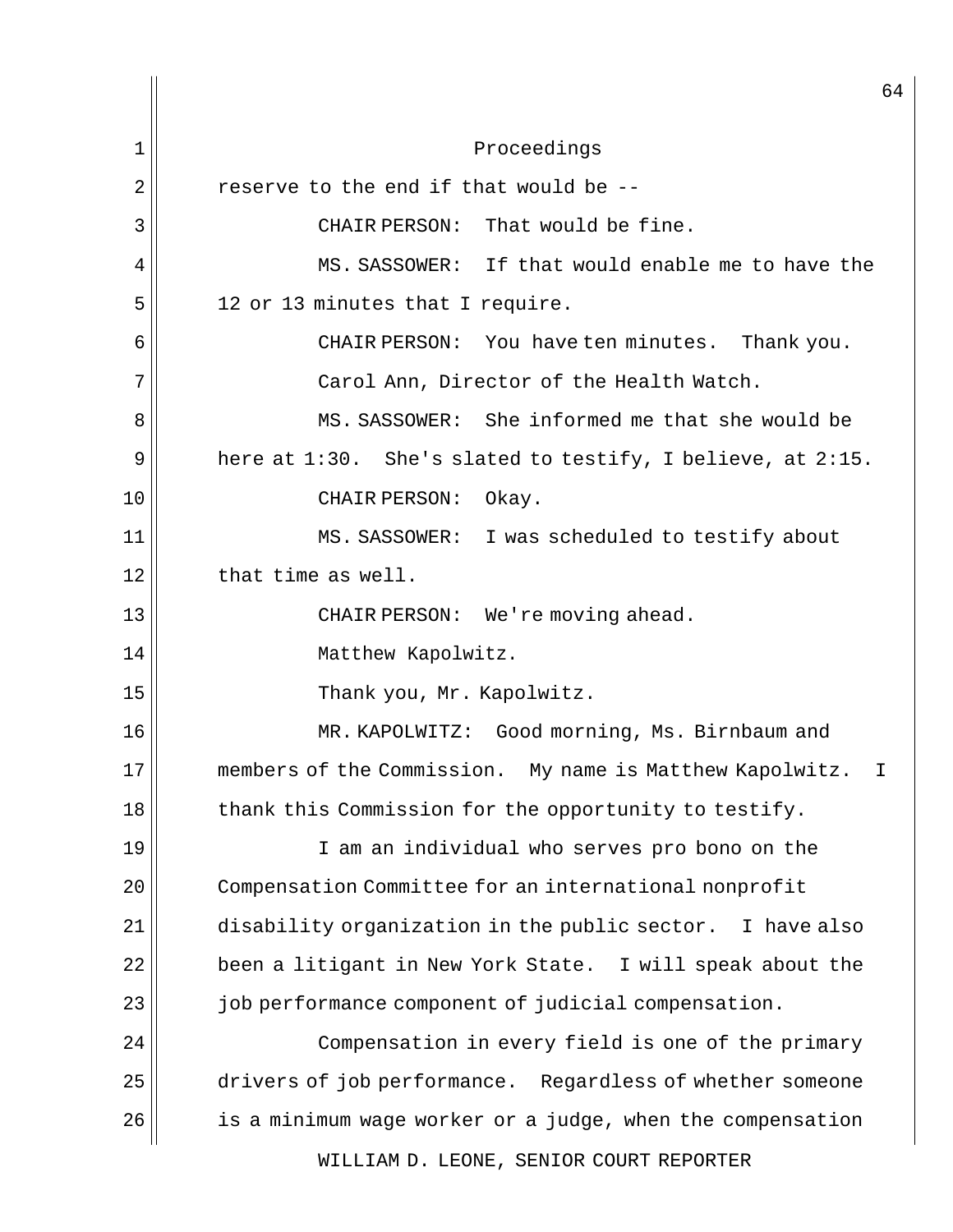|                | 65                                                           |
|----------------|--------------------------------------------------------------|
| 1              | Proceedings                                                  |
| $\overline{2}$ | topic is compensation people generally listen. Sometimes     |
| 3              | it's the compensation discussion that opens the door to a    |
| 4              | meaningful dialogue about job performance.                   |
| 5              | What are the benchmarks of excellence for judicial           |
| 6              | job performance?                                             |
| 7              | Today's testimony has confined the benchmarks to             |
| 8              | comparable salaries and costs of living increases, but the   |
| 9              | benchmarks for excellence in judicial performance go far     |
| 10             | beyond the computer, the Consumer Price Index. In the final  |
| 11             | analysis judges sit on the bench to serve the people of New  |
| 12             | Using 21st Century criteria how well are our judges<br>York. |
| 13             | serving the people of New York?                              |
| 14             | From my perspective there are some alarming issues           |
| 15             | for New York's State's judicial culture. These issues        |
| 16             | specifically are microaggression and soft abuse.             |
| 17             | Let me explain.                                              |
| 18             | We have all recently witnessed demonstrations in             |
| 19             | our communities and on college campuses across the country.  |
| 20             | The roots of these protests have been many years of ignored  |
| 21             | microaggression, soft abuse and worse. Right here in the     |
| 22             | New York State court system, judicial microaggression and    |
| 23             | soft abuse are alive and well. Here are a few of the         |
| 24             | warnings signs.                                              |
| 25             | The judge who rampantly holds ex parte off the               |
| 26             | record conversations or the overly aggressive judge who      |

WILLIAM D. LEONE, SENIOR COURT REPORTER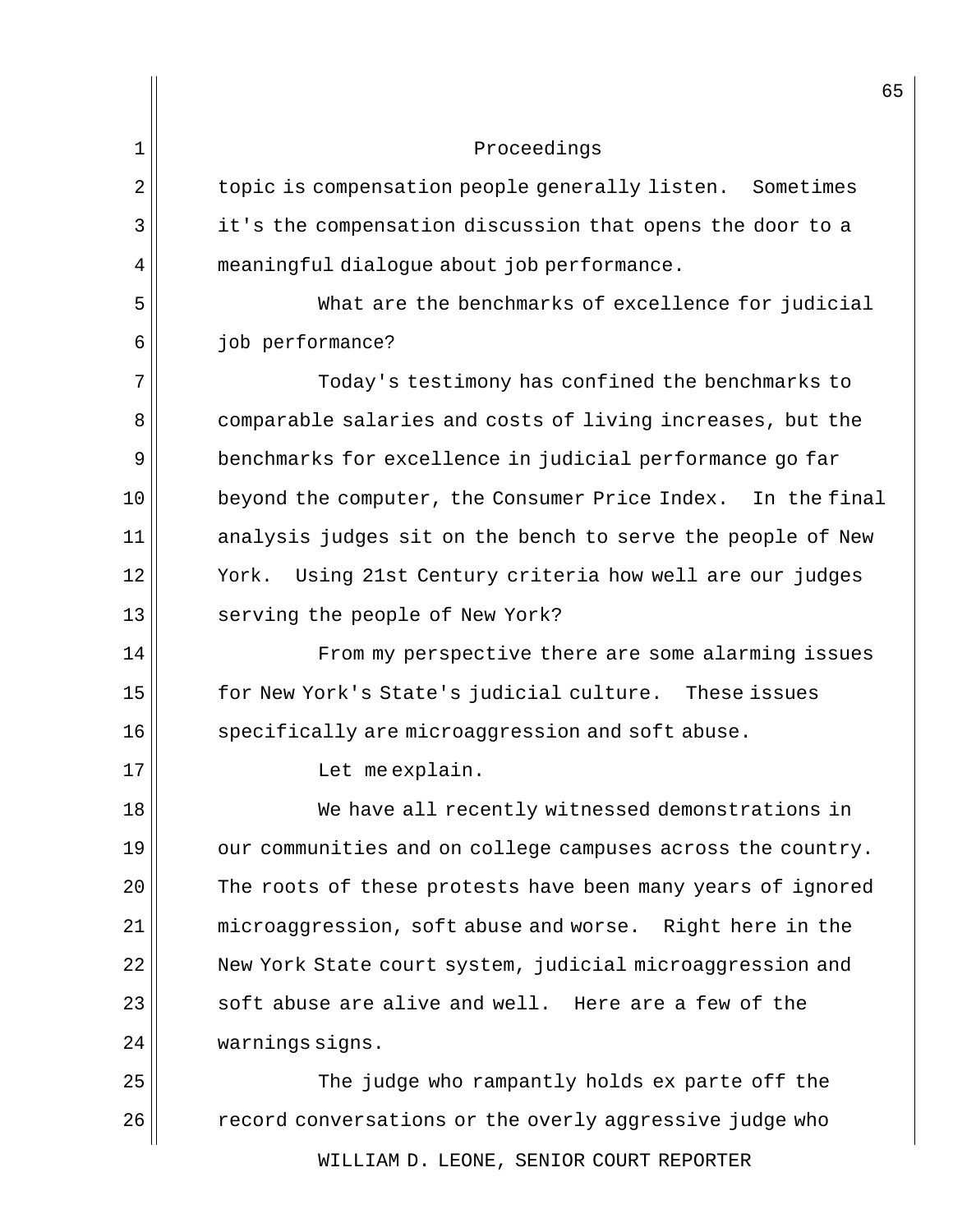$2 \parallel$  coerces settlements. But it's more than that. These aren't 3 the core problems. I myself have written to five different  $4$  senior judges, including Judge Marks, and expressed the need 5 to create a work group to study judicial soft abuse and 6 microaggression. I have offered my time and my expertise.  $7$  The response from these five judges was unanimous. All five 8 of them stuck their heads in the sand. Not even one of them 9 extended the courtesy of a reply. That in itself is 10 microaggression.

11 Consider what's happening right now in communities 12 where senior administrators or managers have turned their 13 **backs** on reported microaggression or soft abuse or worse. 14 || How has this played out? Baltimore? The University of 15 Missouri? Princeton? Yale? Times are changing right in 16 front of us. Consider the parallel with women's rights in 17 || the work place. People are no longer quietly accepting 18 microaggression and soft abuse. The New York court system 19 is not immune to this culture shift.

20 What passed for acceptable judicial demeanor in the  $21$  20th Century doesn't make the grade in the 21st Century.  $22$  And we're already almost 16 years in. When senior judges 23 || perpetuate soft abuse and microaggression it engenders a  $24$  snowball effect. Lower court judges feel entitled to act 25 | out microaggression and soft abuse, too. What is the 26 compensation connection? It's fundamental. When a judge's

WILLIAM D. LEONE, SENIOR COURT REPORTER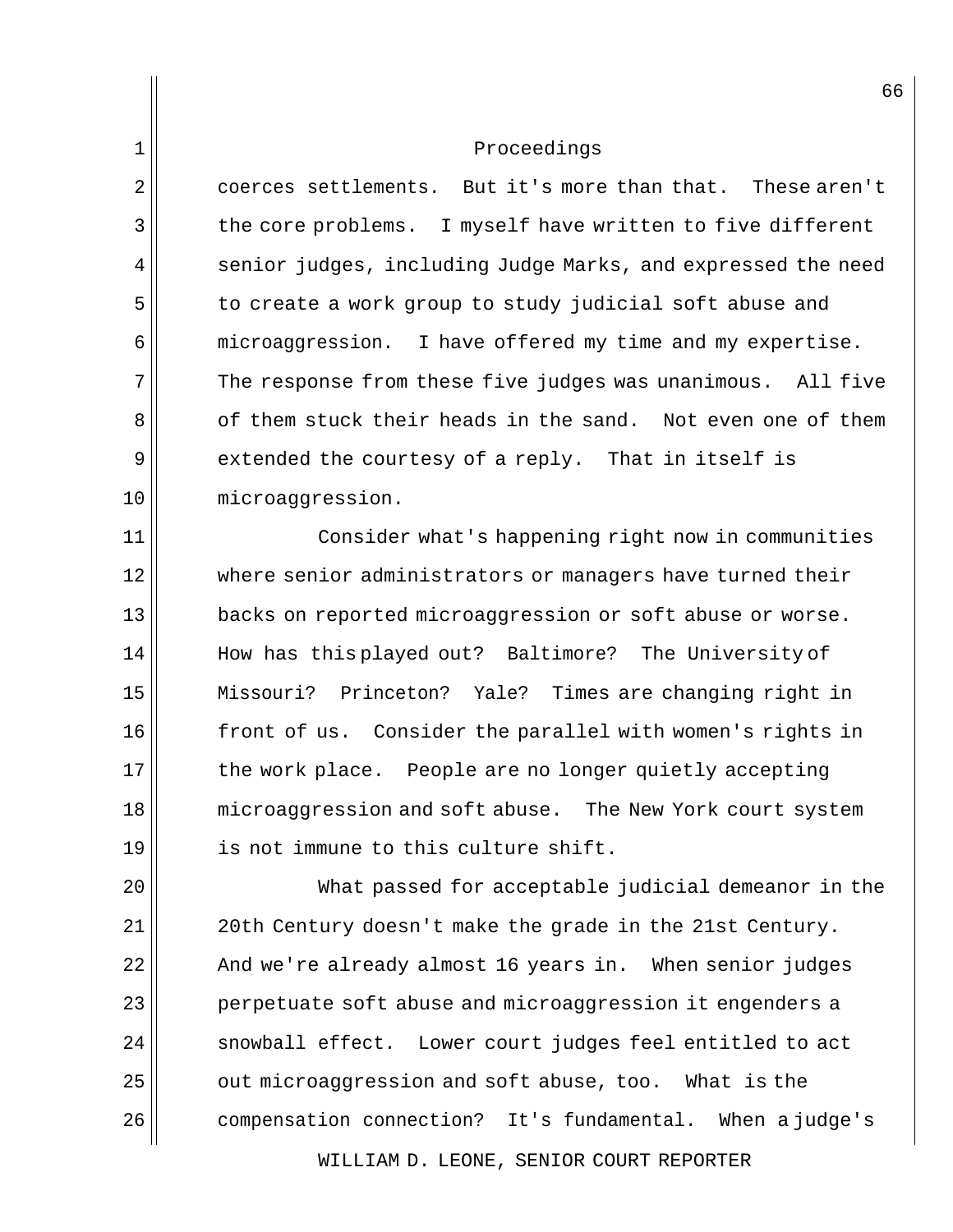|    | 67                                                           |
|----|--------------------------------------------------------------|
| 1  | Proceedings                                                  |
| 2  | compensation is impacted by how respectfully that judge      |
| 3  | serves the people of New York, the tendency towards judicial |
| 4  | soft abuse and microaggression can be reversed.              |
| 5  | Judge Lebovitz earlier today referred to the power           |
| 6  | of this Commission to make things right. I urge this         |
| 7  | Commission to use its policy-making capacities to reduce and |
| 8  | ultimately eliminate systemic judicial microaggression and   |
| 9  | soft abuse, and define the competent, redefine the           |
| 10 | compensation benchmarks to include job performance.          |
| 11 | I thank the Compensation Commission. And I wish              |
| 12 | the Compensation Commission all the best in your objectives  |
| 13 | and goals.                                                   |
| 14 | Thank you very much.                                         |
| 15 | Any questions?<br>CHAIR PERSON:                              |
| 16 | (No response.)                                               |
| 17 | CHAIR PERSON: Is there anybody else who is present           |
| 18 | who is on this witness schedule who would like to speak      |
| 19 | before we take a lunch break or a very quick break?          |
| 20 | (No response.)                                               |
| 21 | CHAIR PERSON: It is now 12:52 to be exact.<br>We             |
| 22 | will resume at 1:30. Thank you all.                          |
| 23 | (Continue on next page.)                                     |
| 24 |                                                              |
| 25 |                                                              |
| 26 |                                                              |
|    | WILLIAM D. LEONE, SENIOR COURT REPORTER                      |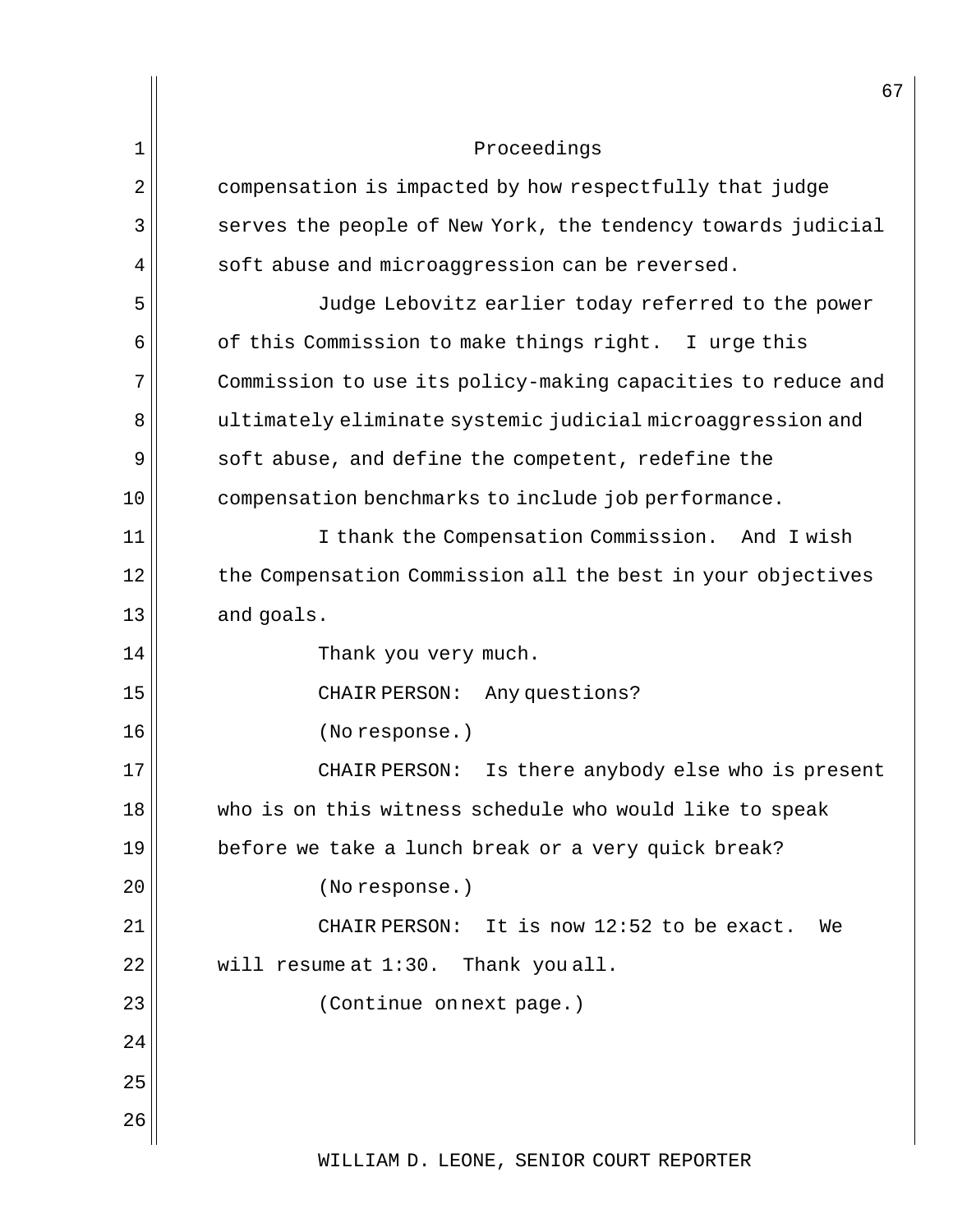|    | 68                                                           |
|----|--------------------------------------------------------------|
| 1  | Proceedings                                                  |
| 2  | Those of you who are here, we're<br>THE CHAIRPERSON:         |
| 3  | about to begin again.                                        |
| 4  | Thank you.                                                   |
| 5  | We are reconvening for the rest of the public                |
| 6  | hearing.                                                     |
| 7  | Our first witness is the honorable Gary Knobel,              |
| 8  | President of the New York State District Court Judges        |
| 9  | Association.                                                 |
| 10 | Judge Knobel, welcome.                                       |
| 11 | JUDGE KNOBEL: Good afternoon, members of the                 |
| 12 | Commission.<br>Thank you very much for the opportunity to    |
| 13 | testify before you today.                                    |
| 14 | I am the president of the New York State District            |
| 15 | Court Judges Association.                                    |
| 16 | And the District Court Judges of Nassau and                  |
| 17 | Suffolk Counties have voted to have me urge you to           |
| 18 | recommend, in your report, that you not only recommend a     |
| 19 | salary increase for New York State judges, but that you also |
| 20 | take this opportunity to correct the unjust and unfair pay   |
| 21 | disparity that has existed for 40 years and that you         |
| 22 | recommend pay parity for all trial court judges, regardless  |
| 23 | of court, regardless of geographic location, at the same     |
| 24 | salary level of the Supreme Court salary judge.              |
| 25 | The District Court is sometimes referred to as the           |
| 26 | people's court. It is a combination of the New York City     |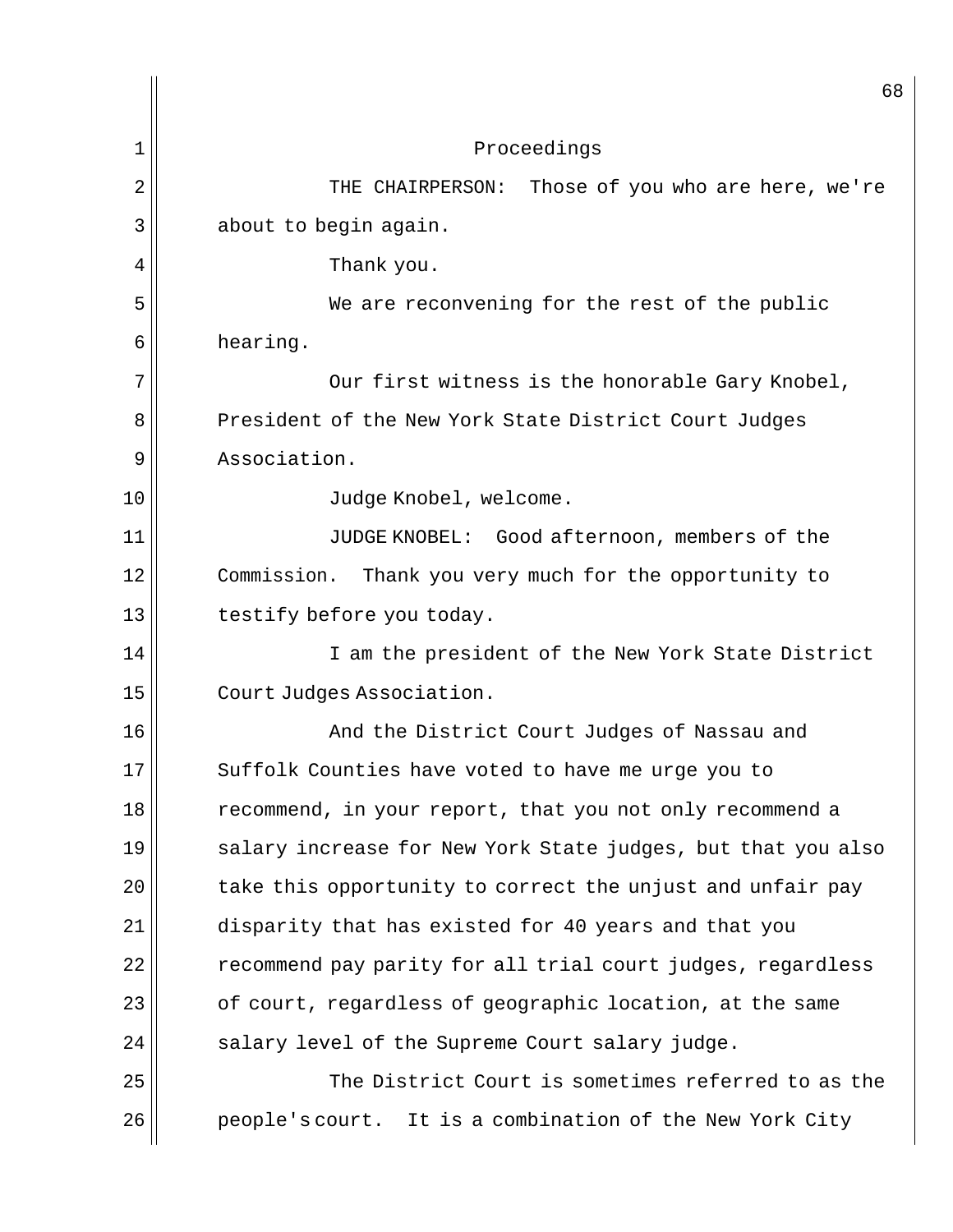| $2$ $\parallel$ | Criminal and Civil Court, yet we receive a salary that is    |
|-----------------|--------------------------------------------------------------|
| 3               | less than the Criminal Court judges and Civil Court judges   |
| $4$ $  $        | of the City of New York. We also are currently paid \$17,800 |
| 5               | less than a Supreme Court judge.                             |

6 We work very hard. Our courts are open 365 days a 7 year plus night small claims court. Last year, in Nassau 8 || County alone, the 28 judges, who do not have personal law 9 clerks, disposed of 32,480 criminal and civil cases. Last 10 year, there were 65,447 cases filed in Nassau County  $11$  District Court. We apply the same principles of law in many 12 cases as a Supreme Court judge would. My very first jury  $13$  trial was a transfer from the Supreme Court, a products 14 || liability trial.

15 We believe that it is time to correct the inequity 16 that has existed and we respectfully recommend and urge you  $17$  to correct that pay disparity.

18 Thank you very much for giving me the opportunity  $19$  to address you today.

20 THE CHAIRPERSON: Thank you.

21 Does anyone have any questions from the

22 Commissioners?

23 Thank you very much.

24 || JUDGE KNOBEL: Thank you, Ms. Birnbaum, thank you.

 $25$   $\parallel$  THE CHAIRPERSON: Thank you so much.

26 Is Matthew Turner here yet?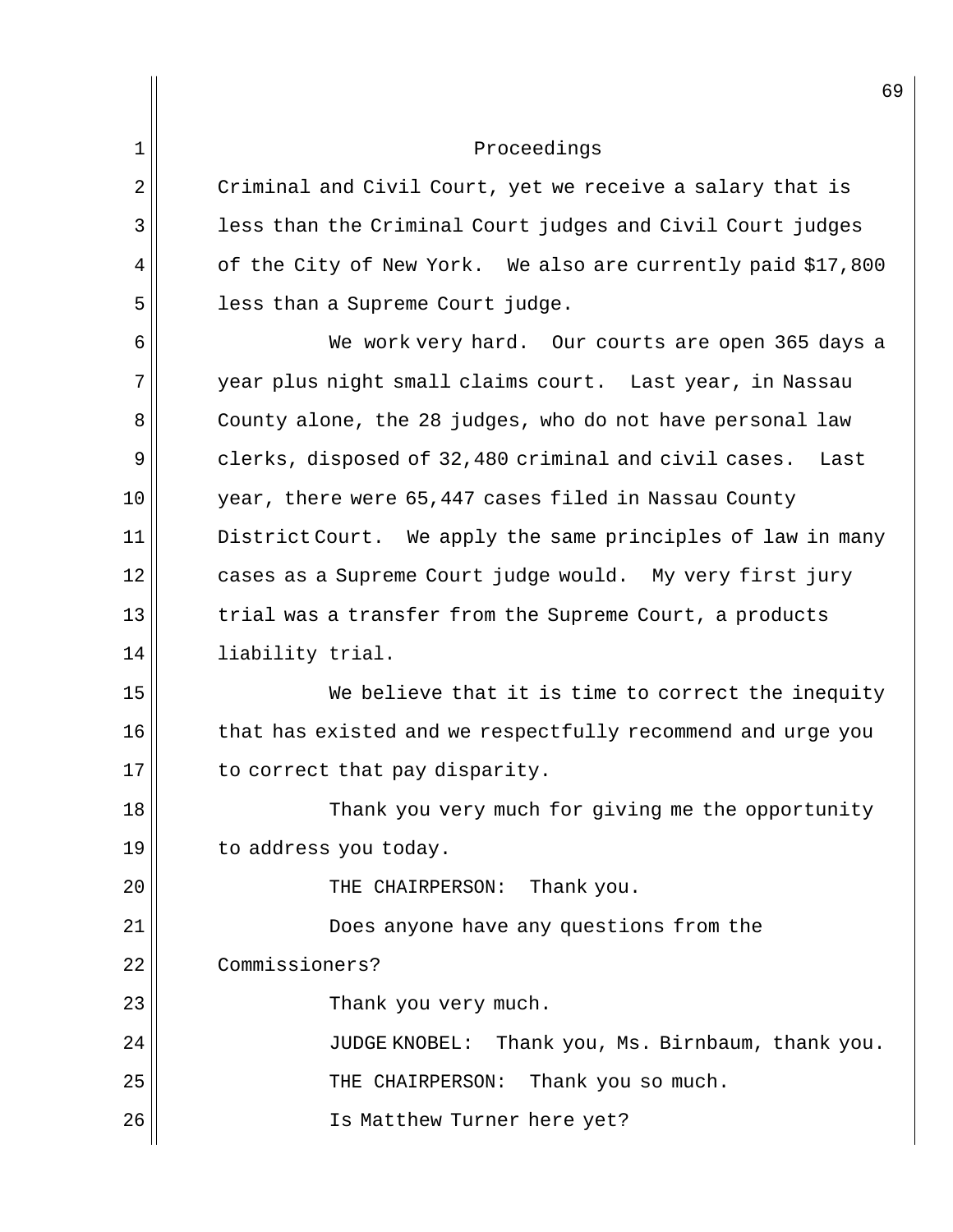| 1<br>Proceedings<br>2<br>Elena Sassower, Director for the Center for<br>3<br>Judicial Accountability?<br>4<br>Thank you.<br>5<br>MS. SASSOWER: May I just do some housekeeping<br>6<br>here?<br>There are an excess of cups in the way.<br>7<br>THE CHAIRPERSON: Sure. Just let us know when<br>8<br>you're ready and I'll start the clock.<br>9<br>Thank you.<br>10<br>MS. SASSOWER:<br>There was no press announcement<br>11<br>from this Committee, press release sent out notifying the<br>12<br>public of this hearing today and, consequently, there are<br>13<br>not many people present, nor who requested to testify<br>14<br>because they didn't know about this hearing, nor did they<br>15<br>ever know or do they know that they have an opportunity to<br>make written submissions.<br>16<br>17<br>We are so ahead of schedule, I would ask the<br>18<br>indulgence of the panel. My statement is only 12 minutes or<br>19<br>SO.<br>20<br>Why don't we just try to stick to the<br>THE COURT:<br>21<br>10 like everybody else and then we'll see where we are.<br>22<br>MS. SASSOWER:<br>I prefer not to run, race through<br>23<br>it.<br>24<br>My name is Elena Sassower and I am director and<br>25<br>co-founder of the Center for Judicial Accountability, Inc.,<br>26<br>a nonpartisan, nonprofit citizens' organization that, for | 70 |
|---------------------------------------------------------------------------------------------------------------------------------------------------------------------------------------------------------------------------------------------------------------------------------------------------------------------------------------------------------------------------------------------------------------------------------------------------------------------------------------------------------------------------------------------------------------------------------------------------------------------------------------------------------------------------------------------------------------------------------------------------------------------------------------------------------------------------------------------------------------------------------------------------------------------------------------------------------------------------------------------------------------------------------------------------------------------------------------------------------------------------------------------------------------------------------------------------------------------------------------------------------------------------------------------------------------------------------------------------------|----|
|                                                                                                                                                                                                                                                                                                                                                                                                                                                                                                                                                                                                                                                                                                                                                                                                                                                                                                                                                                                                                                                                                                                                                                                                                                                                                                                                                         |    |
|                                                                                                                                                                                                                                                                                                                                                                                                                                                                                                                                                                                                                                                                                                                                                                                                                                                                                                                                                                                                                                                                                                                                                                                                                                                                                                                                                         |    |
|                                                                                                                                                                                                                                                                                                                                                                                                                                                                                                                                                                                                                                                                                                                                                                                                                                                                                                                                                                                                                                                                                                                                                                                                                                                                                                                                                         |    |
|                                                                                                                                                                                                                                                                                                                                                                                                                                                                                                                                                                                                                                                                                                                                                                                                                                                                                                                                                                                                                                                                                                                                                                                                                                                                                                                                                         |    |
|                                                                                                                                                                                                                                                                                                                                                                                                                                                                                                                                                                                                                                                                                                                                                                                                                                                                                                                                                                                                                                                                                                                                                                                                                                                                                                                                                         |    |
|                                                                                                                                                                                                                                                                                                                                                                                                                                                                                                                                                                                                                                                                                                                                                                                                                                                                                                                                                                                                                                                                                                                                                                                                                                                                                                                                                         |    |
|                                                                                                                                                                                                                                                                                                                                                                                                                                                                                                                                                                                                                                                                                                                                                                                                                                                                                                                                                                                                                                                                                                                                                                                                                                                                                                                                                         |    |
|                                                                                                                                                                                                                                                                                                                                                                                                                                                                                                                                                                                                                                                                                                                                                                                                                                                                                                                                                                                                                                                                                                                                                                                                                                                                                                                                                         |    |
|                                                                                                                                                                                                                                                                                                                                                                                                                                                                                                                                                                                                                                                                                                                                                                                                                                                                                                                                                                                                                                                                                                                                                                                                                                                                                                                                                         |    |
|                                                                                                                                                                                                                                                                                                                                                                                                                                                                                                                                                                                                                                                                                                                                                                                                                                                                                                                                                                                                                                                                                                                                                                                                                                                                                                                                                         |    |
|                                                                                                                                                                                                                                                                                                                                                                                                                                                                                                                                                                                                                                                                                                                                                                                                                                                                                                                                                                                                                                                                                                                                                                                                                                                                                                                                                         |    |
|                                                                                                                                                                                                                                                                                                                                                                                                                                                                                                                                                                                                                                                                                                                                                                                                                                                                                                                                                                                                                                                                                                                                                                                                                                                                                                                                                         |    |
|                                                                                                                                                                                                                                                                                                                                                                                                                                                                                                                                                                                                                                                                                                                                                                                                                                                                                                                                                                                                                                                                                                                                                                                                                                                                                                                                                         |    |
|                                                                                                                                                                                                                                                                                                                                                                                                                                                                                                                                                                                                                                                                                                                                                                                                                                                                                                                                                                                                                                                                                                                                                                                                                                                                                                                                                         |    |
|                                                                                                                                                                                                                                                                                                                                                                                                                                                                                                                                                                                                                                                                                                                                                                                                                                                                                                                                                                                                                                                                                                                                                                                                                                                                                                                                                         |    |
|                                                                                                                                                                                                                                                                                                                                                                                                                                                                                                                                                                                                                                                                                                                                                                                                                                                                                                                                                                                                                                                                                                                                                                                                                                                                                                                                                         |    |
|                                                                                                                                                                                                                                                                                                                                                                                                                                                                                                                                                                                                                                                                                                                                                                                                                                                                                                                                                                                                                                                                                                                                                                                                                                                                                                                                                         |    |
|                                                                                                                                                                                                                                                                                                                                                                                                                                                                                                                                                                                                                                                                                                                                                                                                                                                                                                                                                                                                                                                                                                                                                                                                                                                                                                                                                         |    |
|                                                                                                                                                                                                                                                                                                                                                                                                                                                                                                                                                                                                                                                                                                                                                                                                                                                                                                                                                                                                                                                                                                                                                                                                                                                                                                                                                         |    |
|                                                                                                                                                                                                                                                                                                                                                                                                                                                                                                                                                                                                                                                                                                                                                                                                                                                                                                                                                                                                                                                                                                                                                                                                                                                                                                                                                         |    |
|                                                                                                                                                                                                                                                                                                                                                                                                                                                                                                                                                                                                                                                                                                                                                                                                                                                                                                                                                                                                                                                                                                                                                                                                                                                                                                                                                         |    |
|                                                                                                                                                                                                                                                                                                                                                                                                                                                                                                                                                                                                                                                                                                                                                                                                                                                                                                                                                                                                                                                                                                                                                                                                                                                                                                                                                         |    |
|                                                                                                                                                                                                                                                                                                                                                                                                                                                                                                                                                                                                                                                                                                                                                                                                                                                                                                                                                                                                                                                                                                                                                                                                                                                                                                                                                         |    |
|                                                                                                                                                                                                                                                                                                                                                                                                                                                                                                                                                                                                                                                                                                                                                                                                                                                                                                                                                                                                                                                                                                                                                                                                                                                                                                                                                         |    |
|                                                                                                                                                                                                                                                                                                                                                                                                                                                                                                                                                                                                                                                                                                                                                                                                                                                                                                                                                                                                                                                                                                                                                                                                                                                                                                                                                         |    |
|                                                                                                                                                                                                                                                                                                                                                                                                                                                                                                                                                                                                                                                                                                                                                                                                                                                                                                                                                                                                                                                                                                                                                                                                                                                                                                                                                         |    |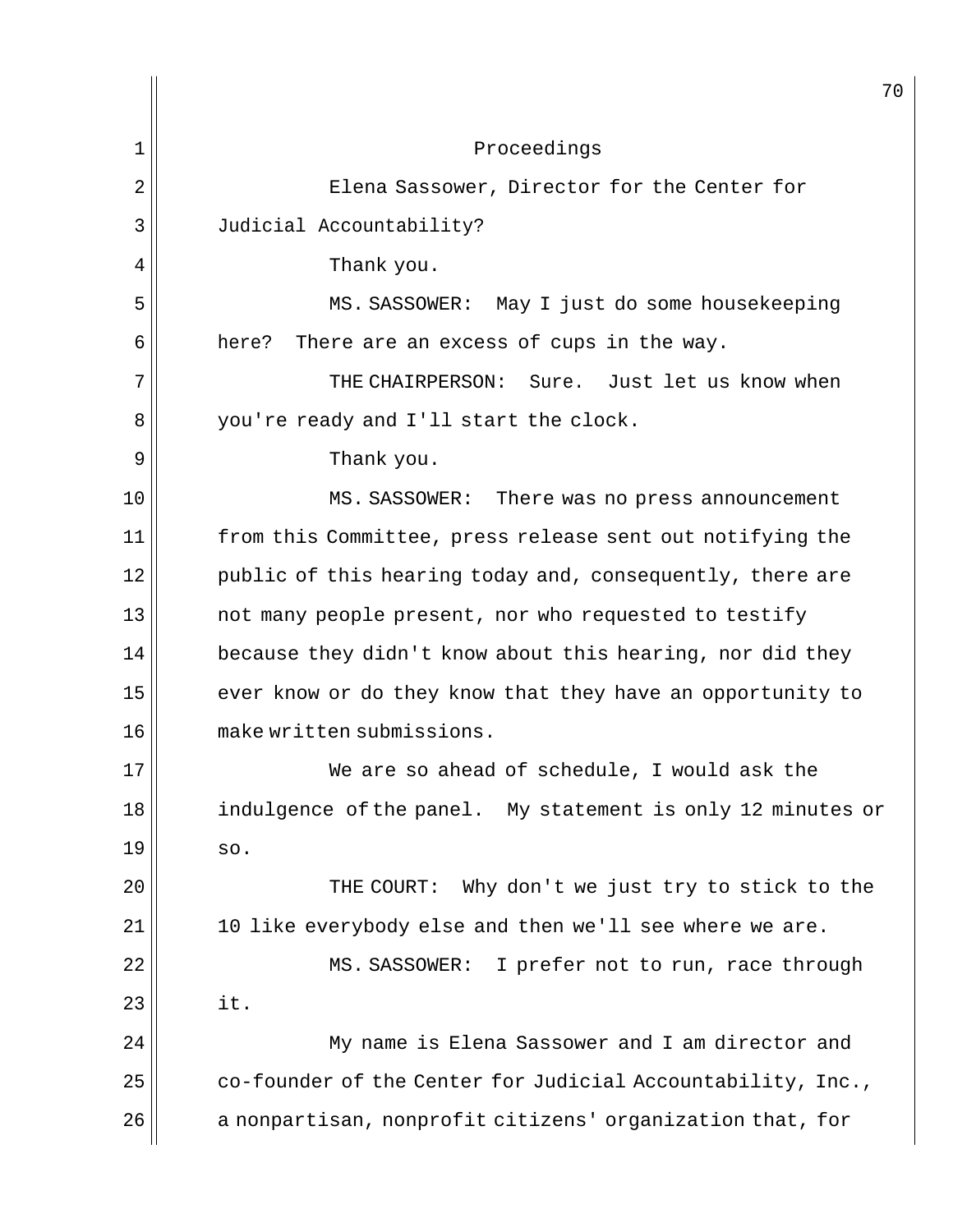$2 \parallel$  more than a quarter of a century, has documented that New 3 York's judiciary is not discharging its constitutional  $4$  function to render fair and impartial justice according to 5 || law. Rather, it is pervasively corrupt from trial levels up  $6$  to the appellate and supervisory levels, throwing cases by 7 fraudulent judicial decisions that falsify and omit the 8 controlling facts and obliterate the most basic adjudicative 9 and due process standards. And making this even more 10 catastrophic and unconstitutional is that all safeguards 11 within the judiciary and within the legislative and  $12$  executive branches are dysfunctional and corrupted, not the 13 **least reason because, when citizens bring suit to enforce** 14 black letter, unambiguous law and principles of  $15$  constitutional governance, judges throw the cases, usually 16 with the connivance with our state's highest law enforcement 17 || officer, the New York Attorney General, who, when he has no 18 **legitimate defense, defends anyway with litigation fraud,** 19 for which he is rewarded by fraudulent judicial decisions in 20 | Favor of his governmental client.

  $\parallel$   $\parallel$   $\parallel$  As I stated when I testified before the Commission 22 to Investigate Public Corruption at a September 17, 2013 public hearing, cases are perfect paper trials. There's a record, so it's easy to document the judicial corruption. That was at the same hearing at which U.S. Attorney Preet 26 Bharara testified.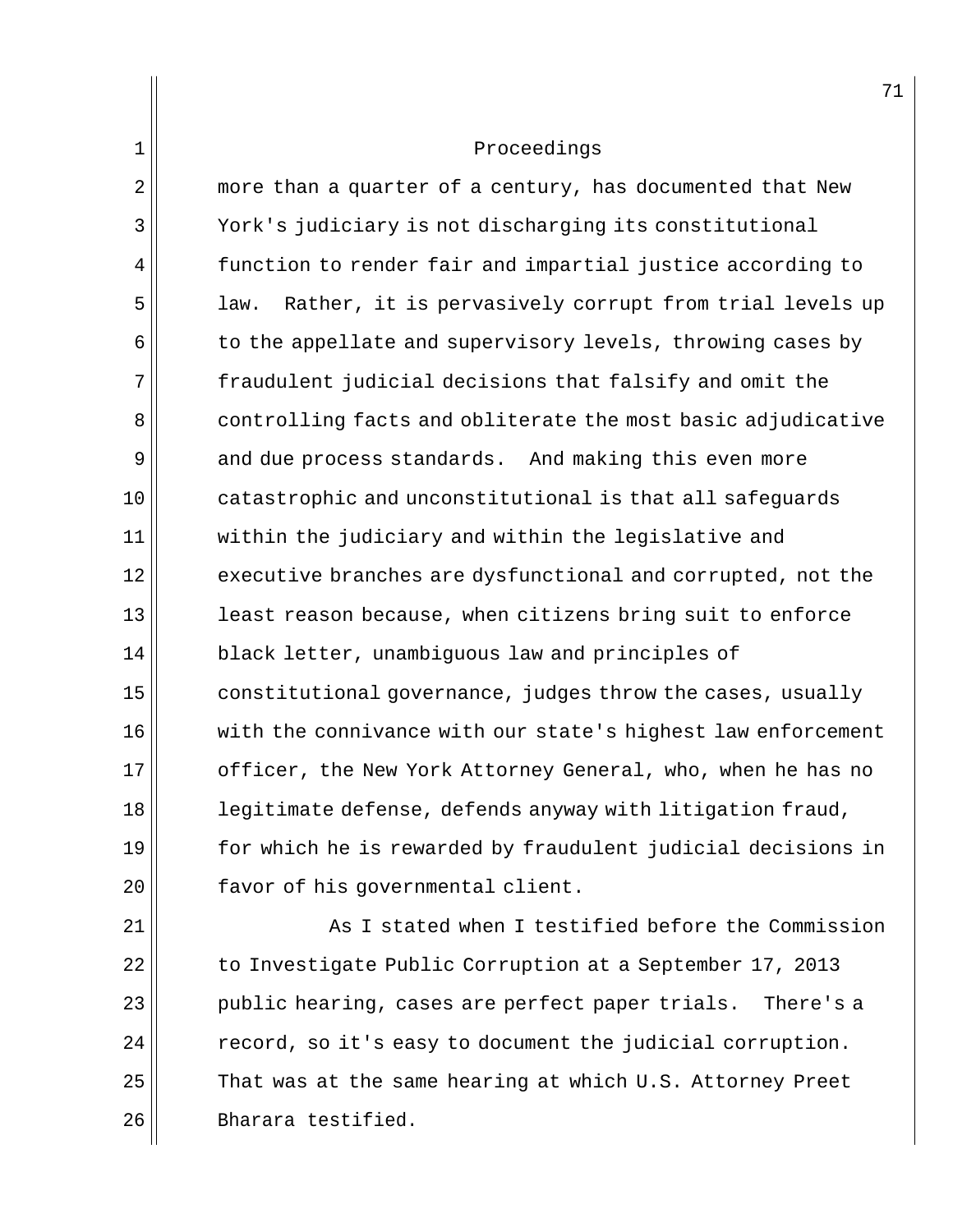2 | Indeed, on CJA's website, www.judgewatch.org, 3 there is a prominent hyperlink on the home page entitled 4 | What's Taking You So Long, Preet? CJA's three litigations, 5 whose records are perfect paper trails for indicting New 6 York's highest public officers for corruption.

7 || U.S. Attorney Bharara's prosecutions of former 8 Assembly Speaker Silver and his unrelated prosecution of 9 former temporary President Skelos are each for small change.  $10$   $\parallel$  And establishing this resoundingly are those three  $11$  litigations, accessible from our home page link, bearing his 12 || mame. These litigations, each of which we brought in the 13 public interest on behalf of the People of the State of New 14 York, involved the open and shut prima facie case of their 15 collusion with each other and with Governor Cuomo and Chief 16 Judge Lippman in grand larceny of the public fisc. This 17 with respect to the judicial salary increases recommended by 18 the August 29th, 2011 report of their appointed Commission 19 on Judicial Compensation, whose fraudulence, statutory 20  $\vert$  violations and unconstitutionality we proved by an 21 | October 27, 2011 opposition report presented to all four of  $22$  these highest constitutional officers without response.

23 This nonfeasance and collusion against the people 24 was the subject of the first of the three litigations. A 25 declaratory judgment action, which we commenced in 26 | March 2012, and as to which we sought U.S. Attorney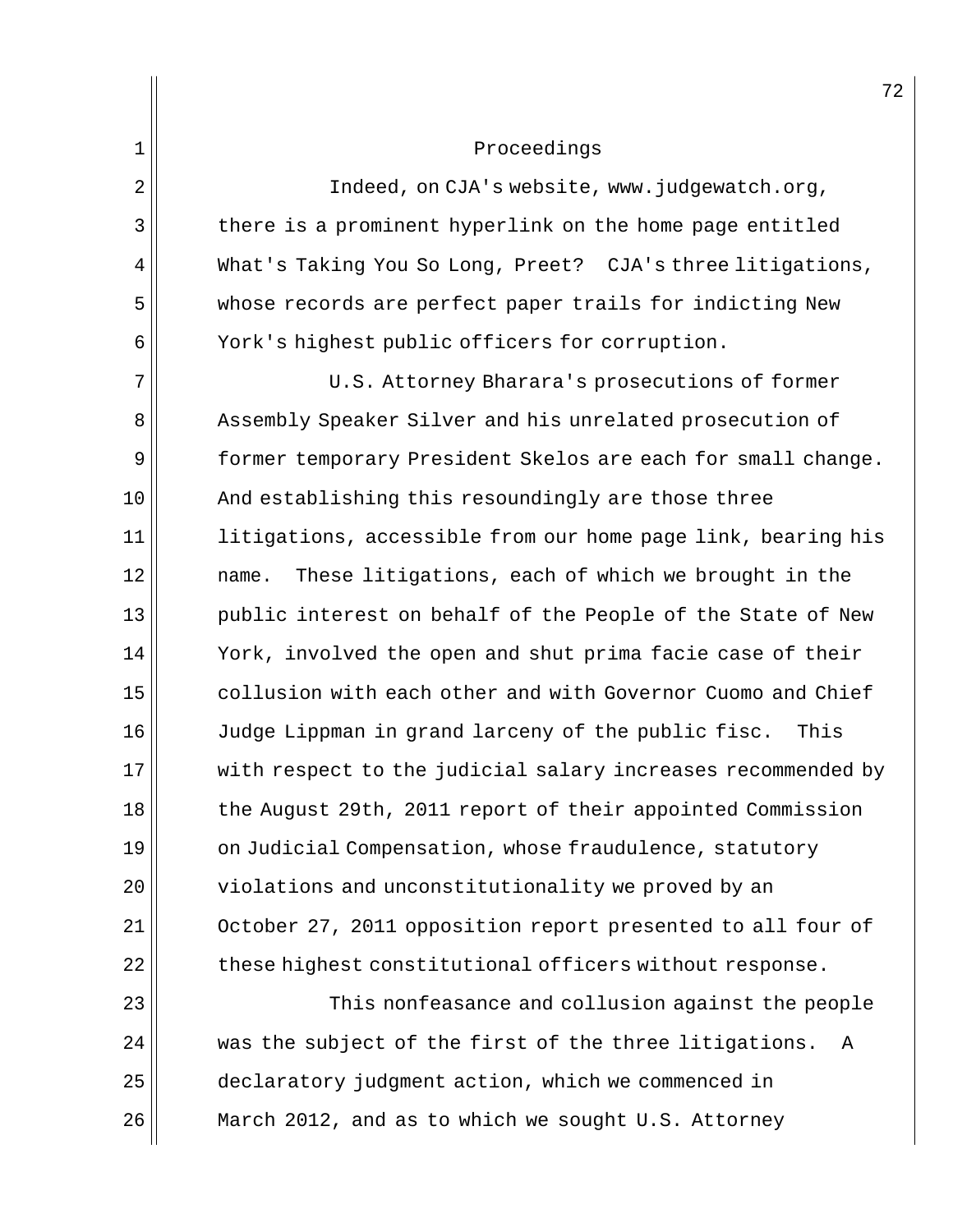2 Bharara's intervention, as part of a fully documented  $3 \parallel$  criminal complaint, we hand delivered for him on April 15, 4 || 2013, a copy of which I handed up to the Commission to 5 Investigate Public Corruption and testified before it five  $6$  months later.

 $7$  The second litigation, a citizen taxpayer action, 8 as well as a third litigation, our intervention in the 9 | legislature's declaratory judgment action against the 10 Commission to Investigate Public Corruption, embraced the 11 multi-billion dollar slush fund judiciary budget in which  $12$  the judicial salary increases are embedded with direct  $13$  ramifications on the whole of the state budget, on three men 14 | in a room, behind closed doors government and dysfunction 15 borne of a set of assembly rules, vesting autocratic powers 16 | in the temporary Senate President and Assembly Speaker.

17 Both of these two subsequent litigations commenced 18 || in March and April 2014, arose from U.S. Attorney Bharara's 19 || nonfeasance with respect to the April 15th, 2013 criminal 20 || complaint and from the corruption of the Commission to 21 | Investigate Public Corruption, which he covers up.

22 | But for the evisceration of any cognizable 23 || judicial process in all three of these litigations, 24 | resulting from the double whammy of Attorney General  $25$  Schneiderman's litigation fraud, rewarded by fraudulent 26 judicial decisions, current judicial salaries would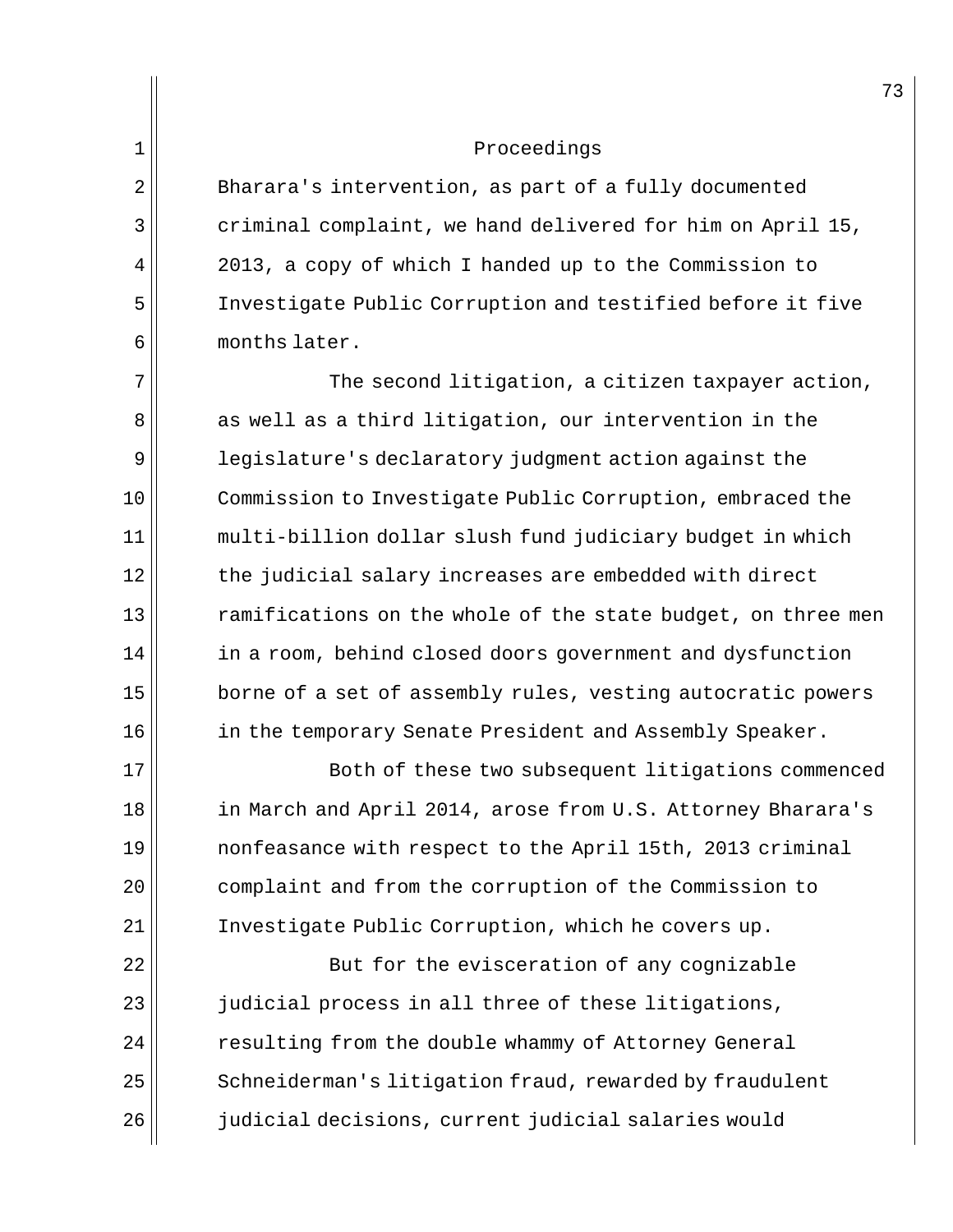2 rightfully be what they were in 2011 and the 2010 statute 3 that created the Commission on Judicial Compensation, which  $4$  in 2015 became the template for the statute creating this 5 Commission, would have been declared unconstitutional long,  $6 \parallel$  long ago.

7 So this Commission has U.S. Attorney Bharara to 8 thank for the ongoing three-branch crime spree involving 9 judicial salary increases and the secreting of them in the  $10$  budget, sufficient in and of itself to disentitle all the 11 constitutional officers whose compensation is before you 12 from any increase.

13 The judiciary and the judicial pay raise advocates  $14$  testifying here today and by their written submissions tout  $15$  the excellence and high quality of the judiciary, implicitly 16  $\parallel$  recognizing that judicial salary increases are predicated on 17 judges fulfilling their constitutional function of rendering 18 *justice*.

 Plainly, they need a reality check if they are  $\vert$  actually unaware of the lawlessness and non-accountability that reigns in New York's judicial branch, notwithstanding |  $\sigma$  our news to them again and again and again.

23 || Let them confront with findings of fact and 24 conclusions of law our October 27, 2011 opposition report  $25$  and our three litigations arising therefrom. This includes 26 | our constitutional analysis drawn from the Court of Appeals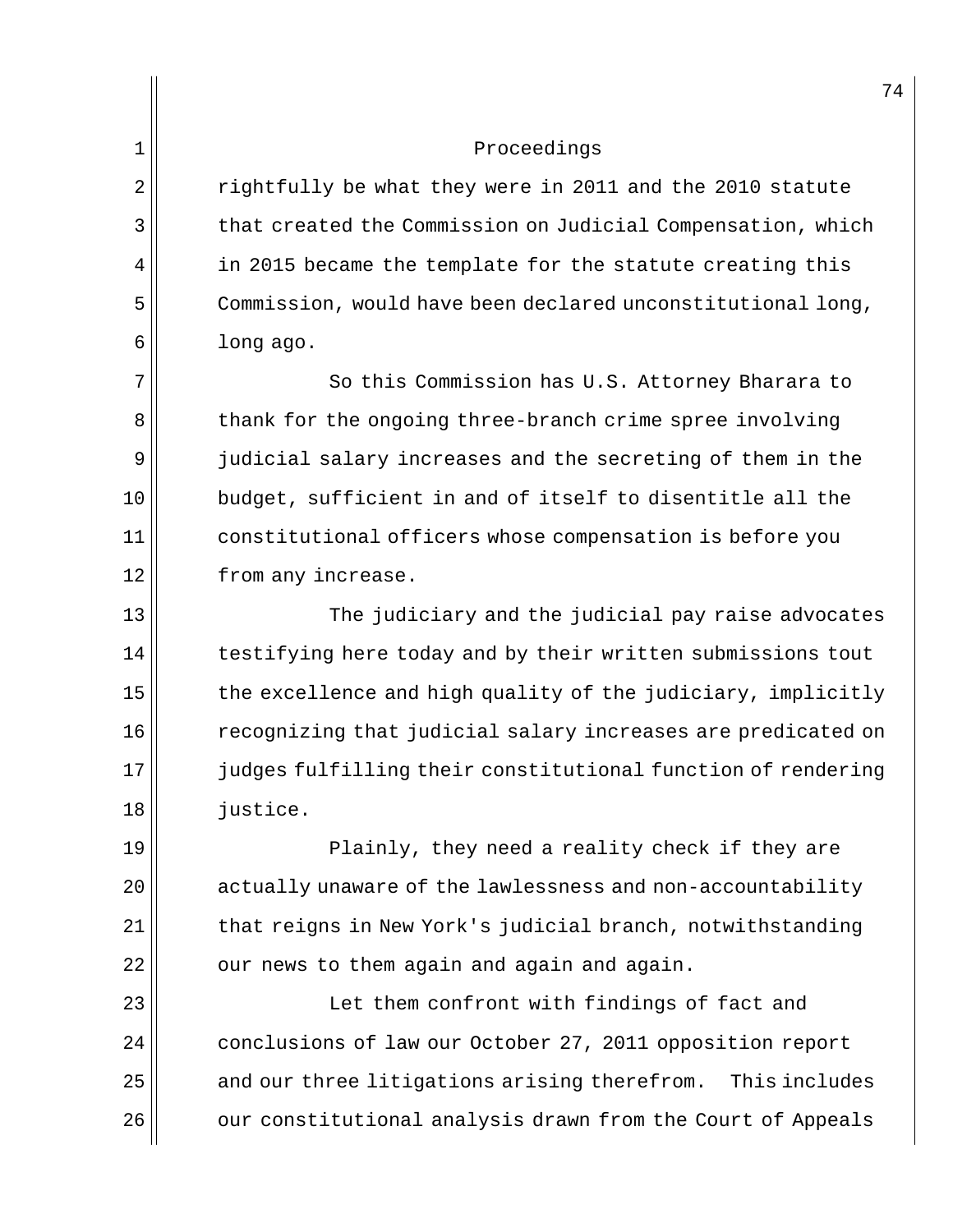2 February 23, 2010 decision in the judges' judicial 3 compensation lawsuits and from Article 6 of the New York  $4$   $\parallel$  State Constitution that, quote, "The appellate, 5 administrative, disciplinary and removal provisions of  $6$  Article 6 are safequards whose integrity or lack thereof are 7 not just appropriate factors, but constitutional ones. 8 **Absent findings that these integrity safeguards are** 9 Sunnetioning and not corrupted, the Commission cannot 10 constitutionally recommend raising judicial pay."

11 For your convenience, I am furnishing you with the 12 starting point of the three litigations, our verified 13 complaints in each, the first of which included a full copy  $14$  of our dispositive opposition report, identical to what I 15 handed to Chairwoman Birnbaum four weeks ago at the 16 conclusion of your November 3rd first organizational 17 meeting.

18 Of these three litigations, only the citizen  $19$  taxpayer action is live and unfolding. As to it, I am also 20 || furnishing to you our supplemental verified complaint and  $21$  the very last submission in the case, our November 5th, 2015 22 || Teply papers in further support of our cross-motion for  $23$  summary judgment and other relief. Highlighted therein are  $24$  the uncontested facts and law entitling us to a declaration  $25$  that the judicial salary increases recommended by the 26 | Commission on Judicial Compensation's August 29, 2011 report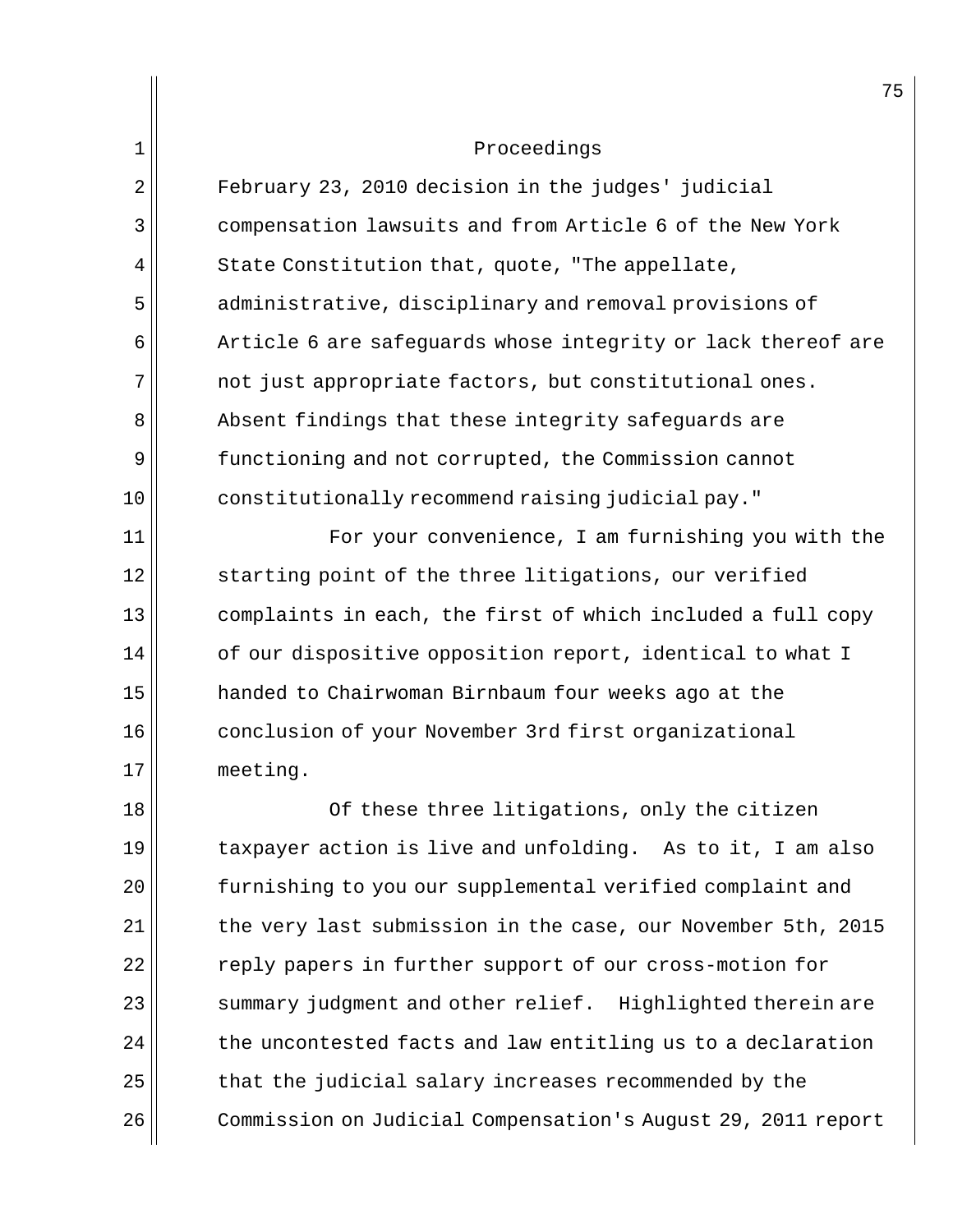| 2 | are fraudulent, statutorily violative and unconstitutional  |
|---|-------------------------------------------------------------|
| 3 | and that the statute that created that Commission,          |
| 4 | materially replicated in the statute that created this      |
| 5 | Commission, was unconstitutional as written and as applied. |

6  $\vert$  6 The judge to whom the case was assigned, who got a  $7 \text{ m}$  \$40,000 salary increase as a result of the Commission on 8 Judicial Compensation's report, does not have to be  $9$  excellent to render those requested declarations of fraud,  $10$  unlawfulness and unconstitutionality. He does, however,  $11$  need to earn his \$174,000 salary, yearly salary, by at least  $12$  being competent and honest, as that is all that is necessary  $13$  for rendering the declarations, as you can readily verify  $14$  from the dispositive presentations in our reply paper. Such 15 declarations mandated by law and the most basic of 16 judicative principles will restore judicial salaries to 17 their 2011 levels and preclude any increase until the 18 systemic corruption infesting New York's judiciary is 19  $\parallel$  rectified, including by a lawfully functioning Commission on 20 Judicial Conduct, not the sham that currently exists. It 21 will also require a shutdown of this Commission on multiple  $22$  grounds of unconstitutionality, which as written grounds -- $23$   $\vert$  with the as-written grounds being reinforced by those as  $24$  applied, manifested by how this Commission has been 25 | operating in this statutorily violative first month of its 26 | operation.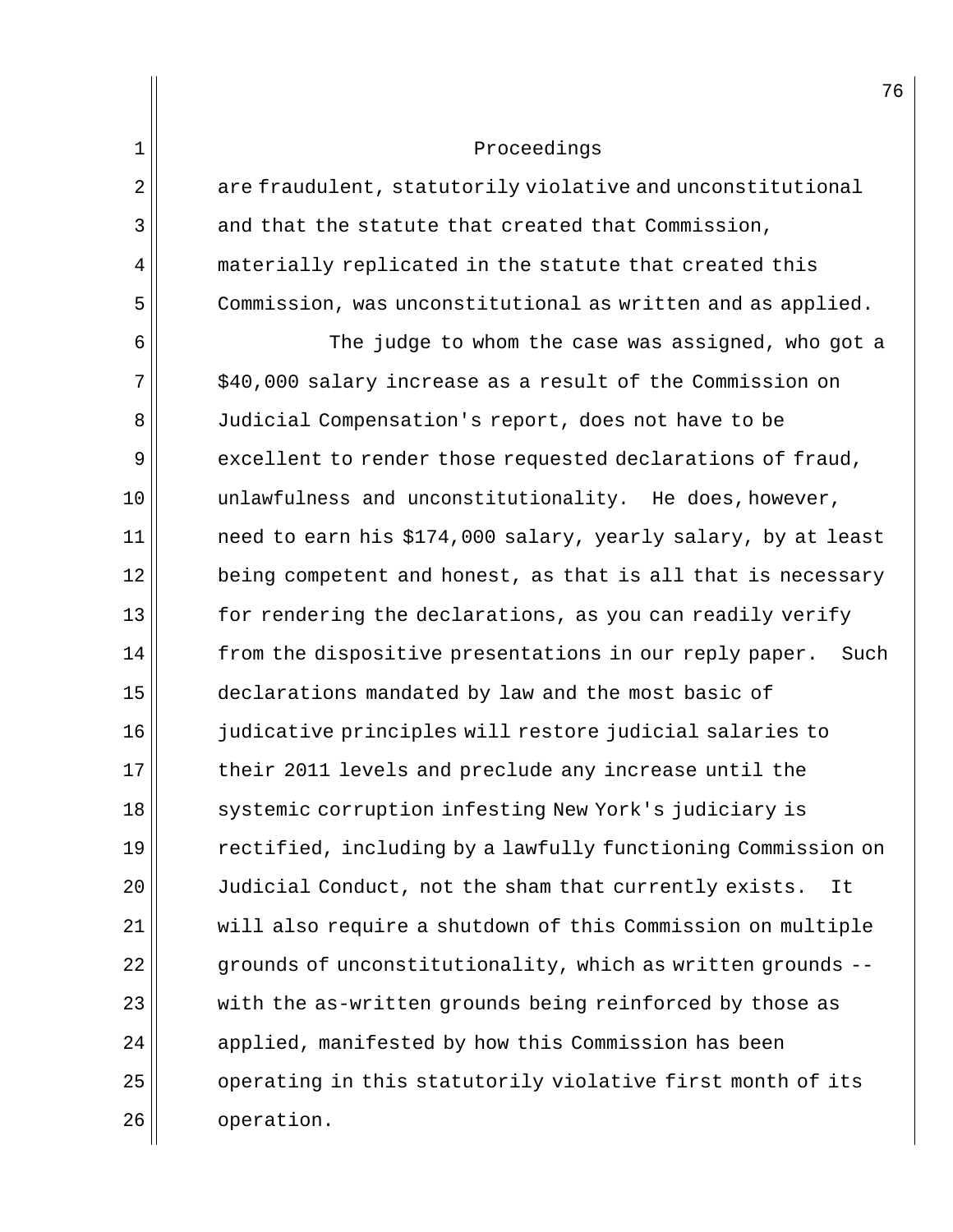77 1 Proceedings 2 THE CHAIRPERSON: Ms. Sassower -- 3 || THE WITNESS: Looking --4 THE CHAIRPERSON: -- you now have nearly  $5$  | 13 minutes. 6 || THE WITNESS: I'm almost done.  $7$   $\parallel$  THE CHAIRPERSON: Ms. Sassower. 8 THE WITNESS: You're way ahead -- 9 THE CHAIRPERSON: Ms. Sassower, how much -- 10 || THE WITNESS: Let the public hear what I have to  $11$  say. 12 THE CHAIRPERSON: You. 13 VOICE: I want to hear it. 14 VOICE: I want to hear it, too. 15 VOICE: I want to hear it. 16 VOICE: I'm here. 17 MS. SASSOWER: This is of sufficient importance --18 THE CHAIRPERSON: You can pack the room, Ms.  $19$  Sassower, with your colleagues, that's perfectly fine. 20 MS. SASSOWER: It's the public that needs to hear  $21$  and see how this  $-$ 22 THE CHAIRPERSON: You had as much time as anybody  $23$  else. You now have had 13 minutes  $24$   $\parallel$  MS. CAROL: Elena can have my three minutes and  $25$   $\parallel$  it's three minutes --26 MS. SASSOWER: Thank you.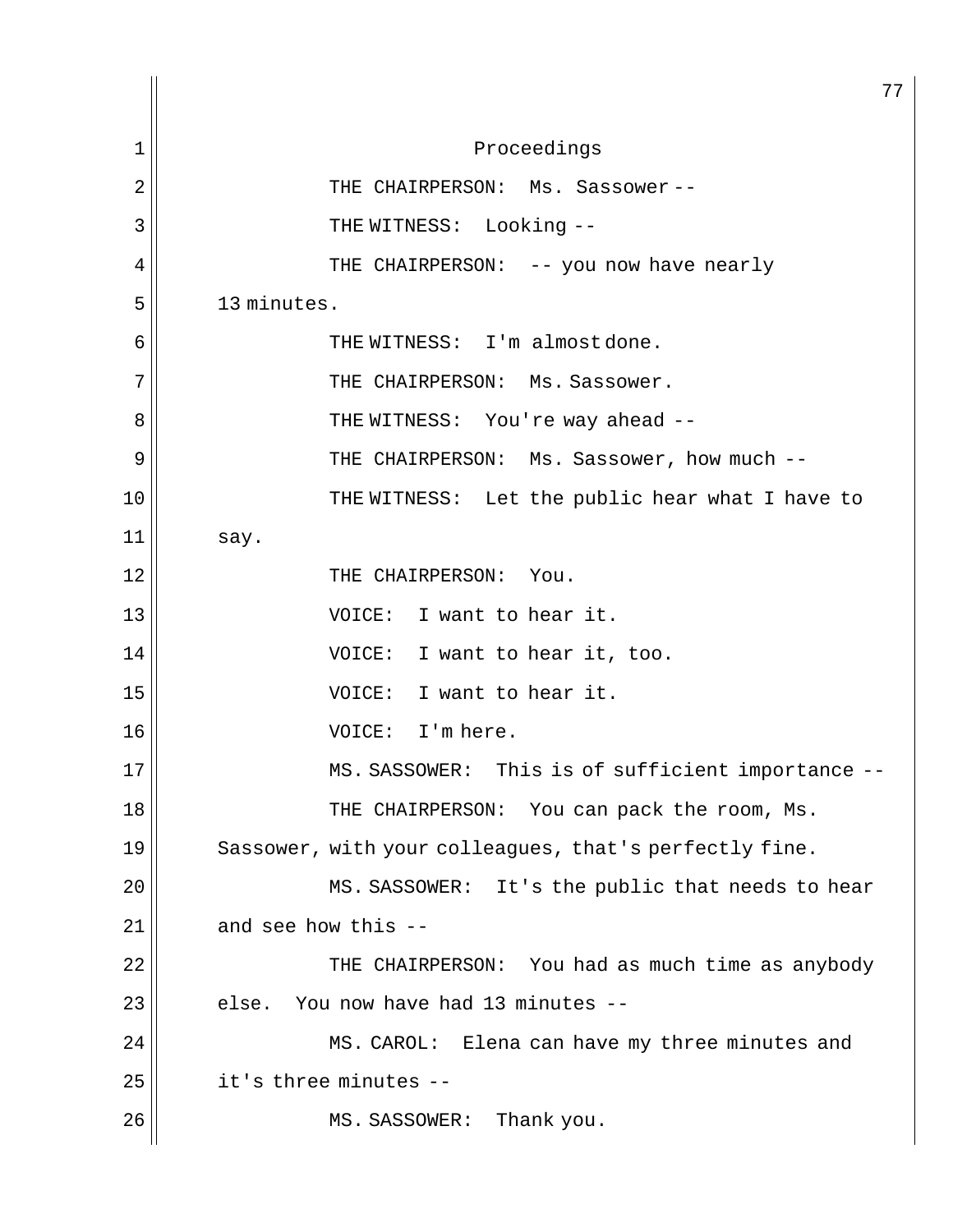78 1 Proceedings 2 | THE CHAIRPERSON: You are? 3 || MS. CAROL: My name is Carol, Ann. 4 | MS. SASSOWER: Thank you. 5 MS. CAROL: She can have three minutes of my 6 10-minute testimony. 7 THE CHAIRPERSON: You're Ann Carol? 8 || MS. CAROL: Yes. 9 | THE CHAIRPERSON: Okay, take the time. 10 || MS. SASSOWER: Thank you. 11 || Excuse me. 12 || It will also require the shutdown of this 13 Commission on multiple grounds of unconstitutionality with  $14$  the as-written grounds being reinforced by those as applied, 15 manifested by how this Commission has been operating in the 16 statutorily violative first month of its operations, 17 including at this hearing, conducted as if the current 18 judicial salary levels are not, as each of the Commissioners  $19$  must by now know them to be, ill-gotten gains stolen from 20 | the taxpayers. 21 VOICE: Here, here. 22 MS. SASSOWER: Indeed, based upon my 23 communications with you over the past month, your  $24$  | verification should largely be done. 25 || As I stated to you on November 3rd, in my e-mail  $26$   $\vert$  requesting to testify at this hearing, the four weeks until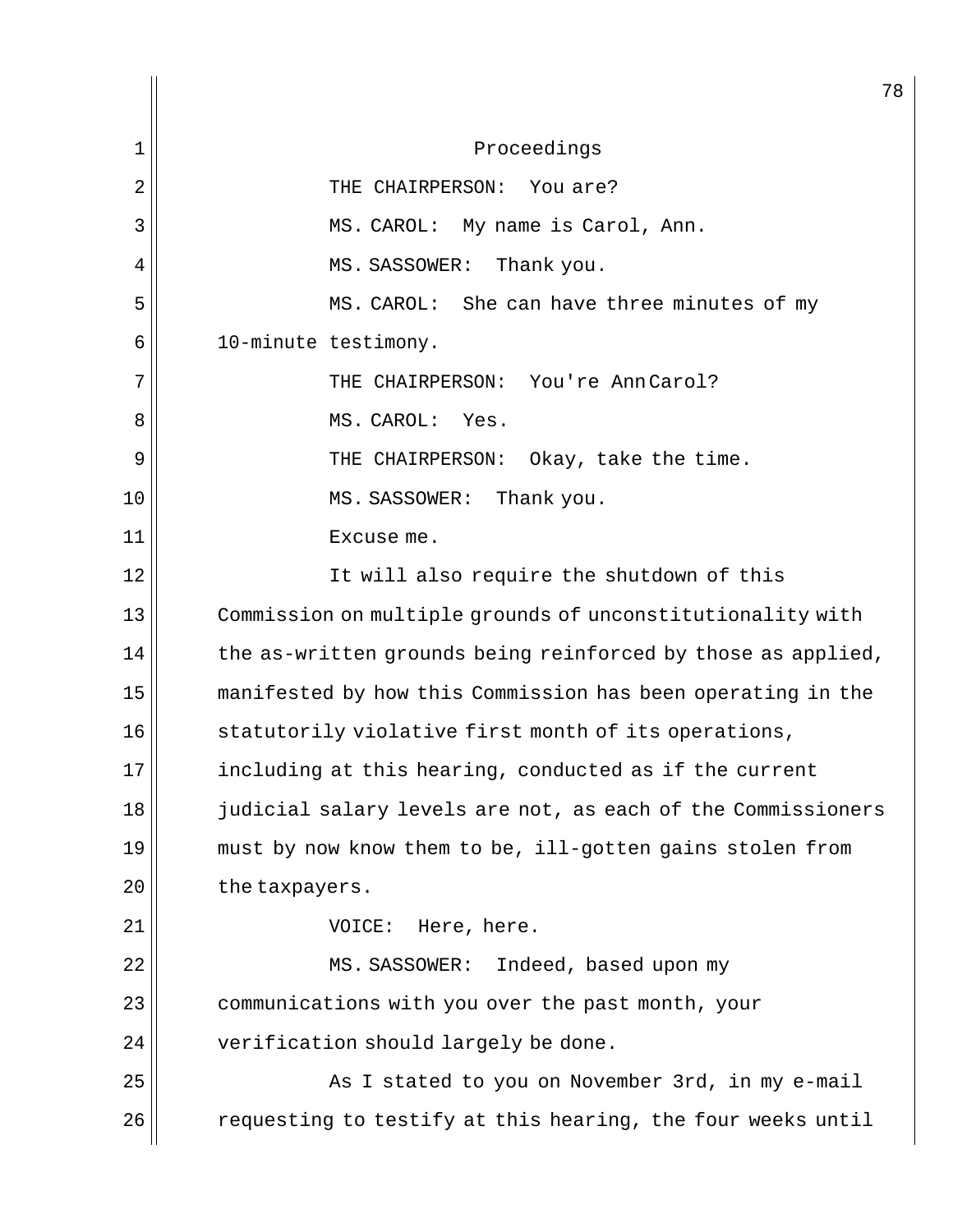| $\mathbf 1$ | Proceedings                                                  |
|-------------|--------------------------------------------------------------|
| 2           | the hearing were ample time for each Commissioner            |
| 3           | individually to verify the accuracy of our October 27th,     |
| 4           | 2011 opposition report, quote, "thereby requiring that this  |
| 5           | Commission's recommendations, having the force of law, be    |
| 6           | for the nullification, the voiding of the Commission on      |
| 7           | Judicial Compensation's August 29th, 2011 report and a       |
| 8           | clawback of the 150 million plus dollars that the judges     |
| 9           | unlawfully received pursuant thereto, " unquote.             |
| 10          | The only way you can get away with doing anything            |
| 11          | else in your own report, which is statutorily required by    |
| 12          | December 31st, 2015, is by obliterating the existence of our |
| 13          | opposition report, the record of our three litigations based |
| 14          | thereon, and all findings of fact and conclusions of law     |
| 15          | that are your duty to make with respect thereto.             |
| 16          | This kind of fraudulent concealment is precisely             |
| 17          | how the Commission on Judicial Compensation operated and how |
| 18          | judges operate when they throw cases by fraudulent judicial  |
| 19          | decisions.                                                   |
| 20          | This Commission's threshold duty is, of course, to           |
| 21          | address issues of the disqualification of its members for    |
| 22          | actual bias and interest. And my November 3rd e-mail         |
| 23          | requesting to testify set that forth stating, quote, "Should |
| 24          | any of the Commissioners feel themselves unable to discharge |
| 25          | their duties with respect to the systemic three-branch       |
| 26          | corruption issues presented by CJA's citizen opposition and  |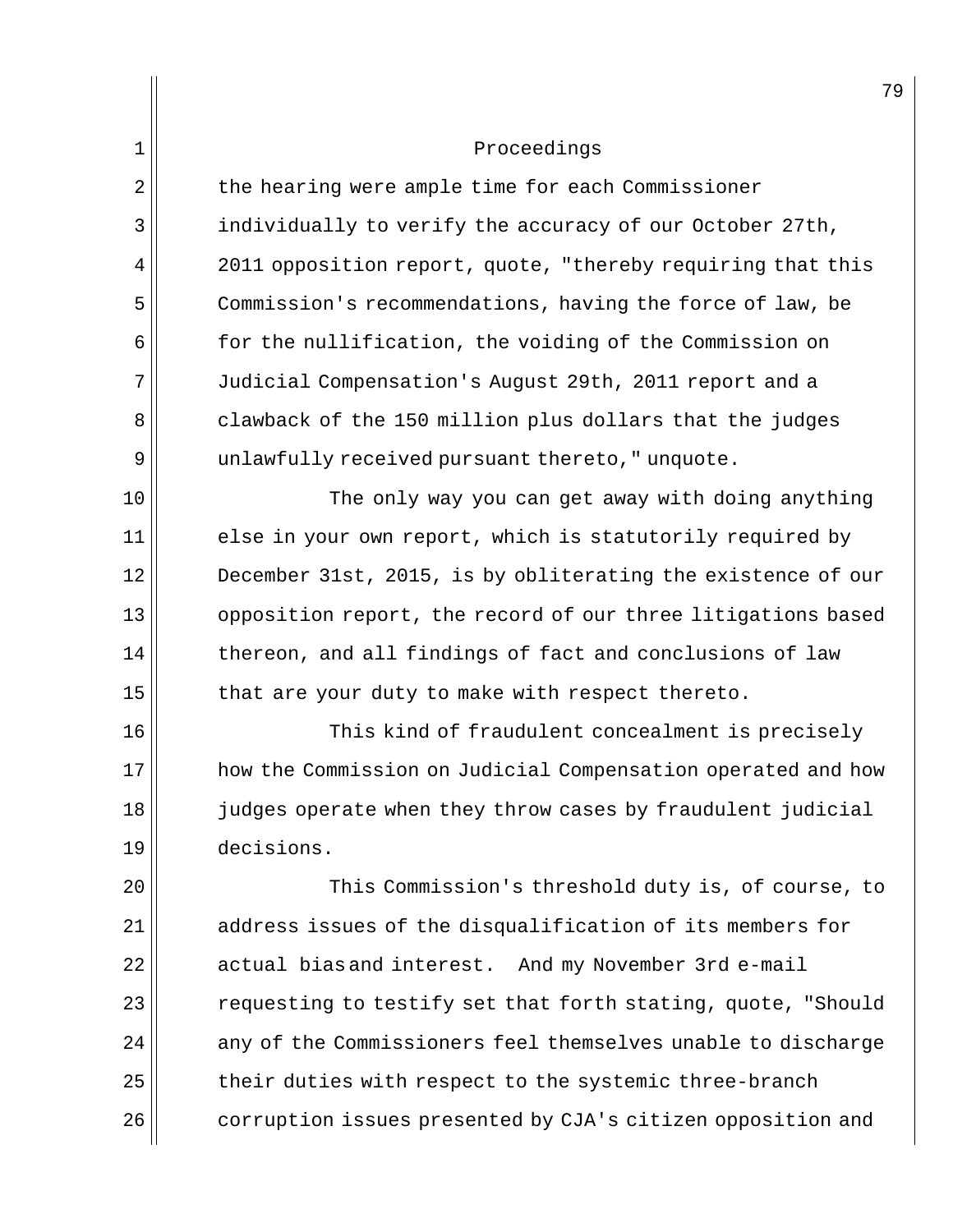1

| $\overline{2}$ | that other citizens will be presenting as well, they should   |
|----------------|---------------------------------------------------------------|
| 3              | step down from the Commission forthwith. Two Commissio ners,  |
| 4              | Cozier and Lacks, are absolutely disqualified by reason of    |
| 5              | their active role in that corruption and Chairman Birnb aum,  |
| 6              | perhaps, as well, " unquote.                                  |
| 7              | Time does not permit me to furnish the                        |
| 8              | particulars, suffice to say that all three have demonst rated |
| 9              | their utter disregard for case file evidence of judicia l     |
| 10             | corruption, particularly as it relates to the Commission on   |
| 11             | Judicial Conduct and a court-controlled attorney              |
| 12             | disciplinary system, whose corruption they have perpetu ated. |
| 13             | All documentary proof supporting this testimo ny,             |
| 14             | including as relates to the disqualifying bias and inte rests |
| 15             | of Commissioners Cozier, Lacks and Birnbaum, will be po sted  |
| 16             | on CJA's website www.judgewatch.org, accessible by the        |
| 17             | prominent homepage link No Pay Raises for New York's Co rrupt |
| 18             | Public Officers. The money belongs to their victims.          |
| 19             | Thank you.                                                    |
| 20             | THE CHAIRPERSON: Thank you.                                   |
| 21             | VOICE: Bravo, excellent.                                      |
| 22             | MS. SASSOWER: I have here--                                   |
| 23             | THE CHAIRPERSON:<br>Thank you.                                |
| 24             | MS. SASSOWER: -- the verified complaint, the                  |
| 25             | final motion papers in the citizen taxpayer action. I have,   |
| 26             | additionally--                                                |
|                |                                                               |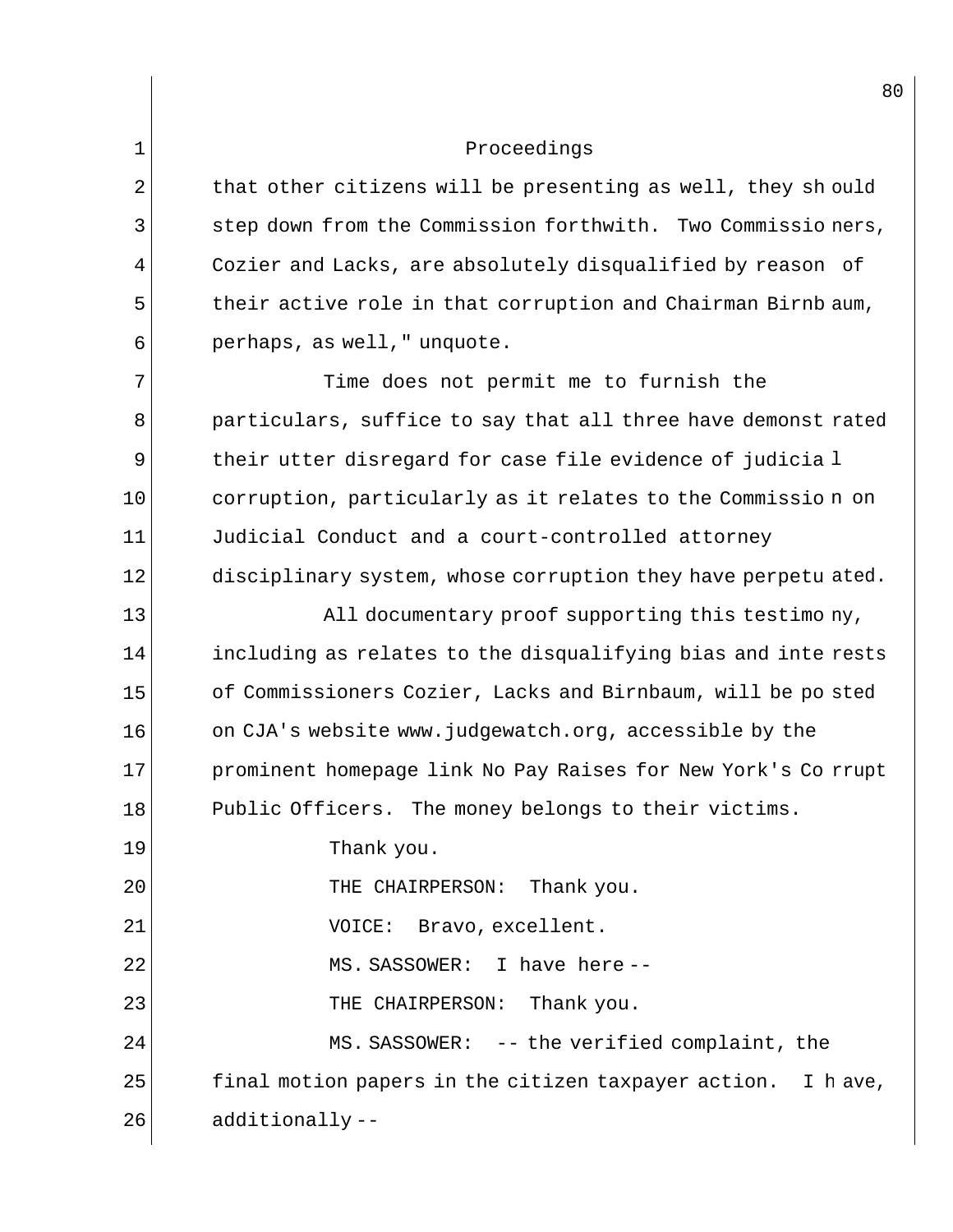81 1 Proceedings 2 | THE CHAIRPERSON: Thank you. We'll make sure it  $3 \parallel$  gets -- $4 \parallel$  MS. SASSOWER: -- and a hard copy of my statement 5 | with annexed supporting papers. 6 THE CHAIRPERSON: Thank you. 7 If you just leave them that at the table, we'll 8 | have somebody pick them up and distribute them. 9 MS. SASSOWER: You already, of course, had the 10 || opposition report. 11 || THE CHAIRPERSON: Yes, we do. 12 THE WITNESS: Do you need another full copy? 13 || THE CHAIRPERSON: No. 14 THE WITNESS: One is sufficient? 15 || That being said, I will nonetheless --16 Commissioner Hormozi was chair of the Commission on Public 17 Ethics and presented in this room, in December 2011, on the 18 issue of reform. 19 MS. REITER: Ms. Sassower, you are way over. And 20 I am finding this offensive at this point. You have been  $21$  talking for over 20 minutes now. You were supposed to have  $22$  10. You're done. You got sufficient time. 23 Could you please leave your documents and this  $24$  hearing  $-$ 25 || MS. SASSOWER: You virtually have no one here  $26$   $\parallel$  testifying.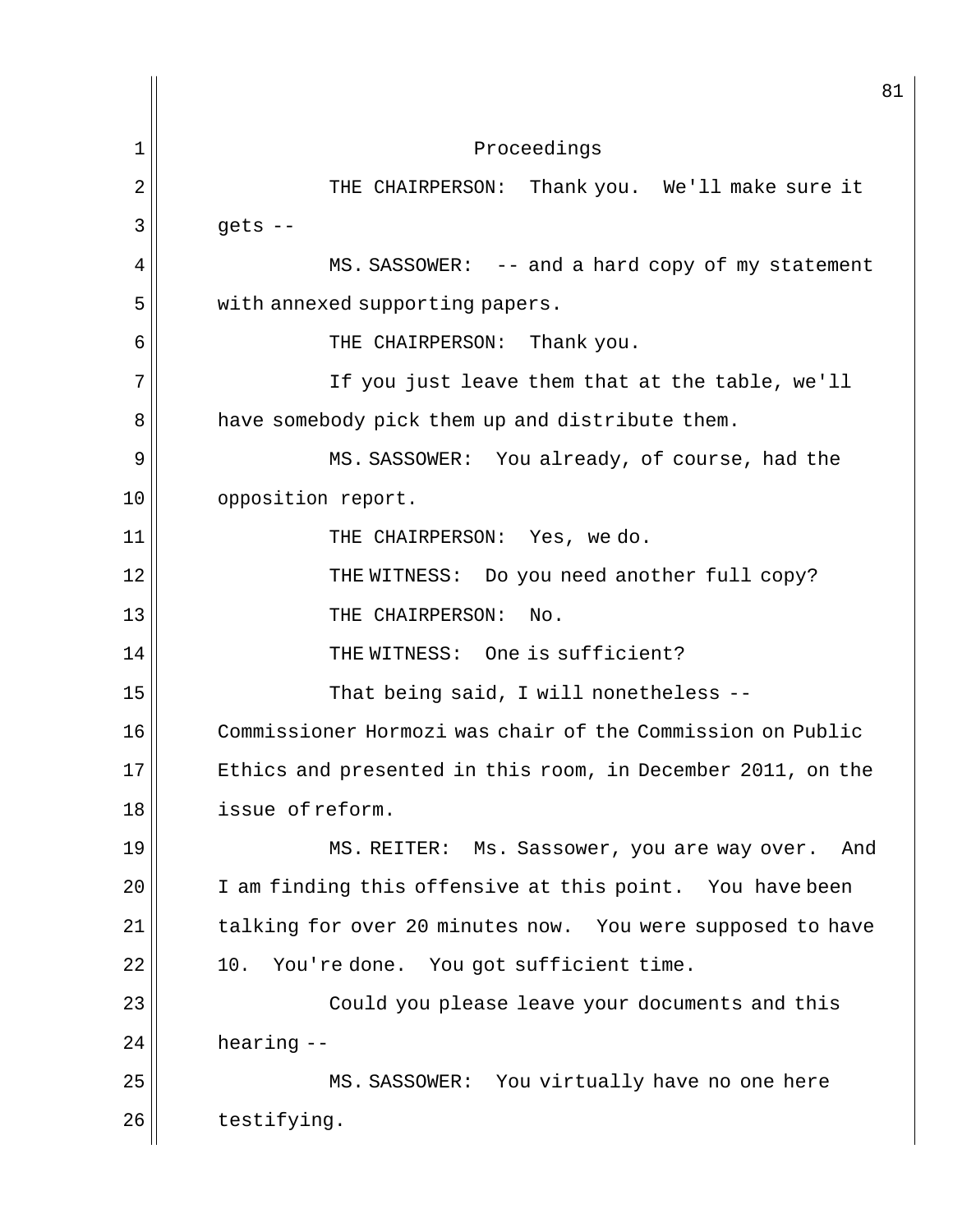82 1 || Proceedings 2 | MS. REITER: Excuse me? 3 MS SASSOWER: You have no one here testifying and  $4 \parallel$  I think we have many people --5 || MR. REITER: We have many people testifying that 6 || you don't agree with and I find that most offensive of all 7 that you think anybody who disagrees with you is not 8 actually testifying. 9 MS. SASSOWER: No, no -- 10 || MS. REITER: Could you finish, finish --11 || MS. SASSOWER: Actually, you have no --12 || MS. REITER: Put yourself over there --13 MS. SASSOWER: You have no evidentiary 14 presentation. 15 THE CHAIRPERSON: Ms. Sassower, we're done. 16 Please. We have -- 17 MS. SASSOWER: The judicial pay raise advocates -- 18 MS. REITER: You are done. 19 THE CHAIRPERSON: We have other people. Please. 20 || MS. SASSOWER: -- inadequate current --21 THE CHAIRPERSON: Give up the microphone -- 22 | MS. SASSOWER: Any problem in attracting qualified  $23$   $\parallel$  candidates --24 THE CHAIRPERSON: Honorable Matthew Turner, is 25 Mr. Turner here? 26 MS. SASSOWER: Thank you.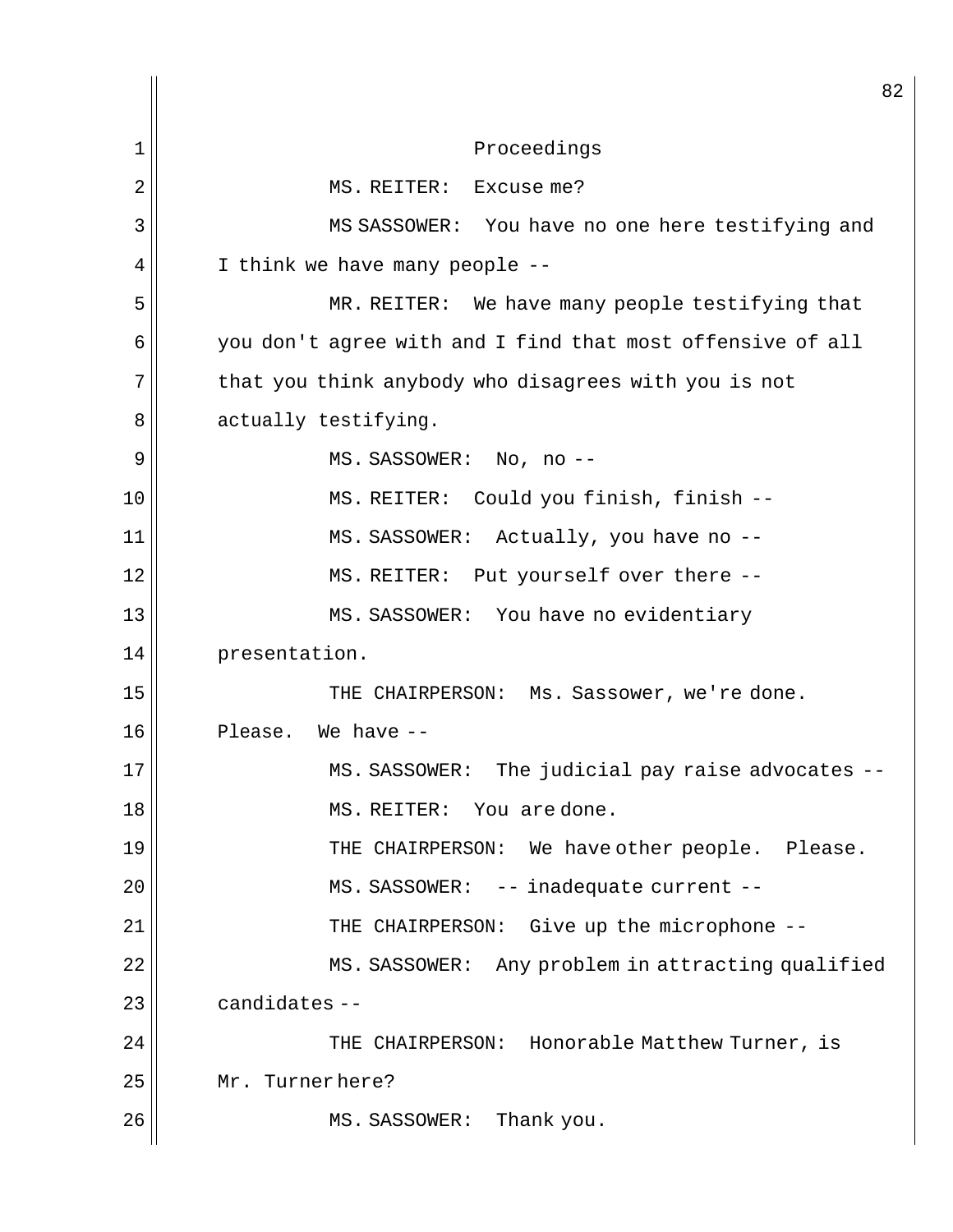| $\mathbf 1$    | Proceedings                                 |
|----------------|---------------------------------------------|
| $\overline{a}$ | Mr. Turner?<br>THE CHAIRPERSON:             |
| $\overline{3}$ | Very good. Thank you.                       |
| $\overline{4}$ | We'll certainly let you take your coat off. |
| 5              | (Continued on the next page)                |
| $\epsilon$     |                                             |
| $\overline{7}$ |                                             |
| $\,8\,$        |                                             |
| $\mathcal{G}$  |                                             |
| $10$           |                                             |
| 11             |                                             |
| $12$           |                                             |
| 13             |                                             |
| 14             |                                             |
| 15             |                                             |
| 16             |                                             |
| 17             |                                             |
| 18             |                                             |
| 19             |                                             |
| 20             |                                             |
| 21             |                                             |
| 22             |                                             |
| 23             |                                             |
| 24             |                                             |
| 25             |                                             |
| 26             |                                             |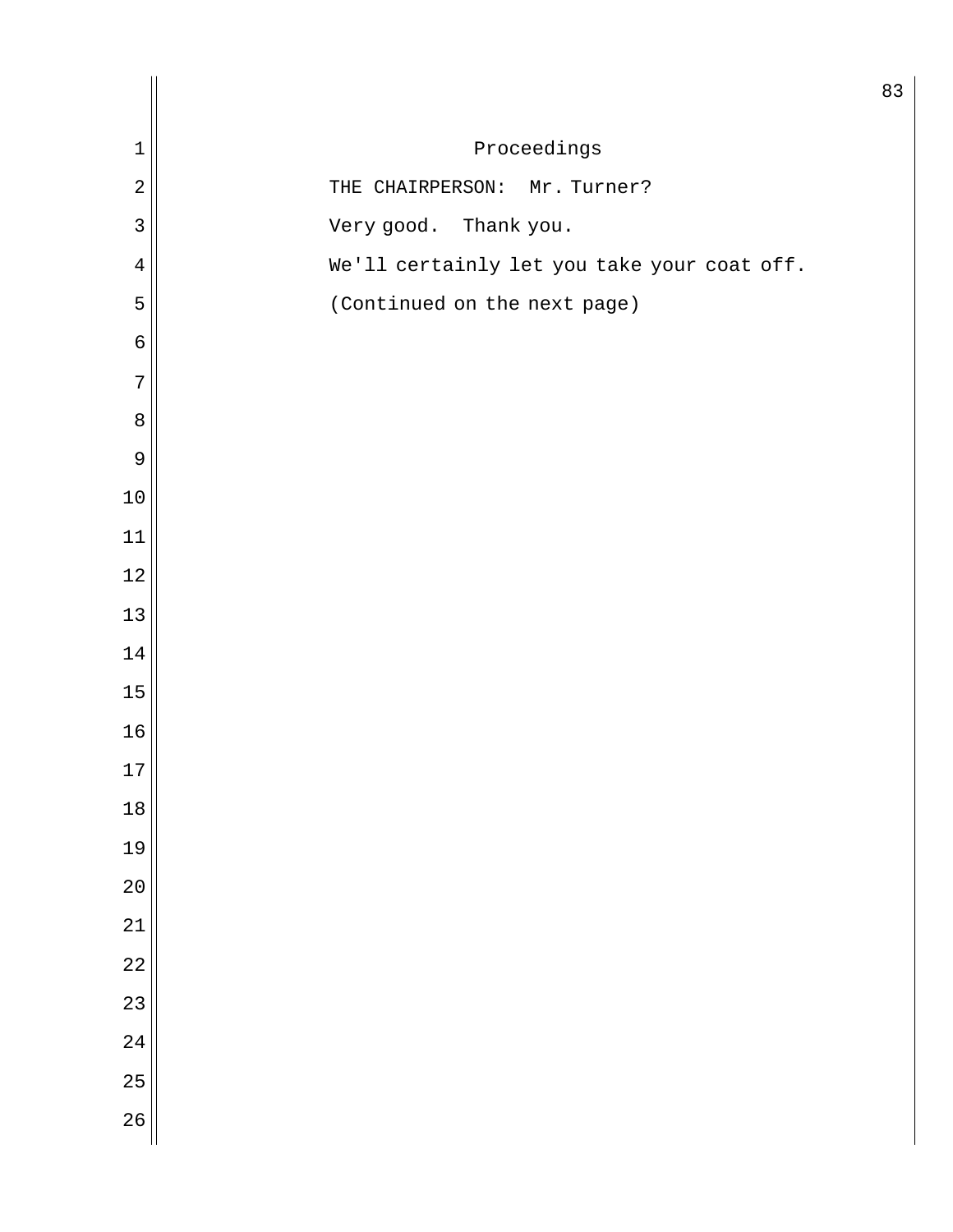|    | 8 <sub>1</sub>                                                |
|----|---------------------------------------------------------------|
| 1  | Proceedings                                                   |
| 2  | CHAIR PERSON:<br>Matthew Turner, New York State               |
| 3  | Association of Civil Court Judges.                            |
| 4  | Thank you so much.                                            |
| 5  | Good afternoon, members of the<br>MR. TURNER:                 |
| 6  | Commission.<br>My name is Matthew Turner. I'm testifying      |
| 7  | today on behalf of the 169 city court judges who preside      |
| 8  | over the 61 city courts in cities outside of the city of New  |
| 9  | York.                                                         |
| 10 | For the last 17 years I have been one of these                |
| 11 | judges having been elected three times as city court judge    |
| 12 | in the city of Troy. Troy is a city of approximately 50,000   |
| 13 | people across the Hudson River for the city of Albany.<br>For |
| 14 | the last decade I also served as Legislative Vice President   |
| 15 | for the New York State Association of City Court Judges.      |
| 16 | Our association has been active in seeking to improve the     |
| 17 | way justice is provided in the cities we serve throughout     |
| 18 | the state. Our members presides over courts as far south as   |
| 19 | Long Beach to as far north as Plattsburgh to as far east as   |
| 20 | Rye rye to as far west as Buffalo.                            |
| 21 | Despite the efforts of my colleagues and I think              |
| 22 | there remains a misunderstanding of what just the city        |
| 23 | courts outside the city of New York are and what a city       |
| 24 | This unfamiliarity as to what we do and<br>court judge does.  |
| 25 | who we are has led to a frustrating disparity in the way we   |
| 26 | city court judges are compensated. Our goal is today is to    |

WILLIAM D. LEONE, SENIOR COURT REPORTER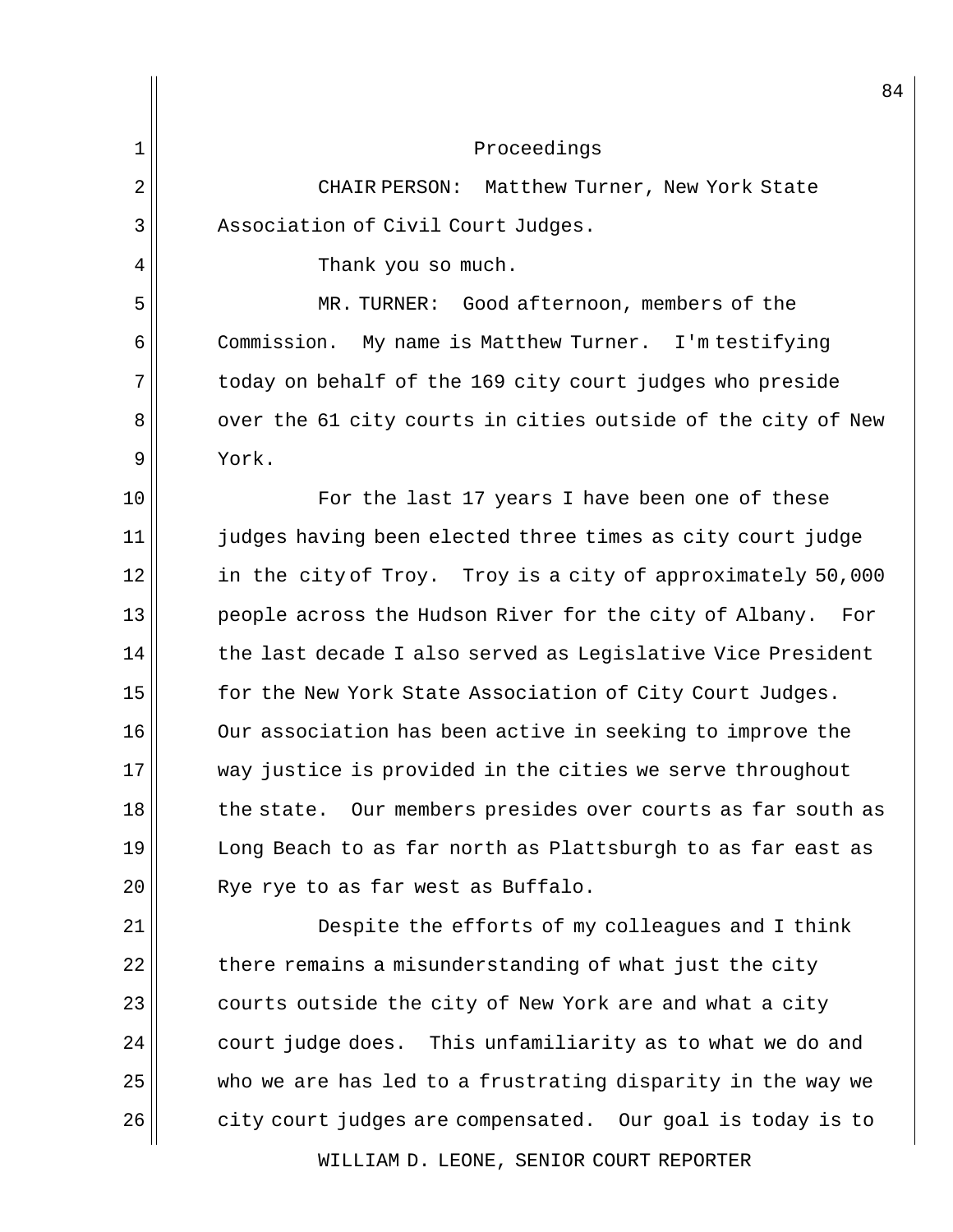2 end this unfamiliarity and provide this Commission with the 3 information necessary to end the pay disparity that exists  $4 \parallel$  not only intercourt but also intracourt.

5 Many outside of the city of New York are under the 6 misconception that city court judges are part of the justice 7 court or town and village court's system with exclusively 8 part-time judges that are not required to be lawyers, that 9 preside over relatively minor issues like traffic tickets, 10 minor criminal matters and occasionally small claims cases. 11 || These courts generally meet once per week, often in the  $12$  | evening, with the judges being on the bench for a few hours. 13 This is to take nothing away from my justice court 14 colleagues, many of whom I appear before, who serve 15 constituencies well, but commitment of time and expertise 16 between the justice court justices and city court judges is 17 || not comparable.

18 || City court judges are required to be lawyers who  $19$  have been admitted to the bar for at least five years. Most  $20$  |  $\,$  of my colleagues, however, arrive on the bench with decades 21 of experience in the practice of law. Therefore, city court 22 judges arrive on the bench with a base of legal knowledge 23 developed not only by their law school experience but also  $24$   $\parallel$  through their required continuing legal education and their 25 | vears of practice.

WILLIAM D. LEONE, SENIOR COURT REPORTER 26 All of this training is well used each day by my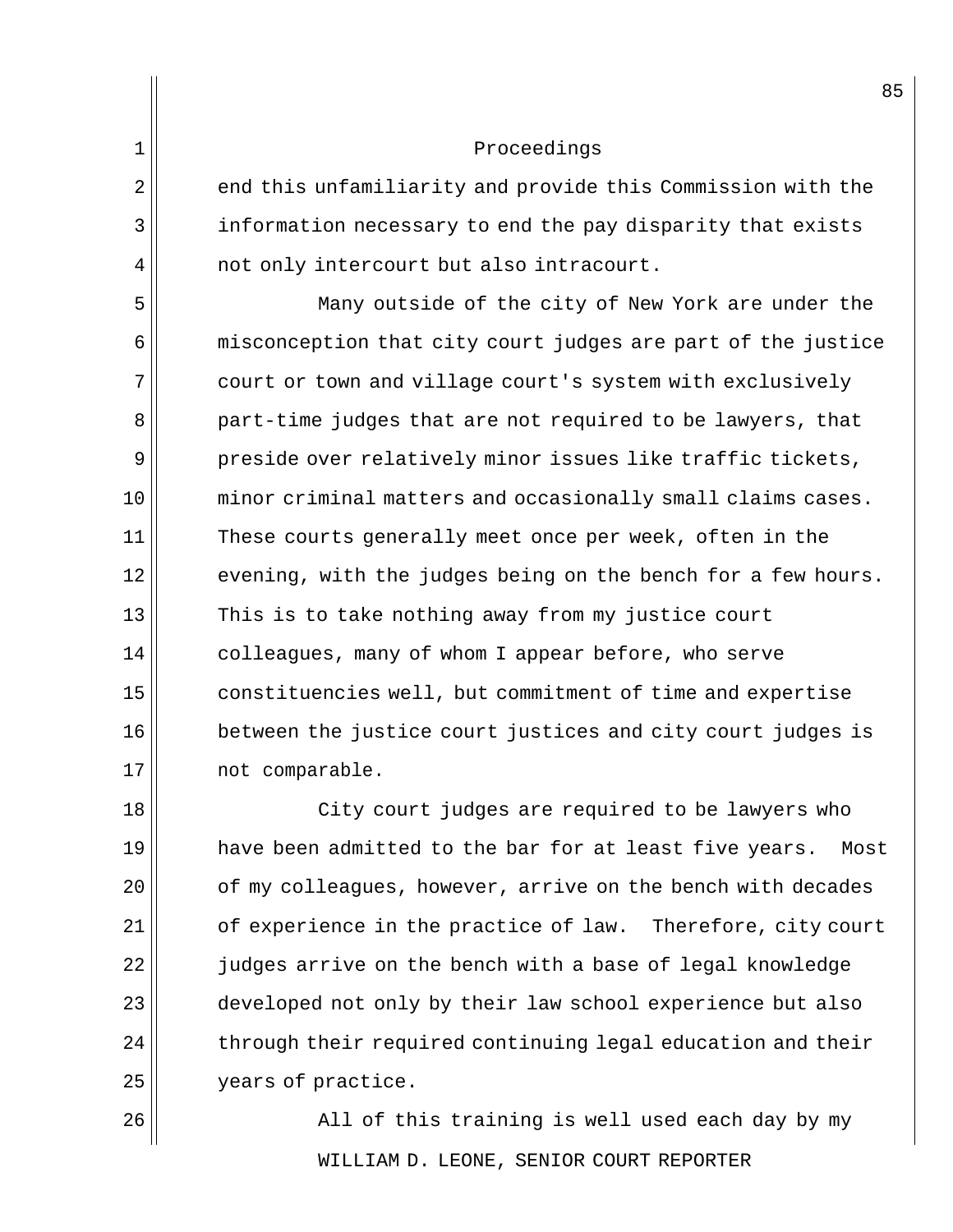$2 \parallel$  colleagues and I as members of the city court bench.  $3 \parallel$  Although, we sit in cities smaller than the city of New 4 York, problems of our cities are similar in nature and in 5 some instances may be even be more acute because they 6 involve people we may know that we come into contact with  $7$  every day, whether at the supermarket, in church, at our 8 | kids' schools or supporting events or in our neighborhood.

9 | Crime in our cities related to gangs, domestic 10 violence and poverty persist. Individuals with mental  $11$  health, drugs and alcohol addiction related issues, 12 regularly appear before us. In order to achieve the best 13 outcome possible and to avoid recidivism my colleagues and I 14 | have developed specialty courts within our courts. This 15 courts includes drug court, domestic violence court, mental 16 health treatment court and veterans courts.

17 In addressing these issues in a individual way and 18 seeking to get at the root of what may have brought each person before the court, my colleagues and I take an intense  $\parallel$  interest in the individuals before us and invest tremendous amounts of time and effort to get the result that best serves the needs of justice for the community as well as for  $\parallel$  the individual.

24 In addition to presiding over criminal matters that  $25$  are reflected above, however, we also preside over civil  $26$  cases with amounts in controversy up to \$15,000 with the

WILLIAM D. LEONE, SENIOR COURT REPORTER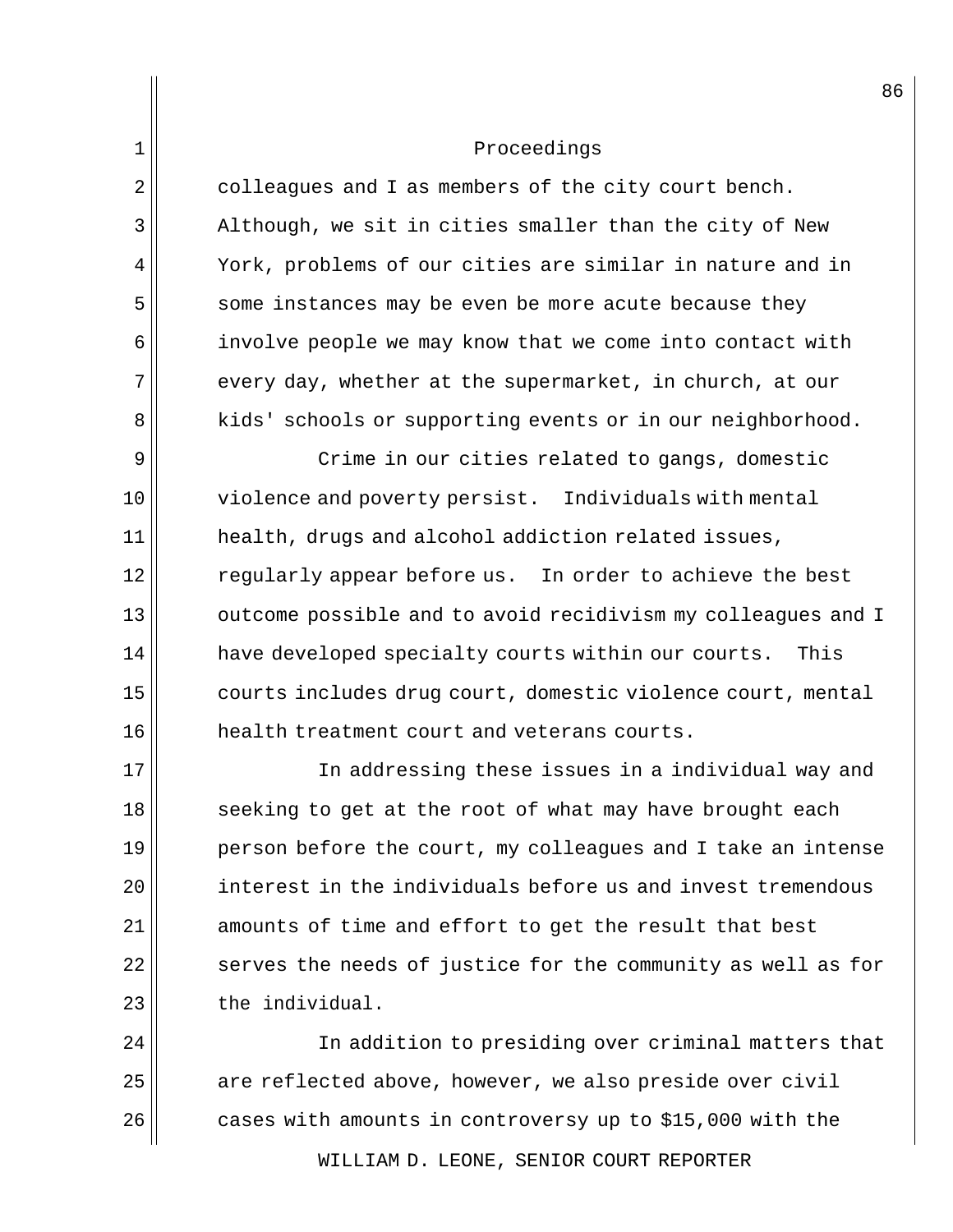| 1  | Proceedings                                                    |
|----|----------------------------------------------------------------|
| 2  | same rules of evidence, same rules of practice as exists in    |
| 3  | Supreme County Court. We are bound by the same rules of        |
| 4  | evidence discovery, motion practice, etc. Layer on to these    |
| 5  | cases, ones involve evictions between both private landlords   |
| 6  | and tenants but also public Housing Authority's and their      |
| 7  | tenants, Building Code violation and traffic and you get a     |
| 8  | flavor of the workload involved in being a city court judge.   |
| 9  | It should also be noted that one none of my                    |
| 10 | colleagues have full-time law clerk to assist with this        |
| 11 | large caseload and many of my colleagues do not have a         |
| 12 | full-time law clerk to assist with this large and diverse      |
| 13 | workload.<br>Many of them like me together with my two,        |
| 14 | full-time co-judges share a law clerk. Some others have a      |
| 15 | part-time clerk, while many city court judges have no law      |
| 16 | clerk at all.                                                  |
| 17 | Finally, it should be noted that often times the               |
| 18 | individuals that appear before us do so without a lawyer so    |
| 19 | it is up to us to make sure that we protect the substantive    |
| 20 | legal rights of the individuals that appear before us          |
| 21 | without providing legal assistance to them.                    |
| 22 | As you can see and I can sure you appreciate this              |
| 23 | job that my colleagues do is a difficult one.<br>Despite these |
| 24 | difficulties and challenges I have yet to find one of my       |
| 25 | colleague who do not find the work rewarding and worth         |
| 26 | However, even the most rewarding of jobs can have<br>doing.    |

WILLIAM D. LEONE, SENIOR COURT REPORTER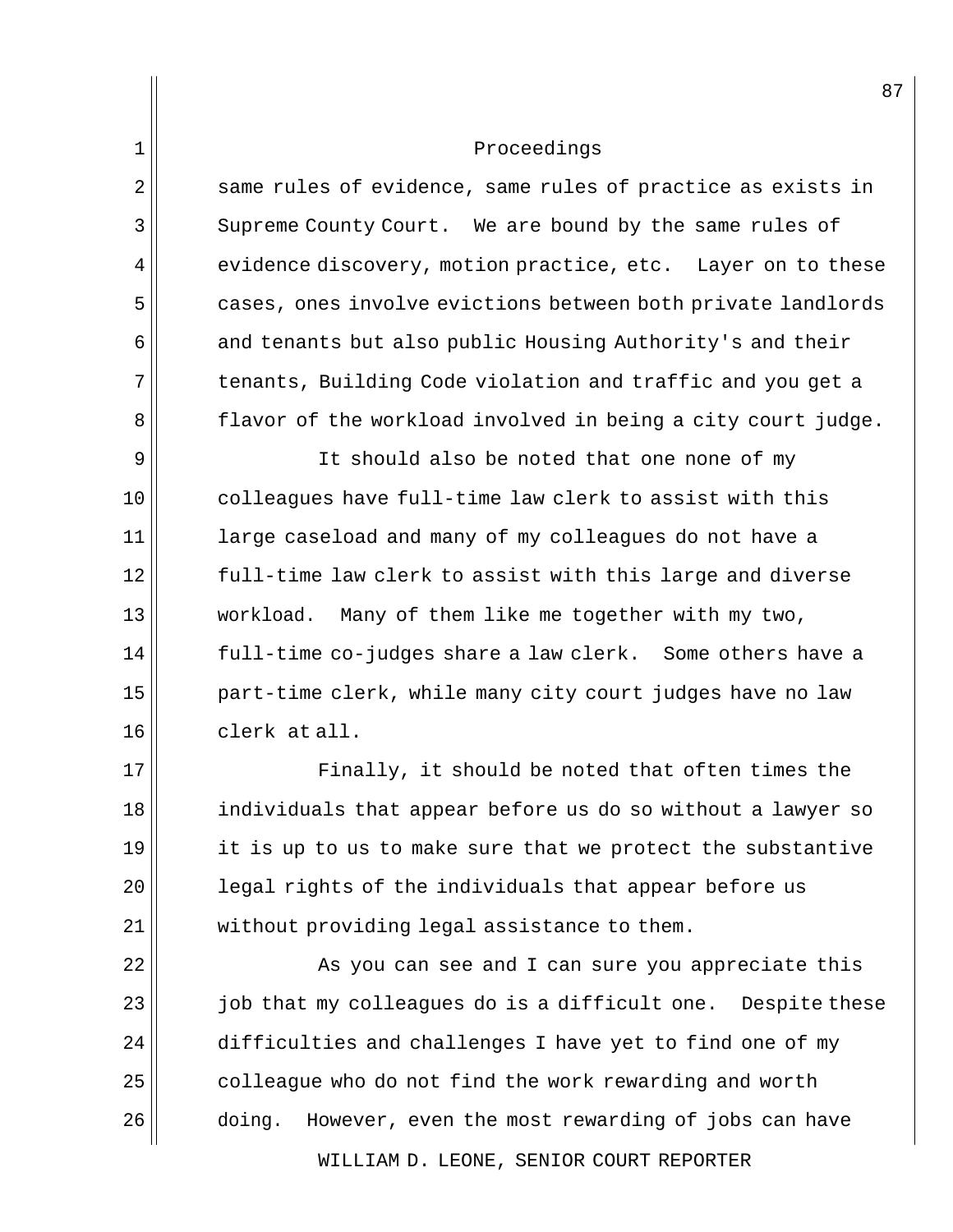2 it's downside. For us, the city court judges one, of the 3 down sides is a lack of pay parity, not only as it relates  $4 \parallel$  to our place within the court system itself, but also within 5 the city court level of the court testimony system.

6 6 Currently, there are six different levels of pay  $7$  for a full-time city court judge. The highest pay rate is 8 at a rate of \$156,000 with the lowest rate being paid at  $9 \parallel$  \$138,000. A difference of more than \$12,000. As compared 10 to a justice of the Supreme Court that is currently paid  $11$   $\parallel$  \$174,000, regardless of where they sit. The highest paid 12 city court judge is paid 86 percent of its Supreme Court  $13$  justice with the lowest paid full-time city court judge 14 being paid 79 percent of the Supreme Court justice.

15 || For part-time city court judges like myself, a 16 distinct minority of among 169 total city court judges there is a second level of pay disparity. My two full-time co-judges are each paid \$145,000, the middle level of the 19 six levels of city court pay. Logically you would think that my pay would be a percentage of \$145,000 since we sit in the same court and have the same duties and obligations to maintain a calendar and have our judicial  $\parallel$  responsibilities take priority over all other professional  $\vert$  responsibilities. However, my compensation is a percentage of the lowest peer pay full-time city court judge. On behalf of my colleagues I call on this

WILLIAM D. LEONE, SENIOR COURT REPORTER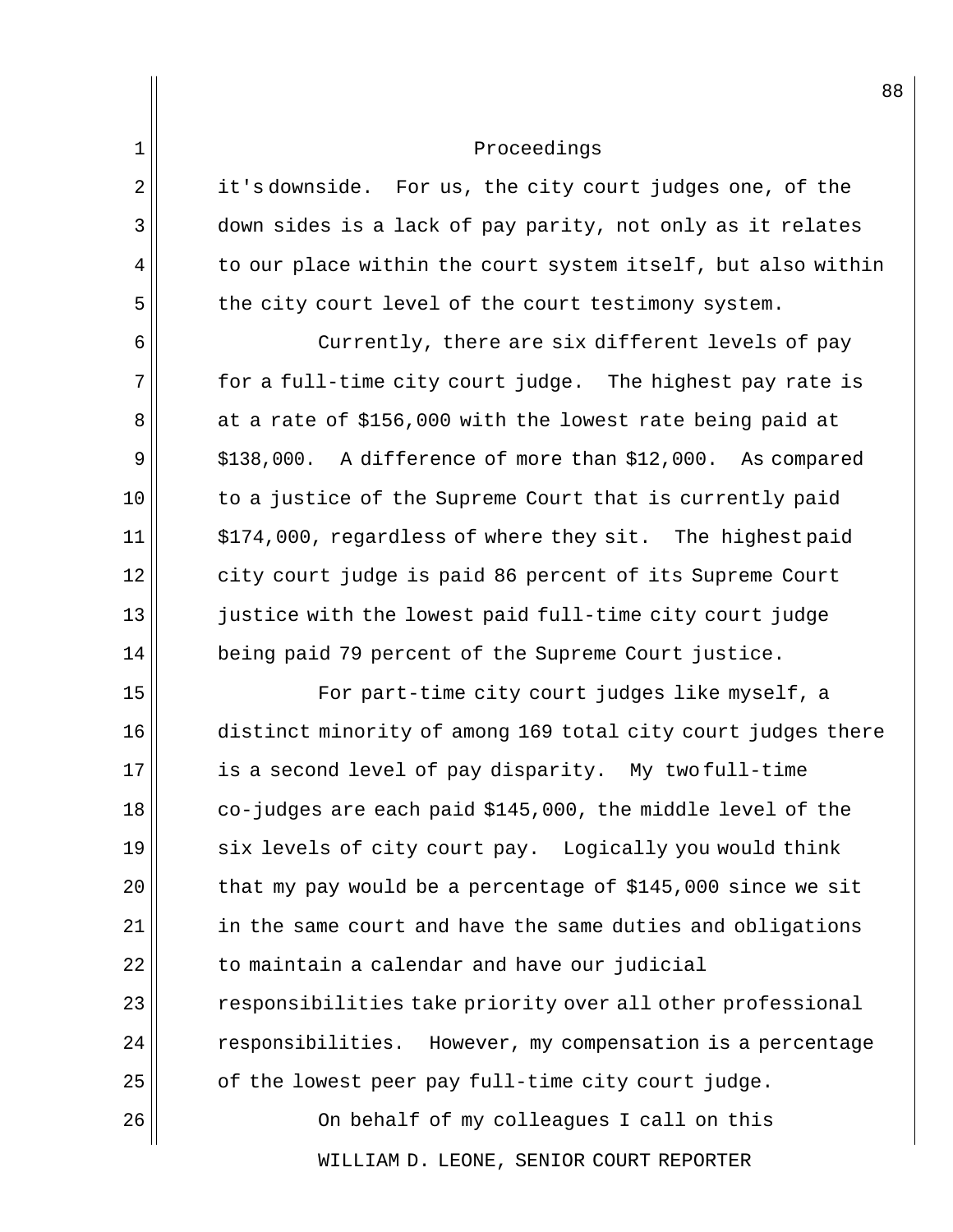2 Commission to end the disparity both on the inner intercourt 3 || level but also the intracourt level and to fashion more  $4$  appropriate and equitable pay relationships between judges  $5$  of different courts throughout the state.

6 It's in the final report dated August 29, 2011, the 7 First Quadrantal Judicial Salary Commission wrote, "We have 8 determined that the appropriate benchmark at this time for 9 the New York State Judiciary is the compensation level of  $10$  the Federal Judiciary." That's final report of page eight.  $11$  We certainly agree with that position and we hope that this 12 || Commission will retain that position going forward. 13 However, as indicated above, we hope that this Commission  $14$  will take the next step as it relates to the states lower 15 courts.

16 The 2011 Commission recommendation was only made 17 applicable to the justices of the Supreme Court, with the 18 judges of the lower court receiving pay adjustments 19 preserving the existing salary relationships with the 20 Supreme Court justices and continuing the disparity 21 | Teflected above.

WILLIAM D. LEONE, SENIOR COURT REPORTER 22 || As you may or may not be aware, this disparity and  $23$   $\parallel$  current intercourt judicial pay relationships largely date  $24$  from the late 1970s when the state took over funding 25 | responsibility for the courts outside of the Town and 26 Village Courts. At that time, judges outside of the Town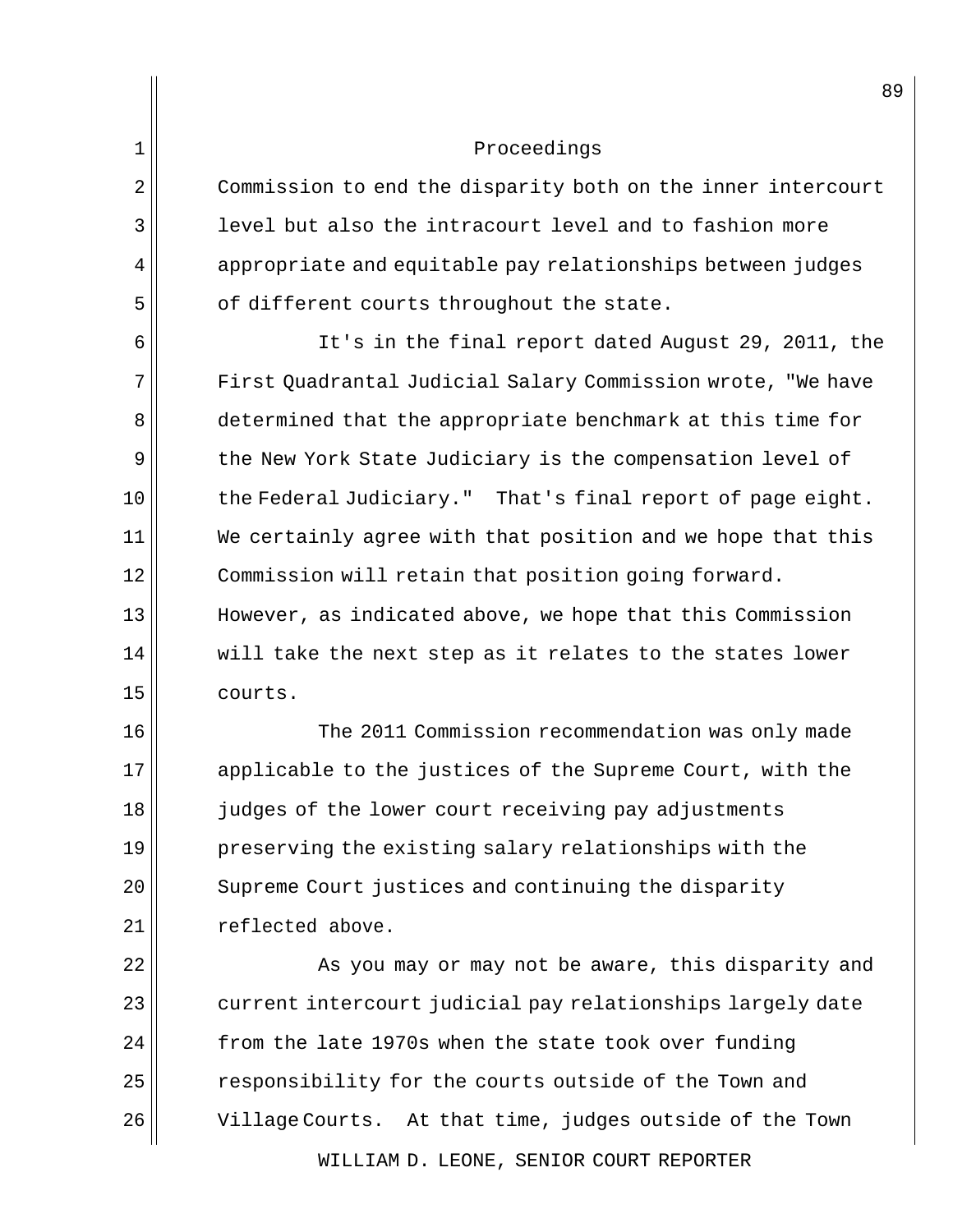1 Proceedings 2 and Village Courts became state employees at salary levels 3 that had been fixed by their former local employers. 4 || Because some of these localities paid these judges 5 more highly than others, the result was that judges at the  $6$  same court level often were paid vastly different salaries.  $7$  This all fostered result in which no coherent pay 8 accelerationship existed between judges of different courts. 9 While the state has granted judges pay adjustments since the 10 year funding take over, these adjustments have invariably 11 | been straight percentage increases which has done nothing to 12 change the disparity pay relationships among other judges. 13 During this period some judges took this pay disparity issue  $14$  in their own hands and brought successful litigation that 15 mitigated some of the pay disparities. Nonetheless, it  $16$  remains the case that today, 39 years after the funding 17 takeover, the judicial pay schedule remains a hodgepodge 18 with dramatic different salaries for many judges of the 19 states 61 city courts and we believe disproportionate pay 20 differentials between the highest paid city court judges and  $21$   $\vert$  judges of other courts, including some that exercise the  $22$  same jurisdiction as do we.

 To illustrate this last point, city court judges exercise exactly the same jurisdiction that as district court judges on Long Island who all earn \$156,200 annually 26 || and judges of the New York City Criminal Court who all earn

WILLIAM D. LEONE, SENIOR COURT REPORTER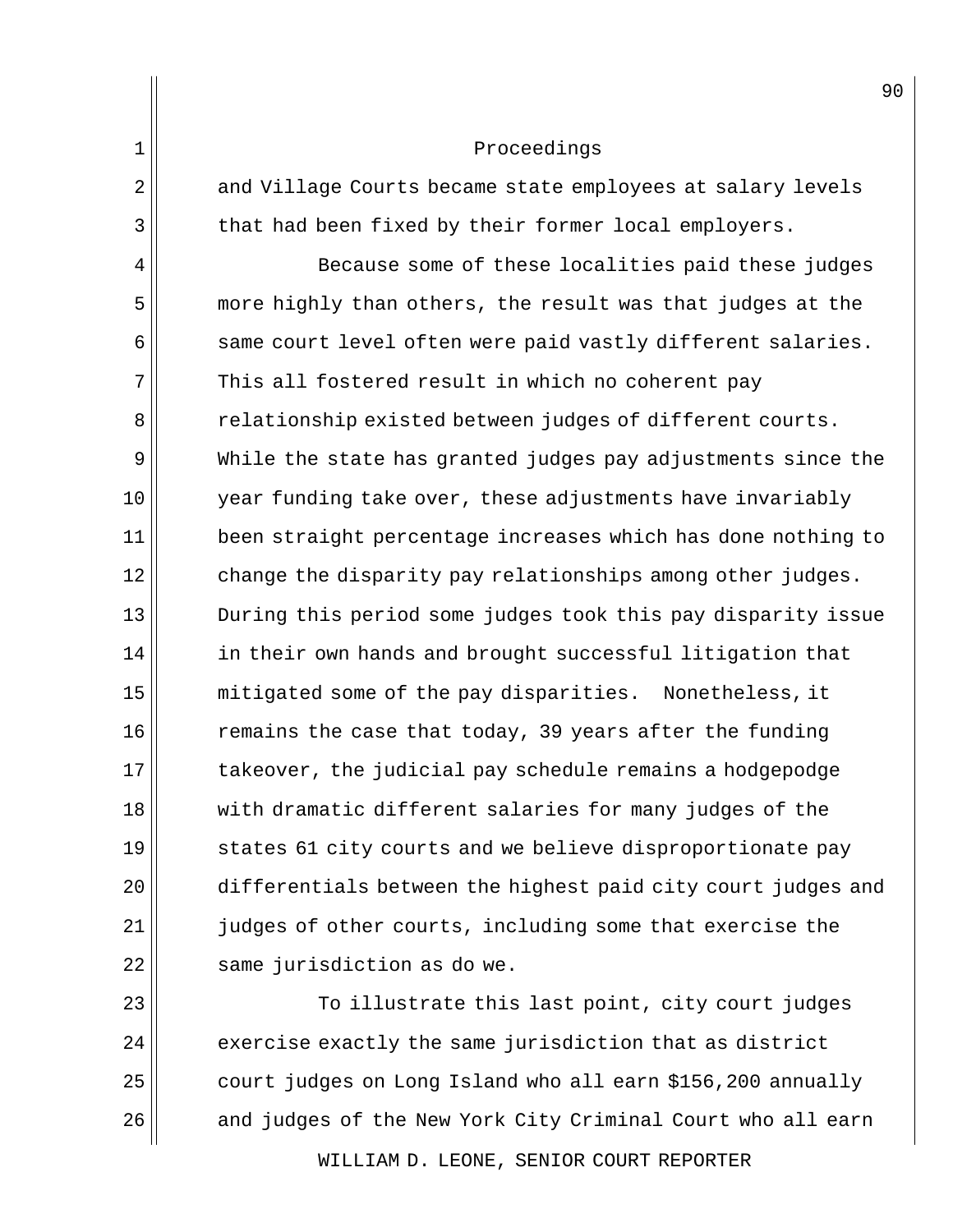|             | 91                                                           |
|-------------|--------------------------------------------------------------|
| $\mathbf 1$ | Proceedings                                                  |
| 2           | \$159,000.                                                   |
| 3           | To those who would argue that these pay disparities          |
| 4           | among the judges of the 61 city courts could be justified,   |
| 5           | whether population differences and/or costs of living        |
| 6           | differences, it bears noting that all Supreme Court          |
| 7           | justices, all Court of Claim judges and all nonjudicial      |
| 8           | court system employees in the state are in the same salaries |
| 9           | regardless of where they serve. It makes no sense that the   |
| 10          | judges of the city courts should be treated in any different |
| 11          | fashion.                                                     |
| 12          | As indicated above, there are 169 city court judges          |
| 13          | outside of the city of New York. These 169 city court        |
| 14          | judges make up approximately 13 percent of the state         |
| 15          | judicial work force. This 13 percent of the judicial work    |
| 16          | force who are the front line of the judicial system remains  |
| 17          | disadvantage among the pay disparities inherited back in     |
| 18          | 1970s.                                                       |
| 19          | I hope I've been able to demonstrate by this                 |
| 20          | testimony the unfairness of these disparities and be         |
| 21          | corrected by your recommendation.                            |
| 22          | On behalf of the New York State Association of City          |
| 23          | Court Judges, I thank you for your service on this           |
| 24          | Commission and for your time and attention and for your      |
| 25          | support on these important issues.                           |
| 26          | CHAIR PERSON:<br>Thank you. Any questions?                   |
|             | WILLIAM D. LEONE, SENIOR COURT REPORTER                      |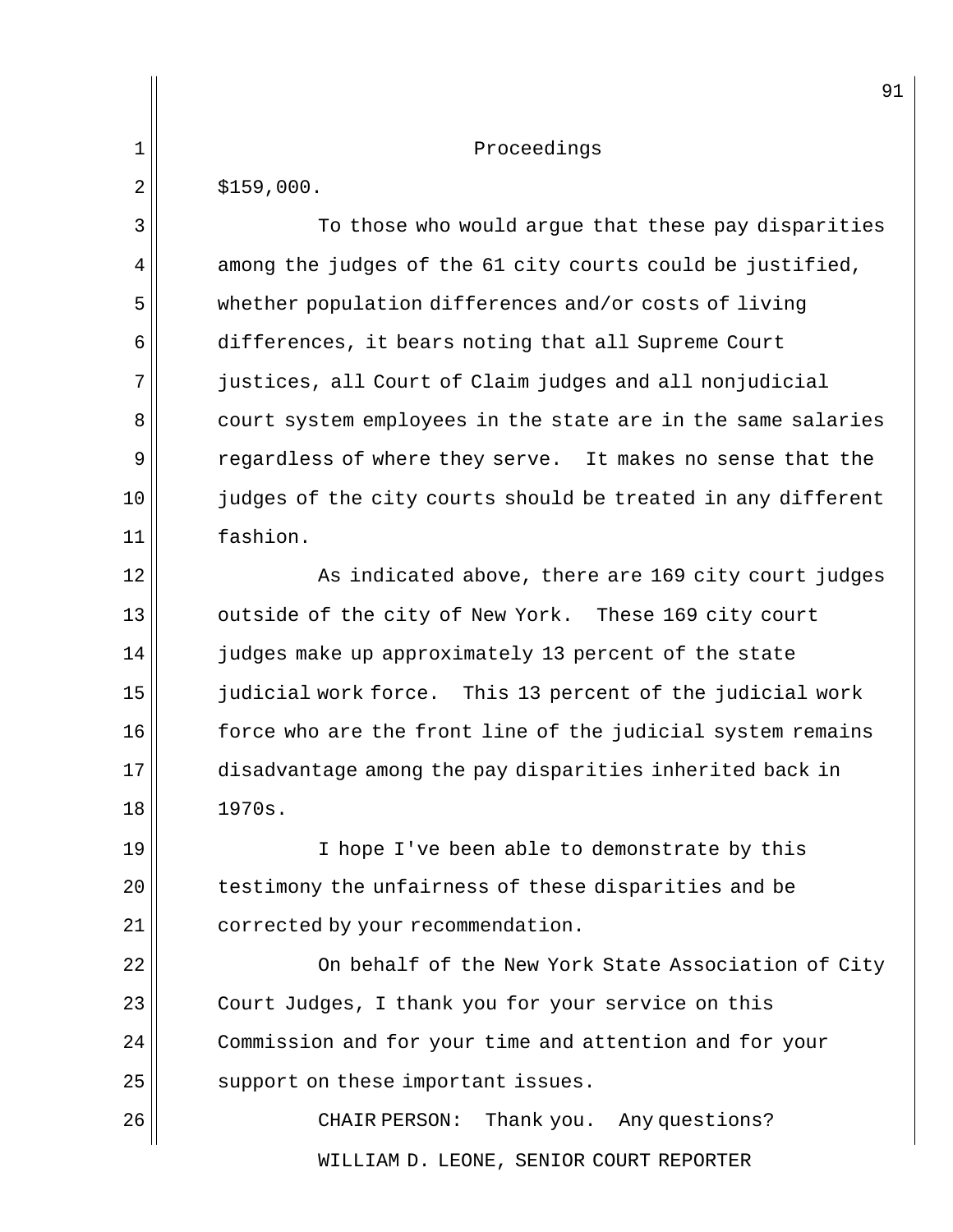WILLIAM D. LEONE, SENIOR COURT REPORTER 92 1 Proceedings 2 | (No response.) 3 || CHAIR PERSON: Thank you.  $4$   $\parallel$  Sara Moss, Executive Vice President and General 5 Counsel of Estee Lauder. 6 | MS. MOSS: Thank you. Good afternoon. 7 Thank you for the opportunity to speak on this 8 important issue. I am Executive Vice President General 9 Counsel of the Estee Lauder companies. I am responsible for  $10$  the worldwide legal function of the company. 11 || If I could give you just a moment about my 12 background, I think that certainly informs you how I came to 13 these views. 14 || Before coming to Estee Lauder I was a general 15 | counsel Pickney Bowes in Stanford, Connecticut. I began my 16 career as a law clerk of the Southern District of New York. 17 I was litigation associate at Davis Polk. I was U.S. 18 Attorney's office in the Southern District of New York. I 19 became litigation partner in a small firm Howard Smith & 20 Levin which merged with Covington Burling and then I had the  $21$   $\parallel$  qeneral counsel positions. 22 In each of these positions which were varied 23 || obviously during the course of my career. I recognized the  $24$  importance of high quality, well-informed, efficient  $25$   $|$  judiciary. 26 My company, like many others, is incorporated in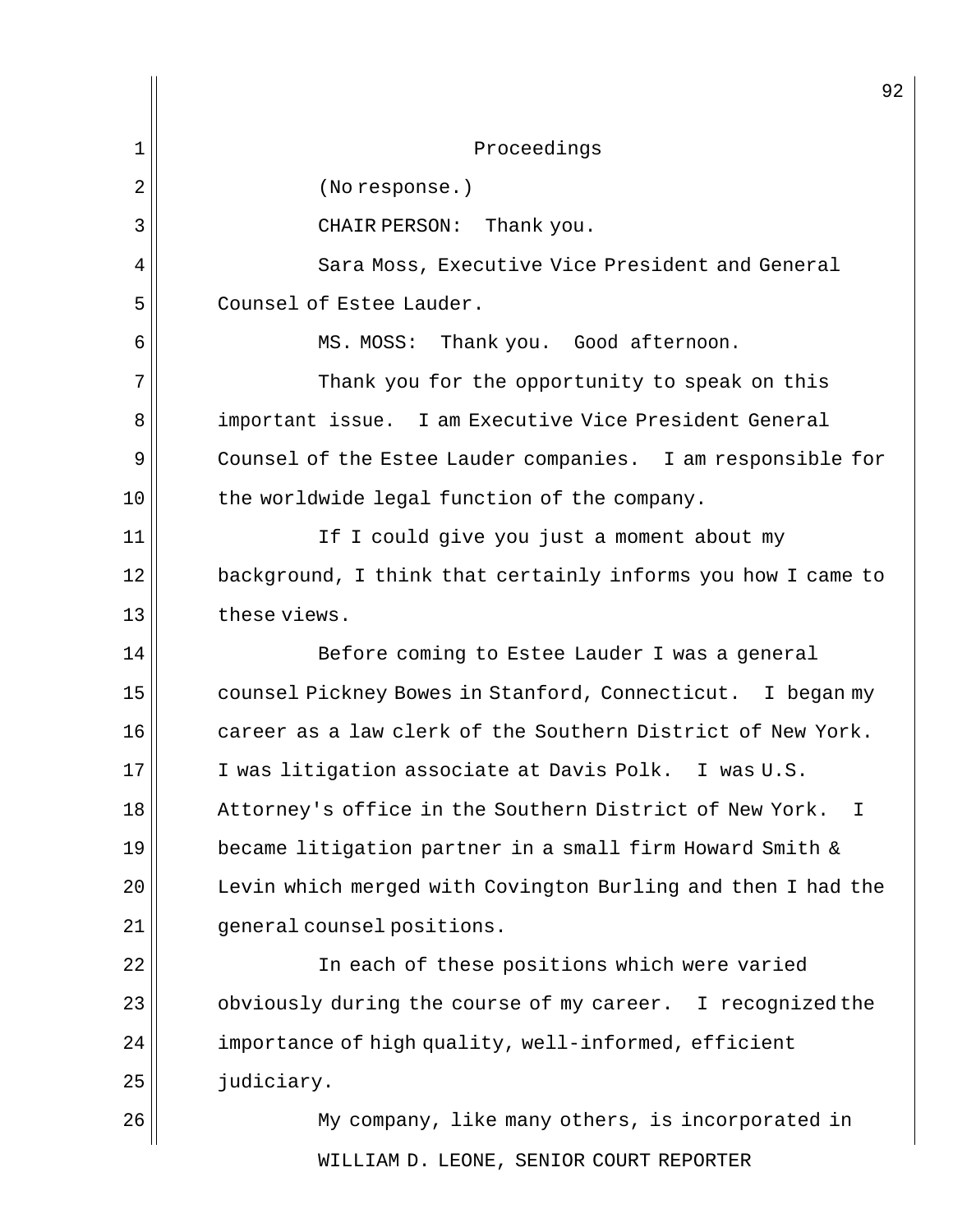2 Delaware. We're headquartered in New York on 59th and Fifth  $3$   $\vert$  Avenue. So when we defend a litigation or initiate  $4$  litigation and sometimes we defend litigation we have 5 choices, generally three choices for venue - New York State 6 Supreme Court, Southern District of New York or the Delaware 7 Chancery Court.

8 | In deciding which venue to bring the litigation the 9 quality of the judges and the efficiency of the court is a 10 critical factor for me and I know for other businesses and 11 || general counselas well. We need to insure that New York 12 remains an attractive venue for business dealings, as well  $13$  as for the resolution of business disputes. When I read  $14$  some of the reports in connection with these hearings, 15 || frankly, I was appalled to learn that Delaware ranked second 16 with cost of living adjustment with judicial salaries and 17 New York 47th. I don't know how we can continue to attract  $18$  the best and brightest with that kind of salary.

19 New York State correctly requires that Supreme 20 Court judges have at least ten years of experience and 21 judges with complex commercial experience generally have been partners at law firms. Of course they accept pay cuts to serve on the bench, but the salaries of the judges, I think, really are unconscionable in light due to the fact that second year associates in some of the top firms earn more than they do.

WILLIAM D. LEONE, SENIOR COURT REPORTER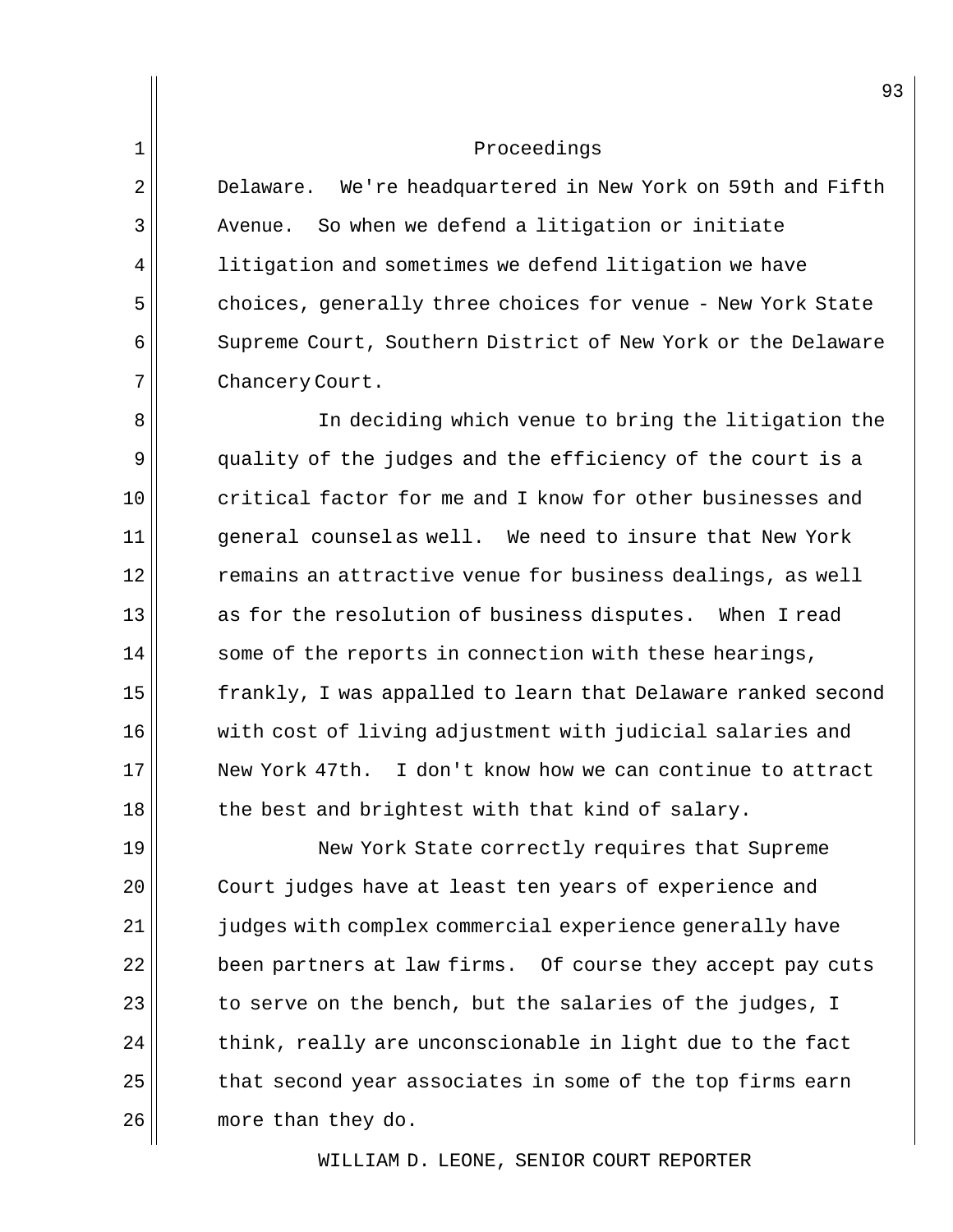When I first came to Davis Polk in 1975 I was earning \$20,000 a year which was a princely sum at the time and I remember one of my law school professors said to me, You're smart but you don't know anything. How can they be 6 | paying you that much money? He was right. Certainly didn't know anything.

8 || So to me in many ways that comparison between 9 second or third year associate and what we paid our Supreme 10 Court justices is just so wrong. I think it cannot go  $11$  unsaid but it serious devalues our judges to have them 12 compensated at that kind of rate. To insure the bench  $13$  receives the respect, its appropriate and necessary judges 14 should be paid commensurate with the importance to our 15 | society and the functioning of businesses in our community. 16 I think judicial pay is severely misaligned with the value  $17$  of the community and what we expect of a judge.

18 We need the best and brightest on the New York 19 State bench. The Commission should raise judicial pay with 20 parity to federal judicial pay and establish a system that 21 maintains parity with those judges through cost of the 22 leaving adjustments.

 $23 \parallel$  Thank you.

24 || CHAIR PERSON: Any questions?

25 || (No response.)

26 CHAIR PERSON: Jonathan Ettricks here?

WILLIAM D. LEONE, SENIOR COURT REPORTER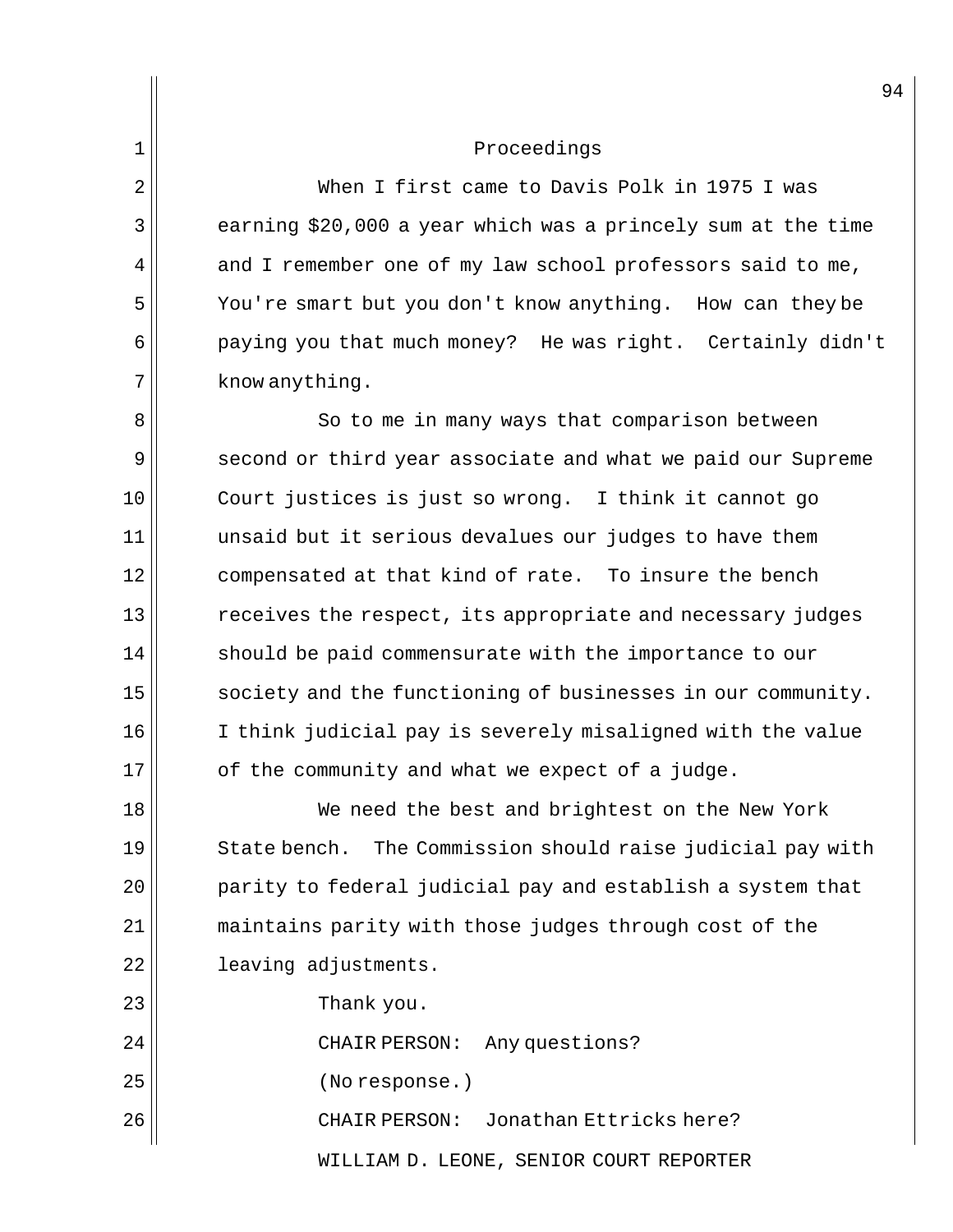|              | 95                                                           |
|--------------|--------------------------------------------------------------|
| $\mathbf{1}$ | Proceedings                                                  |
| 2            | (No response.)                                               |
| 3            | That ends $-$<br>CHAIR PERSON:                               |
| 4            | I have not said.<br>MS. NOE:                                 |
| 5            | CHAIR PERSON: So you have two minutes.                       |
| 6            | Carol Ann, the director of Health Watch, Public              |
| 7            | Charging Reports under Judicial Corruption and Enforcement   |
| 8            | Task Force.                                                  |
| 9            | MS. NOE: My name is Carol Ann Noe. The last name             |
| 10           | is spelledN-O-E.                                             |
| 11           | I had Health Watch, which oversees private                   |
| 12           | organization volunteer and it oversees the safety, health    |
| 13           | and rights of patients, including the protections under the  |
| 14           | New York State Human Rights Commission, as well as ADA Title |
| 15           | Two Rehab Back 504 in state courts.                          |
| 16           | I also head -- I'm chief investigator for the                |
| 17           | Judicial Corruption Enforcement Task Force. This is the      |
| 18           | first Judicial Corruption Enforcement Task Force of its kind |
| 19           | in the City and State of New York and this task force has    |
| 20           | gone national. We have had assistance from Washington and    |
| 21           | the federal government to ensure that New York State Supreme |
| 22           | Court judges, both in civil and criminal courts, are not     |
| 23           | violating due process rights, civil rights and               |
| 24           | constitutional rights, and that they are not engaged in any  |
| 25           | form of depravation of rights in civil cases.                |
| 26           | I'm going to talk firsthand about my experience in           |
|              | WILLIAM D. LEONE, SENIOR COURT REPORTER                      |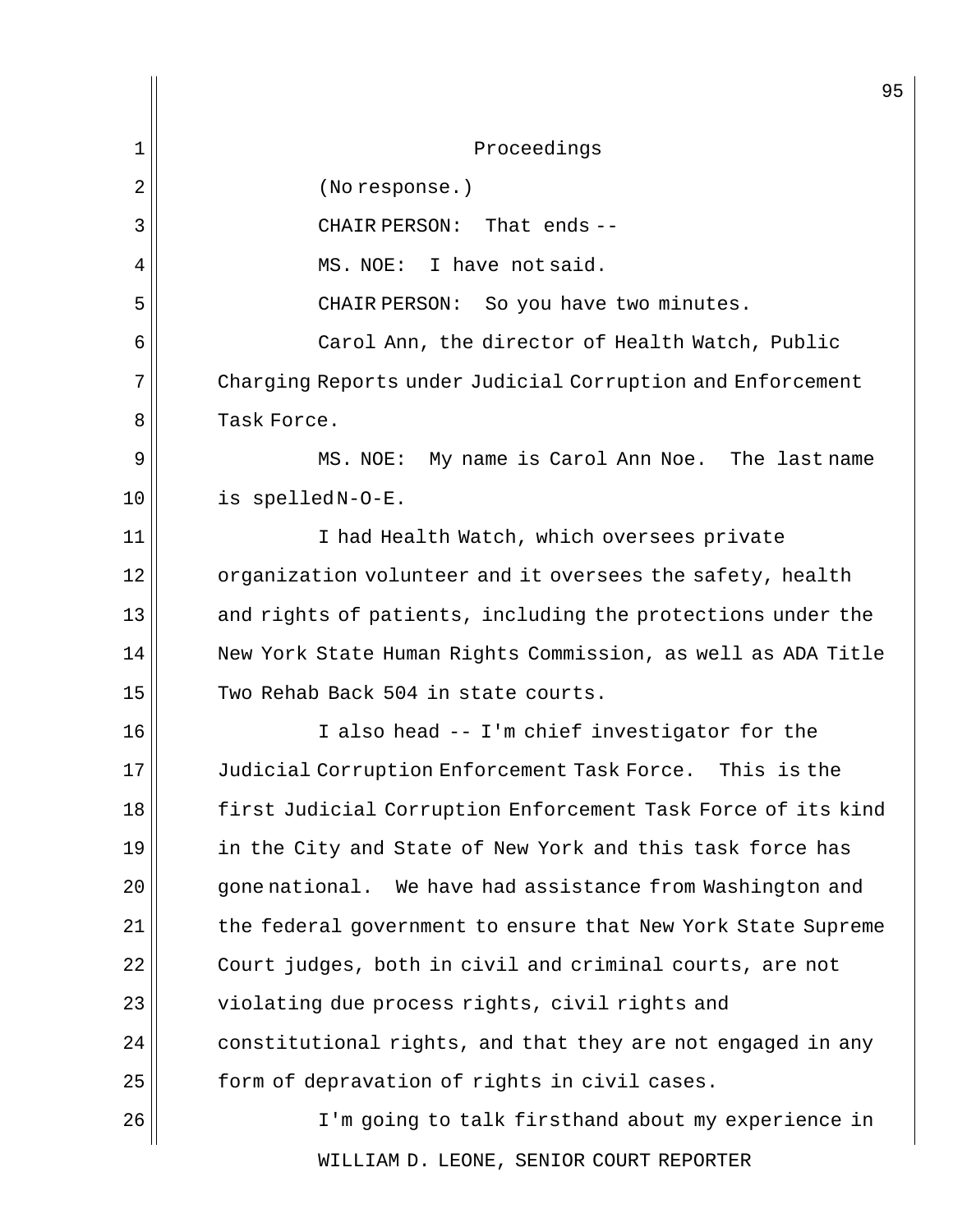2 the matrimonial part of New York County, New York County 3 State Supreme, 60 Centre Street. The investigation that we 4 conducted beginning August 2013 through and including 5 November 2015 was done through the Judicial Corruption 6 Enforcement Task Force, which is a private organization of 7 volunteers. We sought help from various federal branches of 8 the federal government to assist us in placing under 9 surveillance key civil judges in New York State matrimonial 10 courts, as well as family courts, as well as the First 11 Department Appellate Division.

12 || I'm going to talk about a particular judge that I 13 had the firsthand experience in dealing with in the 14 | matrimonial part. Now, you know, I want to preface that our 15 investigation is simply focused on matrimonial Family Court 16 in New York County, the First Department and the First 17 Department Appellate Division. Our public charging report 18 will be published by a national major news organization and  $19$  it covers the intensive two and a half year investigation of 20 our findings.

21 The findings include firsthand accounts of pro se litigants, litigants who are also represented by counsel, counsel itself, as well as sources and whistle blowers who work in the matrimonial part, the family court and First Department Appellate Division.

WILLIAM D. LEONE, SENIOR COURT REPORTER  $26$   $\parallel$  26  $\parallel$  Access to the courts is not a right. It is a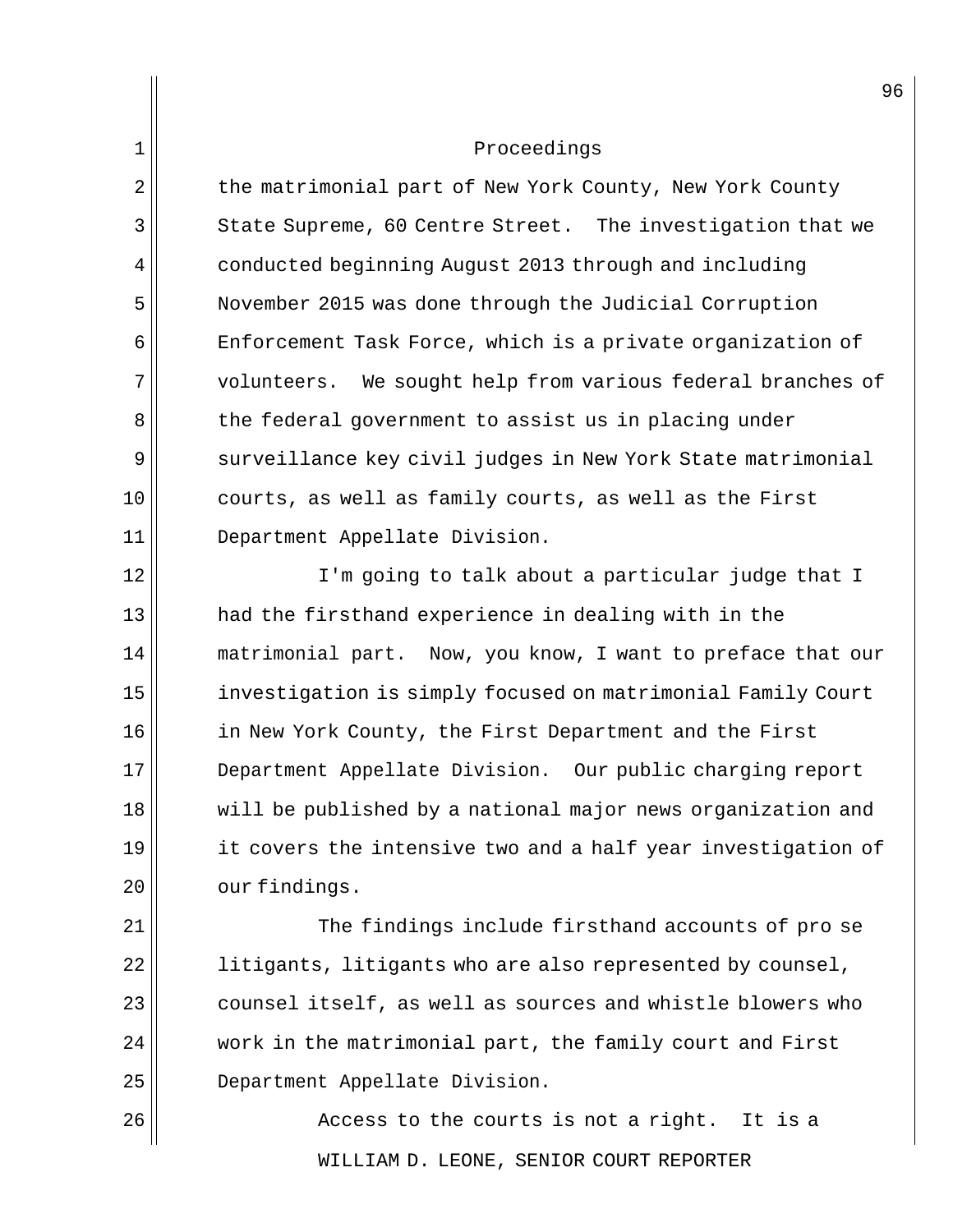$2 \parallel$  privilege that only I deem the litigant worthy of.

 $\parallel$  3 These statements are repeatedly uttered on the **example 1** record and in order after order after order in over 128 cases by Justice Ellen Gesmer. Ellen Gesmer in 2016 will be removed off the bench. She will be formerly and officially federally criminally indicted.

8 SI States The second judge to be removed off the bench of 9 matrimonial part will be Matthew Cooper. The third will be 10 || Laura Drager. The fourth is Deborah Kaplan, which I believe  $11$  has moved onto another area. We have judges in the First 12 || Department Appellate Division who will also be removed off 13 $\parallel$  the bench in 2016. All of these will be federally,  $14$  criminally prosecuted as a result of the Judicial Corruption 15 || Enforcement Task Force investigation.

16 Ellen Gesmer began a systematic campaign against 17 128 litigants and their lawyers to retaliate, seek 18 Tetributions, seek retaliation and punishment by 19 systematically destroying exhibits and evidence in cases so  $20$  she would be able to file false instruments. It's called 21 destruction of evidence and filing of false instruments. In  $22$   $\vert$  my case alone she deprived me of all statutory rights. When  $23$  the legislature passed a statutory law in 2010, they did so  $24$  because they did not trust the matrimonial judges would be  $25$  fair, impartial and unbiased, and they were correct in their 26 | session.

WILLIAM D. LEONE, SENIOR COURT REPORTER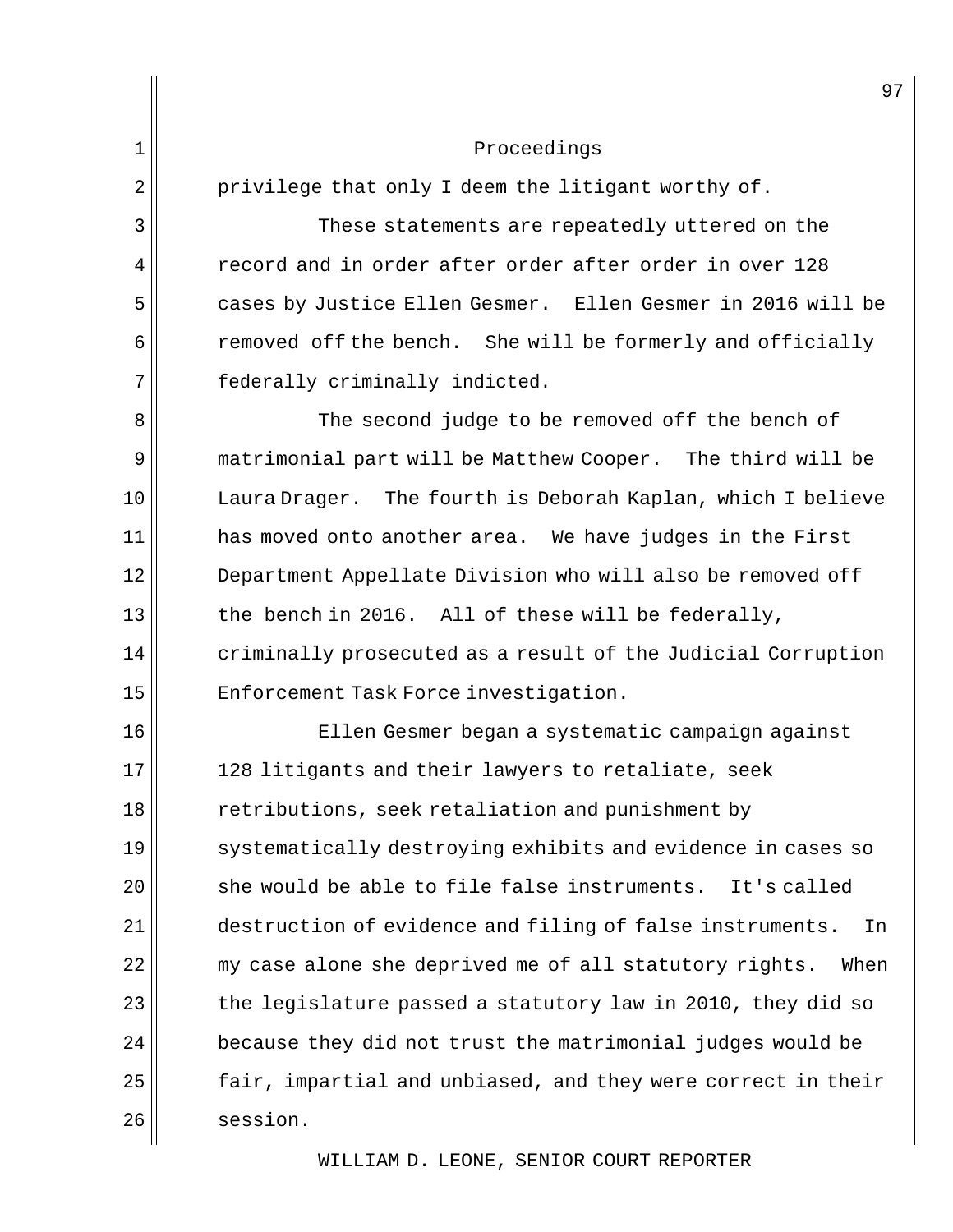2 | So statutory requirements require that you receive 3 counsel fees if you are the non-moneyed spouse. If you are  $4$  indigent and permanent medical disabilities and permanent 5 medical conditions you are required to receive payment for 6 your medical bills. I was deprived of a trial under Ellen  $7$  Gesmer where she used my disabilities and my permanent 8 medical conditions against me and she rendered a medical 9 | opinion. So Justice Gesmer is also, as far as we know, now 10 a doctor.

11 There are federal cases filed under seal because of 12 the explosive amount of surveillance evidence that we 13 uncovered under this judge and the other judge in the 14 || matrimonial part. Again, this is only First Department. We  $15$  do not have the resources to go after every single 16 department but at some point that will happen.

 $\parallel$  To discriminate and retaliate against any litigant under ADA Title Two Act 504 and in violation of the New York State Human Rights Disability Statutes. This is a very, 20 | very serious thing.

21 || More importantly, we uncovered a pattern of 22 | practice of systemic ongoing retaliation, vengeance, || punishment and retribution by these matrimonial judges when any litigant, whether pro se litigants or represented by counsel, files formal complaints against these judges. And the people in charge of investigating these judges on the

WILLIAM D. LEONE, SENIOR COURT REPORTER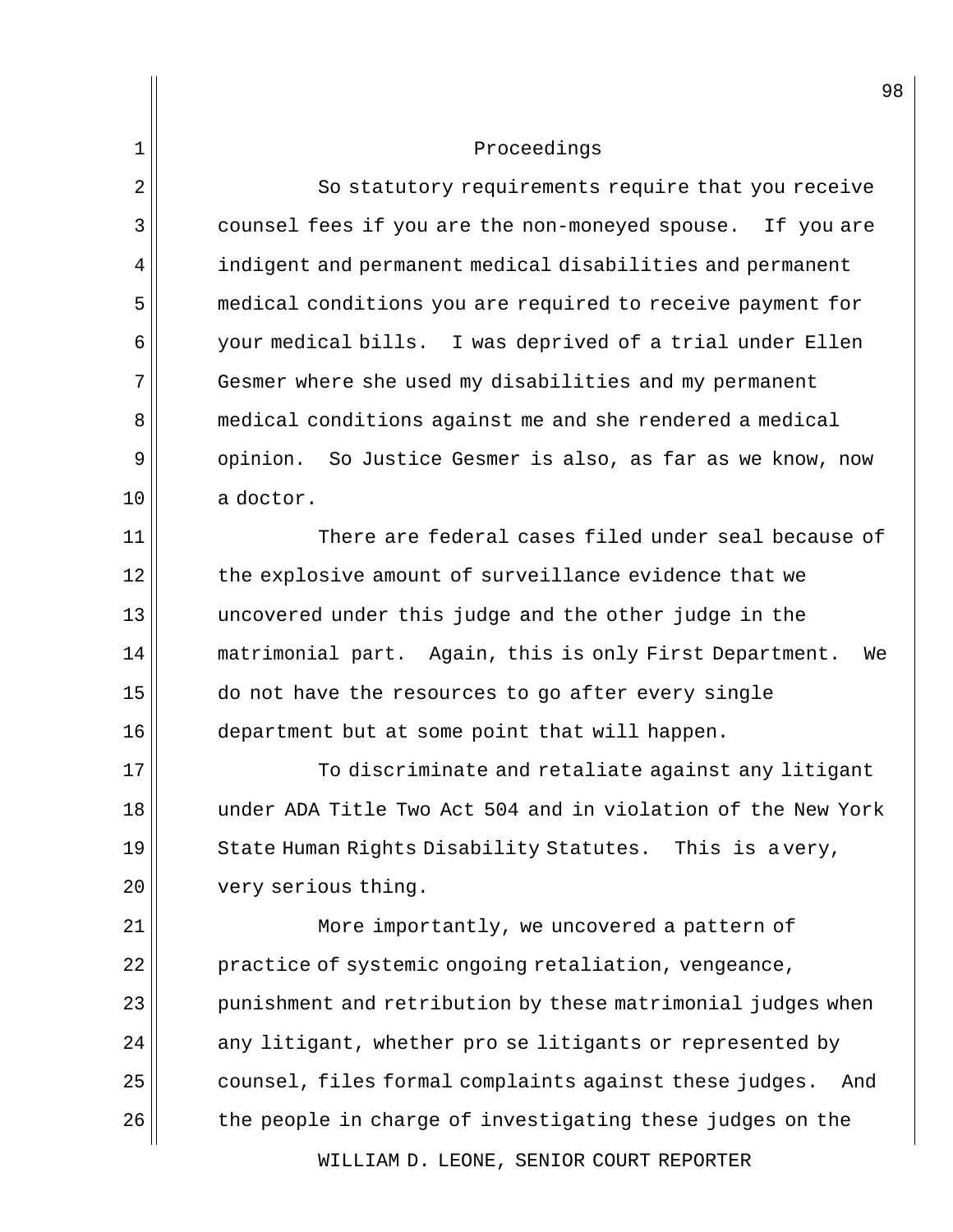1 Proceedings  $2 \parallel$  state level, the Appellate Division, the administrative 3 | court judge, Commission on Judicial Conduct, Attorney 4 General, and District Attorney, all aid and abet and protect  $5$  these judges from these types of egregious criminal frauds  $6$  that continue. So when you dispose of litigants' exhibits 7 and their evidence in order to justify false, fraudulent  $8$  || rulings, these are very, very serious charges. And the fact  $9 \parallel$  that people's due process rights are ignored  $-1$  am here  $10$   $\vert$  today under a gag order. 11 || A judgment was entered on my case just recently 12 when no complaint was ever filed in this case, should never 13 had been entered because this particular judge does not want  $14$  anybody exposing her ongoing patterns of practices. We are  $15$  exposing them in 128 cases and thankfully we have a branch 16 of the federal government who looked at the evidence and 17 || said, You know what? We're going to remove these judges and  $18$  there's nothing the state can do about it. 19 Does anybody have any questions? You really should 20 | have questions. 21 || CHAIR PERSON: Maybe not right now. 22 MISS NOE: I'd -- 23 || CHAIR PERSON: You had your seven minutes. 24 MISS NOE: I have two more minutes. I'd like to 25 finish. 26 CHAIR PERSON: All of you who want to speak out

WILLIAM D. LEONE, SENIOR COURT REPORTER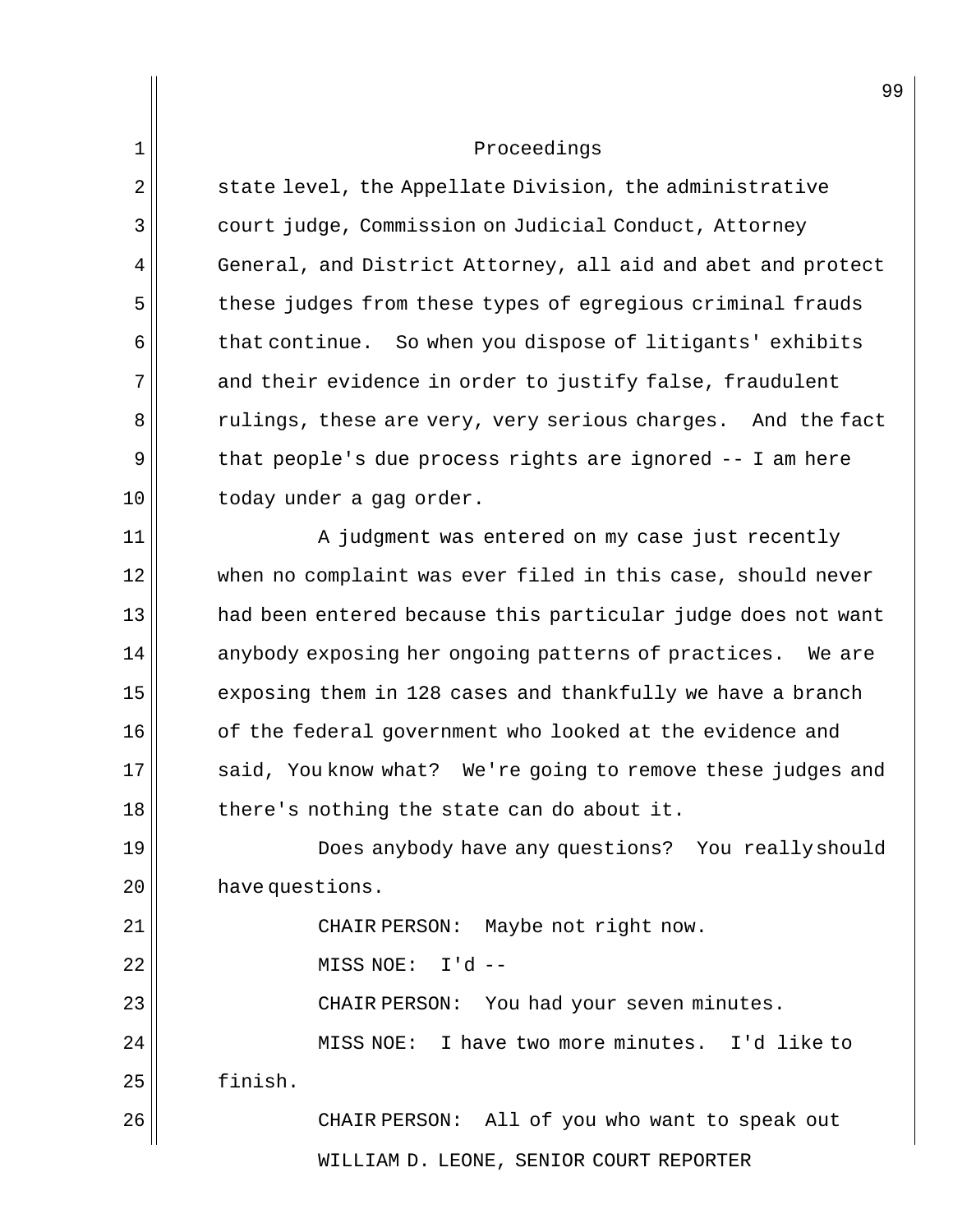WILLIAM D. LEONE, SENIOR COURT REPORTER 100 1 Proceedings  $2 \parallel$  write to us, write to us. We'll be very happy to hear from  $3 \parallel$  you. We have heard this --4 || MISS NOE: I would just like to say I would like to  $5 \parallel$  submit  $-$ 6 CHAIR PERSON: Submit, submit. We'd like to see  $7||$  anything. 8 MS. REITER: Why don't you stay afterwards and you 9 can discuss it. The person who appeared before this person 10 was rudely interrupted repeatedly by a group of you who were 11 sitting there to the point where this gentleman taking down  $12$  the testimony was unable to hear. So could we please get  $13$  real here? There are rules. You have the same amount of  $14$  time to testify. You're not special. You have the same  $15$  amount of time that  $-$ 16 MISS NOE: I think I have two more minutes left. 17 CHAIR PERSON: I will give it to you and that's it. 18 || MISS NOE: Thank you. 19 I think it's nice for judges to talk about how  $20$  great each other is, but the bottom line is what are they 21 doing in the court of law? How are they dispensing justice?  $22$  They are not above the law. They will not be above the law. 23 || And these kinds of systemic depravations of due process,  $24$  constitutional and civil rights, with destruction of  $25$  evidence, filing false orders, willfully excluding material  $26$  information and orders in order to justify the frauds that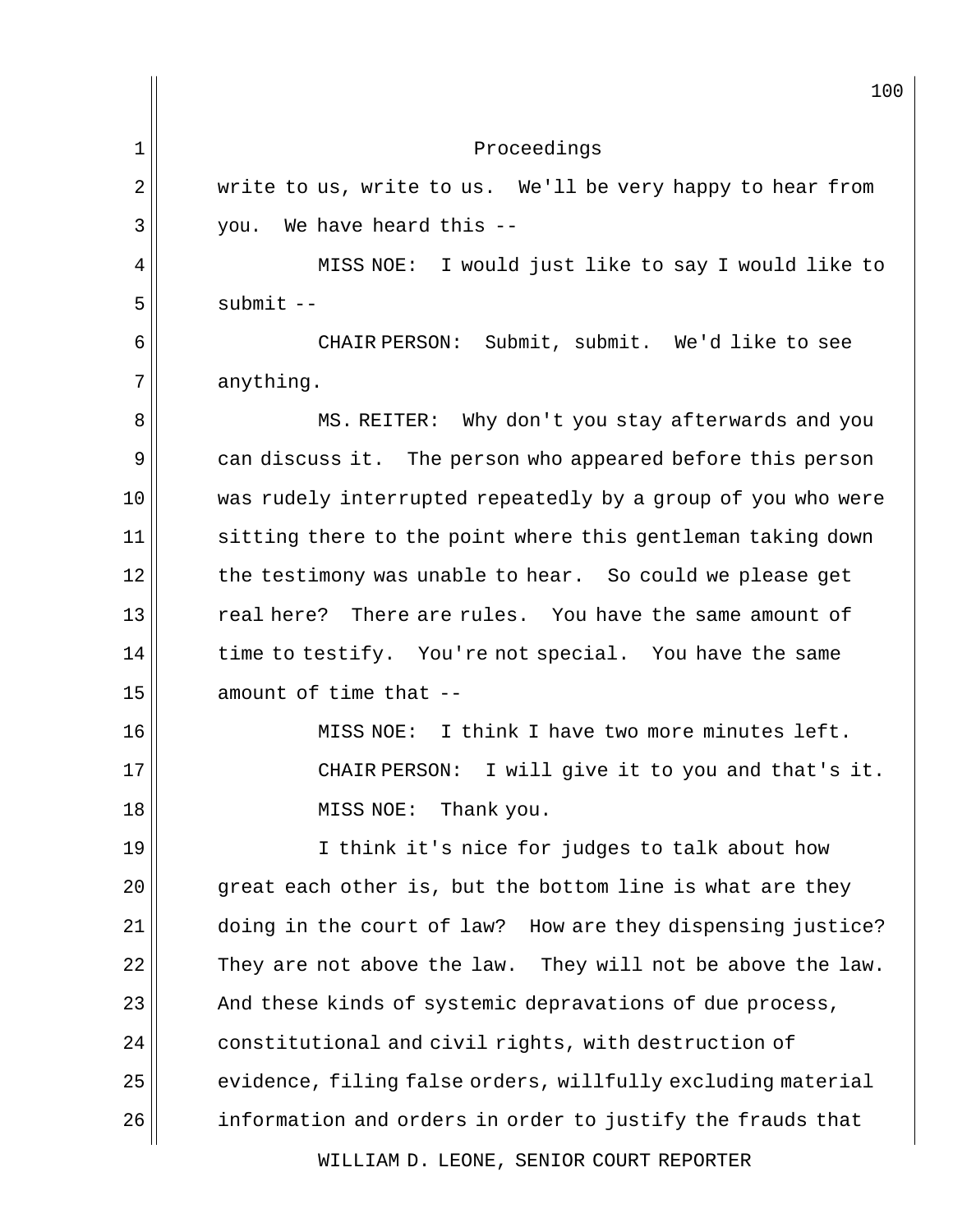|        | 101                                                          |
|--------|--------------------------------------------------------------|
| 1      | Proceedings                                                  |
| 2      | themselves perpetrated, luckily they were under surveillance |
| 3      | so we have a massive amount of evidence and I think the      |
| 4      | federal government for moving on 2016 on federally           |
| 5      | criminally indicted and these judges will be removed from a  |
| 6      | bench, including a substantial amount of judges from the     |
| 7      | Appellate Division.                                          |
| 8      | Thank you so much for your time.                             |
| 9      | CHAIR PERSON: Any of the commissioners anything              |
| 10     | they want to say?                                            |
| 11     | (No response.)                                               |
| 12     | This public hearing will now be<br>CHAIR PERSON:             |
| 13     | ended and thanks to all of the witnesses and all written     |
| 14     | submissions that we received. We will review them all and    |
| 15     | we thank you again for your involvement and your attention.  |
| 16     | (Whereupon, the public hearing matter was                    |
| $17\,$ | concluded.)                                                  |
| 18     |                                                              |
| 19     |                                                              |
| 20     |                                                              |
| 21     |                                                              |
| 22     |                                                              |
| 23     |                                                              |
| 24     |                                                              |
| 25     |                                                              |
| 26     |                                                              |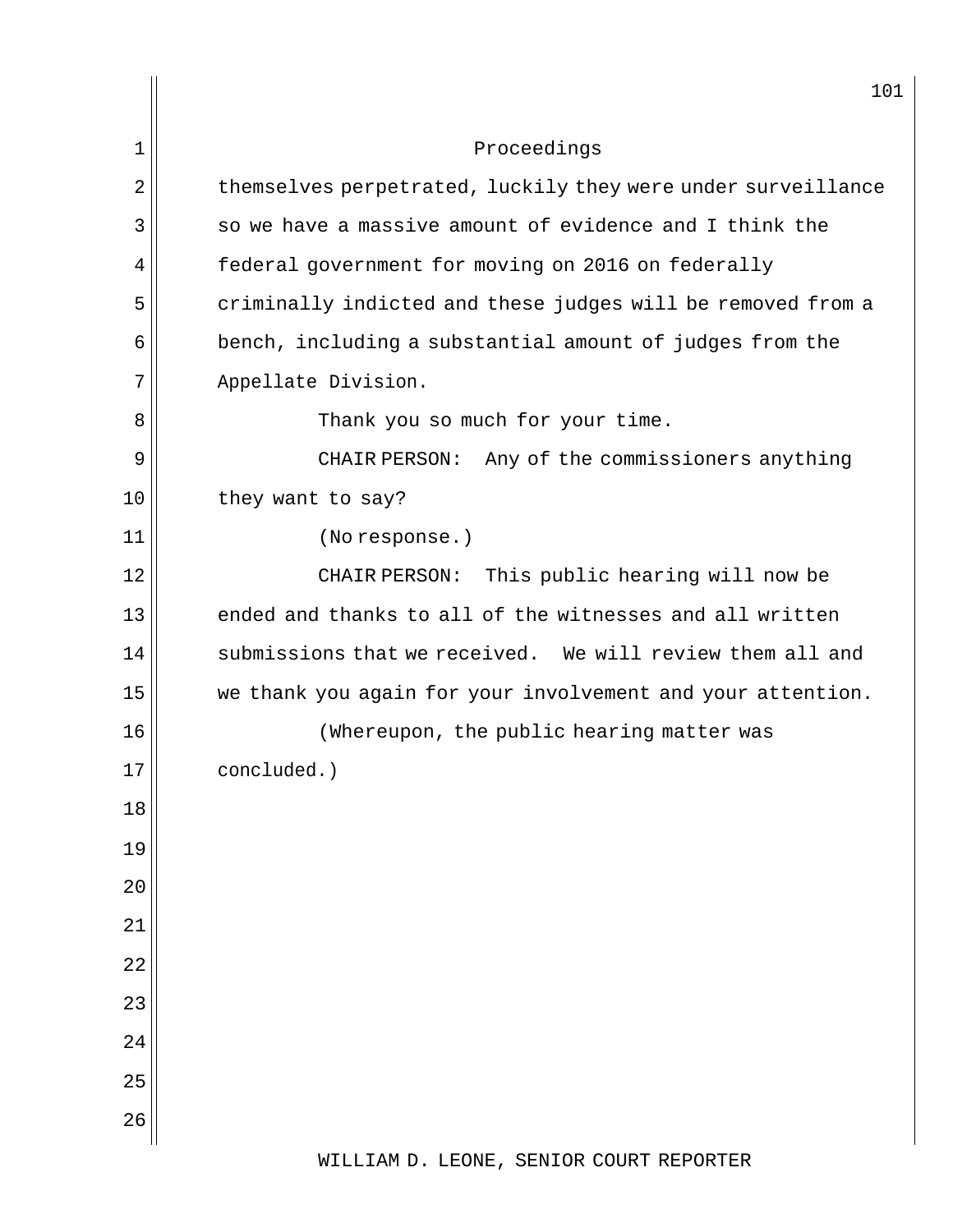|                       | \$400,000(2)                        | account(6)                  | addiction (1)                                  | 25:2;33:23                             |
|-----------------------|-------------------------------------|-----------------------------|------------------------------------------------|----------------------------------------|
| \$                    | 8:22,25                             | 9:19;15:4;30:25;            | 86:11                                          | adopted $(4)$                          |
|                       | \$450,000(1)                        | 33:4;34:6;54:3              | addition (4)                                   | 14:14;28:7;54:12,                      |
| \$1.1(1)              | 39:20                               | <b>Accountability (2)</b>   | 15:11;29:13;33:5;                              | 14                                     |
| 21:20                 | \$600(1)                            | 70:3,25                     | 86:24                                          | Adrienne (3)                           |
| \$10(2)               | 21:21                               | accountable (1)             | additional (1)                                 | 42:11;49:6,16                          |
| 9:24,25               | \$710,850 (1)                       | 60:2                        | 45:3                                           | advance $(1)$                          |
| \$10,155(1)           | 45:2                                | accounts(1)                 | <b>Additionally (2)</b>                        | 37:9                                   |
| 45:3                  |                                     | 96:21                       | 38:4;80:26                                     | adversarial (1)                        |
| \$12,000(1)           | $\mathbf{A}$                        | accrued (1)                 | address $(13)$                                 | 35:18                                  |
| 88:9                  |                                     | 39:18                       | 10:21;14:17;22:7;                              | adverse $(1)$                          |
| \$138,000(1)          | abandoned (1)                       | accumulate(1)               | 30:21;34:11;40:2;                              | 37:24                                  |
| 88:9                  | 35:3                                | 38:9                        | 43:7;49:15;50:19;                              | advocacy (1)                           |
| \$145,000(2)          | abet $(1)$                          | accumulated (1)             | 52:7;59:22;69:19;                              | 15:12                                  |
| 88:18,20              | 99:4                                | 35:23                       | 79:21                                          | advocated (1)                          |
| \$15,000(1)           | abiding $(1)$                       | accuracy (1)                | addressed (1)                                  | 24:13                                  |
| 86:26                 | 62:21                               | 79:3                        | 5:18                                           | advocates (2)                          |
| \$156,000(1)          | ability $(12)$                      | accused(1)                  | addressing $(1)$                               | 74:13;82:17                            |
| 88:8                  | 10:4,5,12;14:10;                    | 49:24                       | 86:17                                          | advocating (4)                         |
| \$156,200(1)          | 21:14;23:24;24:22;                  | achieve (8)                 | adequate (4)                                   | 8:3,3;10:4;41:7                        |
| 90:25                 | 31:3;39:3;40:12,19;                 | 20:19;32:17;35:23;          | 18:2;51:5,15;55:12                             | affairs $(1)$                          |
| \$159,000(1)          | 41:18                               | 37:21:38:15:51:14;          | adequately $(1)$                               | 61:17<br>$\text{affect}\left(1\right)$ |
| 91:2                  | able $(7)$                          | 55:12;86:12<br>achieved (4) | 17:20<br>adjudicate (1)                        | 26:21                                  |
| \$160,000(1)          | 28:5;49:14;51:5,<br>10;52:12;91:19; | 19:26;36:3;51:3,4           | 24:24                                          | affected (1)                           |
| 54:14                 | 97:20                               | achievements (1)            | adjudicative (1)                               | 51:25                                  |
| \$17,800(1)           | above $(7)$                         | 41:10                       | 71:8                                           | affords(1)                             |
| 69:4                  | 55:3;86:25;89:13,                   | achiving (1)                | adjust $(3)$                                   | 37:2                                   |
| \$174,000(5)          | 21;91:12;100:22,22                  | 25:9                        | 16:16;24:12;53:9                               | afternoon (8)                          |
| 9:14;22:4;31:20;      | absence $(1)$                       | acknowledged (1)            | adjusted (12)                                  | 42:19;49:9;55:22,                      |
| 76:11;88:11           | 61:12                               | 28:10                       | 14:19,22;16:3,10,                              | 23;59:21;68:11;84:5;                   |
| \$190,000(1)<br>28:25 | Absent (1)                          | $\arccos(10)$               | 19;24:9;29:14;30:25;                           | 92:6                                   |
| \$192,000(1)          | 75:8                                | 10:22;16:17;35:15;          | 37:5;54:3,8,13                                 | afterwards (1)                         |
| 14:23                 | absolute $(1)$                      | 44:12;49:22;56:9,10;        | adjusting $(1)$                                | 100:8                                  |
| \$192,543(1)          | 48:7                                | 58:12;65:19;84:13           | 53:19                                          | again (12)                             |
| 54:13                 | absolutely $(5)$                    | act(5)                      | adjustment (16)                                | 5:22;10:24;19:18;                      |
| \$20,000(1)           | 11:4;46:15;47:12,                   | 46:17,17;52:23;             | 5:5;7:4,8,22;14:4;                             | 29:20;45:18;55:19;                     |
| 94:3                  | 15;80:4                             | 66:24;98:18                 | 15:3;19:25;20:7,17;                            | 68:3;74:22,22,22;                      |
| \$201,000(3)          | abstract $(1)$                      | $\arctan(1)$                | 21:26;24:21;35:5;                              | 98:14:101:15                           |
| 8:10;28:19;31:20      | 35:17                               | 44:24                       | 37:24;38:4;45:6;                               | against $(7)$                          |
| \$201,100(1)          | abuse $(10)$                        | action(5)                   | 93:16                                          | 41:8;72:23;73:9;                       |
| 54:26                 | 65:16,21,23;66:5,                   | 72:25;73:7,9;               | adjustments (23)                               | 97:16;98:8,17,25                       |
| \$203,000(1)          | 13, 18, 23, 25; 67: 4, 9            | 75:19;80:25                 | 4:15,15;5:9;7:17;                              | age(1)                                 |
| 54:26                 | academia (1)                        | actions (2)                 | 8:23,26;17:25;25:6;                            | 47:15                                  |
| \$203,100(6)          | 40:4                                | 21:8;32:2                   | 33:20;35:6,10;37:26;                           | agency $(1)$                           |
| 4:2;8:4;19:25;        | accept(1)                           | active(5)                   | 39:11;42:3,6;45:13,                            | 62:14                                  |
| 22:2;32:8;45:8        | 93:22                               | 30:9;33:2;50:15;            | 15;54:25;55:10;                                | $a$ genda $(1)$                        |
| \$204,245(1)          | acceptable(1)                       | 80:5;84:16                  | 89:18;90:9,10;94:22                            | 2:18                                   |
| 16:20                 | 66:20                               | actively(1)<br>27:26        | <b>Administration (12)</b><br>19:24;20:2;23:5; | aggressive $(1)$<br>65:26              |
| \$207,000(2)          | accepting(1)<br>66:17               | actual(2)                   | 24:14;26:6;29:17;                              | ago(8)                                 |
| 7:26;8:11             | access(2)                           | 63:13;79:22                 | 44:26;48:21;49:2;                              | 4:25;5:17;14:25;                       |
| \$250,000(1)          | 31:4;96:26                          | $\text{actually } (5)$      | 54:11;58:16;60:5                               | 20:16;46:16;58:11;                     |
| 20:24                 | accessible(3)                       | 21:8;43:15;74:20;           | <b>Administrative (5)</b>                      | 74:6;75:15                             |
| \$252(1)              | 13:19;72:11;80:16                   | 82:8,11                     | 2:4;3:6;57:16;                                 | agree $(3)$                            |
| 21:20                 | accomplished (1)                    | acumen(1)                   | 75:5;99:2                                      | 48:24;82:6;89:11                       |
| \$300,000(1)          | 61:3                                | 35:22                       | administrators (2)                             | ahead $(3)$                            |
| 29:2<br>\$35(1)       | accordance (1)                      | acute(1)                    | 26:14;66:12                                    | 64:13;70:17;77:8                       |
| 10:7                  | 18:4                                | 86:5                        | admits (1)                                     | Aid $(12)$                             |
| \$365,000(1)          | accoreded(1)                        | ad(1)                       | 35:18                                          | 22:18;49:8,17,18,                      |
| 24:18                 | 40:26                               | 5:7                         | admitted (1)                                   | 19;50:3,12,18;55:17;                   |
| \$40,000(1)           | According $(3)$                     | ADA(2)                      | 85:19                                          | 57:18;61:9;99:4                        |
| 76:7                  | 27:10;62:8;71:4                     | 95:14;98:18                 | $\text{adopt}(2)$                              | Alan $(1)$                             |
|                       |                                     |                             |                                                |                                        |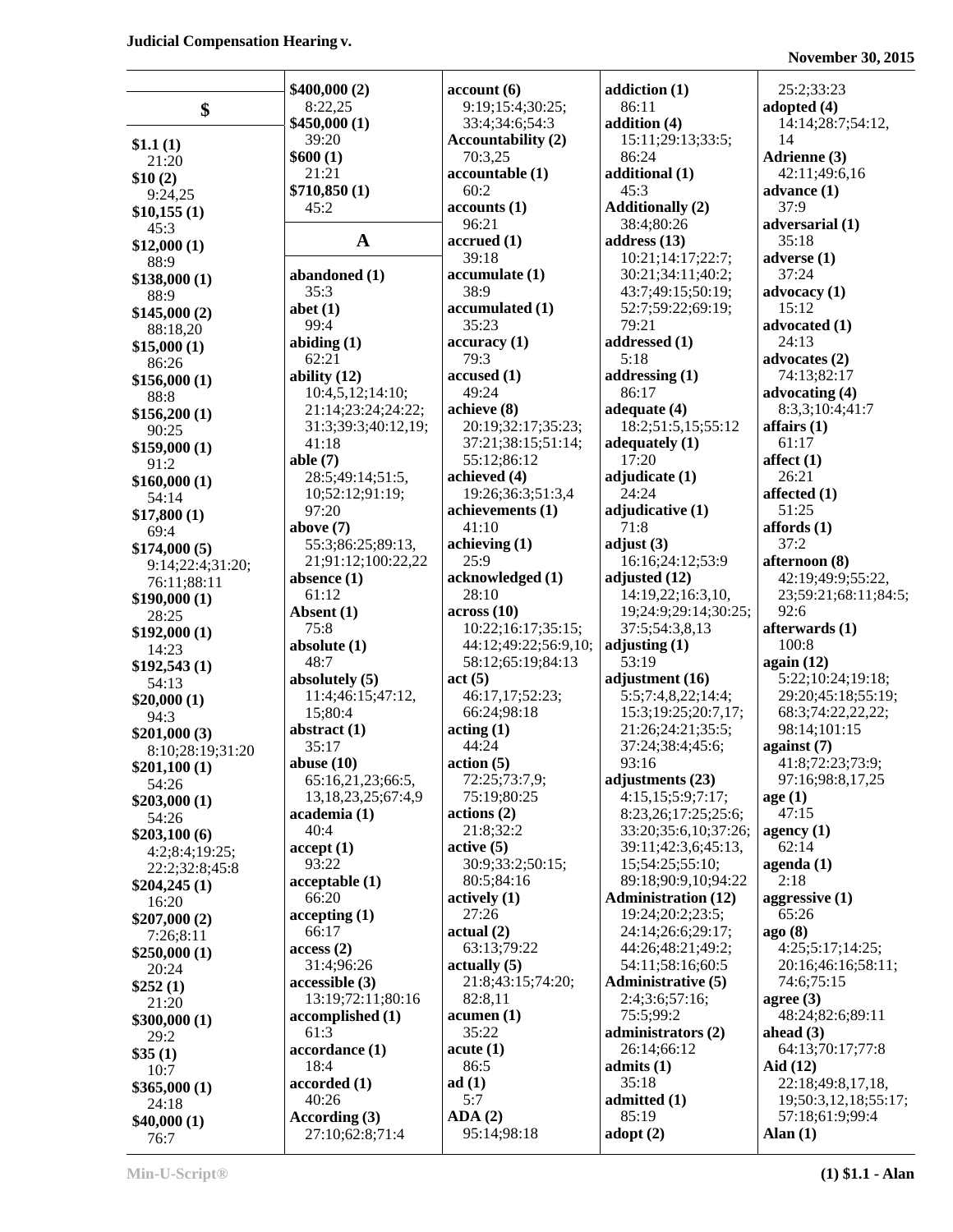41:2 **analyzing (1) analyzing (1) appropriately (2) associate (3)** 93:3<br>**alarming (1)** 40:5 29:16;30:14 22:23;92:17;94:9 **averag alarming (1)** 29:16;30:14 22:23;92:17;94:9 **average (2) and/or (1) approval (2) associates (4)** 16:10,15 65:14 **and/or (1) approval (2) associates (4)** 16:10,15 **alarmingly (1)** 91:5 53:5;61:7 21:2;28:25,26; **avoid (2)**<br>61:26 **Ann (5)** 93:25 25; **approve (1)** 93:25 60:6:86 61:26 **Ann (5) approve (1)** 93:25 60:6;86:13 **Albany (2)** 64:7;78:3,7;95:6,9 44:18 **Association (37) await (1)** 47:3;84:13 **annexed (1) approximate (1)** 12:21,22,26;13:4,8, 34:24 **alcohol (1)** 81:5 8:24 12,16;14:12,14; **awarded (1)** 86:11 **announcement (1) approximately (6)** 15:17,17;17:23,25; 55:4 **Alexander (1)** 70:10 4:24:27:13:44:26; 19:4.9,17:20:3.23; **aware (1)** 35:11 **annual (5)** 45:2;84:12;91:14 22:14;24:13;25:20; 89:22 **align (1)** 14:23;42:5;45:8, **April (13)** 26:2;34:16,21;42:14; **away (4)** 29:9 12;55:10 4:13;5:24;10:16; 43:9,11;53:4;57:19, 22:4;40:16;79:10; **alive (1) annually (2)** 25:5;31:13;33:25; 20;59:16;68:9,15; 85:13 65:23 10:7;90:25 45:7,14,14,14;73:3, 84:3,15,16;91:22 **allow (2) anticipates (1)** 18,19 **association's (5) B**<br>47:21:63:19 **a** 40:20 **archive (1)** 13:9;23:4;24:6; **allowed (1) anxious (1)** 40:11 25:2;40:6 **back (5)** 47:6 2:25 **area (2) assume (1)** 2:23;7:18;42:12; **almost (8) apologize (2)** 23:2;97:11 52:22 91:17;95:15 8:6,11;22:22;47:7; 20:9;25:10 **argue (1) assure (2) backbone (1)** 55:22;58:21;66:22; **appalled (1)** 91:3 14:9;38:16 39:18 77:6 93:15 **argument (1) astonishing (1) background (3) alone (4) appeals (6)** 58:20 40:2 <br>27:12:48:8;69:8; 49:24;50:4,14; **arising (1)** 40:2 **as-written (2) acks (1)** 27:12;48:8;69:8; **display:** 49:24:50:4,14; **arising (1) as-written (2)** 97:22 56:16;60:23;74:26 74:25 76:23;78:14 66:13 **along (1) appear (6) arose (1) attached (2) balance (1)** 20:6 50:7,16;85:14; 73:18 15:8,22 56:5 **Although (1)** 86:12;87:18,20 **around (5) attention (3) ball (1)** 86:3 **appeared (2)** 11:23;13:15;17:8; 23:6;91:24;101:15 8:13 **alumni (1)** 42:4;100:9 24:15;60:15 **attorney (17) Baltimore (1)** 56:13 **appellate (15) arrested (1)** 12:26;13:13;22:18; 66:14 **ameliorated (1)** 16:11;39:9,10,12; 50:6 41:5;46:23;48:20; **bank (1)** 37:25 47:13;56:12,13;71:6; **arrive (3)** 49:16;71:17,25;72:7, 20:18 **amending (1)** 75:4;96:11,17,25; 37:3;85:20,22 26;73:18,24;74:7; **Bar (15)**<br>62:7 97:12;99:2;101:7 **article (12)** 80:11:99:3.4 12:13. 62:7 97:12;99:2;101:7 **article (12)** 80:11;99:3,4 12:13,21,22,26; **America (2) appendix (2)** 61:5,7,10,10,11,15, **attorneys (3)** 13:12;15:17;17:22; 57:3,26 3:20,22 16,20,22;62:3;75:3,6 13:14;14:7;41:12 25:19;26:2;27:26; **American (1) applaud (1) articles (1) Attorney's (3)** 41:6;53:4;57:19,19; 15:16 1:8 | 48:18 | 61:8 | 20:23,26:92:18 | 85:19 **among (10)**<br> **applicable (1)**<br> **applicable (1)**<br> **ashenfelter (3)**<br> **attract (10)**<br> **attract (10)**<br> **bare (2)**<br> **bare (2)**<br> **z** 0:11:52:12<br> **d** 20:11:52:12 9:17;16:14;17:7; 89:17 15:15,18;16:13 17:10;23:25;24:23; 24:9,16;44:20;88:16; **application (1) Ashenfelter's (2)** 26:16;33:9;41:20; **bargaining (1)** 90:12;91:4,17 | 35:17 | 15:23;16:21 | 51:5,11;53:15;93:17 | 35:3 **amongst (2)**<br> **applied (3)**<br> **aspect (1)**<br> **aspect (1)**<br> **attracting (4)**<br> **Barry (3)**<br> **23:7**<br> **14:6;23:13;29:5;**<br> **2:16;29:25;30:4** 41:24;44:10 76:5,24;78:14 23:7 14:6;23:13;29:5; **amount (9) apply (2) aspiration (1)** 82:22 **bar's (1)** 4:11;24:8;31:22; 38:11;69:11 38:17 **attractive (3)** 15:11 32:9;98:12;100:13, **appoint (1) aspirations (1)** 17:8;23:9;93:12 **base (3)** 15;101:3,6 59:5 38:22 **August (5)** 52:24;54:14;85:22 **amounts (4) appointed (1) aspire (1)** 72:18;75:26;79:7; **based (6)** 51:20;52:18;86:21, 72:18 38:12 89:6;96:4 4:15;20:9;45:9; 26 **appointment (1) Assembly (3) auspices (1)** 62:26;78:22;79:13 **ample (1)** 38:11 72:8;73:15,16 40:12 **baseline (7)** 79:2 **appreciate (11) assigned (1) author (1)** 7:15,19,23,24;8:7, **analysis (10)** 11:26;12:4,18; 76:6 41:12 11,12 3:18;9:7,9;15:14, 17:18;19:20;22:19; **assist (4) authority (1) basic (2)** 23;16:4,11;40:12; 42:10,22;51:16; 53:22;87:10,12; 24:21 71:8;76:15 65:11;74:26 55:14;87:22 96:8 **Authority's (1) basis (5) analytic (1) appropriate (10) assistance (2)** 87:6 14:15:26:25:43:12, 40:17 9:3;28:11;32:17; 87:21;95:20 **autocratic (1)** 20;50:21 **analyze (1)** 41:17;52:24;53:22; **assisted (1)** 73:15 **Beach (1)** 15:18 75:7;89:4,8;94:13 62:14 **Avenue (1)** 84:19

47:21;63:19 40:20 **archive (1)** 13:9;23:4;24:6;

#### **November 30, 2015**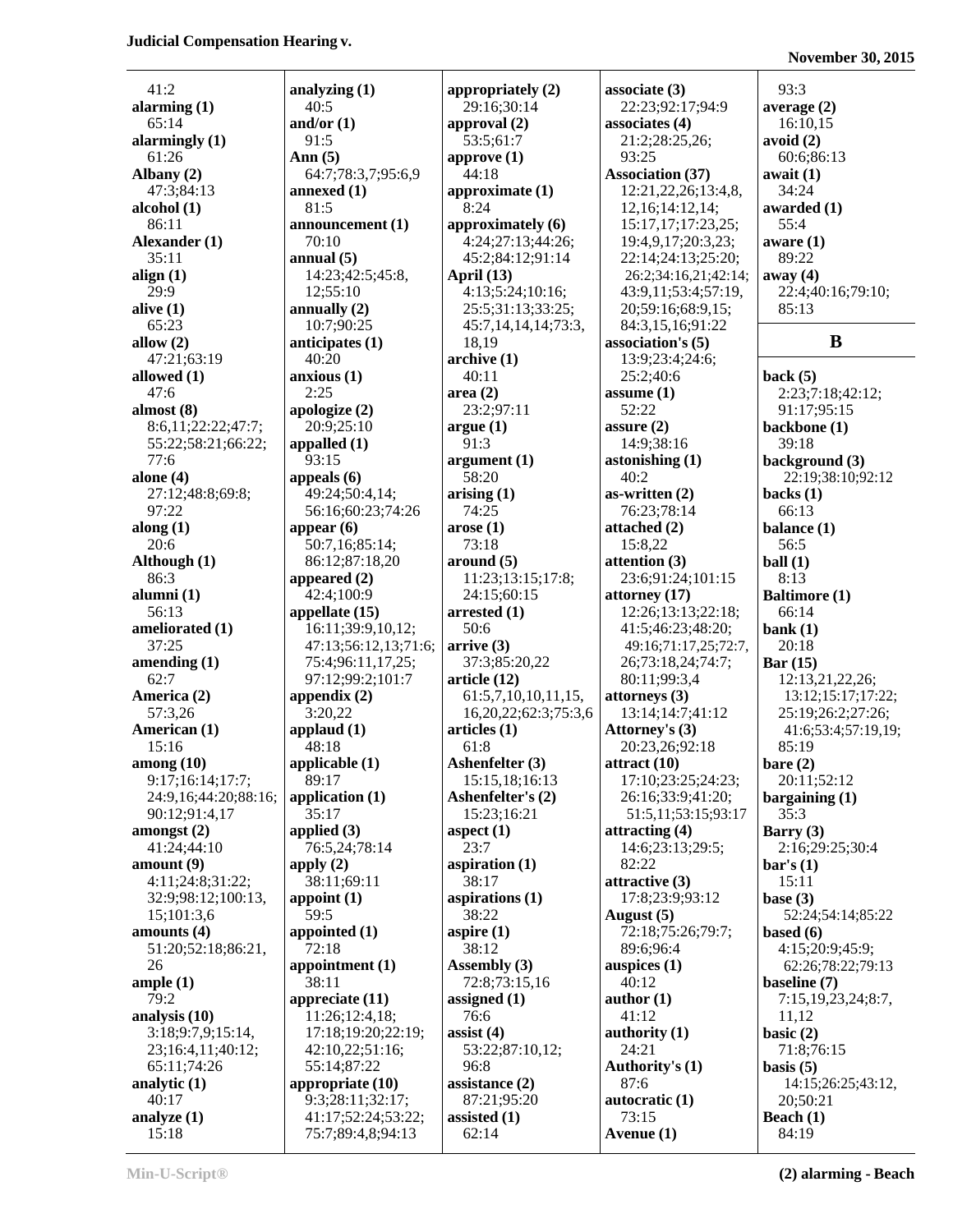| $\mathbf{bear}\left(1\right)$ | 60:12;67:12;86:12,     | 20:13;100:20         | 25:17;33:10,11;37:8; | caseload $(1)$          |
|-------------------------------|------------------------|----------------------|----------------------|-------------------------|
| 27:17                         | 21;93:18;94:18         | bound $(1)$          | 60:5;93:12,13        | 87:11                   |
| bearing $(1)$                 | Beth $(1)$             | 87:3                 | businesses $(5)$     | cases $(35)$            |
| 72:11                         | 40:23                  | boundaries (1)       | 17:8;23:13;33:7;     | 16:13;17:6;22:          |
| bears $(2)$                   | better $(4)$           | 60:15                | 93:10;94:15          | 26:18,21;27:12          |
| 26:24;91:6                    | 21:24;51:2,10;52:6     | Bowes $(1)$          |                      | 16, 18, 19, 19; 37      |
| became $(3)$                  | beyond $(1)$           | 92:15                | $\mathbf C$          | 39:23;43:20;50          |
| 74:4;90:2;92:19               | 65:10                  | branch $(5)$         |                      | 15,20;56:5,8;60         |
| become (1)                    | Bharara (2)            | 6:10;31:6;41:14;     | calculate $(1)$      | 69:9,10,12;71:          |
| 54:17                         | 71:26;74:7             | 74:21;99:15          | 8:12                 | 23;79:18;85:10          |
| becoming $(1)$                | <b>Bharara's</b> $(3)$ | branches $(3)$       | calculated (1)       | 86:26;87:5;95:2         |
| 60:21                         | 72:7;73:2,18           | 60:25;71:12;96:7     | 39:19                | 97:5,19;98:11;          |
| bedrock (1)                   | bias $(3)$             | Bravo(1)             | calendar $(1)$       | catastrophic (1)        |
| 35:25                         | 63:13;79:22;80:14      | 80:21                | 88:22                | 71:10                   |
| began $(3)$                   | big(1)                 | bread(1)             | call(2)              | $catch-ups(2)$          |
| 43:15;92:15;97:16             | 24:16                  | 39:4                 | 30:20;88:26          | 5:8:8:20                |
| begin (4)                     | bill(1)                | break $(5)$          | called $(1)$         | categories (2)          |
| 22:10;42:22;43:22;            | 13:5                   | 2:23,24;20:18;       | 97:20                | 11:18,21                |
| 68:3                          | billion (4)            | 67:19,19             | came $(3)$           | caused $(1)$            |
| beginning $(1)$               | 9:24,25;21:20;52:3     | breath(1)            | 53:3;92:12;94:2      | 54:16                   |
| 96:4                          | bills $(1)$            | 50:17                | campaign $(1)$       | Center (7)              |
| behalf (9)                    | 98:6                   | Breyer $(1)$         | 97:16                | 9:7,11;16:24;           |
| 3:12;12:21;49:18;             | Birnbaum (7)           | 41:22                | campuses $(1)$       | 33:10;40:11;70          |
| 58:26;59:8;72:13;             | 2:14;3:9;64:16;        | brief (1)            | 65:19                | Centre $(1)$            |
| 84:7;88:26;91:22              | 69:24;75:15;80:5,15    | 3:15                 | can (24)             | 96:3                    |
| behavior (1)                  | bit $(4)$              | briefly $(3)$        | 10:23;33:9;35:12;    | cents $(1)$             |
| 62:17                         | 4:20;6:25;27:3;        | 43:7,17;44:11        | 37:20;42:18,25;51:4; | 8:24                    |
| behind $(2)$                  | 43:19                  | brightest $(5)$      | 55:12;58:4,4;59:7;   | century (10)            |
| 28:13;73:14                   | black $(1)$            | 14:7;17:11;41:21;    | 67:4;76:13;77:18,24; | 38:23;47:11,16          |
| belief $(1)$                  | 71:14                  | 93:18;94:18          | 78:5;79:10;87:22,22, | 48:2,6;65:12;6          |
| 41:24                         | blessed $(1)$          | $\text{bring} (2)$   | 26;93:17;94:5;99:18; | 21;71:2                 |
| believes (1)                  | 13:25                  | 71:13;93:8           | 100:9                | certainly (7)           |
| 14:12                         | Block(1)               | bringing $(3)$       | candidates (3)       | 38:22;47:16;63          |
| believing (1)                 | 46:24                  | 9:17;25:17;28:5      | 38:16;39:7;82:23     | 83:4;89:11;92:          |
| 31:17                         | blowers $(1)$          | <b>Brooklyn</b> (1)  | capable $(6)$        | 94:6                    |
| belongs (1)                   | 96:23                  | 47:14                | 23:19,25,25;24:23;   | certifications (1)      |
| 80:18                         | board $(4)$            | brought (4)          | 33:8;38:25           | 58:6                    |
| bench $(26)$                  | 43:8,10;55:20;         | 28:16;72:12;86:18;   | capacities (1)       | Chair $(47)$            |
| 8:21,22;14:7;17:4,            | 61:19                  | 90:14                | 67:7                 | 12:19;13:9;19:          |
| 11;19:12;28:22;               | boards $(1)$           | budget (17)          | capacity $(1)$       | 15,22;22:9;25:          |
| 37:10;38:11,14,15,            | 44:15                  | 9:25,26;10:12;       | 17:5                 | 22;29:22,24;30          |
| 21;41:11;51:7;65:11;          | body(2)                | 21:16,19,19,23;22:5; | capital $(1)$        | 34:13,15;55:23          |
| 85:12,20,22;86:2;             | 16:26;56:8             | 40:21,22,25;46:17;   | 31:2                 | 59:11,14,19;63          |
| 93:23;94:12,19;97:6,          | Bohrer (3)             | 51:25;52:2;73:11,13; | career $(5)$         | 15,21,24;64:3,0         |
| 8,13;101:6                    | 29:25,26;30:4          | 74:10                | 35:23;38:8,13;       | 13;67:15,17,21          |
| benchmark (18)                | bono $(1)$             | budgetary (1)        | 92:16,23             | 81:16;84:2;91:2         |
| 3:25;4:3,4,8,11;              | 64:19                  | 34:4                 | careers $(2)$        | 92:3;94:24,26;          |
| 5:23;6:6,13,18,20,22;         | bonuses $(1)$          | Buffalo (1)          | 38:26;39:14          | 5;99:21,23,26;          |
| 7:3;9:3;10:16;28:11;          | 21:4                   | 84:20                | carefully $(1)$      | 17;101:9,12             |
| 35:7;52:13;89:8               | book $(1)$             | build $(1)$          | 3:17                 | chairman $(2)$          |
| benchmarks (4)                | 41:6                   | 4:14                 | Carol(9)             | 59:25;80:5              |
| 65:5,7,9;67:10                | booth $(1)$            | building $(2)$       | 64:7;77:24;78:3,3,   | <b>CHAIRPERSON</b>      |
| benefit (4)                   | 60:7                   | 10:17;87:7           | 5,7,8;95:6,9         | 2:2,14,17;11:2;         |
| 17:18;21:4;30:7;              | borne $(1)$            | built $(2)$          | carried $(1)$        | 12:9;18:9;42:8.         |
| 60:18                         | 73:15                  | 5:25;25:6            | 62:18                | 25;46:9;49:3,5,         |
| benefits (2)                  | both $(17)$            | burden(1)            | case $(21)$          | 55:16;68:2;69:2         |
| 27:10;30:11                   | 6:13;13:22;20:20;      | 26:24                | 6:23,23;13:23;       | 70:7;77:2,4,7,9         |
| Berger (1)                    | 22:21;24:7;32:25;      | Burling $(1)$        | 21:6;22:25;23:11;    | 18,22;78:2,7,9;         |
| 41:5                          | 43:8;44:15;45:5;       | 92:20                | 24:2;27:8;29:4;      | 23;81:2,6,11,13         |
| best (15)                     | 48:23;51:12,25;        | busiest $(1)$        | 33:11;35:11;39:17;   | 82:15,19,21,24          |
| 7:15;14:6;17:11;              | 61:10;73:17;87:5;      | 39:10                | 49:20;72:14;75:21;   | <b>Chairpersons</b> (1) |
| 34:8;40:21;41:21;             | 89:2;95:22             | business $(11)$      | 76:6;80:9;90:16;     | 55:24                   |
| 48:3;51:12;57:13;             | bottom $(2)$           | 23:10,16,20;24:5;    | 97:22;99:11,12       | Chairwoman (1)          |

**b** 6<sub>2</sub>, **b** 6<sub>2</sub> 20:13;100:20 **b** 25:17;33:10,11;37:8; **caseload (1) bound (1)** 60:5:93:12.13 87:11 26:45 **Bowes (1)** 2:15<br>**21:52:14:20:50:10. 21:53:21:20:50:10. 21:23:43:20:50:10. breath (1)** 53:3;92:12;94:2 54:16 21:16,19,19,23;22:5; **capital (1)** 

**bearing (1) Beth (1)** 87:3 **businesses (5) cases (35) boundaries (1)** 17:8;23:13;33:7; 16:13;17:6;22:26; 54:17 71:26;74:7 74:21;99:15 8:12 23;79:18;85:10; **branches (3) calculated (1)** 86:26;87:5;95:25; **bba ba calendar** (1) **catastrophic (1) catastrophic (1) bread** (1)  $\vert$  **call** (2)  $\vert$  **catch-ups** (2) 39:4 30:20;88:26 5:8;8:20 **break** (5) **called** (1) **categories** (2) 22:10;42:22;43:22; 13:5 2:23,24;20:18; 97:20 11:18,21 96:4 **bills (1)** 50:17 **campaign (1) Center (7) better (1)** 97:16 97:16 9:7,11;16:24; **briefly (3)** 10:23;33:9;35:12; **cents (1)** 62:17 4:20;6:25;27:3; 43:7,17;44:11 37:20;42:18,25;51:4; 8:24 **brightest (5) century (10)** 55:12;58:4,4;59:7; **century (10) bring (2)** 26;93:17;94:5;99:18; 21;71:2 **9:17;25:17;28:5** 38:16;39:7;82:23 83:4;89:11;92:12; **Brooklyn** (1) **capable (6)** 94:6 **belongs (1)** 96:23 47:14 23:19,25,25;24:23; **certifications (1) bench (26)** 43:8,10;55:20; 28:16;72:12;86:18; **capacities (1) Chair (47)** 90:14 67:7 12:19;13:9;19:2,6, 9:25,26;10:12;<br>21:16,19,19,23;22:5; capital (1) 22;29:22,24;30:4;<br>34:13,15;55:23; 74:10 <br>35:23;38:8,13; 13;67:15,17,21; **budgetary (1)** 92:16,23 81:16;84:2;91:26; 84:20 **carefully (1)** 17;101:9,12 **build (1)** 3:17 **chairman (2) b** 10:17;87:7 5,7,8;95:6,9 2:2,14,17;11:25; **built (2)**<br>5:25:25:6 **built (2)**<br>62:18 **carried (1)**<br>25:46:9;49:3,5,10,1 26:24 6:23,23;13:23; 70:7;77:2,4,7,9,12, 92:20 24:2;27:8;29:4; 23;81:2,6,11,13; 79:10 **139:10 149:20:72:14:75:21; <b>Chairpersons (1) business (11)** 76:6;80:9;90:16; 76:5:24

**bears (2) better (4)** 60:15 93:10;94:15 26:18,21;27:12,14, **b b b c c c b**  $\overline{S}$  39:23;43:20;50:10, **branch (5)** 15,20;56:5,8;60:16; **become (1) Bharara (2)** 6:10;31:6;41:14; **calculate (1)** 69:9,10,12;71:6,15, 60:25;71:12;96:7 | 39:19 97:5,19;98:11;99:15 41:22 **campuses (1)** 33:10;40:11;70:2,25 28:13;73:14 **black (1)** 14:7;17:11;41:21; 67:4;76:13;77:18,24; 38:23;47:11,16,17; **belief (1)** 78:5;79:10;87:22,22, 48:2,6;65:12;66:21, **bringing (3) candidates (3)** 38:22;47:16;63:16; **budget (17) capacity (1)** 15,22;22:9;25:12,16, 85:12,20,22;86:2; 16:26;56:8 40:21,22,25;46:17; 31:2 59:11,14,19;63:4,6,9, 93:23;94:12,19;97:6, **Bohrer (3)** 51:25;52:2;73:11,13; **career (5)** 15,21,24;64:3,6,10, 34:4 **careers (2)** 92:3;94:24,26;95:3, **Buffalo (1)** 38:26;39:14 5;99:21,23,26;100:6, **building (2)** 64:7;77:24;78:3,3, **CHAIRPERSON (40)** 62:18  $\vert$  25;46:9;49:3,5,10,13; **burden (1) case (21)** 55:16;68:2;69:20,25; **Burling (1)** 21:6;22:25;23:11; 18,22;78:2,7,9;80:20, **busiest (1)** 33:11;35:11;39:17; 82:15,19,21,24;83:2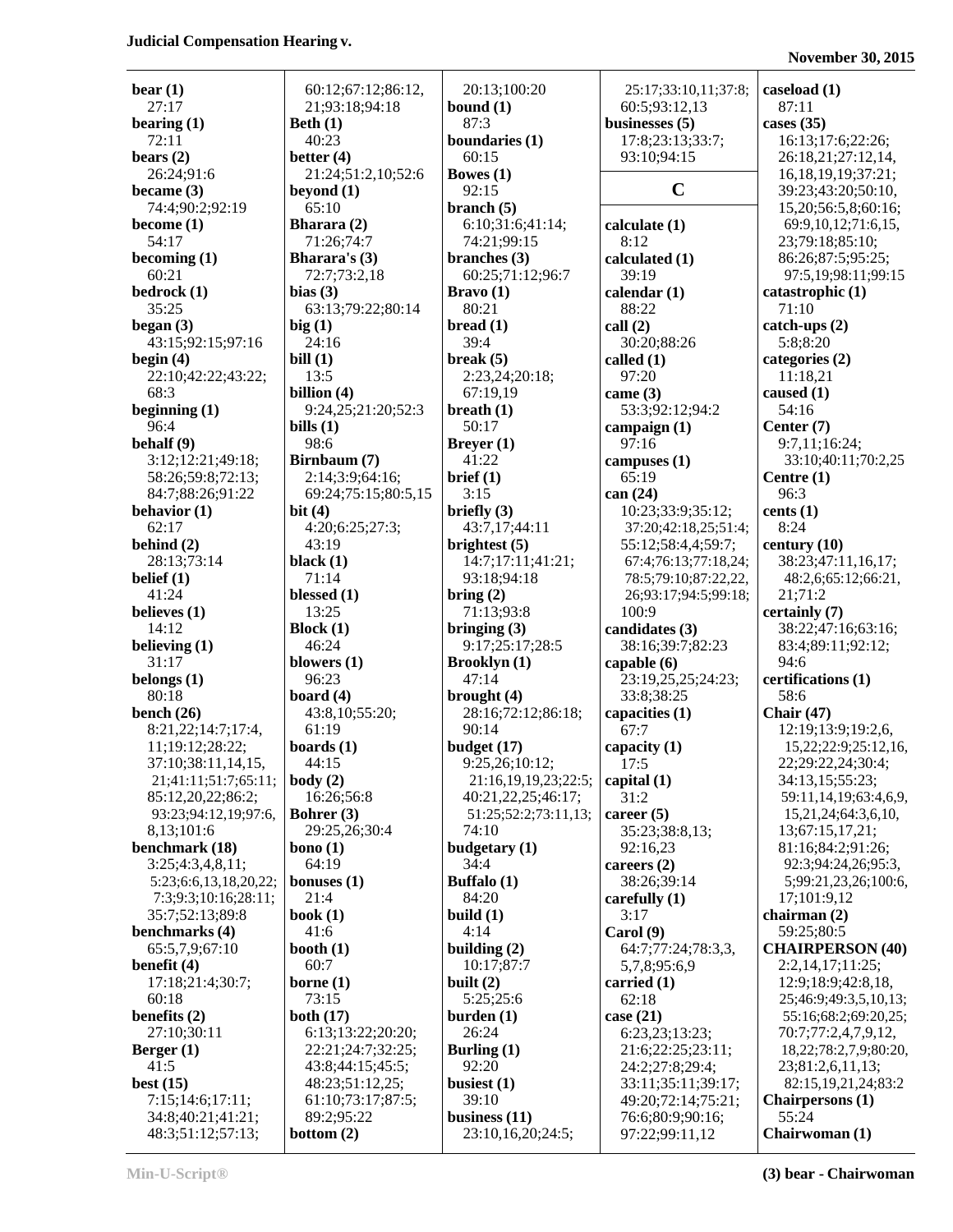# **November 30, 2015**

| 75:15                | 50:11;55:21,26;56:2,       | 83:4                    | 27:24;28:2,4,7;           | 16:7;24:17;54:7,         |
|----------------------|----------------------------|-------------------------|---------------------------|--------------------------|
| challenges $(3)$     | 23, 24; 57: 14, 19; 58: 2, | Code(1)                 | 29:10;30:10,20;31:8,      | 10;57:10;88:9            |
| 32:23;62:13;87:24    | 3,12;68:26;69:4;           | 87:7                    | 11,18,21;32:3,5,6;        | compares $(1)$           |
| <b>Chancery</b> (1)  | 84:7,8,8,11,12,12,13,      | coequal (1)             | 33:19,23,25;34:2,6,       | 16:11                    |
| 93:7                 | 15,22,23,23,26;85:5,       | 31:5                    | 12,20,25;35:14;36:4;      | comparison (4)           |
|                      |                            | $co-equal(2)$           |                           | 15:24,26;16:17;          |
| change $(3)$         | 6, 16, 18, 21; 86: 2, 3;   |                         | 37:2,7,26;39:25;42:2,     |                          |
| 5:14;72:9;90:12      | 87:8,15;88:2,5,7,12,       | 6:10;41:14              | 20;44:5;51:18,23;         | 94:8                     |
| changes $(3)$        | 13, 15, 16, 19, 25;        | coerces(1)              | 52:6,8,9,12,23;53:9,      | comparisons (1)          |
| 29:15;45:11;54:15    | 90:19,20,23,26;91:4,       | 66:2                    | 26;54:12,19;55:9,12;      | 54:2                     |
| changing $(1)$       | 10, 12, 13, 13, 22; 95: 19 | $co$ -founder $(1)$     | 57:5:59:7.22:60:18;       | compassionate (1)        |
| 66:15                | civic(2)                   | 70:25                   | 64:17,18;67:6,7,11,       | 37:10                    |
| charge $(2)$         | 13:26;37:8                 | cognizable (1)          | 12;68:12;71:21;           | compensate (1)           |
| 49:16;98:26          | civil (38)                 | 73:22                   | 72:18;73:4,10,20;         | 17:20                    |
|                      |                            |                         |                           |                          |
| charged $(1)$        | 4:6;11:11;23:2;            | coherent(1)             | 74:3,5,7;75:9,26;         | compensated (6)          |
| 34:6                 | 24:2,24;26:11;27:13;       | 90:7                    | 76:3,5,7,19,21,24;        | 30:14,19;33:5,14;        |
| charges $(2)$        | 31:15;33:22;47:23;         | $co$ -judges $(2)$      | 78:13,15;79:6,17;         | 84:26;94:12              |
| 24:26;99:8           | 49:6,17;50:8,23,26;        | 87:14;88:18             | 80:3,10;81:16;84:6;       | compensates $(1)$        |
| Charging $(2)$       | 55:21,26;56:2,4,6,13,      | COLAs(4)                | 85:2;89:2,7,12,13,16;     | 26:15                    |
| 95:7;96:17           | 14, 15, 21, 24; 57: 9, 14, | 5:25,25;10:17,18        | 91:24;94:19;95:14;        | compensation (71)        |
| charity $(1)$        | 24;69:2,3,9;84:3;          | colleague (2)           | 99:3                      | 4:23;6:14,16;9:11;       |
| 60:11                | 86:25;95:22,23,25;         | 22:13;87:25             | <b>Commissioner</b> (5)   | 12:23;13:6,10,17;        |
|                      |                            |                         |                           |                          |
| chasing $(1)$        | 96:9:100:24                | colleagues (17)         | 2:8;34:19;63:17;          | 14:13;16:5;17:10,16;     |
| 25:9                 | CJA's(4)                   | 24:17,20;38:9;          | 79:2;81:16                | 23:8,26;25:2,25;         |
| check $(1)$          | 72:2,4;79:26;80:16         | 44:16;46:20;57:9;       | <b>Commissioners (12)</b> | 27:25;29:11;30:10,       |
| 74:19                | Claim (1)                  | 77:19;84:21;85:14,      | 12:2,10;18:12;            | 11,12;31:9,19,21;        |
| cheering $(1)$       | 91:7                       | 20;86:2,13,19;87:10,    | 25:14,23;55:18;           | 32:3,10,21;33:18,20,     |
| 48:19                | Claims $(3)$               | 11,23;88:26             | 69:22;78:18;79:24;        | 24, 26; 34: 2, 9; 35: 2; |
| Chief (6)            | 20:3;69:7;85:10            | colleagues' (1)         | 80:3,15;101:9             | 36:4;37:3;38:18;         |
|                      |                            |                         |                           |                          |
| 3:6,12;40:13;        | clashes $(1)$              | 39:15                   | <b>Commissioner's (2)</b> | 39:19;40:8,24;41:4,      |
| 57:16;72:15;95:16    | 35:19                      | collective (1)          | 40:18;63:14               | 17;42:21,24;43:4;        |
| children (7)         | classification (2)         | 35:21                   | commissions (2)           | 51:5,15,18,19;52:14,     |
| 32:15;43:26;44:3,    | 47:6,22                    | $\text{college} (1)$    | 13:6;48:9                 | 20;55:13;62:24;          |
| 3;50:3,4,5           | clauses $(2)$              | 65:19                   | <b>Commission's (8)</b>   | 64:20,23,24,26;65:2,     |
| chip(1)              | 23:21,22                   | collusion (2)           | 13:11;24:26;29:8;         | 3;66:26;67:2,10,11,      |
| 35:4                 | clawback $(1)$             | 72:15,23                | 53:5,20;54:16;79:5,       | 12;72:19;74:3,11;        |
|                      | 79:8                       | Columbia (1)            | 20                        | 75:3;79:17;88:24;        |
| choice (1)           |                            |                         |                           |                          |
| 23:21                | clear(3)                   | 30:24                   | commitment (4)            | 89:9                     |
| choices (2)          | 6:12;13:18;30:18           | combination (1)         | 42:23;43:15,16;           | Compensation's (3)       |
| 93:5,5               | clerk(7)                   | 68:26                   | 85:15                     | 75:26;76:8;79:7          |
| chooses $(1)$        | 22:17;87:10,12,14,         | comfort(1)              | committed (2)             | competence (1)           |
| 38:7                 | 15,16;92:16                | 52:8                    | 29:18;30:6                | 13:21                    |
| church $(1)$         | clerks(1)                  | coming $(1)$            | <b>Committee (8)</b>      | competent $(2)$          |
| 86:7                 | 69:9                       | 92:14                   | 26:10,10,11,11,12,        | 67:9;76:12               |
|                      |                            |                         |                           |                          |
| circumstances (2)    | client(1)                  | commenced (2)           | 12;64:20;70:11            | competition (1)          |
| 52:6;57:20           | 71:20                      | 72:25;73:17             | committees (1)            | 60:9                     |
| cities (5)           | clients $(4)$              | commensurate (2)        | 26:9                      | competitive $(2)$        |
| 84:8,17;86:3,4,9     | 13:22;50:20;51:2,          | 31:9;94:14              | common $(4)$              | 23:9;41:20               |
| citizen(5)           | 12                         | comment $(1)$           | 52:17;56:17,20,21         | compiled $(1)$           |
| 51:26;73:7;75:18;    | climate $(1)$              | 46:11                   | communications (1)        | 40:12                    |
| 79:26;80:25          | 34:7                       | comments (4)            | 78:23                     | complaint $(5)$          |
| citizens (4)         | climb(1)                   |                         | communities (2)           | 73:3,20;75:20;           |
|                      |                            | 25:21;26:8;48:19;       |                           |                          |
| 35:26;37:14;71:13;   | 22:26                      | 49:5                    | 65:19;66:11               | 80:24;99:12              |
| 80:2                 | clock(1)                   | commercial (9)          | community $(3)$           | complaints $(2)$         |
| citizens' (1)        | 70:8                       | 17:3;23:2,17;24:5;      | 86:22;94:15,17            | 75:13;98:25              |
| 70:26                | closed $(1)$               | 25:17,17;31:2;33:11;    | companies $(1)$           | complex $(10)$           |
| City(81)             | 73:14                      | 93:21                   | 92:9                      | 17:6;22:26;23:26;        |
| 11:11,11,14,14,15;   | closer(1)                  | <b>Commission</b> (117) | company $(2)$             | 24:24;26:18;27:3,18;     |
| 16:25;20:4,26;25:19; | 58:15                      | 2:3,7;3:10,24;5:14,     | 92:10,26                  | 29:4;33:12;93:21         |
|                      |                            |                         |                           |                          |
| 26:2;27:26;28:24;    | closest $(1)$              | 16,20;6:4,8,9,19;       | comparable (2)            | complexity $(1)$         |
| 31:16;33:22;34:17,   | 7:20                       | 7:10;10:6,21;11:4,      | 65:8;85:17                | 40:2                     |
| 21;43:11,13;44:13,   | closing $(1)$              | 24;12:19;14:15;15:6,    | comparative $(1)$         | component $(3)$          |
| 23;45:5;46:5,8;      | 45:18                      | 8,9;19:7;20:5;21:13,    | 40:5                      | 34:25;41:15;64:23        |
| 47:14,23;49:22,26;   | $\cot(1)$                  | 15;22:3,12;25:7;        | Compared (6)              | comprised $(3)$          |

**Min-U-Script® (4) challenges - comprised**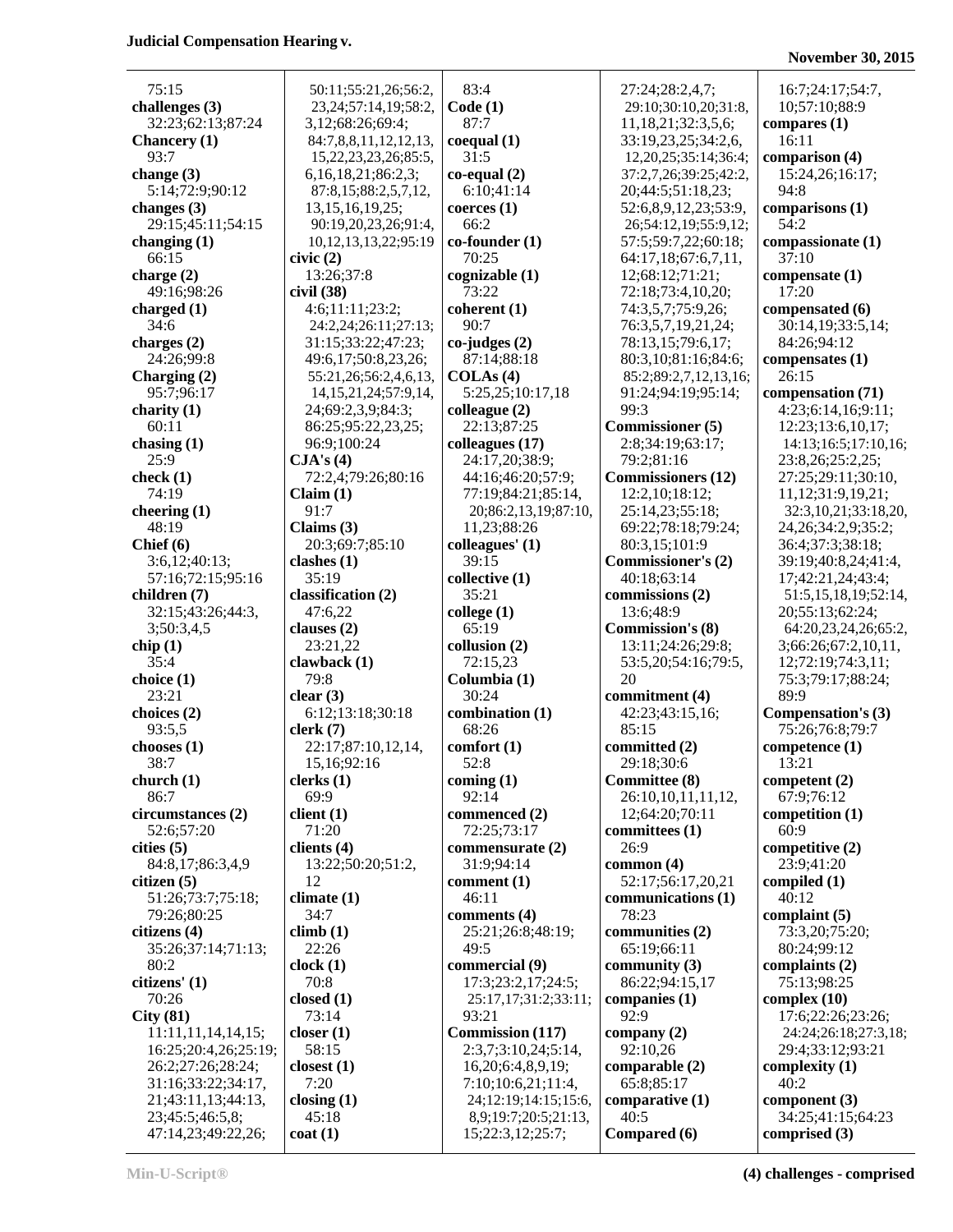**November 30, 2015**

| 37:8;38:12,14               | 6:21                                      | convened (3)                            | 21:7;46:21,21;48:12,                                       | courtesy              |
|-----------------------------|-------------------------------------------|-----------------------------------------|------------------------------------------------------------|-----------------------|
| computer $(1)$              | consistently (1)                          | 25:7;27:25;28:2                         | 12;56:10,10;69:8,10;                                       | 66:9                  |
| 65:10                       | 24:9                                      | convenience (1)                         | 87:3;96:2,2,16                                             | courtroo              |
| concealment (1)             | constituencies (1)                        | 75:11                                   | couple(1)                                                  | 36:2                  |
| 79:16                       | 85:15                                     | convention (1)                          | 20:10                                                      | Courts (              |
| concept $(1)$               | constituency (1)                          | 62:5                                    | course(14)                                                 | 9:7,12                |
| 35:17                       | 26:22                                     | conversations (1)                       | 19:25;21:5;33:26;                                          | 18;17:                |
| concern $(3)$               | constitute (1)                            | 65:26                                   | 35:25;46:15;50:14;                                         | 26:7,1                |
| 15:5;37:7;53:5              | 40:24                                     | Cooper $(1)$                            | 60:7,18;61:14,20;                                          | 27:5,1                |
| concluded (1)               | constitution (11)                         | 97:9                                    | 79:20;81:9;92:23;                                          | 30:5,5                |
| 101:17                      | 48:4;60:13;61:2,4;                        | copy(5)                                 | 93:22                                                      | 17,26                 |
| conclusion (1)              | 62:6,8,11,20,22,25;                       | 15:7;73:4;75:13;                        | course(1)                                                  | 18,21;                |
| 75:16                       | 75:4                                      | 81:4,12                                 | 31:17                                                      | 40:11;                |
| conclusions (2)             | constitutional (14)                       | core(1)                                 | <b>Court (267)</b>                                         | 50:22;                |
| 74:24;79:14                 | 34:26;41:18;47:14;                        | 66:3                                    | 3:25,26;4:5,6,6,9,                                         | 69:6;8                |
| conclusory (1)              | 62:13,17;71:3,15;                         | Cornell (1)                             | 26;5:23;6:5,24,25;                                         | 85:11;                |
| 62:12                       | 72:22;74:11,17,26;                        | 40:8                                    | 8:2,4,14,21;9:3,13,                                        | 16;89:<br>90:2,8      |
| condition(1)<br>10:2        | 75:7;95:24;100:24<br>constitutionally (2) | cornerstone (1)<br>13:19                | 15, 18; 10:8, 9, 15, 23,<br>25, 26; 11: 2, 3, 8, 9, 9, 10, | 95:15,                |
| conditions (3)              | 47:26;75:10                               | corrected(1)                            | 11, 11, 12, 13, 14, 14, 15,                                | court's (             |
| 45:19;98:5,8                | constrain (1)                             | 91:21                                   | 16;14:23;16:8,9,10,                                        | 85:7                  |
| Condon (4)                  | 62:26                                     | correctly (1)                           | 20,25;19:5,8,24;20:2,                                      | covers (2             |
| 19:3,6,7,20                 | constriction (1)                          | 93:19                                   | 2;21:2,3;22:15,18,21;                                      | 73:21;                |
| Conduct (3)                 | 38:21                                     | corrupt(2)                              | 23:5;24:14;25:3,4;                                         | Covingto              |
| 76:20;80:11;99:3            | consumer $(4)$                            | 71:5;80:17                              | 26:13,20,20,23;27:6,                                       | 92:20                 |
| conducted (3)               | 26:21;53:25;54:8;                         | corrupted $(2)$                         | 11,16;28:9,17;29:9,                                        | Cozier (4             |
| 5:16;78:17;96:4             | 65:10                                     | 71:12;75:9                              | 11;30:6,7,23;31:7,15,                                      | 2:16,1                |
| confidence (2)              | contact(1)                                | Corruption (17)                         | 15, 19, 22, 23; 32: 7, 13,                                 | create (2             |
| 21:10;23:23                 | 86:6                                      | 71:22,24;72:6;                          | 15, 19, 22; 33: 8, 21, 22;                                 | 5:14;6                |
| confined $(1)$              | contend (2)                               | 73:5,10,20,21;76:18;                    | 34:17,21;35:8,24;                                          | created (             |
| 65:7                        | 35:20;60:9                                | 79:26;80:5,10,12;                       | 39:10,18,23;41:22;                                         | 37:24;                |
| confront(1)                 | contents (1)                              | 95:7,17,18;96:5;                        | 42:5,14;43:5,9,11,13,                                      | 74:3;7                |
| 74:23                       | 46:4                                      | 97:14                                   | 15, 18, 21, 24; 44: 10,                                    | creating              |
| confronted (1)              | context (2)                               | cost(49)                                | 13, 14, 19, 20, 21, 24, 25;                                | 74:4                  |
| 40:16                       | 4:20;50:26                                | 4:14,15;5:5,9;7:4,                      | 45:4,7,10,10,12,13;                                        | creation              |
| confusional $(1)$           | continue (11)                             | 17,22,25;8:8,22,24,                     | 46:5,8,16,17,18,21,                                        | 30:10                 |
| 35:17                       | 2:22;14:8;24:23;                          | 25;9:12,16,19;10:7;                     | 22, 24; 47: 19, 20, 20,                                    | credit (1             |
| Connecticut (1)             | 36:5;43:16;52:2;                          | 14:19,21;15:4;16:3,9,                   | 21, 23, 23, 24; 48: 3, 11,                                 | 61:9                  |
| 92:15<br>connection (3)     | 53:18;57:25;67:23;<br>93:17;99:6          | 16;17:24;20:14,14;<br>24:10;25:6;28:15; | 13, 13, 17, 20, 23; 50: 3,<br>4,7,20;54:11,22,25;          | crime $(2)$<br>74:8;8 |
| 15:19;66:26;93:14           | Continued (7)                             | 29:15;30:25;33:23;                      | 55:5,7,9,21,26;56:2                                        | crimes (1             |
| connivance $(1)$            | 18:16;35:7;39:12;                         | 35:9;37:6,23,26;                        | 4,7,9,9,11,12,13,14,                                       | 49:24                 |
| 71:16                       | 41:16;52:20;56:25;                        | 38:3;42:5;45:11,15;                     | 15, 15, 22, 22, 24; 57: 9,                                 | criminal              |
| Conrad (2)                  | 83:5                                      | 51:8;53:7;54:4,8,12,                    | 11, 15, 17, 17, 22, 24, 26;                                | 4:7;11                |
| 42:13,16                    | continues $(2)$                           | 21,24;55:10;93:16;                      | 58:13,13,14,16,17,18,                                      | 26:11;                |
| $\text{consent}(1)$         | 28:23;39:8                                | 94:21                                   | 19, 19; 59: 16; 60: 22,                                    | 26;56                 |
| 62:9                        | continuing $(4)$                          | costs(4)                                | 23;65:22;66:18,24;                                         | 73:3,1                |
| consequences <sub>(1)</sub> | 13:10;32:23;85:24;                        | 21:24;57:11;65:8;                       | 68:8, 15, 16, 22, 23, 24,                                  | 90:26;                |
| 32:19                       | 89:20                                     | 91:5                                    | 25, 26; 69: 2, 3, 3, 5, 7, 11,                             | criminal              |
| Consequently (2)            | contract(1)                               | counsel $(11)$                          | 12,13;70:20;74:26;                                         | 97:7,1                |
| 31:11;70:12                 | 23:22                                     | 27:7,14;92:5,9,15,                      | 84:3,7,11,15,24,26;                                        | crisis $(1)$          |
| conservative (1)            | contracts $(1)$                           | 21;93:11;96:22,23;                      | 85:6,7,13,16,16,18,                                        | 51:25                 |
| 21:18                       | 23:23                                     | 98:3,25                                 | 21;86:2,15,15,16,19;                                       | criteria (            |
| consider (6)                | contribute $(2)$                          | counterparts $(1)$                      | 87:3,8,15;88:2,4,5,5,                                      | 65:12                 |
| 10:6;32:7;46:4;             | 23:14;35:12                               | 16:6                                    | 7, 10, 12, 12, 13, 14, 15,                                 | critical (            |
| 57:20;66:11,16              | contributes $(1)$                         | counties $(3)$                          | 16, 19, 21, 25; 89: 17,                                    | 13:6;1                |
| considered $(1)$            | 23:19                                     | 23:22;47:4;68:17                        | 18, 20; 90: 6, 20, 23, 25,                                 | 25:25;                |
| 60:18                       | contributions (1)<br>26:13                | country $(11)$<br>9:6,9,14,16,17,20;    | 26;91:6,7,8,12,13,23;<br>93:6,7,9,20;94:10;                | 29:16;<br>criticism   |
| considering $(1)$<br>2:5    | controlling $(1)$                         | 17:2;39:11;57:6,8;                      | 95:22;96:15,24;99:3;                                       | 53:3                  |
| consistencies (1)           | 71:8                                      | 65:19                                   | 100:21                                                     | criticized            |
| 19:23                       | controversy (2)                           | County $(16)$                           | court-controlled (1)                                       | 52:25                 |
| consistent $(1)$            | 35:4:86:26                                | 10:26:11:8:19:12                        | 80:11                                                      | $\csc(1)$             |
|                             |                                           |                                         |                                                            |                       |

37:8;38:12,14 6:21 **convened (3)** 21:7;46:21,21;48:12, **courtesy (1) consistently (1)** 25:7;27:25;28:2 12;56:10,10;69:8,10; 66:9 65:10 24:9 **convenience (1)** 87:3;96:2,2,16 **courtrooms (1) constituencies (1)** 75:11 **couple (1)** 36:2 79:16 85:15 **convention (1)** 20:10 **Courts (62) constituency (1)** 62:5 **course (14)** 9:7,12;16:11,12, 26:22 **conversations (1)** 19:25;21:5;33:26; 18;17:7,13;24:8; **constitute (1)** 65:26 <br> 35:25;46:15;50:14; 26:7,10,11,11,12; 15:5;37:7;53:5 40:24 **Cooper (1)** 60:7,18;61:14,20; 27:5,12;28:18;29:4; **constitution (11)** 97:9 79:20;81:9;92:23; 30:5,5,8,9,15;31:14, 101:17 48:4;60:13;61:2,4; **copy (5)** 93:22 17,26;32:12,25;33:7, **conclusion (1)** 62:6,8,11,20,22,25; 15:7;73:4;75:13; **courses (1)** 18,21;34:5;38:3; 75:16 75:4 81:4,12 31:17 40:11;47:11,12; **constitutional (14) core (1) court (267)** 50:22;56:6;57:18; 74:24;79:14 34:26;41:18;47:14; 66:3 3:25,26;4:5,6,6,9, 69:6;84:8,18,23; **conclusory (1)** 62:13,17;71:3,15; **Cornell (1)** 26;5:23;6:5,24,25; 85:11;86:14,14,15, 62:12 72:22;74:11,17,26; 40:8 8:2,4,14,21;9:3,13, 16;89:5,15,25,26; **condition (1)** 75:7;95:24;100:24 **cornerstone (1)** 15,18;10:8,9,15,23, 90:2,8,19,21;91:4,10; **constitutionally (2)** 13:19 25,26;11:2,3,8,9,9,10, 95:15,22;96:10,10,26 **conditions (3)** 47:26;75:10 **corrected (1)** 11,11,12,13,14,14,15, **court's (1) constrain (1)** 91:21 16;14:23;16:8,9,10, 85:7 **Condon (4) correctly (1)** 20,25;19:5,8,24;20:2, **covers (2) constriction (1)** 93:19 2;21:2,3;22:15,18,21; 73:21;96:19 **Conduct (3) corrupt (2) corrupt (2)** 23:5;24:14;25:3,4; **Covington (1)** 23:5 **consumer (4)** 71:5;80:17 26:13,20,20,23;27:6, 92:20 **conducted (3)** 26:21;53:25;54:8; **corrupted (2)** 11,16;28:9,17;29:9, **Cozier (4)** 65:10 11:12;75:9 11:30:6,7,23;31:7,15, 2:16,16;80:4,15 **contact (1) contact (1) contact (1) contact (1) contact (2) contact (2) c** 86:6 71:22,24;72:6; 15,19,22;33:8,21,22; 5:14;66:5 **contend (2) contend (2)** 73:5,10,20,21;76:18; 34:17,21;35:8,24; **created (6)** 65:7 35:20;60:9 79:26;80:5,10,12; 39:10,18,23;41:22; 37:24;38:20;41:17; **contents (1)** 95:7,17,18;96:5; 42:5,14;43:5,9,11,13, 74:3;76:3,4 74:23 46:4 97:14 15,18,21,24;44:10, **creating (1) context (2) cost (49)** 13,14,19,20,21,24,25; 74:4 40:16 4:20;50:26 4:14,15;5:5,9;7:4, 45:4,7,10,10,12,13; **creation (1) continue (11)** 17,22,25;8:8,22,24, 46:5,8,16,17,18,21, 30:10 35:17 2:22;14:8;24:23; 25;9:12,16,19;10:7; 22,24;47:19,20,20, **credit (1) Connecticut (1)** 36:5;43:16;52:2; 14:19,21;15:4;16:3,9, 21,23,23,24;48:3,11, 61:9 92:15 53:18;57:25;67:23; 16;17:24;20:14,14; 13,13,17,20,23;50:3, **crime (2) connection (3)** 93:17;99:6 24:10;25:6;28:15; 4,7,20;54:11,22,25; 74:8;86:9 **15:19:19:19:19:19:20:25:33:23; 15:5,7,9,21,26:56:2, crimes (1)** 29:15:30:25:33:23; 55:5,7,9,21,26:56:2, **crimes (1) connivance (1)** 18:16;35:7;39:12; 35:9;37:6,23,26; 4,7,9,9,11,12,13,14, 49:24 71:16 41:16;52:20;56:25; 38:3;42:5;45:11,15; 15,15,22,22,24;57:9, **criminal (19) Conrad (2)** 83:5 51:8;53:7;54:4,8,12, 11,15,17,17,22,24,26; 4:7;11:11;19:13; continues (2)  $\vert$  21,24;55:10;93:16;  $\vert$  58:13,13,14,16,17,18, 26:11;47:24;50:23, **consent (20:23;39:8** 94:21 19,19;59:16;60:22, 26;56:6,22;69:2,3,9; **continuing (4) costs (4) costs (4)** 23;65:22;66:18,24; 73:3,19;85:10;86:24; **consequences (1)** 13:10;32:23;85:24; 21:24;57:11;65:8; 68:8,15,16,22,23,24, 90:26;95:22;99:5 32:19 89:20 91:5 25,26;69:2,3,3,5,7,11, **criminally (3) Contract (1) counsel (11)** 12,13;70:20;74:26; 97:7,14;101:5 23:22 23:22 27:7,14:92:5,9,15, 84:3,7,11,15,24,26; **crisis (1) contracts (1)** 21;93:11;96:22,23; 85:6,7,13,16,16,18, 51:25 21:18 23:23 98:3,25 21;86:2,15,15,16,19; **criteria (1) contribute (2) counterparts (1)** 87:3,8,15;88:2,4,5,5, 65:12 23:14;35:12 | 16:6 | 7,10,12,12,13,14,15, **critical (8) contributes (1) counties (3)** 16,19,21,25;89:17, 13:6;15:5;17:17; **considered (1)** 23:19 23:22;47:4;68:17 18,20;90:6,20,23,25, 25:25;26:16;27:20; **contributions (1) country (11)** 26;91:6,7,8,12,13,23; 29:16;93:10 **considering (1)** 26:13 9:6,9,14,16,17,20; 93:6,7,9,20;94:10; **criticism (1) controlling (1)** 17:2;39:11;57:6,8; 95:22;96:15,24;99:3; 53:3 **consistencies (1)** 71:8 65:19 100:21 **criticized (1)** 19:23 **controversy (2) County (16) court-controlled (1)** 52:25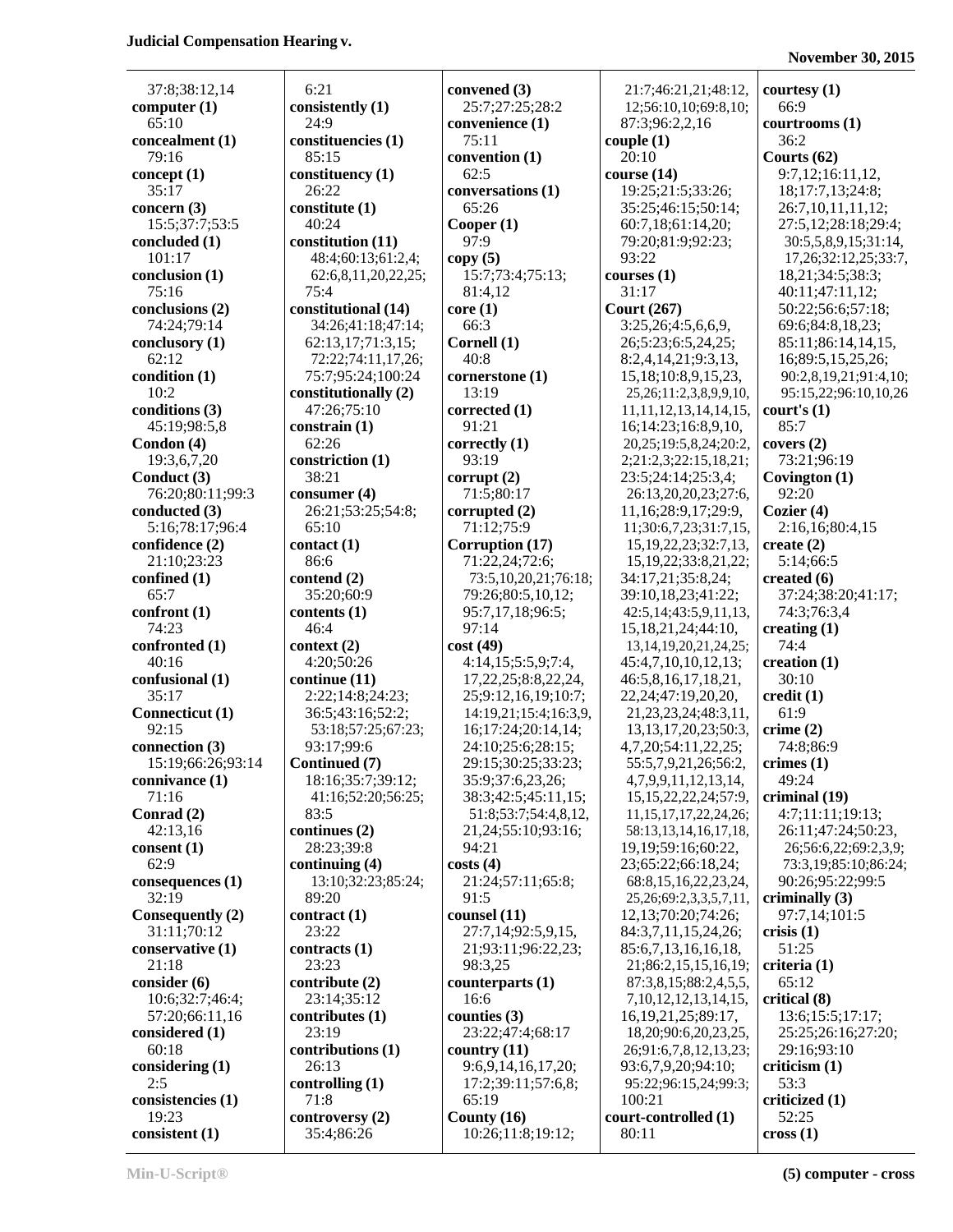**November 30, 2015**

| 36:2                     | dec                   |
|--------------------------|-----------------------|
| $cross-motion (1)$       | 6                     |
| 75:22                    | dec                   |
| crucial (1)              | 3                     |
| 18:7                     | dec                   |
| culture $(2)$            | 2<br>7                |
| 65:15;66:19<br>Cuomo (2) | dec                   |
| 44:6;72:15               | 5                     |
| cups $(1)$               | dec                   |
| 70:6                     | 2                     |
| current $(11)$           | 7                     |
| 7:26;9:13;15:5;          | dec                   |
| 19:10;22:14;54:16,       | 7                     |
| 25;73:26;78:17;          | dec                   |
| 82:20;89:23              | 7                     |
| currently (8)            | dec                   |
| 9:15;19:11;20:16,        | 7                     |
| 25;69:4;76:20;88:6,      | dec                   |
| 10                       | 7                     |
| cuts(1)                  | dec                   |
| 93:22                    | 4                     |
| CV(1)                    | dec                   |
| 15:20                    | 3                     |
| D                        | dec<br>3              |
| daily $(3)$              | dec<br>$\overline{4}$ |
| 26:21;43:20;50:20        | ded                   |
| data(4)                  | 3                     |
| 40:5,10;53:23;54:5       | ded                   |
| date(1)                  | 4                     |
| 89:23                    | dee                   |
| dated $(1)$              | 9                     |
| 89:6                     | def                   |
| David (2)                | 9                     |
| 12:12,20                 | def                   |
| Davis $(2)$              | 4                     |
| 92:17;94:2               | def                   |
| day $(5)$                | 7                     |
| 27:23;35:24;39:8;        | def                   |
| 85:26;86:7               | 6                     |
| days $(3)$               | def                   |
| 49:19;61:14;69:6         | 2                     |
| dead(1)                  | def                   |
| 9:16                     | 6                     |
| deal(1)                  | defi                  |
| 21:16                    | 1                     |
| dealing(1)               | defi                  |
| 96:13                    | 9                     |
| dealings (1)             | 3                     |
| 93:12                    | defi                  |
| Deborah (3)              | 6                     |
| 25:19,26;97:10           | Del                   |
| debt(3)                  | $\overline{2}$        |
| 26:21;27:15;61:7         | del:                  |
| decade (5)               | 2                     |
| 14:4;28:4;41:9;          | deli                  |
| 57:4;84:14               | 2                     |
| decades(2)               | deli                  |
| 13:15;85:20              | 5                     |
| December (4)             | deli                  |
| 58:5,6;79:12;81:17       | 2                     |

**dency** (1) 62:18 **deciding (2)** 33:9;93:8 decision (4) 28:8;38:8;52:16;  $5:2$ **decision-making (1)** 53:22 **decisions (7)** 23:19;27:22;60:16; 71:7,19;73:26;79:19 declaration (1) 75:24 declarations (3) 76:9,13,15 declaratory (2)  $72:25:73:9$ declared (1)  $4:5$ **declination (1)** 41:16 decree (1) 37:20 decreed (1) 37:25 **decried (1)** 41:12 **dicate** (1) 35:15 **dication** (1)  $46:5$ **em (1)**  $7:2$ **defend (2)** 93:3,4 **dender (1)** 49:23 **defends (1)** 71:18 **defense (2)** 60:12;71:18 **defer (1)** 22:8 derring (2) 63:8,9 **deficiencies (1)** 17:12 **deficit (5)**  $:25;21:16;22:5;$ 39:20;52:3 **ine** (1) 67:9 delayare (6) 24:4,7,11;93:2,6,15 **delay (3)**  $25:5,8:52:19$ delighted (1) 25:23 **diamage inquency (1)** 50:7 **diver** (1) 23:24

**delivered (2)** 39:25;73:3 **demanding (1)** 33:13 **demeanor (1)** 66:20 **democracy (1)** 41:15 **democratic (1)** 13:3 **demonstrate (2)** 31:7;91:19 **demonstrated (1)** 80:8 **demonstrations (1)** 65:18 **denial (1)** 54:21 **Department (10)** 22:24;39:10;56:14; 96:11,16,17,25; 97:12;98:14,16 **departures (1)** 39:15 **depend (1)** 27:23 **dependent (1)** 24:25 **depends (2)** 13:21;14:11 **depravation (1)** 95:25 **depravations (1)** 100:23 **deprived (2)** 97:22;98:6 **depth (1)** 50:17 **Deputy (1)** 40:13 **described (2)** 40:17,22 **deserve (1)** 34:8 **deserved (1)** 20:7 **deserves (1)** 14:13 **designating (1)** 23:22 **desire (1)** 56:18 **desks (1)** 61:13 **despite (3)** 32:2;84:21;87:23 **destroying (1)** 97:19 **destruction (2)** 97:21;100:24 **detail (1)** 3:17 **details (1)**

15:20 **determination (1)** 29:8 **determinations (1)** 3:26 **determine (1)** 32:17 **determined (4)** 14:18;31:8,11;89:8 **detrimental (1)** 17:21 **devaluation (1)** 17:9 **devalue (1)** 53:18 **devalues (2)** 17:20;94:11 **devastating (1)** 39:6 **developed (2)** 85:23;86:14 **developing (1)** 16:26 **deviated (1)** 60:20 **dialogue (1)** 65:4 **difference (5)** 44:24,26;45:2; 59:8;88:9 **differences (4)** 16:16;58:11;91:5,6 **different (11)** 10:24;45:20;47:12; 48:22;66:3;88:6; 89:5;90:6,8,18;91:10 **differential (1)** 57:23 **differentials (1)** 90:20 **difficult (6)** 4:23;11:6;17:10; 32:24;58:23;87:23 **difficulties (1)** 87:24 **diminish (2)** 17:12;39:2 **diminished (2)** 24:19;37:13 **diminishing (1)** 39:3 **Dina (1)** 41:2 **dire (1)** 52:6 **direct (1)** 73:12 **Director (6)** 40:13,22;64:7; 70:2,24;95:6 **directors (3)** 43:8,10;44:15 **disabilities (2)**

98:4,7 **disability (2)** 64:21;98:19 **disadvantage (1)** 91:17 **disagrees (1)** 82:7 **discharge (1)** 79:24 **discharging (1)** 71:3 **disciplinary (2)** 75:5;80:12 **discovery (1)** 87:4 **discriminate (1)** 98:17 **discuss (2)** 20:4;100:9 **discussion (1)** 65:3 **disentitle (1)** 74:10 **dismal (1)** 40:16 **disparate (2)** 46:18,26 **disparities (5)** 10:22;90:15;91:3, 17,20 **disparity (11)** 44:12;68:21;69:17; 84:25;85:3;88:17; 89:2,20,22;90:12,13 **dispensing (1)** 100:21 **dispose (1)** 99:6 **disposed (2)** 60:8;69:9 **Dispositions (1)** 21:9 **dispositive (2)** 75:14;76:14 **dispossessing (2)** 61:3;62:11 **disproportionate (1)** 90:19 **disputes (2)** 33:7;93:13 **disqualification (1)** 79:21 **disqualified (1)** 80:4 **disqualifying (1)** 80:14 **disregard (1)** 80:9 **disruptive (1)** 39:8 **Dissatisfaction (1)** 39:14 **dissenting (1)**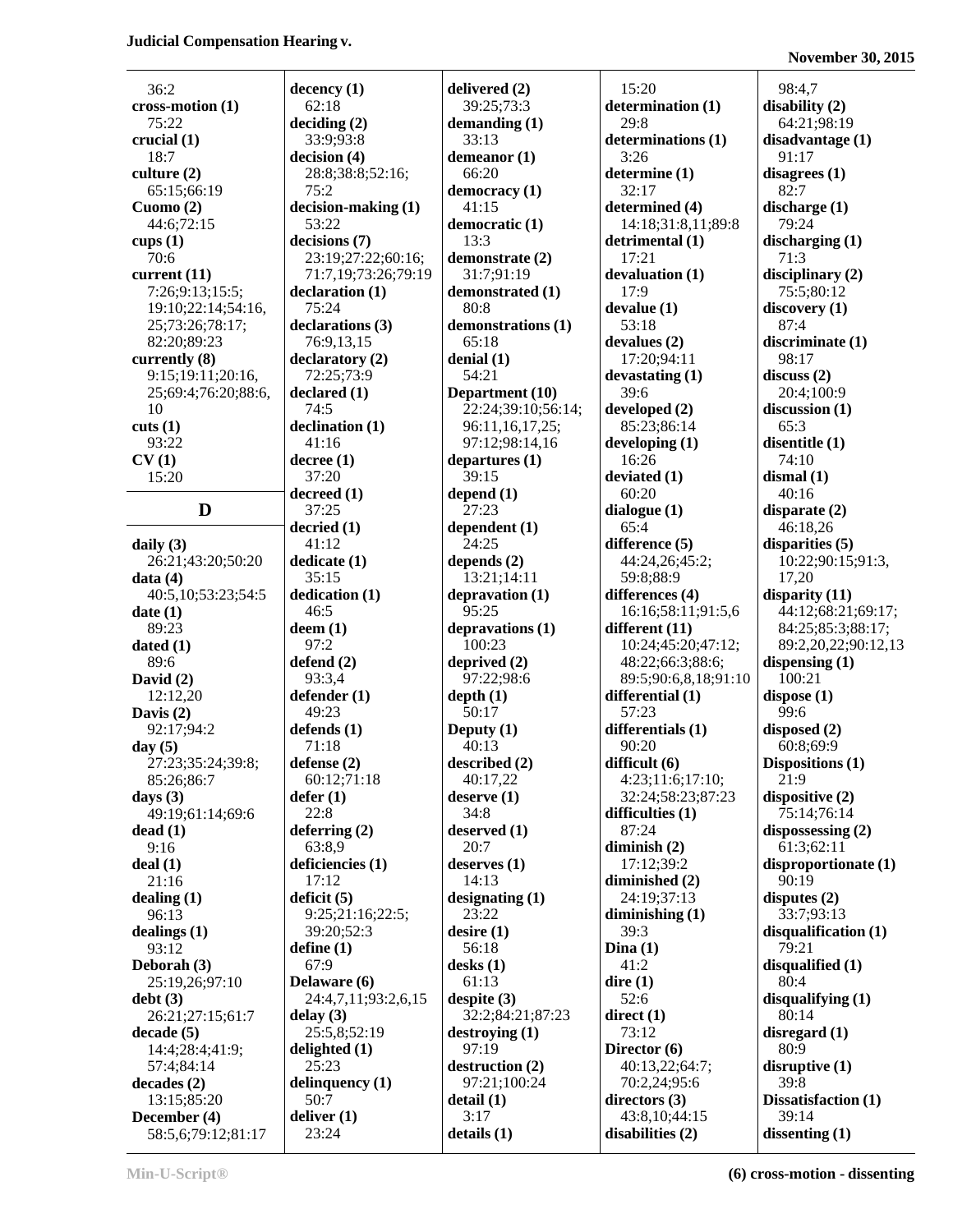**November 30, 2015**

| 52:17                                       | Doyle                 |
|---------------------------------------------|-----------------------|
| distinct (1)                                | 53:5                  |
| 88:16<br>distinguished (1)                  | Dr(4)<br>15:1         |
| 25:22                                       | Drager                |
| distribute (1)                              | 97:1                  |
| 81:8                                        | drama                 |
| District (42)<br>3:25,26;5:23;6:5,          | 90:1<br>drastic       |
| 25;8:2,4,14;9:3,18;                         | 45:2                  |
| 10:9,15;11:12;19:11;                        | draw (                |
| 20:23,25;25:4;30:24;                        | 23:6                  |
| 31:19,23;35:8;38:2;<br>42:5;45:10;46:24,25; | drawn<br>60:1         |
| 47:20,23;54:22,25;                          | driver:               |
| 55:7;59:16;68:8,14,                         | 64:2                  |
| 16,25;69:11;90:24;<br>92:16,18;93:6;99:4    | drougl<br>7:6         |
| diverse (5)                                 | drug(1                |
| 26:23;30:18;33:16;                          | 86:1                  |
| 38:16;87:12                                 | drugs                 |
| diversity (1)<br>38:10                      | 86:1                  |
| Division (9)                                | due(9)<br>24:1        |
| 39:9;47:13;56:13;                           | 54:2                  |
| 96:11,17,25;97:12;                          | 95:2                  |
| 99:2;101:7<br>divisions (2)                 | during<br>35:1        |
| 48:22;56:12                                 | 92:2                  |
| docket (1)                                  | duties                |
| 26:20                                       | 79:2                  |
| doctor(1)<br>98:10                          | duty (2<br>79:1       |
| document (1)                                | dysfun                |
| 71:24                                       | 73:1                  |
| documentary (1)<br>80:13                    | dysfun<br>71:1        |
| documented (5)                              |                       |
| 23:3;24:3;41:7;                             |                       |
| 71:2;73:2                                   |                       |
| documents(1)<br>81:23                       | earlier<br>32:6       |
| dollar (3)                                  | earlies               |
| 5:5;52:2;73:11                              | 38:2                  |
| dollars (2)<br>8:24;79:8                    | early (<br>39:1       |
| domestic (2)                                | earn (1               |
| 86:9,15                                     | 10:2                  |
| done (13)                                   | 44:1                  |
| 5:24;12:6;28:12;<br>47:25,26;60:12;77:6;    | 76:1<br>93:2          |
| 78:24;81:22;82:15,                          | earnin                |
| 18;90:11;96:5                               | 28:2                  |
| door(1)                                     | 45:3                  |
| 65:3                                        | east (1)              |
| doors(1)<br>73:14                           |                       |
|                                             | 84:1                  |
| double (1)                                  | <b>Easter</b><br>46:2 |
| 73:24                                       | easy (3               |
| down (3)                                    | 47:7                  |
| 80:3;88:3;100:11<br>downside (1)            | econon<br>18:4        |

| yle (2)<br>3:5,13                      | economically (1)<br>38:17         |
|----------------------------------------|-----------------------------------|
| (4)                                    | economics (3)                     |
| 15:18,23;16:13,21                      | 15:15,17,21                       |
| ager(1)<br>)7:10                       | economist (2)<br>15:15;40:13      |
| amatic (1)                             | economist's (1)                   |
| 90:18                                  | 18:11                             |
| stically (1)<br>15:20                  | economy (8)<br>9:26;21:24;23:13;  |
| uw(2)                                  | 32:23;33:6;49:2;                  |
| 23:6;37:16                             | 51:24:52:4                        |
| um(2)<br>60:15;74:26                   | educated (1)<br>60:4              |
| vers(1)                                | educating $(1)$                   |
| 54:25                                  | 44:2                              |
| $\text{ought}$ (1)                     | education (1)                     |
| 1:6<br>ıg (1)                          | 85:24<br>effect (7)               |
| 36:15                                  | 5:24;6:24;9:12;                   |
| 1gs (1)                                | 39:7,18;52:19;66:24               |
| 36:11<br>e(9)                          | effecting $(1)$<br>32:16          |
| 24:18;51:7,10;                         | effective (7)                     |
| 54:20;71:9;93:24;                      | 4:13;10:16;25:5;                  |
| 95:23;99:9;100:23                      | 29:12;33:25;45:7,10               |
| ring(4)<br>35:19;53:7;90:13;           | effects $(2)$<br>39:2;61:17       |
| 2:23                                   | efficiency (2)                    |
| ties $(2)$                             | 27:9;93:9                         |
| 79:25;88:21                            | efficient $(1)$<br>92:24          |
| ty(2)                                  |                                   |
|                                        |                                   |
| 79:15,20<br>sfunction (1)              | efficiently (1)<br>33:7           |
| 73:14                                  | effort(1)                         |
| sfunctional (1)                        | 86:21                             |
| 71:12                                  | efforts(1)<br>84:21               |
| E                                      | egregious (1)                     |
|                                        | 99:5                              |
| $r$ lier $(2)$                         | egregiously (2)                   |
| 32:6;67:5<br>liest (1)                 | 5:4;61:26<br>eight $(1)$          |
| 38:23                                  | 89:10                             |
| $\exists y(1)$                         | either $(1)$                      |
| 39:15                                  | 44:23<br>elected $(6)$            |
| n (11)<br>10:23;16:8;21:3;             | 19:12;56:11;59:5,                 |
| 44:13,22;57:9;58:4;                    | 6,7;84:11                         |
| 76:11;90:25,26;                        | election (1)                      |
| 3:25<br>$\min(g(5))$                   | 38:11<br>electorate (1)           |
| 28:25,26;29:3;                         | 62:9                              |
| 15:3;94:3                              | electronic (1)                    |
| t(1)                                   | 3:21                              |
| 34:19<br>stern (1)                     | Elena $(4)$<br>63:6;70:2,24;77:24 |
| 16:25                                  | eliminate (1)                     |
| y(3)                                   | 67:8                              |
| 17:7;48:9;71:24<br>nomic (7)           | Ellen $(4)$<br>97:5,5,16;98:6     |
| 18:4;23:14;31:2;<br>34:4,7;37:11;41:10 | else (7)<br>48:15;56:20;63:10;    |

 $4:23:13;$ 2:19;66:24 25;45:7,16  $1:59:5$ 63:6;70:2,24;77:24 67:17;70:21;77:23; 79:11 **elsewhere (2)** 38:25;48:14 **e-mail (2)** 78:25;79:22 **embarrassing (1)** 58:21 **embedded (1)** 73:12 **embodies (1)** 37:19 **embraced (1)** 73:10 **emergency (2)** 43:19;61:12 **emphasize (1)** 44:8 **employ (1)** 35:22 **employed (2)** 40:17;54:10 **employees (5)** 20:22,25;49:19; 90:2;91:8 **employers (1)** 90:3 **empowered (1)** 37:21 **empowering (1)** 40:18 **enable (1)** 64:4 **enabling (1)** 42:4 **enacting (2)** 61:12,16 **end (6)** 2:11;13:3;64:2; 85:2,3;89:2 **ended (1)** 101:13 **endorse (1)** 50:24 **ends (1)** 95:3 **enforce (1)** 71:13 **enforcement (7)** 62:14;71:16;95:7, 17,18;96:6;97:15 **engaged (1)** 95:24 **engenders (1)** 66:23 **engineering (1)** 60:4 **enlightened (1)** 41:19 **enormous (4)** 26:24;27:17;29:3; 39:17 **enough (1)**

38:15 **ensuing (3)** 4:16;5:26;10:18 **ensure (2)** 28:20;95:21 **enter (1)** 27:6 **entered (2)** 99:11,13 **entire (4)** 3:13;47:24;49:18, 18 **entitled (3)** 41:6;66:24;72:3 **entitling (1)** 75:24 **eons (1)** 40:16 **epidemic (1)** 21:8 **equal (5)** 31:22;37:19;45:15; 46:21;48:12 **equalization (2)** 47:5,22 **equalizing (1)** 46:26 **equation (1)** 48:26 **equitable (3)** 20:8,19;89:4 **eroded (4)** 33:26;51:8;54:6,9 **eroding (1)** 53:8 **erosion (2)** 14:17;55:10 **essential (4)** 23:12;32:14;41:15; 61:4 **establish (2)** 48:10;94:20 **established (3)** 33:25;34:3;51:20 **establishing (3)** 6:11;31:6;72:10 **establishment (1)** 13:5 **Estee (3)** 92:5,9,14 **estimates (1)** 21:18 **estimation (1)** 62:15 **etc (1)** 87:4 **ethics (2)** 7:21;81:17 **Ettricks (1)** 94:26 **evaluating (1)** 62:7 **even (12)**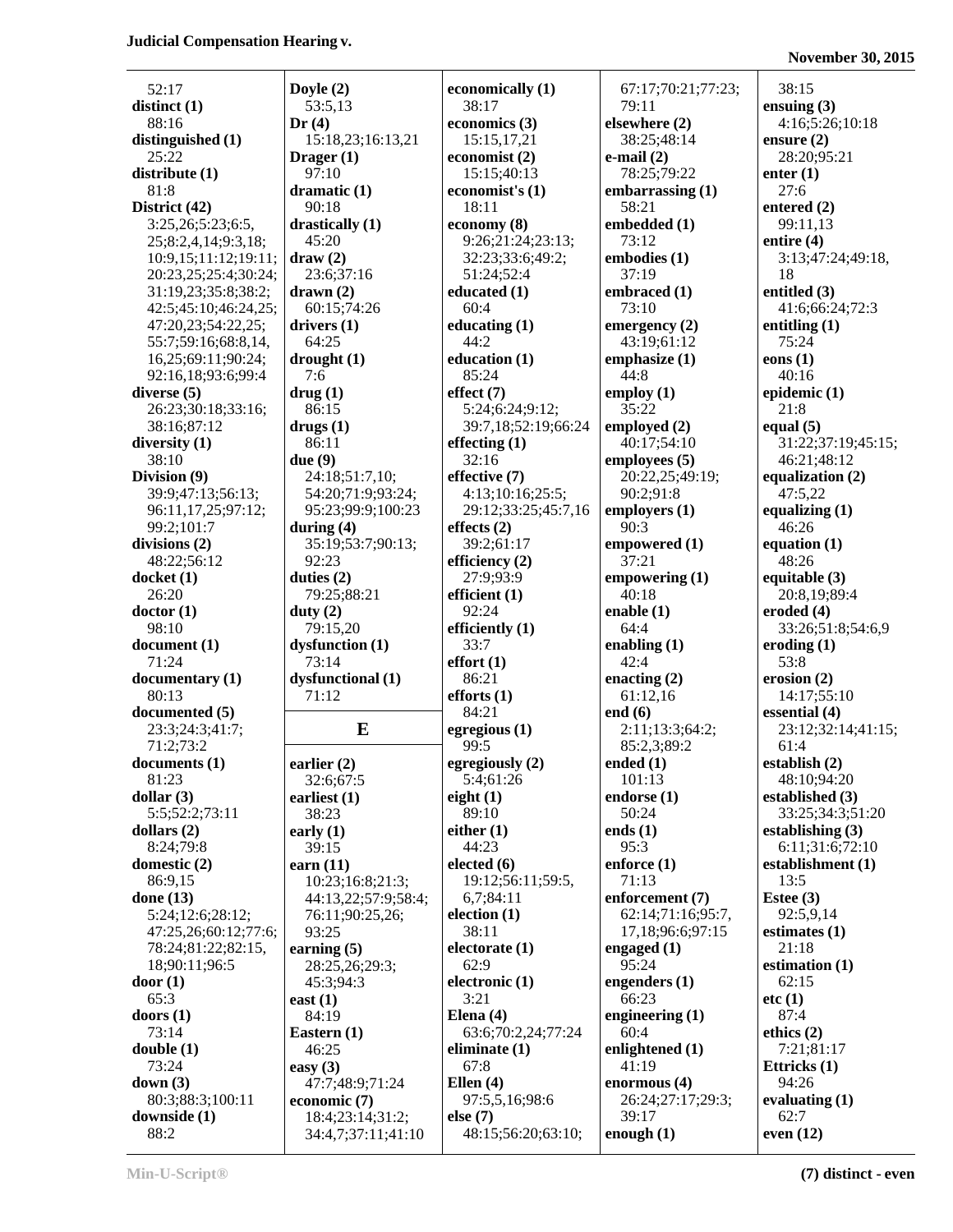#### **November 30, 2015**

| 7:13.15:9:17                                    | 10:17;89:19                         | 10:18;21:17;22:20;      | 43:14;75:2                   | financially   |
|-------------------------------------------------|-------------------------------------|-------------------------|------------------------------|---------------|
| 24:12;38:2;52:11;                               | exists $(3)$                        | 23:18;30:26;32:18;      | Federal (68)                 | 14:2          |
| 54:10,17;66:8;71:9;                             | 76:20;85:3;87:2                     | 37:5;51:21;52:4,8,      | 3:25,26;4:16;5:22;           | financing     |
| 86:5;87:26                                      | expect(1)                           | 20;74:23;79:14;         | 6:5,5,13,22,25;7:2,          | 4:25;10:      |
| evening $(1)$                                   | 94:17                               | 93:24;99:8              | 17, 20, 21, 21; 8: 2, 4, 14; | find(5)       |
| 85:12                                           | expectation (2)                     | factor $(5)$            | 9:2,18;10:8,15;              | 3:23;27:      |
| events $(1)$                                    | 34:23;41:24                         | 9:21;21:12;33:9;        | 15:25;16:9,12;24:17,         | 87:24,25      |
| 86:8                                            | expectations (1)                    | 39:15;93:10             | 18, 19; 25: 4; 26: 6, 11;    | finding $(1)$ |
| everybody (4)                                   | 35:26                               | factored $(1)$          | 28:6, 10, 17, 18, 21;        | 81:20         |
| 2:17;48:15;63:10;                               | expected (4)                        | 20:15                   | 29:9,12;31:10,19,23;         | findings (6   |
| 70:21                                           | 45:9;54:8,26;57:10                  | factoring (2)           | 32:4,11;35:8,11;             | 16:12;74      |
|                                                 | expensive (4)                       | 7:24;9:16               | 38:2;42:5;45:9,10,12,        | 79:14;96      |
| everyone (2)<br>2:10;20:5                       | 9:4,6;21:25;58:3                    | factors $(2)$           | 16,25;52:15;53:24;           | fine $(4)$    |
|                                                 |                                     | 10:6;75:7               |                              | 25:13;63      |
| evictions (1)<br>87:5                           | experience (9)<br>50:25;61:2;62:10; | facts $(3)$             | 54:7,15,18,19,21,22;         | 77:19         |
| evidence (10)                                   |                                     |                         | 55:6;89:10;94:20;            | finish $(3)$  |
|                                                 | 85:21,23;93:20,21;                  | 62:12;71:8;75:24        | 95:21;96:7,8;98:11;          |               |
| 80:9;87:2,4;97:19,                              | 95:26;96:13                         | failure $(1)$           | 99:16;101:4                  | 82:10,10      |
| 21;98:12;99:7,16;                               | experienced (8)                     | 17:19                   | federally (4)                | firm(2)       |
| 100:25;101:3                                    | 14:6;26:13;29:6;                    | fair $(22)$             | 16:7;97:7,13;101:4           | 13:18;92      |
| evidentiary (1)                                 | 30:17;33:13;51:7,9;                 | 20:8,19;23:8,26;        | feds(1)                      | firms $(5)$   |
| 82:13                                           | 60:4                                | 24:26;25:9;31:25;       | 10:17                        | 20:22;21      |
| evisceration (1)                                | experiences (1)                     | 35:2,24;36:4;37:3,20,   | feel $(8)$                   | 93:22,25      |
| 73:22                                           | 60:22                               | 20;38:17;40:24;41:4,    | 11:6;20:6;21:6;              | first $(28)$  |
| ex(1)                                           | expertise (3)                       | 17;42:23;43:4;55:12;    | 55:25,26;59:3;66:24;         | 3:5;6:3;2     |
| 65:25                                           | 50:21;66:6;85:15                    | 71:4;97:25              | 79:24                        | 22:23;28      |
| exact(2)                                        | explain $(3)$                       | fairer $(1)$            | fees $(1)$                   | 13;45:22      |
| 19:26;67:21                                     | 4:18;5:17;65:17                     | 7:3                     | 98:3                         | 56:13;63      |
| exactly $(1)$                                   | explosive (1)                       | fairly $(3)$            | Feinman (5)                  | 69:12;72      |
| 90:24                                           | 98:12                               | 11:7;30:14,19           | 19:3,9;22:8,10,13            | 16;76:2.      |
| example $(3)$                                   | exposing (2)                        | fairness $(5)$          | few $(8)$                    | 94:2;95:      |
| 20:23;32:6;47:4                                 | 99:14,15                            | 17:5,15;35:25;          | 4:2;20:13,15;                | 16,24;97      |
| excellence (3)                                  | expressed $(2)$                     | 37:22;60:24             | 32:12;56:17;58:10;           | firsthand (   |
| 65:5,9;74:15                                    | 53:5;66:4                           | fall $(2)$              | 65:23;85:12                  | 95:26;96      |
| excellent (3)                                   | extended (2)                        | 11:20;58:18             | field $(3)$                  | fisc $(1)$    |
| 41:19;76:9;80:21                                | 54:6;66:9                           | fallow $(1)$            | 15:21;35:25;64:24            | 72:16         |
| except (1)                                      | extension (1)                       | 38:22                   | Fifth $(1)$                  | fiscal $(7)$  |
| 60:6                                            | 61:20                               | false $(4)$             | 93:2                         | 9:23;10:      |
| excess(2)                                       | extensive (2)                       | 97:20,21;99:7;          | file $(2)$                   | 32:8;40:      |
| 21:20;70:6                                      | 15:21;50:22                         | 100:25                  | 80:9;97:20                   | five $(6)$    |
| $\boldsymbol{\mathrm{excluding}}\left(1\right)$ | extent $(2)$                        | falsify $(1)$           | filed $(5)$                  | 2:22;66:      |
| 100:25                                          | 21:15;60:20                         | 71:7                    | 27:12;60:16;69:10;           | 85:19         |
| exclusion (2)                                   | extra(2)                            | faltering $(1)$         | 98:11;99:12                  | fix(2)        |
| 41:8.9                                          | 2:20;63:19                          | 51:24                   | files $(1)$                  | 11:7,24       |
| exclusively (1)                                 | extreme(1)                          | families $(5)$          | 98:25                        | fixed $(3)$   |
| 85:7                                            | 58:11                               | 12:25;32:15;39:4;       | filing $(2)$                 | 35:13,15      |
| excuse(4)                                       | eyes(1)                             | 44:3;49:2               | 97:21;100:25                 | flavor $(1)$  |
| 46:14;63:12;78:11;                              | 37:14                               | Family (36)             | filings $(3)$                | 87:8          |
| 82:2                                            |                                     | 11:2,9;26:20;           | 21:6,6;39:23                 | focused (3)   |
| <b>Executive (7)</b>                            | F                                   | 27:15;32:13,19,25;      | fill(1)                      | 13:24;32      |
| 2:3;42:21;45:16;                                |                                     | 42:14;43:9,11,13,15,    | 37:16                        | focusing (1   |
| 60:25;71:12;92:4,8                              | fabulous $(1)$                      | 18, 24, 25; 44: 10, 13, | filled $(1)$                 | 4:17          |
| exercise $(2)$                                  | 57:16                               | 21;45:4,7,13;46:5,8,    | 56:12                        | follow $(1)$  |
| 90:21,24                                        | face $(5)$                          | 21;48:11,13,22,23;      | final $(5)$                  | 30:2          |
| exhibits (3)                                    | 27:18;29:4;34:5;                    | 50:3,7;56:7;57:17;      | 51:17;65:10;80:25;           | following (   |
| 40:6;97:19;99:6                                 | 52:2,11                             | 58:13;96:10,15,24       | 89:6,10                      | 15:9,24;      |
| exist(1)                                        | facie $(1)$                         | far $(7)$               | finally $(3)$                | follows $(1)$ |
| 22:6                                            | 72:14                               | 53:12;65:9;84:18,       | 36:3;61:22;87:17             | 32:6          |
| existed $(4)$                                   | facility $(1)$                      | 19, 19, 20; 98: 9       | finance $(2)$                | force $(10)$  |
| 22:6;68:21;69:16;                               | 25:21                               | fashion (2)             | 33:11;60:5                   | 62:2;79:      |
| 90:8                                            | facing $(3)$                        | 89:3;91:11              | financial (9)                | 16;95:8,      |
| existence (1)                                   | 33:12;51:24;52:5                    | favor $(1)$             | 16:24;17:3;26:19,            | 96:6;97:      |
| 79:12                                           | fact $(18)$                         | 71:20                   | 25;27:22;32:25;              | foreclosur    |
| existing $(2)$                                  | 7:11;8:18,23;                       | February (2)            | 37:24;40:5;45:19             | 21:8          |

**23:18:30:26:32:18; <b>Federal (68)** 14:2 **(1)** 20;74:23;79:14; 6:5,5,13,22,25;7:2, 4:25;10:25 **expectation (2) factor (5)** 9:2,18;10:8,15; 3:23;27:4;82:6; **expectations (1)** 39:15;93:10 18,19;25:4;26:6,11; **finding (1)** 2:17;48:15;63:10; **expected (4)** 20:15 29:9,12;31:10,19,23; **findings (6) expensive (4)** 7:24;9:16 38:2;42:5;45:9,10,12, 79:14;96:20,21 **experience (9)** 10:6;75:7 54:7,15,18,19,21,22; 25:13;63:26;64:3; 21;98:12;99:7,16; **experienced (8)** 17:19 **federally (4) firm (2) experiences (1)** 35:2,24;36:4;37:3,20, **feel (8)** 93:22,25 **expertise (3)** 17;42:23;43:4;55:12; 55:25,26;59:3;66:24; 3:5;6:3;21:2;<br>50:21;66:6;85:15 71:4;97:25 79:24 22:23;28:2,24 **explain (3) fairer (1) facturer (1) fees (1)** 13;45:22;51:20; **explosive (1) explosive (1) explosive (1) explosive (1) explosive (1) explosive** (1) **exposing (2) fairness (5) few (8)** 94:2;95:18;96:10,16, **expressed (2)** 37:22:60:24 32:12:56:17:58:10; **firsthand (3) extension (1)** 38:22 **Fifth (1) fiscal (7) excess (2) extensive (2)** 97:20,21;99:7; **file (2)** 32:8;40:14,15,21 21:20;70:6 15:21;50:22 100:25 80:9;97:20 **five (6) extent (2) falsify (1) filed (5) 2:22:66:3,7,7;73:5; extra (2) extra (2) faltering (1)** 98:11;99:12 **fix (2)** 41:8,9 2:20;63:19 51:24 **files (1)** 11:7,24 **extreme (1) extreme (1) families (5)** 98:25 **fixed (3) excuse (1)** 44:3;49:2 **excuse 1** 97:21;100:25 **flavor (1) abulous (1)** 18,24,25;44:10,13, **filled (1)** 4:17 90:21,24 **face (5)** 21;48:11,13,22,23; **final (5)** 30:2 **example 19, 19, 19, 20; 98:9 finance (2) force (10) force (10)** 90:8 **facing (3)** 89:3;91:11 **financial (9)** 16;95:8,17,18,19;

7:13,15;9:17; 10:17;89:19 10:18;21:17;22:20; 43:14;75:2 **financially (1)** 54:10,17;66:8;71:9; 76:20;85:3;87:2 37:5;51:21;52:4,8, 3:25,26;4:16;5:22; **financing (2) event 17,20,21,21;8:2,4,14; <b>find (5)** 93:24;99:8 17,20,21,21;8:2,4,14; **find (5) events (1)** 34:23;41:24 9:21;21:12;33:9; 15:25;16:9,12;24:17, 87:24,25 **everybody factored (1)** 28:6,10,17,18,21; 81:20 70:21 45:9;54:8,26;57:10 **factoring (2)** 32:4,11;35:8,11; 16:12;74:23;75:8; 2:10;20:5 9:4,6;21:25;58:3 **factors (2)** 16,25;52:15;53:24; **fine (4)** 87:5 50:25;61:2;62:10; **facts (3)** 55:6;89:10;94:20; 77:19 **evidence (10)** 85:21,23;93:20,21; 62:12;71:8;75:24 95:21;96:7,8;98:11; **finish (3)** 95:26;96:13 **failure (1)** 99:16;101:4 82:10,10;99:25 14:6;26:13;29:6; **fair (22)** 16:7;97:7,13;101:4 13:18;92:19 **evidentiary (1)** 30:17;33:13;51:7,9; 20:8,19;23:8,26; **feds (1) firms (5)** 60:4 24:26;25:9;31:25; 10:17 20:22;21:3;28:26; 73:22 60:22 20;38:17;40:24;41:4, 11:6;20:6;21:6; **first (28)** 19:26;67:21 4:18;5:17;65:17 7:3 98:3 56:13;63:17;68:7; 98:12 11:7;30:14,19 19:3,9;22:8,10,13 16;76:25;78:16;89:7; 20:14,15 17:5,15:35:25; 4:2:20:13,15; 16,24:97:11:98:14 65:5,9;74:15 53:5;66:4 **fall (2)** 65:23;85:12 95:26;96:13,21 41:19;76:9;80:21 54:6;66:9 **fallow (1)** 15:21;35:25;64:24 72:16 60:6 61:20 **false (4)** 93:2 9:23;10:2;31:13; 21:15;60:20 71:7 27:12;60:16;69:10; 85:19 85:7 58:11 12:25;32:15;39:4; **filing (2)** 35:13,15;90:3 46:14;63:12;78:11; 37:14 **Family (36) filings (3)** 87:8 **82.15:20:20:** 11:2,9;26:20; 21:6,6;39:23 **focused (3)**<br>**F** 27:15:32:13.19.25: **fill (1)** 13:24:32: **exercise (2)** 57:16 21;45:4,7,13;46:5,8, 56:12 **follow (1) example 13:34:5;** 50:3,7;56:7;57:17; 51:17;65:10;80:25; **following (4)**<br>52:2,11 58:13;96:10,15,24 89:6,10 15:9,24;44:6,9 52:2,11 58:13;96:10,15,24 89:6,10 22:6 72:14 53:12;65:9;84:18, 36:3;61:22;87:17 32:6 25:21 **fashion (2)** 33:11;60:5 62:2;79:5;91:15, **existence (1)** 33:12;51:24;52:5 **favor (1)** 16:24;17:3;26:19, 96:6;97:15 **act (18) foreclosure**  *f* 1:20 *foreclosure* **(1)** *foreclosure* **(1) existing (2)** 7:11;8:18,23; **February (2)** 37:24;40:5;45:19 21:8

71:4;97:25 | 79:24 | 22:23;28:2,24;30:10, **Executive (7)** 27:15;32:13,19,25; **F fill (1)** 13:24;32:13;96:15 2:3;42:21;45:16; 42:14;43:9,11,13,15, 37:16 **focusing (1)**

**Min-U-Script® (8) evening - foreclosure**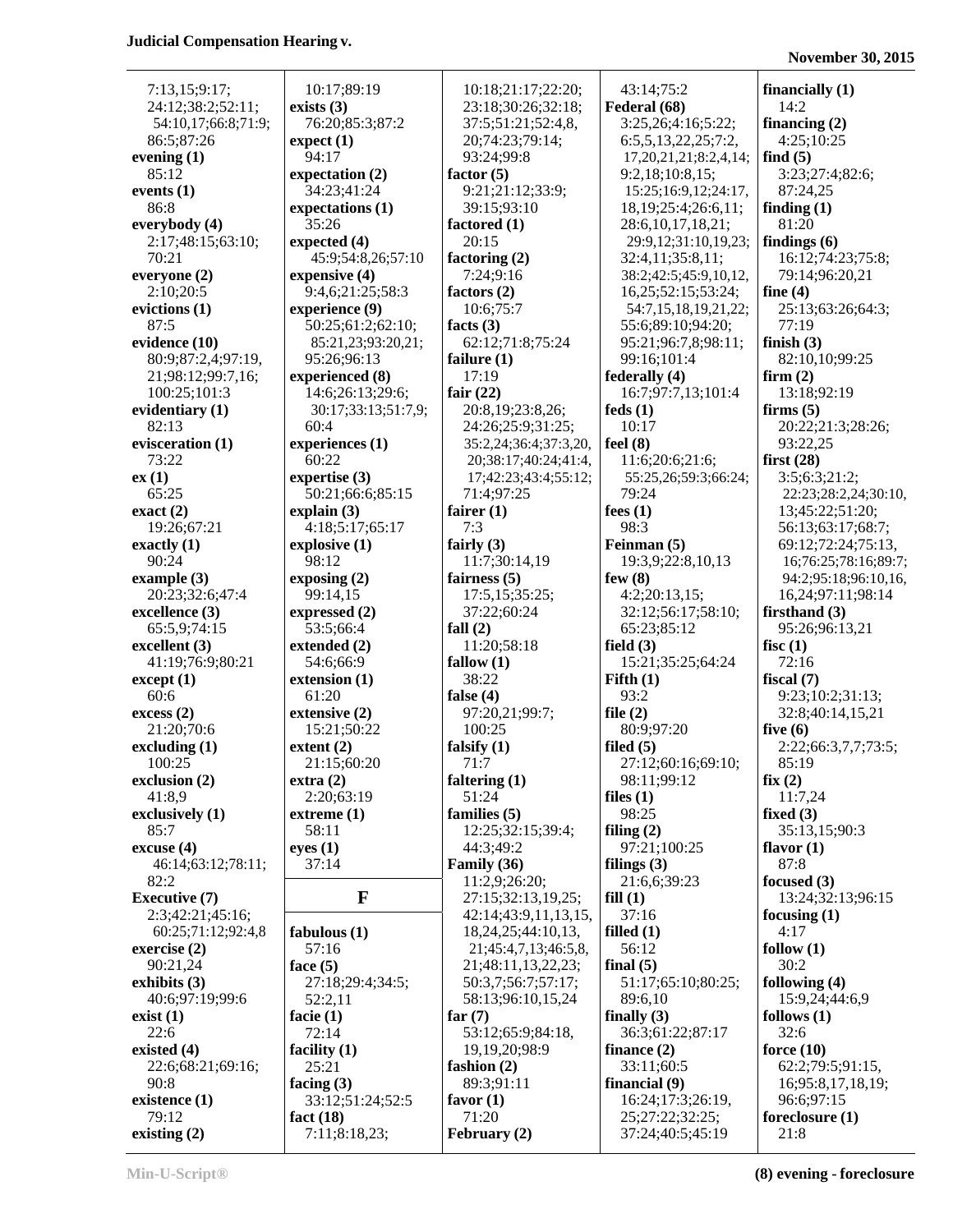| foremost $(1)$    | 99:5;100:26        | $\text{gag}(1)$                     | 6:10;20:21;31:6;                | hanging $(1)$              |
|-------------------|--------------------|-------------------------------------|---------------------------------|----------------------------|
| 6:3               | fraudulence (1)    | 99:10                               | 41:15;60:2,10;61:18,            | 62:20                      |
| forged $(1)$      | 72:19              | gains(1)                            | 23, 24; 62: 7, 26; 73: 14;      | happen $(1)$               |
| 39:13             | fraudulent (7)     | 78:19                               | 95:21;96:8;99:16;               | 98:16                      |
| forgo $(1)$       | 71:7,19;73:25;     | gangs $(1)$                         | 101:4                           | happening $(1)$            |
| 29:3              | 76:2;79:16,18;99:7 | 86:9                                |                                 | 66:11                      |
| form $(2)$        |                    |                                     | governmental (2)<br>60:14;71:20 |                            |
|                   | Frederic (1)       | $\text{gaps}(1)$                    |                                 | happens $(1)$              |
| 3:21;95:25        | 46:24              | 52:3                                | governments $(1)$               | 43:21                      |
| formal $(1)$      | freedoms (1)       | Gary(2)                             | 62:18                           | happily $(1)$              |
| 98:25             | 61:4               | 59:15;68:7                          | Governor (2)                    | 58:16                      |
| formed (1)        | freeze $(2)$       | general (10)                        | 44:6;72:15                      | happy $(3)$                |
| 50:21             | 37:13:39:5         | 4:6;24:8;71:17;                     | grade(1)                        | 58:14;63:26;100:2          |
| former $(5)$      | friend $(1)$       | 73:24;92:4,8,14,21;                 | 66:21                           | hard $(3)$                 |
| 15:16:56:14:72:7, | 30:2               | 93:11;99:4                          | grand(1)                        | 41:19;69:6;81:4            |
| 9;90:3            | front $(3)$        | generally (4)                       | 72:16                           | harder $(1)$               |
| formerly $(1)$    | 12:14;66:16;91:16  | 65:2;85:11;93:5,21                  | granted (1)                     | 53:15                      |
| 97:6              | frustrating $(1)$  | generate $(1)$                      | 90:9                            | hardship $(1)$             |
| formulate $(1)$   | 84:25              | 23:14                               | grateful(1)                     | 53:14                      |
| 48:3              | fulfilled $(1)$    | generous (1)                        | 25:24                           | head $(1)$                 |
| Forstadt (1)      | 43:12              | 40:4                                | $gr(9)$                         | 95:16                      |
| 41:2              | fulfilling $(1)$   | gentleman(1)                        | 13:2;14:8;20:12;                | headquartered (1)          |
| forth $(1)$       | 74:17              | 100:11                              | 34:23;39:21;56:19;              | 93:2                       |
| 79:23             | fulfillment (1)    | gentlemen (1)                       | 57:15;62:15;100:20              | heads $(1)$                |
| forthcoming $(1)$ | 38:25              | 19:7                                | greater(2)                      | 66:8                       |
| 15:9              | full $(4)$         | geographic (1)                      | 3:17;51:12                      | health $(7)$               |
| forthwith $(1)$   | 10:16;50:22;75:13; | 68:23                               | grievances(1)                   | 43:26;64:7;86:11,          |
| 80:3              | 81:12              | Gerold (1)                          | 61:24                           | 16;95:6,11,12              |
| fortunate $(1)$   | fuller $(1)$       | 55:20                               | grounds(5)                      | healthy $(1)$              |
| 13:25             | 7:3                | Gesmer (5)                          | 76:22,22,23;78:13,              | 23:12                      |
| forum $(3)$       | full-time (7)      | 97:5,5,16;98:7,9                    | 14                              | hear $(9)$                 |
| 23:9,21;50:13     | 87:10,12,14;88:7,  | gets(3)                             | group(3)                        | 2:25;39:23;77:10,          |
| forward $(5)$     | 13, 17, 25         | 2:9;8:13;81:3                       | 59:3;66:5;100:10                | 13, 14, 15, 20; 100: 2, 12 |
| 3:4;17:15;18:10;  | fully $(3)$        | given $(4)$                         | groups (2)                      | heard $(11)$               |
| 25:21;89:12       | 7:12;13:24;73:2    | 31:25;32:23;50:17;                  | 23:17;58:25                     | 20:10,15;27:3;             |
| fostered $(1)$    | function $(4)$     | 52:18                               | guaranteed (1)                  | 28:3,13,19;31:20;          |
| 90:7              | 14:11;71:4;74:17;  | giving $(3)$                        | 38:13                           | 39:25;57:7,15;100:3        |
| found $(2)$       | 92:10              | 22:11;61:9;69:18                    | guarantees $(1)$                | hearing $(11)$             |
| 16:13;57:5        | functioning (4)    | $\text{glad} (1)$                   | 62:3                            | 68:6;70:12,14;             |
| founded (1)       | 17:21;75:9;76:19;  | 12:11                               | gulf(1)                         | 71:23,25;78:17,26;         |
| 26:2              | 94:15              | $\boldsymbol{gladly}\left(1\right)$ | 28:22                           | 79:2;81:24;101:12,         |
| founder $(1)$     | Fund $(4)$         | 13:26                               | gutted(1)                       | 16                         |
| 59:24             | 30:4,5;57:18;73:11 | global(1)                           | 5:10                            | hearings $(1)$             |
| four $(9)$        | fundamental $(1)$  | 31:2                                |                                 | 93:14                      |
| 5:16;11:2;14:25;  | 66:26              | goal(3)                             | $\mathbf H$                     | heavy $(1)$                |
| 32:5;34:2;45:24;  | funded $(1)$       | 51:15;55:12;84:26                   |                                 | 27:8                       |
| 72:21;75:15;78:26 | 12:24              | $\text{goals}$ (1)                  | habit $(1)$                     | Hedges $(2)$               |
| fourth $(2)$      | funding $(4)$      | 67:13                               | 41:24                           | 2:12,12                    |
| 9:21:97:10        | 15:12;89:24;90:10, | gold(1)                             | half $(1)$                      | help (3)                   |
| four-year $(1)$   | 16                 | 17:2                                | 96:19                           | 55:12;59:6;96:7            |
| 4:17              | fungibility $(2)$  | Good (20)                           | Hamilton $(1)$                  | helpful(1)                 |
| fraction $(2)$    | 47:5,21            | 2:2;3:9;13:11;                      | 35:11                           | 3:23                       |
| 21:23;40:25       | furnish $(1)$      | 19:6;22:10;34:19;                   |                                 | high $(6)$                 |
| framer's $(1)$    | 80:7               |                                     | hamstrung $(1)$<br>21:15        | 28:15:51:3,6,11;           |
| 62:13             |                    | 42:16,19;49:9;55:22,                | hand $(2)$                      | 74:15;92:24                |
|                   | furnishing $(2)$   | 23;58:23;59:21;                     |                                 |                            |
| framework (1)     | 75:11,20           | 60:11;62:18;64:16;                  | 13:24;73:3                      | higher $(3)$               |
| 40:17             | Further $(5)$      | 68:11;83:3;84:5;92:6                | handed $(3)$                    | 11:18,19;24:7              |
| Fran $(1)$        | 16:17;29:14;55:9;  | govern $(1)$                        | 59:17;73:4;75:15                | highest $(8)$              |
| 2:13              | 58:19;75:22        | 62:25                               | handle $(3)$                    | 14:13;16:12;71:16;         |
| frankly $(3)$     | future $(1)$       | governance (2)                      | 17:6;26:18;29:3                 | 72:6,22;88:7,11;           |
| 8:18;48:10;93:15  | 38:4               | 35:4;71:15                          | handlers $(1)$                  | 90:20                      |
| fraud $(3)$       |                    | governing $(1)$                     | 49:20                           | highlight $(1)$            |
| 71:18;73:25;76:9  | G                  | 61:19                               | hands $(2)$                     | 15:13                      |
| frauds $(2)$      |                    | government (16)                     | 62:4;90:14                      | Highlighted (1)            |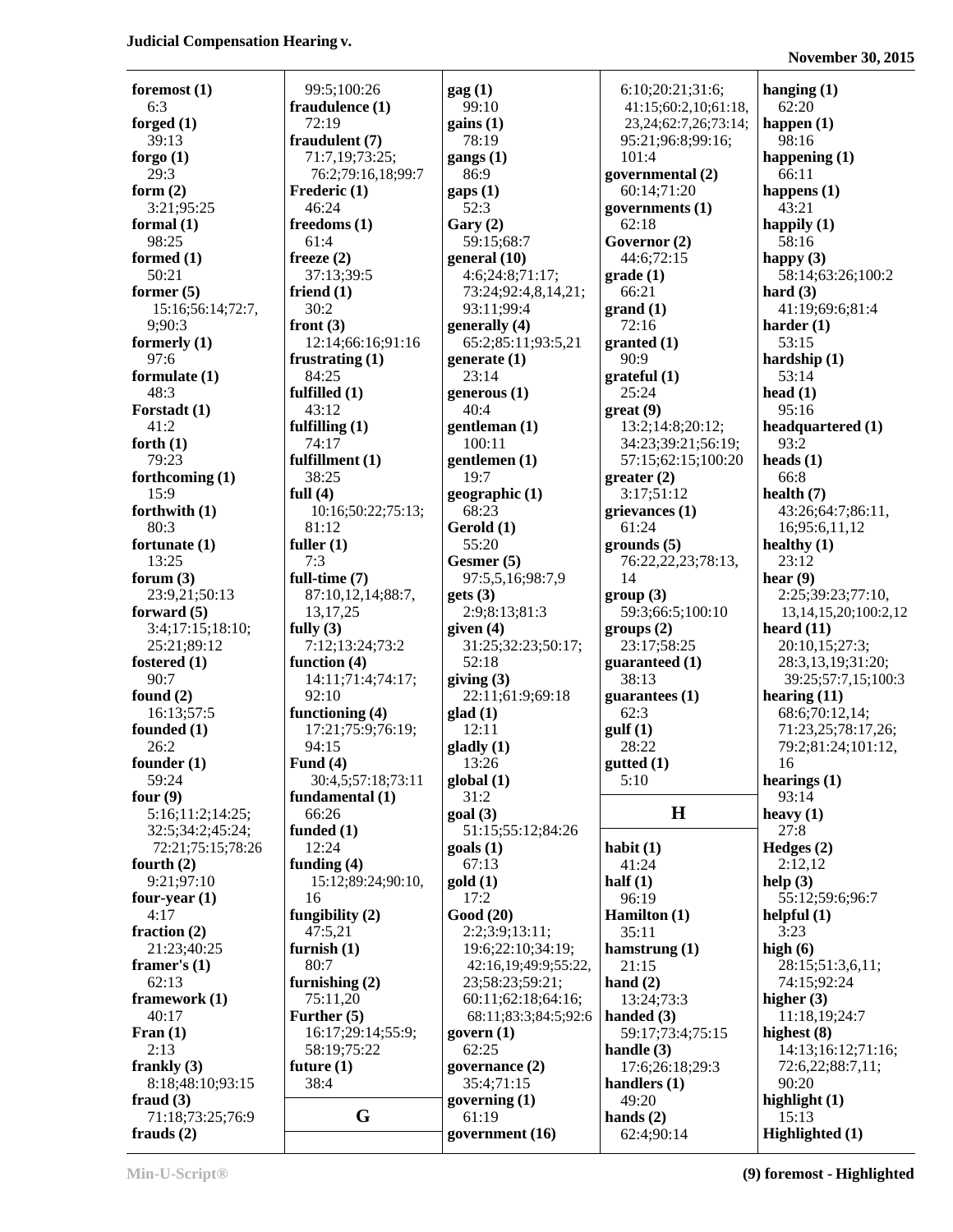**November 30, 2015**

| 75:23                                    | Hudson(1)                     |
|------------------------------------------|-------------------------------|
| highlighting $(1)$<br>20:11              | 84:13<br>Human $(2)$          |
| highly $(5)$                             | 95:14;98:19                   |
| 29:6;33:16;45:26;<br>60:19;90:5          | hundreds (3)<br>50:20;56:7;   |
| historic (2)                             | hyperlink (1)                 |
| 40:10;54:21                              | 72:3                          |
| history (7)<br>4:22,23;6:21;             | I                             |
| 13:25;15:12;38:19;                       |                               |
| 41:7<br>hit $(1)$                        | identical (1)<br>75:14        |
| 21:7                                     | ignore (1)                    |
| hoc(1)<br>5:8                            | 62:12<br>ignored (2)          |
| hodgepodge (1)                           | 65:20;99:9                    |
| 90:17<br>hold(2)                         | illegally (1)<br>54:20        |
| 47:21;60:2                               | ill-gotten $(1)$              |
| Holder (6)<br>42:11;49:6,9,11,14,        | 78:19<br>illustrate $(1)$     |
| 16                                       | 90:23                         |
| holds $(1)$<br>65:25                     | immediate (3                  |
| home $(4)$                               | 33:19;42:3;<br>immediately    |
| 16:24;27:4;72:3,11                       | 5:24;45:8                     |
| homepage (1)<br>80:17                    | immense (1)<br>26:23          |
| homes $(1)$                              | immune(1)                     |
| 44:4<br>honest $(1)$                     | 66:19<br>impact (3)           |
| 76:12                                    | 17:13;27:22                   |
| Honor $(1)$<br>46:13                     | impacted $(3)$<br>38:5;50:10; |
| Honorable (12)                           | impacting $(1)$               |
| 3:5;12:19;19:2,3;<br>34:16,19;42:13;     | 34:26<br>impartial (2)        |
| 55:20,24;59:15;68:7;                     | 71:4;97:25                    |
| 82:24<br>honored (2)                     | impediment<br>14:5            |
| 13:7;39:9                                | implement (1                  |
| hook $(1)$<br>29:24                      | 52:15<br>implementati         |
| hope $(4)$                               | 15:2;18:3;3                   |
| 3:16;89:11,13;<br>91:19                  | 52:19                         |
| hopefully $(1)$                          | implications<br>33:6          |
| 3:23                                     | implicitly (1)                |
| Hormozi (3)<br>12:10;63:17;81:16         | 74:15<br>import $(1)$         |
| hours $(2)$                              | 34:26                         |
| 43:21;85:12<br>house $(3)$               | importance (<br>6:9,11;13:1   |
| 25:23;29:21;30:3                         | 25:16;29:5;                   |
| housekeeping (1)<br>70:5                 | 44:8;77:17;<br>94:14          |
| Housing (9)                              | important (1)                 |
| 11:15;26:20;27:15;<br>31:15;33:21;56:23; | 3:11;4:21;1<br>12:25;16:23    |
| 58:17,19;87:6                            | 17:18;22:12                   |
| Howard (1)<br>92:19                      | 24:25;39:17<br>92:8           |
|                                          |                               |

| l)                       | importantly (1)<br>98:21                     |
|--------------------------|----------------------------------------------|
| C,                       | impossible(1)                                |
| 8:19                     | 48:6                                         |
| (3)                      | improper(1)                                  |
| 6:7;60:16                | 54:24                                        |
| $\mathbf{I}(\mathbf{1})$ | improve (1)<br>84:16                         |
|                          | improvements (1)                             |
| I                        | 32:14                                        |
|                          | improving $(2)$                              |
| [1]                      | 30:7;32:13                                   |
|                          | inability (1)<br>8:19                        |
|                          | inadequate (6)                               |
| C)                       | 17:10;51:10;52:20,                           |
| 9:9                      | 26;53:7;82:20                                |
| l)                       | inadequately (1)                             |
|                          | 33:5                                         |
| $\bf(1)$                 | Inc(1)<br>70:25                              |
| $\bf(1)$                 | include (3)                                  |
|                          | 38:3;67:10;96:21                             |
| e(3)                     | included (3)                                 |
| 2:3;52:19                | 16:22;40:6;75:13                             |
| ely (2)                  | includes (3)<br>26:4;74:25;86:15             |
| :8<br>$\bf{(1)}$         | including (16)                               |
|                          | 4:26;26:9;32:19;                             |
| 1)                       | 40:10;43:5;53:24;                            |
|                          | 56:16;61:5;66:4;                             |
|                          | 76:19;78:17;80:14;                           |
| 7:22;35:21<br>(3)        | 90:21;95:13;96:4;<br>101:6                   |
|                          |                                              |
|                          |                                              |
| :10;67:2<br>(1)          | income $(1)$<br>49:21                        |
|                          | incorporated (1)                             |
| (2)                      | 92:26                                        |
| :25                      | increase (25)                                |
| ent(1)                   | 7:9,11,13,14;8:13;                           |
| $\mathbf{t}(1)$          | 10:4,13,16;14:16,16,<br>22;17:23;18:3;23:26; |
|                          | 29:10,13;31:21;                              |
| tation (4)               | 38:24;53:6;54:23;                            |
| :3;39:26;                | 55:4;68:19;74:12;                            |
|                          | 76:7,17                                      |
| ns (1)                   | increased (8)<br>13:9;28:4,19;               |
| (1)                      | 30:12;31:20;39:24;                           |
|                          | 53:8;62:24                                   |
| )                        | increases (21)                               |
|                          | 10:10;17:24;28:5,                            |
| ce(12)<br>3:10;18:2;     | 16;29:15;31:13,16,<br>24;32:9,21;45:23;      |
| 9:5;31:5,6;              | 50:24;53:2;54:21;                            |
| :17;92:24;               | 65:8;72:17;73:12;                            |
|                          | 74:9,16;75:25;90:11                          |
| t (13)                   | increasing (5)                               |
| 21;10:20;<br>6:23,25;    | 27:26;29:4;34:9;<br>45:22,24                 |
| 2:12;23:18;              | increments (1)                               |
| 9:17;91:25;              | 45:9<br>incur $(1)$                          |

39:12 **Indeed (6)** 24:11;39:7;45:6; 52:7;72:2;78:22 **independence (6)** 17:5,15;35:2,13; 41:23;51:9 **independent (6)** 12:24;13:18,24; 15:14;30:5;46:2 **independently (3)** 15:14,18;19:26 **Index (3)** 53:25;54:8;65:10 **indicate (2)** 21:18;54:5 **indicated (2)** 89:13;91:12 **indicted (2)** 97:7;101:5 **indicting (1)** 72:5 **indigent (2)** 49:23;98:4 **individual (3)** 64:19;86:17,23 **individually (1)** 79:3 **individuals (15)** 2:21;24:23;27:15, 20;33:16;38:14; 49:24,26;50:6,9,10; 86:10,20;87:18,20 **indulgence (1)** 70:18 **Industrial (1)** 40:9 **inequality (1)** 48:15 **inequity (1)** 69:15 **inevitably (1)** 35:18 **infesting (1)** 76:18 **inflation (11)** 5:10;7:7,13;8:9,13; 24:19;39:20;53:12; 54:10,13;55:11 **influenced (1)** 51:21 **information (4)** 3:22;53:22;85:3; 100:26 **informed (1)** 64:8 **informs (1)** 92:12 **inherited (1)** 91:17 **initiate (1)** 93:3 **initiative (1)**

63:19 **initiatives (1)** 40:2 **injury (1)** 41:17 **inner (1)** 89:2 **innovative (1)** 40:2 **insert (1)** 23:21 **instability (1)** 5:12 **instances (1)** 86:5 **instead (1)** 54:14 **Institute (2)** 40:8,14 **institutions (1)** 26:19 **instruments (2)** 97:20,21 **insure (4)** 41:13;45:25;93:11; 94:12 **intact (1)** 44:3 **integrity (2)** 75:6,8 **intense (1)** 86:19 **intensive (1)** 96:19 **intent (1)** 62:13 **interaction (1)** 50:22 **intercourt (3)** 85:4;89:2,23 **interest (5)** 26:5;62:17;72:13; 79:22;86:20 **interesting (1)** 3:4 **interestingly (1)** 7:5 **interests (3)** 13:13;51:12;80:14 **intermediate (2)** 16:11;39:10 **international (7)** 16:24;17:14;26:19; 27:4;33:11;53:17; 64:20 **interrupted (1)** 100:10 **intervention (2)** 73:2,8 **into (14)** 9:12,19,25;11:20; 23:21,22;24:24;33:3; 34:6;47:19;54:3;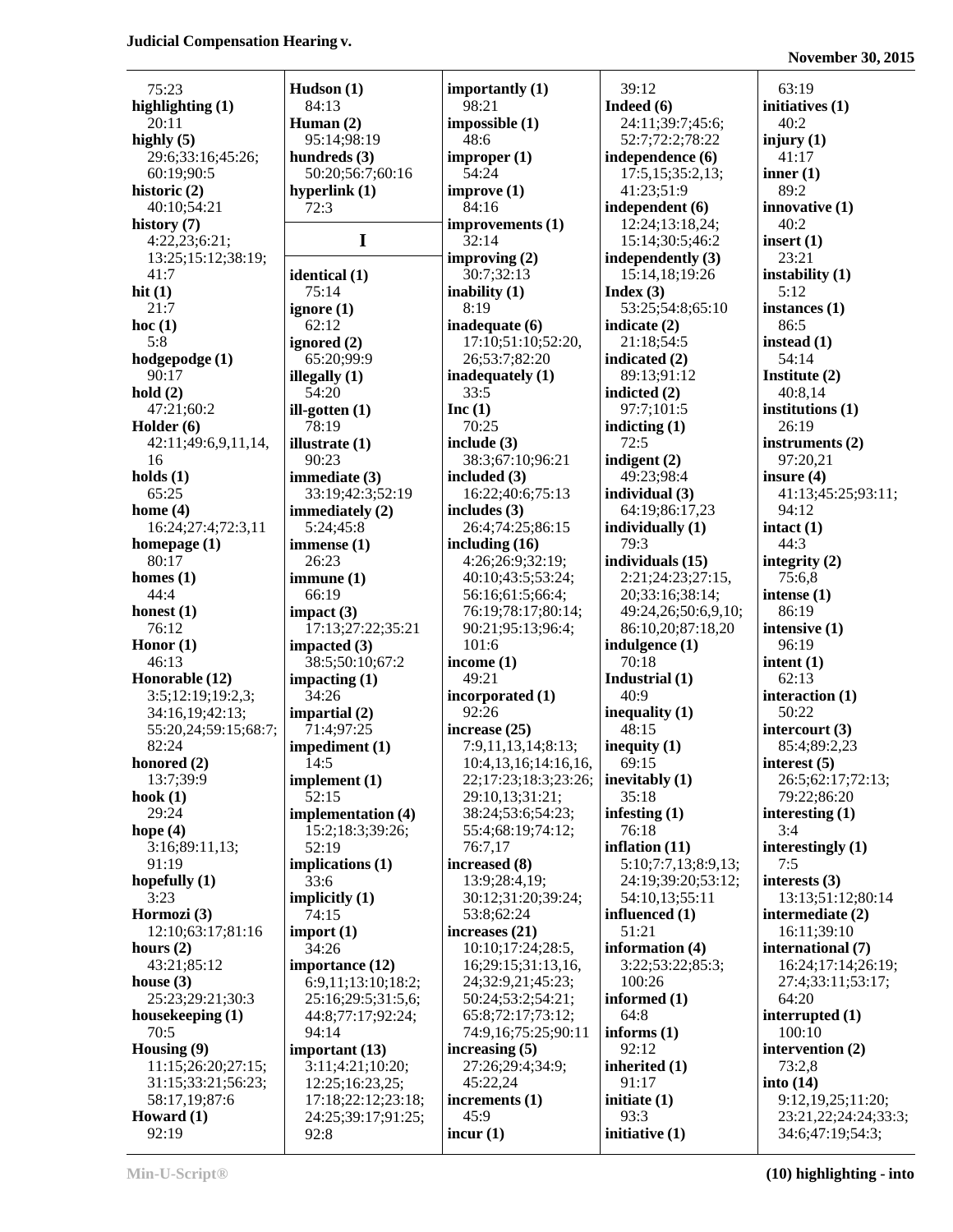## **November 30, 2015**

| 60:24;62:4;86:6                            | Joe (1)                        | 74:17;79:8,18;84:3,7,                     | 32:4,4,10,11;33:2,5,          | 28:21               |
|--------------------------------------------|--------------------------------|-------------------------------------------|-------------------------------|---------------------|
| intracourt $(2)$                           | 41:2                           | 11,15,26;85:6,8,12,                       | 12, 14; 34: 9, 22; 35: 5;     | kept(1)             |
| 85:4:89:3                                  | Johnson (1)                    | 16, 18, 22; 87: 15; 88: 2,                | 37:4,5,14,16;38:12,           | 32:4                |
| introduce (3)                              | 2:8                            | 15, 16; 89: 4, 18, 26;                    | 16;39:3;41:9,11,13,           | key(3)              |
| 2:6,10;12:9                                | join $(3)$                     | 90:4,5,8,9,12,13,18,                      | 20;45:16;46:2;50:25;          | 20:20;34:25;96:9    |
| invariably $(1)$                           | 2:8;31:17;57:14                | 20, 21, 23, 25, 26; 91: 4,                | 51:3,4,10;52:7,14,15;         | kids' (1)           |
| 90:10                                      | joined $(1)$                   | 7, 10, 12, 14, 23; 93: 9,                 | 53:15,16,18,25;54:6,          | 86:8                |
| invest $(1)$                               | 12:10                          | 20, 21, 23; 94: 11, 13,                   | 7,22;55:5,13;59:8;            | $\;$ kind $\;$ (6)  |
| 86:20                                      | Jonathan (2)                   | 21;95:22;96:9;97:11,                      | 60:19,24;61:3,26;             | 28:15;29:3;79:16;   |
|                                            | 3:12;94:26                     | 24;98:23,25,26;99:5,                      | 62:12,15;71:3,11;             | 93:18;94:12;95:18   |
| Investigate (4)                            |                                |                                           | 73:11;74:13,15;               |                     |
| 71:22;73:5,10,21                           | JUDGE(85)                      | 17;100:19;101:5,6                         |                               | $\text{kinds}(1)$   |
| investigating (1)                          | 2:15,16;3:6,9,12,              | judges' $(15)$                            | 76:18;89:9,10;92:25           | 100:23              |
| 98:26                                      | 25, 26; 5: 23; 6: 5; 8: 2,     | 4:10;5:2;10:22;                           | judiciary's (2)               | Klinger $(1)$       |
| investigation (4)                          | 14, 20, 21, 25; 9: 3, 14,      | 15:25,25,26;17:9;                         | 39:6;41:3                     | 41:2                |
| 96:3,15,19;97:15                           | 18;10:9,15;11:13,16,           | 28:18;43:11;44:7;                         | jurisdiction (5)              | Knobel (5)          |
| investigator $(1)$                         | 25;12:3,8;13:23;               | 45:23,24;53:10,19;                        | 4:7;24:8;31:26;               | 59:15;68:7,10,11;   |
| 95:16                                      | 20:15;21:14,22;                | 75:2                                      | 90:22,24                      | 69:24               |
| investigators (1)                          | 22:16,22;37:19,20;             | judge's $(1)$                             | jurist $(1)$                  | knowledge (1)       |
| 49:21                                      | 42:16,19;43:3,13,23;           | 66:26                                     | 38:6                          | 85:22               |
| Invisible (2)                              | 45:10,18;46:4,8,11,            | judgment (4)                              | jurists $(3)$                 | Kolker $(1)$        |
| 41:6,11                                    | 12, 13, 24; 48: 13, 16,        | 72:25;73:9;75:23;                         | 13:26;39:4,16                 | 41:3                |
| involve $(3)$                              | 18;49:4;55:6,23;               | 99:11                                     | jury(1)                       |                     |
| 15:24;86:6;87:5                            | 56:2,13;57:2,16;               | judgments (1)                             | 69:12                         | L                   |
| involved (2)                               | 58:23,24;64:26;                | 62:12                                     | justice (33)                  |                     |
| 72:14;87:8                                 | 65:25,26;66:4;67:2,            | judicative (1)                            | 13:7,21;14:10,23;             | Labate $(1)$        |
| involvement (1)                            | 5;68:10,11,24;69:5,            | 76:16                                     | 16:20;17:22;21:3;             | 40:23               |
| 101:15                                     | 12,24;72:16;76:6;              | Judicial (125)                            | 22:18,23;23:24;25:3;          | Labor $(1)$         |
| involving $(2)$                            | 84:11,24;87:8;88:7,            | 2:3,6;4:23;5:3,10;                        | 26:6;29:17;31:4;              | 40:9                |
| 26:18;74:8                                 | 12, 13, 25; 94: 17;            | 6:16;7:6,9,18;9:10,                       | 39:25;41:22;48:13,            |                     |
|                                            |                                |                                           |                               | Lack $(6)$          |
| irrationality (1)                          | 96:12;97:8;98:13,13;           | 11;12:23;13:5,9,17;                       | 26;55:9;56:18;71:4;           | 2:15,15;5:11;       |
| 5:12                                       | 99:3,13                        | 14:12, 16, 18, 19; 15:3,                  | 74:18;84:17;85:6,13,          | 46:11;75:6;88:3     |
| Island $(3)$                               | judges (228)                   | 18, 23; 17: 4, 14, 14, 16,                | 16;86:22;88:10,13,            | Lacks $(2)$         |
| 11:12,15;90:25                             | 4:5,9,16;5:5,8,25;             | 23;18:2;19:11;20:14;                      | 14;97:5;98:9;100:21           | 80:4,15             |
| issue $(6)$                                | 6:24,25;7:4,17,22;             | 23:8;25:25;26:15;                         | Justices (26)                 | ladies $(1)$        |
| 2:6;45:4;63:12;                            |                                |                                           |                               |                     |
|                                            | 8:4,19,20;9:15;10:8,           | 27:25;28:2,3,20;29:5,                     | 19:4;22:15;26:16;             | 19:6                |
| 81:18;90:13;92:8                           | 8, 10, 23, 26; 11: 2, 3, 8, 9, | 9,13;30:10,11,12,23,                      | 28:17;29:11;30:19,            | landlords (1)       |
| issued $(2)$                               | 9, 11, 12, 12, 14, 14, 15,     | 25;33:18,24;34:9,26;                      | 23;31:12,22;32:7,22;          | 87:5                |
| 54:16;62:12                                | 17, 20, 23; 12: 25; 14: 6,     | 35:2,5;37:18;38:16,                       | 33:20;34:17,21,23;            | language $(1)$      |
| issues $(13)$                              | 11;16:2,3,6,7,8,9,10,          | 22;39:14,26;41:23;                        | 36:2;39:12;43:5;              | 40:18               |
| 30:16;33:14;35:20;                         | 18,25;17:17,20,25;             | 42:20;45:22;47:4;                         | 46:22;57:17;60:22;            | larceny(1)          |
|                                            |                                |                                           |                               |                     |
| 50:19,23;65:14,15;<br>79:21,26;85:9;86:11, | 18:3;19:9;20:20;               | 49:2;51:8,18,20;53:8,<br>23;54:2,9;55:11; | 85:16;89:17,20;91:7;<br>94:10 | 72:16               |
|                                            | 21:2;22:3;23:25,25;            |                                           |                               | large $(6)$         |
| 17;91:25                                   | 24:8,18;25:4;26:4,15,          | 64:23;65:5,9,15,22;                       | justified (1)<br>91:4         | 21:10;27:18;28:26;  |
|                                            | 18;27:7,17;29:13,18;           | 66:5,20;67:3,8;70:3,                      |                               | 53:24;87:11,12      |
| ${\bf J}$                                  | 30:18;31:12,14,15,             | 25;71:7,19,24;72:17,                      | justify $(2)$                 | largely $(2)$       |
|                                            | 19,23,24;32:19,20;             | 19;73:12,23,26,26;                        | 99:7;100:26                   | 78:24;89:23         |
| jail(1)                                    | 33:17,20,22;35:8,13,           | 74:3,9,13,16,21;75:2,                     | juvenile (3)                  | larger(1)           |
| 49:26                                      | 15,21;39:23;41:25;             | 10,25,26;76:8,16,20;                      | 50:2,23,26                    | 3:20                |
| James $(1)$                                | 42:14;43:4,5,9,18,24,          | 78:18;79:7,17,18;                         |                               | last $(20)$         |
| 40:13                                      | 24;44:11,13,14,19,             | 80:9,11;82:17;88:22;                      | K                             | 7:8,14;9:16;10:19;  |
| Jane $(2)$                                 | 20, 21, 21, 22, 24; 45: 3,     | 89:7,23;90:17;91:15,                      |                               | 14:20;22:22;24:16;  |
| 42:26:46:7                                 | 4,7,10,12,14;46:5,25;          | 15,16;93:16;94:16,                        | Kaplan $(1)$                  | 28:16;37:26;39:25;  |
| <b>January</b> (9)                         | 47:5,21,23,24;48:3,            | 19,20;95:7,17,18;                         | 97:10                         | 47:13;50:9;54:16;   |
| 4:2;8:5;19:10;                             | 11;51:7,9,11;53:6,14,          | 96:5;97:14;99:3                           | Kapolwitz (4)                 | 69:7,9:75:21:84:10, |
| 22:16;24:11;45:11,                         | 16;54:23,25;55:7,7,            | judiciary (89)                            | 64:14,15,16,17                | 14;90:23;95:9       |
| 17;54:22;55:2                              | 21, 26; 56: 5, 8, 10, 11,      | 3:13;6:10,12,13,                          | Karen $(1)$                   | Lastly $(1)$        |
| $\text{Jim} (1)$                           | 14, 15, 21, 22, 23; 57: 3,     | 14;12:24;13:19;14:3;                      | 41:5                          | 9:21                |
| 2:15                                       | 5, 6, 9, 11, 15, 22, 24, 26;   | 15:13;17:19;21:10;                        | keep(5)                       | late $(3)$          |
| job(7)                                     | 58:2,12,13,13,17,26;           | 22:26;23:12,17,19;                        | 3:14;12:15;32:10;             | 6:17;49:12;89:24    |
| 21:11;64:23,25;                            | 59:5,6,16;60:22;               | 24:23;26:10,17;                           | 35:9;60:13                    | later $(2)$         |
| 65:4,6;67:10;87:23                         | 62:21;65:11,12;66:4,           | 27:21;28:7,10,21;                         | keeping $(4)$                 | 2:8;73:6            |
| jobs $(2)$<br>23:14;87:26                  | 7, 22, 24; 68: 8, 15, 16,      | 29:2,7,10,12,17;                          | 14:6;23:8;44:3,3              | Lauder $(3)$        |

**Min-U-Script® (11) intracourt - Lauder**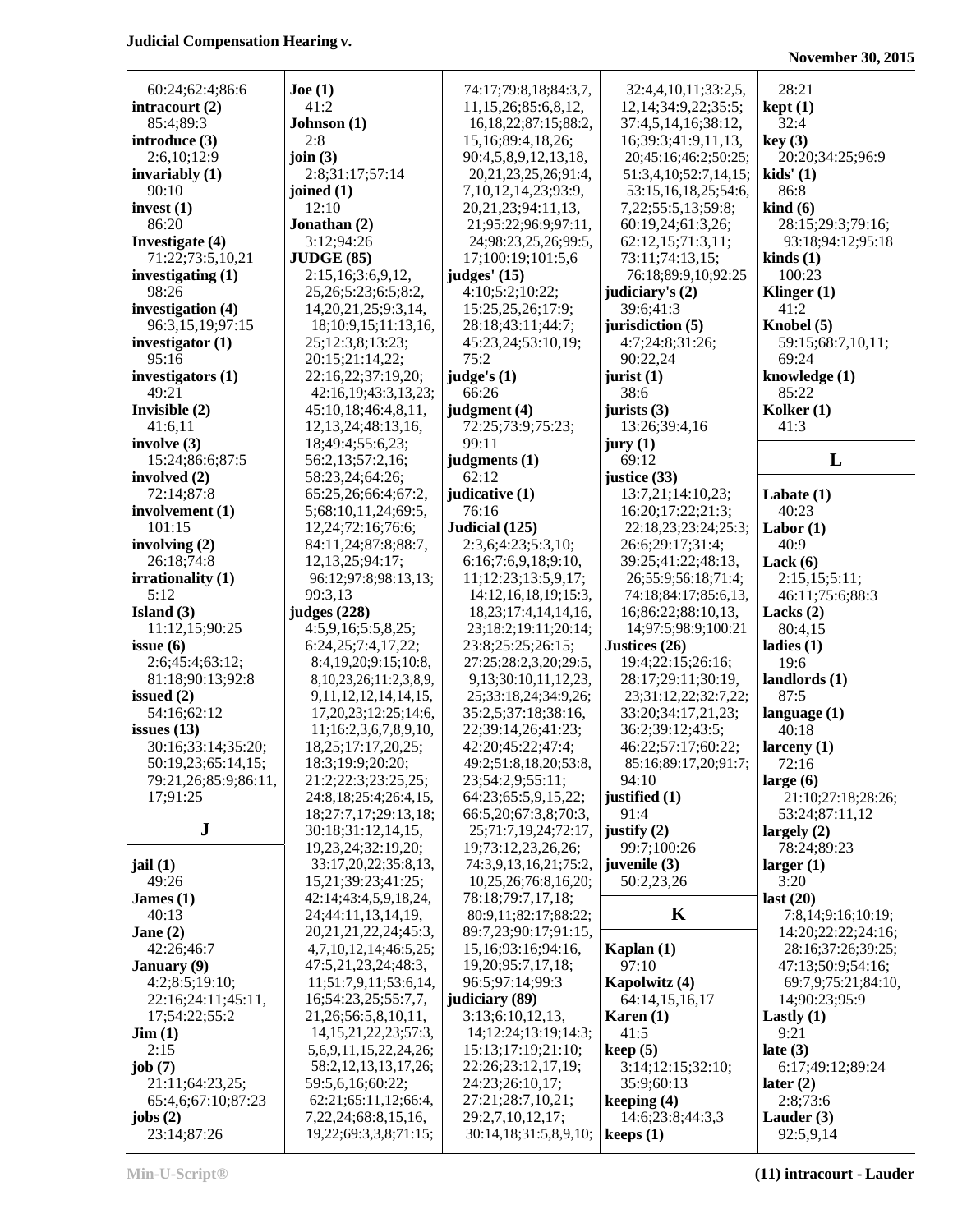| Laura $(1)$          |                             |                                     |                                 |                                      |
|----------------------|-----------------------------|-------------------------------------|---------------------------------|--------------------------------------|
|                      | $left(1\right)$             | 35:16;38:7                          | 93:16                           | maintaining $(1)$                    |
| 97:10                | 100:16                      | life-changing $(1)$                 | livings $(1)$                   | 13:7                                 |
| law(41)              | legacy(1)                   | 27:16                               | 7:25                            | maintains $(1)$                      |
| 16:26;20:22;22:17;   | 10:24                       | lifeline $(1)$                      | load $(2)$                      | 94:21                                |
| 23:17;24:5;26:4;     | legal(23)                   | 35:14                               | 24:2;33:12                      | major $(3)$                          |
| 35:16;43:16;48:22;   | 13:2;22:18;35:22,           | light $(2)$                         | loads $(3)$                     | 21:12;28:14;96:18                    |
|                      |                             | 52:4;93:24                          |                                 |                                      |
| 50:15,15;60:3,9,10;  | 23;37:8,15;39:22;           |                                     | 22:25;27:8;39:17                | majority $(2)$                       |
| 61:12,17;62:13,14;   | 41:8;43:19;49:8,17,         | likely $(2)$                        | local(1)                        | 48:11;52:12                          |
| 69:8,11;71:5,14,16;  | 18, 18; 50: 2, 12, 17;      | 51:3;63:23                          | 90:3                            | makes $(6)$                          |
| 74:24;75:24;76:15;   | 55:17;57:18;85:22,          | line $(3)$                          | localities (1)                  | 4:18;11:3;17:10;                     |
| 79:5,14;85:21,23;    | 24;87:20,21;92:10           | 28:6;91:16;100:20                   | 90:4                            | 38:7;47:15;91:9                      |
| 87:10,12,14,15;      | legally(1)                  | lines $(1)$                         | location(1)                     | making (10)                          |
| 92:16;93:22;94:4;    | 60:21                       | 20:6                                | 68:23                           | 3:19,26;4:20;8:20;                   |
| 97:23;100:21,22,22   | legislation (3)             | link(2)                             | Logically (1)                   | 9:15,22;10:16;11:18;                 |
| lawful $(1)$         | 7:20,21;46:23               | 72:11;80:17                         | 88:19                           | 53:15;71:9                           |
| 41:14                | Legislative (4)             | Lippman $(2)$                       | long(11)                        | malice $(1)$                         |
| lawfully $(1)$       | 42:20;60:25;71:11;          | 3:13;72:16                          | 5:3,6;8:19;11:12,               | 60:11                                |
|                      |                             |                                     |                                 |                                      |
| 76:19                | 84:14                       | list(1)                             | 15;12:16;72:4;74:5,             | manage $(2)$                         |
| lawlessness (1)      | legislators (1)             | 12:16                               | 6;84:19;90:25                   | 27:7,17                              |
| 74:20                | 41:25                       | listen $(1)$                        | longer $(3)$                    | managers $(1)$                       |
| Lawrence (1)         | legislature (4)             | 65:2                                | 52:5,20;66:17                   | 66:12                                |
| 3:6                  | 5:13;44:7;48:8;             | litigant $(4)$                      | long-standing $(3)$             | mandate(1)                           |
| laws (1)             | 97:23                       | 64:22;97:2;98:17,                   | 5:18;17:26;26:5                 | 37:3                                 |
| 60:13                | legislatures <sub>(1)</sub> | 24                                  | look $(5)$                      | mandated $(1)$                       |
| lawsuit $(1)$        | 61:13                       | litigants $(8)$                     | 3:4;11:4;18:10;                 | 76:15                                |
| 48:19                | legislature's $(1)$         | 27:9,13;32:24,26;                   | 25:21;50:12                     | mandates(1)                          |
| lawsuits $(1)$       | 73:9                        | 96:22,22;97:17;                     | looked $(2)$                    | 60:26                                |
|                      |                             |                                     |                                 |                                      |
| 75:3                 | legitimate $(1)$            | 98:24                               | 38:25;99:16                     | mandating (1)                        |
| lawyer $(2)$         | 71:18                       | litigants' (1)                      | Looking(1)                      | 13:5                                 |
| 22:22;87:18          | lending $(1)$               | 99:6                                | 77:3                            | manifested (2)                       |
| lawyers (9)          | 61:9                        | litigating (1)                      | lose $(2)$                      | 76:24;78:15                          |
| 13:22;26:4;27:10;    | lengthening $(1)$           | 60:8                                | 51:9;58:7                       | manner(1)                            |
| 41:7,25;49:19;85:8,  | 26:20                       |                                     |                                 |                                      |
|                      |                             |                                     |                                 | 24:13                                |
|                      |                             | litigation (20)                     | loss(3)                         |                                      |
| 18;97:17             | less (6)                    | 23:3;24:2;26:12;                    | 8:25;24:22;39:12                | many $(28)$                          |
| lay(1)               | 16:6;27:20;53:12;           | 35:19;40:3;46:26;                   | lost(4)                         | 13:26;20:25;23:16;                   |
| 38:22                | 58:3;69:3,5                 | 47:2;50:5;54:18;                    | 5:9;8:22;24:18;                 | 27:6,14;30:16;32:24;                 |
| Layer $(1)$          | letter $(3)$                | 71:18;73:7,8,25;                    | 39:20                           | 38:24;39:13;40:21;                   |
| 87:4                 | 43:23;46:4;71:14            | 90:14;92:17,19;93:3,                | lot(2)                          | 45:6;51:6;52:26;                     |
| lays $(1)$           | Levan $(1)$                 | 4,4,8                               | 3:21;29:2                       | 56:15,16;65:20;                      |
| 3:17                 | 41:2                        | litigations (10)                    | low(3)                          | 69:11;70:13;82:4,5;                  |
| leader $(1)$         | level $(23)$                | 72:4,11,12,24;                      | 49:21:52:18:54:20               | $85:5,14:87:11,13,15$ ;              |
| 30:22                | 9:18;10:9,23;               | 73:17,23;74:25;                     | lower $(5)$                     | 90:18;92:26;94:8                     |
| leaders $(2)$        | 16:18;28:15,17;29:4;        | 75:12,18;79:13                      | 16:15:47:20:66:24;              | March $(2)$                          |
| 37:8;60:24           | 31:7;32:21;35:24;           | little $(2)$                        | 89:14,18                        | 72:26;73:18                          |
|                      |                             |                                     |                                 |                                      |
| learn(1)             | 44:19;52:15;55:6;           | 2:20;6:25                           | lowest $(7)$                    | marched (1)                          |
| 93:15                | 60:23;68:24;88:5,17,        | live $(5)$                          | 16:14;57:2,6;                   | 38:24                                |
| learned $(1)$        | 18;89:3,3,9;90:6;           | 9:5;21:25;58:2,3;                   | 60:23;88:8,13,25                | Marks $(11)$                         |
| 37:10                | 99:2                        | 75:19                               | luckily $(1)$                   | 3:6,9;11:25;12:3,8;                  |
| least $(10)$         | leveler $(1)$               | lives $(4)$                         | 101:2                           | 20:15;21:14,22;                      |
| 9:10;24:10;55:6;     | 62:16                       | 26:21;29:19;32:16;                  | lump(1)                         | 46:13;57:16;66:4                     |
| 57:23;61:13;62:5;    | levels $(11)$               | 35:21                               | 24:21                           | Mary $(1)$                           |
| 71:13;76:11;85:19;   | 6:11;10:26;52:25;           | living $(47)$                       | lunch $(2)$                     | 40:22                                |
| 93:20                | 54:19;71:5,6;76:17;         | 4:14,15;5:5,9;7:4,                  | 63:23;67:19                     | massive(1)                           |
| leave $(2)$          | 78:18;88:6,19;90:2          | 17,22;8:8,23,26;9:13,               |                                 | 101:3                                |
| 81:7,23              | Levin $(1)$                 | 16,20;14:19,22;15:4;                | M                               | material $(1)$                       |
| leaving $(2)$        | 92:20                       | 16:3,10,16;17:24;                   |                                 | 100:25                               |
| 51:7;94:22           | liability $(1)$             | 20:14;24:10;25:6;                   | Madam(5)                        | materially $(1)$                     |
|                      |                             |                                     |                                 | 76:4                                 |
| Lebovits $(2)$       | 69:14                       | 28:15;29:15;30:26;                  | 12:19;19:6,22;                  |                                      |
| 55:20,23             | liberties $(1)$             | 33:24;35:9;37:6,23,                 | 25:22;55:23                     | materials $(2)$                      |
| LEBOVITZ(2)          | 61:5                        | 26;38:4;42:5;45:11,                 | mainly $(1)$                    | 15:7;18:5                            |
| 57:2;67:5            | licensed $(1)$              | 15;51:8;53:7;54:4,8,                | 11:3                            | matrimonial (9)                      |
| led(2)<br>5:13;84:25 | 13:14<br>life $(2)$         | 12,21,24;55:10;<br>57:12;65:8;91:5; | maintain(3)<br>17:14;37:9;88:22 | 96:2,9,14,15,24;<br>97:9,24;98:14,23 |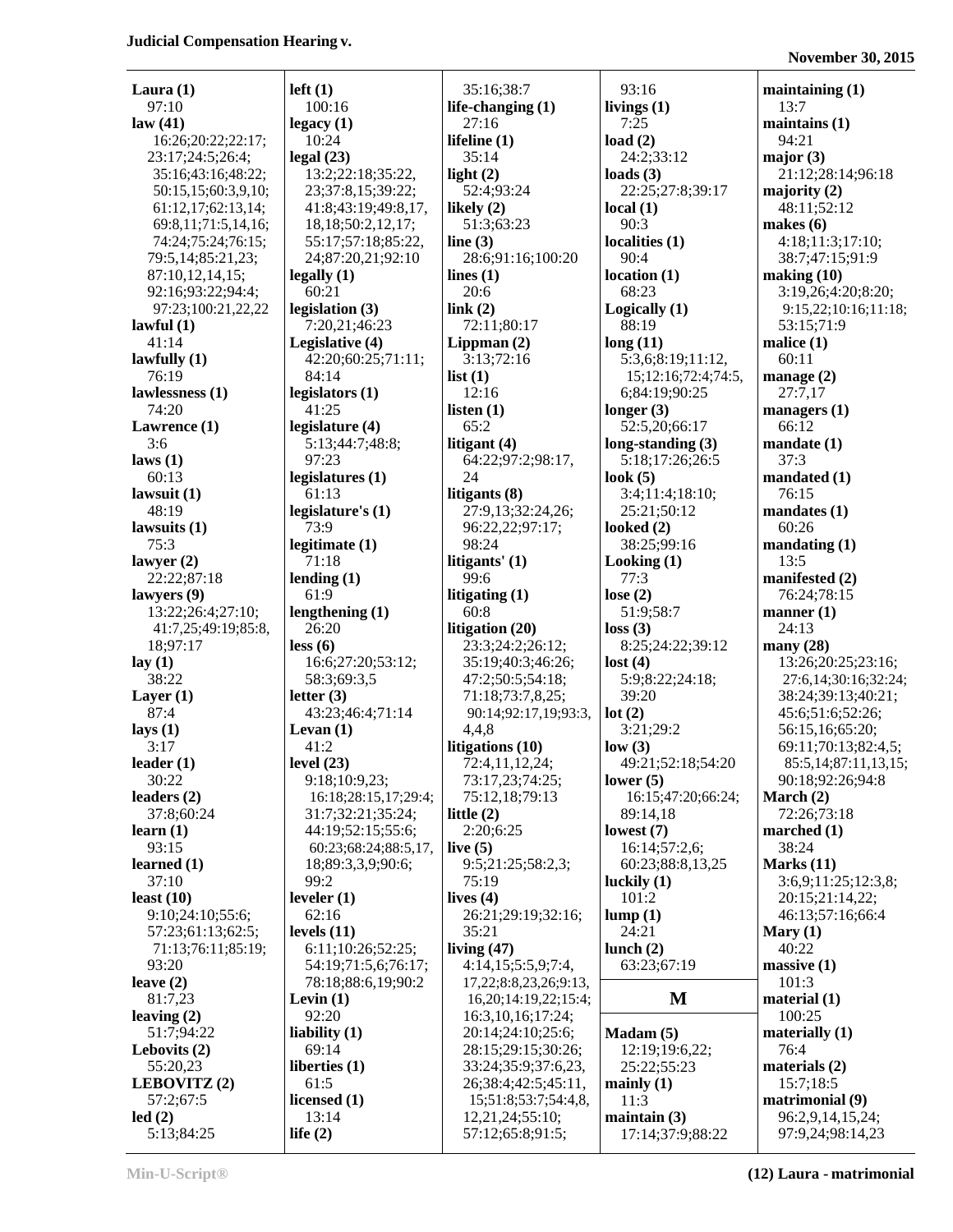**November 30, 2015**

| matter (8)                              | n |
|-----------------------------------------|---|
| 8:6,12,18;13:24;<br>18:7;41:24;51:2;    | n |
| 101:16                                  |   |
| matters(9)<br>17:4;24:25,25;            | n |
| 27:15;30:17;49:22,<br>23;85:10;86:24    |   |
| Matthew (7)                             | n |
| 64:14,17;69:26;<br>82:24;84:2,6;97:9    | n |
| may(12)<br>2:23;4:16;20:22;             | n |
| 43:22;45:18;48:16;                      |   |
| 70:5;86:5,6,18;89:22,<br>22             | n |
| maybe $(3)$<br>47:16;57:12;99:21        | n |
| mean(1)                                 |   |
| 8:10<br>meaningful(1)                   | n |
| 65:4                                    |   |
| means (3)<br>4:3;25:8;27:7              | n |
| <b>Meanwhile (1)</b><br>28:18           | n |
| measurements (1)                        | n |
| 9:5<br>mechanism (3)                    | n |
| 28:20;33:24;35:9<br>medical (5)         | n |
| 98:4,5,6,8,8                            |   |
| meet $(2)$<br>52:26;85:11               | n |
| meeting $(2)$                           | n |
| 53:21;75:17<br>member (4)               | n |
| 39:9;43:8,10;44:15<br>members (13)      |   |
| 2:7;3:10;12:19;                         |   |
| 13:13;26:3;34:20;<br>42:19;64:17;68:11; |   |
| 79:21;84:5,18;86:2<br>membership (1)    | N |
| 26:3                                    |   |
| men(2)<br>38:25;73:13                   | n |
| mental (2)<br>86:10,15                  |   |
| mention (1)                             | n |
| 10:19<br>mentioned (1)                  | n |
| 25:26                                   | N |
| merely (3)<br>25:9;52:19;58:7           |   |
| merge $(1)$<br>47:18                    | n |
| merged $(1)$                            | n |
| 92:20<br>merger $(1)$                   | n |
| 48:25<br>message(2)                     | N |
| 33:15;59:17                             |   |

| atter (8)             | met(2)                     | mistake(1)           | move $(2)$                | 77:4                         |
|-----------------------|----------------------------|----------------------|---------------------------|------------------------------|
| 8:6,12,18;13:24;      | 20:4;63:17                 | 52:22                | 20:17;56:10               | necessary (5)                |
| 18:7;41:24;51:2;      | mete $(1)$                 | mistakes(1)          | moved $(1)$               | 14:17;30:14;76:12;           |
| 101:16                | 35:26                      | 14:9                 | 97:11                     | 85:3;94:13                   |
| atters (9)            | microaggression (11)       | misunderstanding (1) | moving $(2)$              | necessity(2)                 |
| 17:4;24:25,25;        | 65:16,21,22;66:6,          | 84:22                | 64:13;101:4               | 23:8;37:9                    |
| 27:15;30:17;49:22,    | 10, 13, 18, 23, 25; 67: 4, | mitigated (1)        | much $(32)$               | need(18)                     |
| 23;85:10;86:24        | 8                          | 90:15                | 3:17;12:4,7,18;           | 3:22;14:26;23:25;            |
|                       | microphone (1)             | Mitra $(1)$          | 18:14;19:19,21;22:9;      | 27:4;34:8;35:5;              |
| atthew (7)            |                            |                      |                           |                              |
| 64:14,17;69:26;       | 82:21                      | 12:10                | 25:13;28:12;34:13;        | 37:16;38:10,16;              |
| 82:24;84:2,6;97:9     | middle(3)                  | model(1)             | 42:8;43:20;46:9;          | 48:24;52:26;63:22;           |
| ay (12)               | 51:22;58:19;88:18          | 54:12                | 47:9;49:3,10;55:16;       | 66:4;74:19;76:11;            |
| 2:23;4:16;20:22;      | midlevel $(1)$             | Modern (8)           | 57:4;58:4;59:10,14;       | 81:12;93:11;94:18            |
| 43:22;45:18;48:16;    | 28:26                      | 30:5,5,9;31:17;      | 67:14;68:12;69:18,        | needs(5)                     |
| 70:5;86:5,6,18;89:22, | might(1)                   | 32:12;33:18;34:5;    | 23, 25; 77: 9, 22; 84: 4; | 14:8;33:13;52:7;             |
| 22                    | 20:5                       | 57:18                | 94:6;101:8                | 77:20;86:22                  |
| aybe(3)               | million $(9)$              | modest(1)            | much-needed (1)           | negative $(1)$               |
| 47:16;57:12;99:21     | 10:7;13:14;21:20,          | 57:7                 | 28:9                      | 17:13                        |
| ean $(1)$             | 21;27:11,13;39:23;         | moment (3)           | multi-billion (2)         | negatively $(1)$             |
| 8:10                  | 56:5;79:8                  | 59:18;63:22;92:11    | 52:2;73:11                | 38:5                         |
| eaningful (1)         | millions $(2)$             | moments $(1)$        | multi-billions (1)        | neighbor(2)                  |
| 65:4                  | 41:25:45:21                | 20:15                | 40:20                     | 14:10,17                     |
|                       |                            |                      |                           |                              |
| eans $(3)$            | mind(2)                    | money $(4)$          | multiple $(2)$            | neighborhood (1)             |
| 4:3;25:8;27:7         | 20:6;41:24                 | 34:10;61:9;80:18;    | 76:21;78:13               | 86:8                         |
| eanwhile (1)          | minded(2)                  | 94:6                 | multitude (1)             | neutrality (1)               |
| 28:18                 | 13:26;62:8                 | month $(3)$          | 26:18                     | 17:5                         |
| easurements (1)       | mindful(2)                 | 76:25;78:16,23       | municipalities (3)        | New (195)                    |
| 9:5                   | 32:18;34:4                 | months $(1)$         | 26:26;61:6,8              | 3:7,13;4:5,7,9,12,           |
| echanism(3)           | minimum(1)                 | 73:6                 | municipality (2)          | 24;6:10,14,16;8:18;          |
| 28:20;33:24;35:9      | 64:26                      | morally $(1)$        | 61:18,19                  | 9:4,12;10:8,10;11:10,        |
| edical (5)            | minor (2)                  | 60:21                | must(6)                   | 11,15;12:12,20,21,           |
| 98:4,5,6,8,8          | 85:9,10                    | more (39)            | 17:13;27:8;40:26;         | 26;13:12,14,25;              |
| eet $(2)$             | minority(1)                | 3:22;5:15,15;6:25;   | 41:13;58:6;78:19          | 14:20;15:17,19,24,           |
| 52:26;85:11           | 88:16                      | 7:26;9:10;13:15;     | muster(1)                 | 24, 26; 16: 5, 8, 14, 18,    |
| eeting $(2)$          | minute(1)                  | 14:4;15:20;17:10;    | 52:12                     | 19,24;17:7,22;18:3;          |
| 53:21;75:17           | 46:14                      | 20:26;22:26;26:17;   | myriad $(1)$              | 19:5,9;20:4,12,26;           |
| ember $(4)$           | minutes (21)               | 32:24;33:2;35:12;    | 26:24                     | 21:18,25;22:15;23:9,         |
| 39:9;43:8,10;44:15    | 2:20,22;53:20;             | 39:24;48:24;51:3;    | myself(5)                 | 17,20,20,22,24;24:5,         |
|                       |                            |                      | 56:3;58:22,25;            | 17,22;25:19,26;              |
| embers $(13)$         | 58:11;63:8,10,15,20;       | 53:13;54:17;56:16;   |                           |                              |
| 2:7;3:10;12:19;       | 64:5,6;70:18;77:5,23,      | 57:4;58:4;59:3,5,6;  | 66:3;88:15                | 26:17,22;27:6,10,25;         |
| 13:13;26:3;34:20;     | 24, 25; 78: 5; 81: 21;     | 62:19;66:2;71:2,9;   |                           | 28:13,24;30:7,15,18,         |
| 42:19;64:17;68:11;    | 95:5;99:23,24;             | 86:5;88:9;89:3;90:5; | N                         | 22, 26; 31: 5, 9, 12, 16;    |
| 79:21;84:5,18;86:2    | 100:16                     | 93:26;98:21;99:24;   |                           | 32:3;33:6,10,10,13,          |
| embership (1)         | Miranda (7)                | 100:16               | name $(14)$               | 17, 22; 34: 2, 8, 17, 21,    |
| 26:3                  | 12:12,17,18,20;            | Morello (1)          | 12:20;19:7;22:13;         | 24;37:4,11;38:19;            |
| en $(2)$              | 18:9,13,15                 | 41:6                 | 25:26;42:16,25;           | 39:22;40:22;41:5,18;         |
| 38:25;73:13           | mirror $(1)$               | Moreover (1)         | 59:24;64:17;70:24;        | 42:15,20;43:4,5,10,          |
| ental $(2)$           | 35:20                      | 13:20                | 72:12;78:3;84:6;          | 11, 13, 14, 18; 44: 10,      |
| 86:10,15              | misaligned (1)             | morning $(12)$       | 95:9,9                    | 13, 13, 14, 17, 17, 18, 19,  |
| ention $(1)$          | 94:16                      | 2:2,5,7,9;3:4,9;     | named $(1)$               | 22, 23; 45: 5, 5, 6, 13, 24; |
| 10:19                 | misconception (1)          | 19:6;22:10;34:19;    | 46:23                     | 46:7,7;49:21;52:14,          |
| entioned (1)          | 85:6                       | 42:16;55:22;64:16    | Nassau (3)                | 24;53:4,6,16;54:2;           |
| 25:26                 | MISS(5)                    | Moss(2)              | 68:16;69:7,10             | 55:21,26;56:2,19,23,         |
| erely $(3)$           | 99:22,24;100:4,16,         | 92:4,6               | nation $(3)$              | 23;57:5,14,18,19;            |
|                       |                            |                      |                           |                              |
| 25:9;52:19;58:7       | 18                         | Most $(13)$          | 14:21;20:13;37:7          | 58:2,3,12;59:15,20,          |
| erge(1)               | missed(1)                  | 5:3;7:19;9:5,17;     | National (6)              | 25;60:12,19;61:2;            |
| 47:18                 | 7:17                       | 25:24;32:26;61:26;   | 9:7,11;40:11;             | 62:16,22;64:22;              |
| erged $(1)$           | missing $(1)$              | 63:16;71:8;76:15;    | 53:16;95:20;96:18         | 65:11,13,15,22;              |
| 92:20                 | 39:19                      | 82:6;85:19;87:26     | nation's $(1)$            | 66:18;67:3;68:8,14,          |
| erger(1)              | mission(1)                 | mostly(1)            | 30:22                     | 19,26;69:4;71:2,17;          |
| 48:25                 | 59:26                      | 56:14                | nature $(1)$              | 72:5,13;74:21;75:3;          |
| $\text{essage} (2)$   | Missouri (1)               | motion(3)            | 86:4                      | 76:18;80:17;84:2,8,          |
| 33:15:59:17           | 66:15                      | 21:6:80:25:87:4      | nearly (1)                | 15.23:85:5:86:3:             |

| matter (8)                  | met(2)                        | mistake(1)                             | move $(2)$                              | 77:4           |
|-----------------------------|-------------------------------|----------------------------------------|-----------------------------------------|----------------|
| 8:6,12,18;13:24;            | 20:4;63:17                    | 52:22                                  | 20:17;56:10                             | necessa        |
| 18:7;41:24;51:2;            | $\mathbf{mete}\left(1\right)$ | mistakes(1)                            | moved $(1)$                             | 14:17          |
| 101:16                      | 35:26                         | 14:9                                   | 97:11                                   | 85:3;          |
| matters (9)                 | microaggression (11)          | $m$ isunderstanding $(1)$              | moving $(2)$                            | necessi        |
| 17:4;24:25,25;              | 65:16,21,22;66:6,             | 84:22                                  | 64:13;101:4                             | 23:8;          |
| 27:15:30:17:49:22,          | 10,13,18,23,25;67:4,          | mitigated $(1)$                        | much $(32)$                             | need (1        |
| 23;85:10;86:24              | 8                             | 90:15                                  | 3:17;12:4,7,18;                         | 3:22;          |
| <b>Matthew</b> (7)          | microphone (1)                | Mitra $(1)$                            | 18:14;19:19,21;22:9;                    | 27:4;          |
| 64:14,17;69:26;             | 82:21                         | 12:10                                  | 25:13;28:12;34:13;                      | 37:16          |
| 82:24;84:2,6;97:9           | middle(3)                     | model(1)                               | 42:8;43:20;46:9;                        | 48:24          |
| may (12)                    | 51:22;58:19;88:18             | 54:12                                  | 47:9;49:3,10;55:16;                     | 66:4;          |
| 2:23;4:16;20:22;            | midlevel $(1)$<br>28:26       | Modern (8)                             | 57:4;58:4;59:10,14;                     | 81:12          |
| 43:22;45:18;48:16;          |                               | 30:5,5,9;31:17;                        | 67:14;68:12;69:18,                      | needs (        |
| 70:5;86:5,6,18;89:22,<br>22 | might(1)<br>20:5              | 32:12;33:18;34:5;<br>57:18             | 23, 25; 77: 9, 22; 84: 4;<br>94:6;101:8 | 14:8;<br>77:20 |
| maybe (3)                   | million $(9)$                 | modest(1)                              | much-needed (1)                         | negativ        |
| 47:16;57:12;99:21           | 10:7;13:14;21:20,             | 57:7                                   | 28:9                                    | 17:13          |
| mean (1)                    | 21;27:11,13;39:23;            | moment $(3)$                           | multi-billion (2)                       | negativ        |
| 8:10                        | 56:5;79:8                     | 59:18;63:22;92:11                      | 52:2;73:11                              | 38:5           |
| meaningful (1)              | millions $(2)$                | moments $(1)$                          | multi-billions $(1)$                    | neglect        |
| 65:4                        | 41:25;45:21                   | 20:15                                  | 40:20                                   | 14:10          |
| means $(3)$                 | mind(2)                       | money $(4)$                            | multiple $(2)$                          | neighb         |
| 4:3;25:8;27:7               | 20:6;41:24                    | 34:10;61:9;80:18;                      | 76:21;78:13                             | 86:8           |
| Meanwhile (1)               | minded(2)                     | 94:6                                   | multitude $(1)$                         | neutral        |
| 28:18                       | 13:26;62:8                    | month $(3)$                            | 26:18                                   | 17:5           |
| measurements (1)            | mindful(2)                    | 76:25;78:16,23                         | municipalities (3)                      | New(1)         |
| 9:5                         | 32:18;34:4                    | months $(1)$                           | 26:26;61:6,8                            | 3:7,1          |
| mechanism (3)               | minimum(1)                    | 73:6                                   | municipality (2)                        | 24;6:          |
| 28:20;33:24;35:9            | 64:26                         | morally $(1)$                          | 61:18,19                                | 9:4,1          |
| medical (5)                 | minor (2)                     | 60:21                                  | must(6)                                 | 11,15          |
| 98:4,5,6,8,8                | 85:9,10                       | more (39)                              | 17:13;27:8;40:26;                       | 26:13          |
| meet(2)<br>52:26;85:11      | minority(1)<br>88:16          | 3:22;5:15,15;6:25;<br>7:26;9:10;13:15; | 41:13;58:6;78:19<br>muster(1)           | 14:20<br>24,26 |
| meeting (2)                 | minute(1)                     | 14:4;15:20;17:10;                      | 52:12                                   | 19,24          |
| 53:21;75:17                 | 46:14                         | 20:26;22:26;26:17;                     | myriad $(1)$                            | 19:5,          |
| member (4)                  | minutes $(21)$                | 32:24;33:2;35:12;                      | 26:24                                   | 21:1           |
| 39:9;43:8,10;44:15          | 2:20,22;53:20;                | 39:24;48:24;51:3;                      | myself(5)                               | 17,2           |
| members (13)                | 58:11;63:8,10,15,20;          | 53:13;54:17;56:16;                     | 56:3;58:22,25;                          | 17,22          |
| 2:7;3:10;12:19;             | 64:5,6;70:18;77:5,23,         | 57:4;58:4;59:3,5,6;                    | 66:3:88:15                              | 26:1           |
| 13:13;26:3;34:20;           | 24, 25; 78: 5; 81: 21;        | 62:19;66:2;71:2,9;                     |                                         | 28:13          |
| 42:19;64:17;68:11;          | 95:5;99:23,24;                | 86:5;88:9;89:3;90:5;                   | N                                       | 22,26          |
| 79:21;84:5,18;86:2          | 100:16                        | 93:26;98:21;99:24;                     |                                         | 32:3;          |
| membership (1)              | Miranda (7)                   | 100:16                                 | name $(14)$                             | 17,22          |
| 26:3                        | 12:12,17,18,20;               | Morello (1)                            | 12:20;19:7;22:13;                       | 24:3'          |
| men (2)                     | 18:9, 13, 15                  | 41:6                                   | 25:26;42:16,25;                         | 39:2           |
| 38:25;73:13<br>mental (2)   | mirror(1)<br>35:20            | Moreover (1)<br>13:20                  | 59:24;64:17;70:24;<br>72:12;78:3;84:6;  | 42:13<br>11,13 |
| 86:10,15                    | misaligned (1)                | morning $(12)$                         | 95:9,9                                  | 13,13          |
| mention (1)                 | 94:16                         | 2:2,5,7,9;3:4,9;                       | named $(1)$                             | 22,22          |
| 10:19                       | misconception (1)             | 19:6;22:10;34:19;                      | 46:23                                   | 46:7,          |
| mentioned (1)               | 85:6                          | 42:16;55:22;64:16                      | Nassau (3)                              | 24;53          |
| 25:26                       | MISS(5)                       | Moss(2)                                | 68:16:69:7,10                           | 55:2           |
| merely (3)                  | 99:22,24;100:4,16,            | 92:4,6                                 | nation $(3)$                            | 23;57          |
| 25:9;52:19;58:7             | 18                            | Most $(13)$                            | 14:21;20:13;37:7                        | 58:2,          |
| merge (1)                   | missed(1)                     | 5:3;7:19;9:5,17;                       | National (6)                            | 25;60          |
| 47:18                       | 7:17                          | 25:24;32:26;61:26;                     | 9:7,11;40:11;                           | 62:16          |
| merged (1)                  | missing(1)                    | 63:16;71:8;76:15;                      | 53:16;95:20;96:18                       | 65:11          |
| 92:20                       | 39:19                         | 82:6;85:19;87:26                       | nation's $(1)$                          | 66:18          |
| merger (1)                  | mission(1)                    | mostly(1)                              | 30:22                                   | 19,26          |
| 48:25                       | 59:26                         | 56:14                                  | nature $(1)$                            | 72:5,          |
| message (2)<br>22.15.50.17  | Missouri (1)<br>66.15         | motion(3)<br>21.6.90.25.97.4           | 86:4<br>noorly $(1)$                    | 76:18<br>15.21 |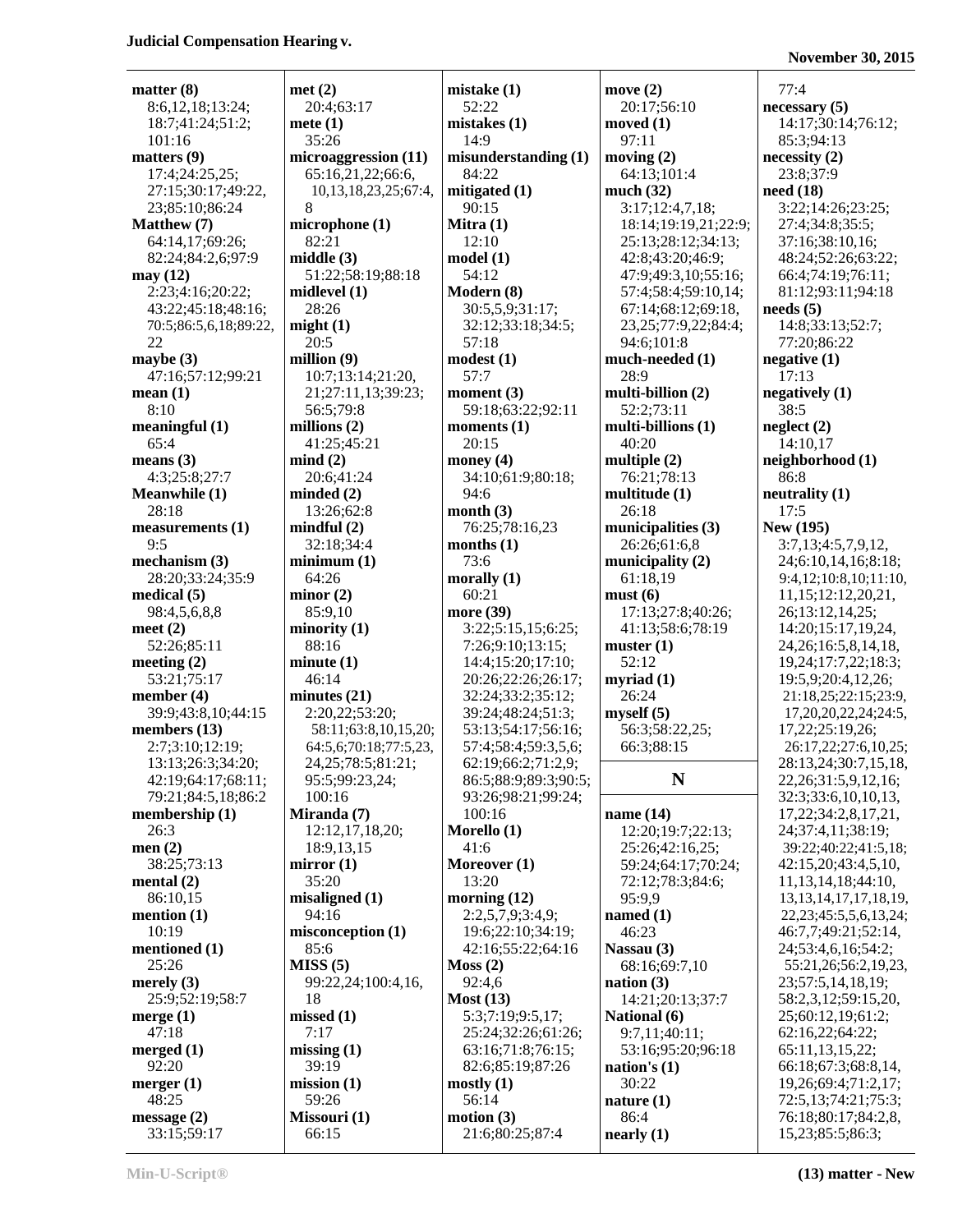# **November 30, 2015**

| 89:9;90:26;91:13,22;           | 59:26                     | 62:21,24;92:18                    | opinions (1)               | 60:14;78:23;81:19,                   |
|--------------------------------|---------------------------|-----------------------------------|----------------------------|--------------------------------------|
| 92:16,18;93:2,5,6,11,          | notifying (1)             | officer $(1)$                     | 39:16                      | 21;82:12;84:8,18;                    |
| 17, 19; 94: 18; 95: 14,        | 70:11                     | 71:17                             | opportunity (19)           | 85:9;86:24,25;88:23;                 |
| 19,21;96:2,2,9,16;             | noting(1)                 | officers (4)                      | 3:10,16;5:20;              | 89:24;90:10;97:4                     |
| 98:18                          | 91:6                      | 72:6,22;74:11;                    | 12:22;18:6;22:7;           | overall $(2)$                        |
| news(2)                        | notions(1)                | 80:18                             | 25:24;29:20,26;            | 34:7;39:20                           |
| 74:22;96:18                    | 37:19                     | officially (1)                    | 30:16;34:11;55:14;         | overhaul (2)                         |
| next(14)                       | notwithstanding (1)       | 97:6                              | 59:22;64:18;68:12,         | 33:17;47:10                          |
| 18:16;19:2;25:7;               | 74:21                     | officials (2)                     | 20;69:18;70:15;92:7        | overly $(1)$                         |
| 32:5;34:2,16;35:12;            | November (7)              | 59:5,6                            | opposition (8)             | 65:26                                |
| 36:5;52:3;56:25;               | 43:23;53:21;75:16,        | often $(6)$                       | 60:9;72:21;74:24;          | oversees $(2)$                       |
| 63:25;67:23;83:5;              | 21;78:25;79:22;96:5       | 21:3;23:21;32:26;                 | 75:14;79:4,13,26;          | 95:11,12                             |
| 89:14                          | nullification $(1)$       | 85:11;87:17;90:6                  | 81:10                      | overwhelming $(1)$                   |
| nice(1)                        | 79:6                      | old(1)                            | opted(1)                   | 58:8                                 |
| 100:19                         | number $(4)$              | 30:2                              | 52:15                      | own(4)                               |
| night(1)                       | 8:24;19:22;26:9;          | omit(1)                           | order(9)                   | 36:4;62:4;79:11;                     |
| 69:7                           | 52:16                     | 71:7                              | 45:16;62:18;86:12;         | 90:14                                |
| nine(1)                        | NYPD(1)                   | once $(5)$                        | 97:4,4,4;99:7,10;          |                                      |
| 47:12                          | 50:6                      | 5:20;16:16;30:22;                 | 100:26                     | ${\bf P}$                            |
| NOE(8)                         |                           | 62:5;85:11                        | orders(2)                  |                                      |
| 95:4,9,9;99:22,24;             | $\mathbf 0$               | one (25)                          | 100:25,26                  | pace $(3)$                           |
| 100:4,16,18                    |                           | 6:3;10:5,19;12:9;                 | organization (8)           | 28:21;32:4,10                        |
| $N-O-E(1)$                     | oaths(1)                  | 21:23;24:4;25:16;                 | 2:19;30:6;59:26;           | pack(1)                              |
| 95:10                          | 62:21                     | 33:8;40:16;48:8;                  | 64:21;70:26;95:12;         | 77:18                                |
| nominal(1)                     | objective (1)             | 51:11;56:16,17;                   | 96:6,18                    | page (8)                             |
| 24:7                           | 5:15                      | 58:25;64:24;66:8;                 | organizational (1)         | 18:16;36:5;56:25;                    |
| non-accountability (1)         | objectives (1)            | 81:14,25;82:3;84:10;              | 75:16                      | 67:23;72:3,11;83:5;                  |
| 74:20                          | 67:12                     | 87:9,23,24;88:2;94:4              | organizations (1)          | 89:10                                |
| none $(3)$                     | obligates (1)             | ones $(2)$                        | 33:9                       | paid(25)                             |
| 46:6;60:11;87:9                | 61:24                     | 75:7;87:5                         | Orley $(1)$                | 11:9,12,16;16:3,14,                  |
| nonetheless $(2)$              | obligations (1)           | one-thousandths (1)               | 15:15                      | 14;31:14;33:21;                      |
| 81:15;90:15                    | 88:21                     | 10:11                             | others (7)                 | 47:25;57:2,6,26;                     |
| nonfeasance (2)                | obliterate (1)<br>71:8    | ongoing $(5)$<br>39:6;51:16;74:8; | 24:14;42:4;45:6;           | 69:4;88:8,10,11,12,                  |
| 72:23;73:19<br>nonjudicial (1) |                           | 98:22;99:14                       | 58:10;87:14;90:5;<br>92:26 | 13, 14, 18; 90: 4, 6, 20;<br>94:9,14 |
| 91:7                           | obliterating (1)<br>79:12 | only (29)                         | otherwise (1)              | panel(1)                             |
| non-moneyed (1)                | observation (1)           | 2:5;6:21;7:10,12;                 | 38:19                      | 70:18                                |
| 98:3                           | 60:17                     | 9:19,20;12:25;20:7,               | out (18)                   | panelist (1)                         |
| nonpartisan (2)                | obstacles (1)             | 17;27:7,18;35:6;                  | 3:17;7:17;19:15;           | 63:18                                |
| 59:26;70:26                    | 27:19                     | 48:14:51:4:52:12;                 | 20:16;21:3;24:6,26;        | panoply (1)                          |
| nonpartisans (1)               | obviously (2)             | 53:9;56:8,21;57:9;                | 27:6;30:24;35:26;          | 35:20                                |
| 30:6                           | 22:3;92:23                | 68:18;70:18;75:18;                | 44:4;47:10;58:10;          | paper (3)                            |
| nonprofit $(2)$                | OCA(1)                    | 79:10;85:4,23;88:3;               | 62:18;66:14,25;            | 71:23;72:5;76:14                     |
| 64:20;70:26                    | 44:25                     | 89:16;97:2;98:14                  | 70:11;99:26                | papers (3)                           |
| non-salary $(1)$               | OCA's(1)                  | onto $(1)$                        | outcome $(2)$              | 75:22;80:25;81:5                     |
| 30:11                          | 23:11                     | 97:11                             | 27:15;86:13                | par(2)                               |
| nor(3)                         | occasionally (1)          | open $(2)$                        | outdated (1)               | 6:15;35:9                            |
| 38:3;70:13,14                  | 85:10                     | 69:6;72:14                        | 54:17                      | paralegals $(1)$                     |
| north $(1)$                    | occur(1)                  | opens $(1)$                       | outside (10)               | 49:20                                |
| 84:19                          | 35:19                     | 65:3                              | 43:21;44:16;58:3;          | parallel(1)                          |
| northeast $(1)$                | October (3)               | operate $(1)$                     | 60:15;84:8,23;85:5;        | 66:16                                |
| 53:26                          | 72:21;74:24;79:3          | 79:18                             | 89:25,26;91:13             | paramount (1)                        |
| Notably (1)                    | off(7)                    | operated $(1)$                    | over (55)                  | 29:5                                 |
| 31:18                          | 29:24;62:6;65:25;         | 79:17                             | 4:25;5:2,8;7:11;           | parents $(1)$                        |
| note(5)                        | 83:4;97:6,8,12            | operating $(6)$                   | 8:22;13:13,23;14:18;       | 44:2                                 |
| 8:16;16:23;19:22;              | offensive $(2)$           | 21:19,23;40:25;                   | 19:13;22:5,25;25:11;       | parity (22)                          |
| 22:2;31:4                      | 81:20;82:6                | 47:12;76:25;78:15                 | 26:3;28:4,6,16,19,26;      | 8:3;20:20;25:4;                      |
| noted(6)                       | offered $(1)$             | operation $(3)$                   | 31:13,20;32:5,12;          | 28:10;31:17;32:18;                   |
| 3:14;21:14,22;                 | 66:6                      | 13:20;32:13;76:26                 | 33:26,26;38:5;39:20,       | 35:8;38:2;42:4;                      |
| 45:21;87:9,17                  | office $(13)$             | operations (1)                    | 23;45:21,22,23;            | 44:10,16,18;45:25;                   |
| noteworthy (1)                 | 19:10,24;20:2,26;         | 78:16                             | 46:17,19;49:19,22;         | 46:14;48:7,25;57:22;                 |
| 19:24                          | 23:5;24:14;35:12;         | opinion $(2)$                     | 50:3,8,15;51:21;           | 58:11;68:22;88:3;                    |
| $not-for-profit (1)$           | 44:25;54:11;58:16;        | 62:20;98:9                        | 52:16,20;53:11;            | 94:20,21                             |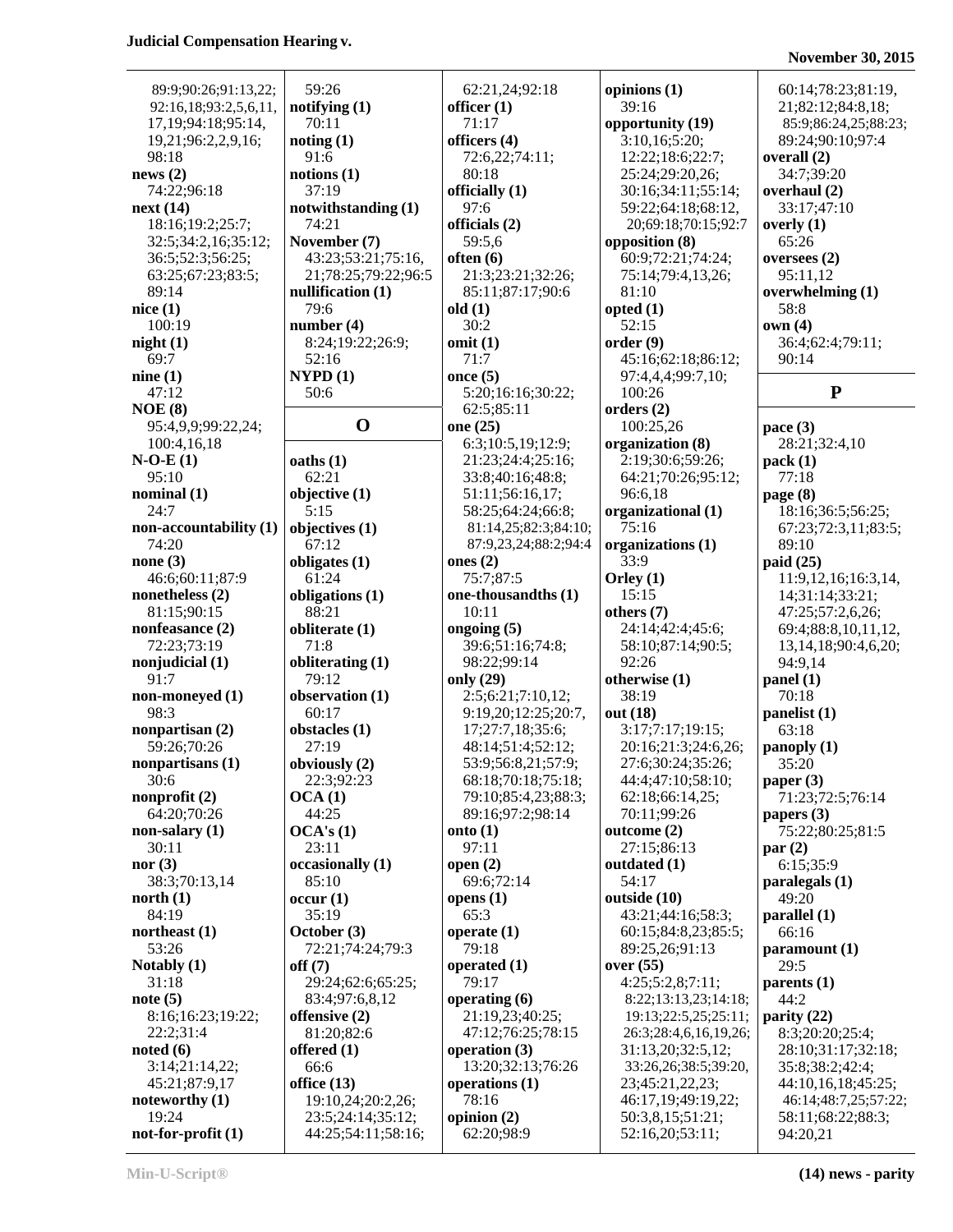| park(1)                   | 80:17;82:17;85:3;          | 4:17;5:4,6;7:15;     | 40:15              | populus $(1)$         |
|---------------------------|----------------------------|----------------------|--------------------|-----------------------|
| 8:13                      | 88:3,6,7,17,19,20,25;      | 22:5;28:6;38:20;     | piece $(1)$        | 9:17                  |
| Parrott (1)               | 89:4,18,23;90:7,9,12,      | 52:21;53:11;54:6;    | 48:26              | portion $(1)$         |
| 40:13                     | 13, 15, 17, 19; 91: 3, 17; | 90:13                | pipeline $(1)$     | 43:23                 |
| part $(13)$               | 93:22;94:16,19,20          | periodic (2)         | 39:8               | position (9)          |
| 13:22;25:17;41:23;        | paycheck (1)               | 5:7:13:5             | pipelines (1)      | 13:17;17:26;40:21;    |
|                           |                            |                      | 38:21              |                       |
| 48:20;51:16;56:23;        | 38:13                      | periods(1)           |                    | 46:4;50:19;52:6,9;    |
| 73:2;85:6;96:2,14,        | paying $(2)$               | 8:19                 | pivotal (1)        | 89:11,12              |
| 24;97:9;98:14             | 4:26;94:6                  | permanency (1)       | 21:12              | positions (2)         |
| parte(1)                  | payment $(3)$              | 35:12                | place $(10)$       | 92:21,22              |
| 65:25                     | 8:17;24:22;98:5            | permanent (3)        | 6:14;7:21;9:19,20; | positive $(1)$        |
| partially $(1)$           | $\mathbf{pays}(1)$         | 98:4,4,7             | 17:17;28:20;41:14; | 32:2                  |
| 5:18                      | 24:7                       | permit(1)            | 46:19;66:17;88:4   | possible(1)           |
| participation (1)         | PEARL <sup>(9)</sup>       | 80:7                 | placement (1)      | 86:13                 |
|                           |                            |                      |                    |                       |
| 41:8                      | 42:16,19,26;43:3;          | perpetrated (1)      | 44:4               | posted $(1)$          |
| particular (6)            | 46:7,9;48:16,18;49:4       | 101:2                | places(1)          | 80:15                 |
| 23:6,20;33:12;            | peer(1)                    | perpetual(1)         | 50:18              | posture(1)            |
| 58:24;96:12;99:13         | 88:25                      | 41:3                 | placing (1)        | 41:11                 |
| particularly (5)          | peers(1)                   | perpetuate(1)        | 96:8               | poverty $(1)$         |
| 23:2;28:14;38:6;          | 45:25                      | 66:23                | Plainly $(1)$      | 86:10                 |
| 57:24;80:10               | pegged (1)                 | perpetuated (1)      | 74:19              | power $(8)$           |
|                           |                            |                      |                    |                       |
| particulars (1)           | 54:19                      | 80:12                | plan(1)            | 24:19;29:3;59:3;      |
| 80:8                      | pensions(2)                | persist(1)           | 28:8               | 60:14,15;62:4,26;     |
| partner(1)                | 38:6;58:9                  | 86:10                | Plattsburgh (1)    | 67:5                  |
| 92:19                     | people(29)                 | PERSON (41)          | 84:19              | powers $(1)$          |
| partners(1)               | 12:15;13:2;34:7;           | 19:2,15;22:9;        | play(4)            | 73:15                 |
| 93:22                     | 41:26;46:6;50:6;           | 25:12,16;29:22,24;   | 13:6;16:25;23:17;  | practice (12)         |
| $part-time (3)$           | 56:19;59:19,25;            | 34:13,15;59:11,14;   | 37:20              | 6:21;13:14;49:6,      |
|                           |                            |                      |                    |                       |
| 85:8;87:15;88:15          | 60:14;61:5,22,23;          | 63:4,6,9,15,21,24;   | played $(2)$       | 17;50:2,8,8;85:21,25; |
| pass(1)                   | 62:4;63:2;65:2,11,         | 64:3,6,10,13;67:15,  | 51:17;66:14        | 87:2,4;98:22          |
| 63:24                     | 13;66:17;67:3;70:13;       | 17,21;84:2;86:19;    | playing $(1)$      | practices (1)         |
| passed $(2)$              | 72:13,23;82:4,5,19;        | 91:26;92:3;94:24,26; | 35:25              | 99:14                 |
| 66:20;97:23               | 84:13;86:6;98:26           | 95:3,5;99:21,23,26;  | please $(6)$       | practitioners (2)     |
| past $(14)$               | people's $(2)$             | 100:6,9,9,17;101:9,  | 44:9;63:21;81:23;  | 26:4,13               |
| 6:21;14:9;22:25;          | 68:26;99:9                 | 12                   | 82:16,19;100:12    | precedent(3)          |
|                           |                            |                      |                    | 6:18,20;22:2          |
| 32:12,20;38:4;40:17;      | per(1)                     | personal (4)         | pleased(1)         |                       |
| 45:21,24;53:7;54:24;      | 85:11                      | 24:19;43:12;53:14;   | 27:24              | preceding(1)          |
| 56:16;57:12;78:23         | percent (30)               | 69:8                 | pleasure(2)        | 45:17                 |
| path(1)                   | 7:7,9,10,13,14;8:8,        | personally (2)       | 30:2,3             | precisely (1)         |
| 36:4                      | 9;10:11;11:10,13,16;       | 14:2:44:8            | plus $(5)$         | 79:16                 |
| patience (1)              | 16:8,9;21:23;39:24;        | personify(1)         | 41:9;54:23;63:8;   | preclude(1)           |
| 27:8                      | 40:25;48:14;53:8,9,        | 37:18                | 69:7;79:8          | 76:17                 |
| patients (1)              | 11;54:23;57:12,12,         | perspective (3)      | point $(13)$       | predicated (1)        |
| 95:13                     |                            |                      | 7:6,7;8:6;19:15;   | 74:16                 |
|                           | 23;58:17,20;88:12,         | 22:21;50:21;65:14    |                    |                       |
| pattern (1)               | 14;91:14,15                | pervasively (1)      | 27:5;33:15;55:17;  | preeminence (1)       |
| 98:21                     | percentage(6)              | 71:5                 | 60:6;75:12;81:20;  | 37:11                 |
| patterns <sub>(1)</sub>   | 48:10;57:10;58:8;          | petition (1)         | 90:23;98:16;100:11 | preeminent(1)         |
| 99:14                     | 88:20,24;90:11             | 61:23                | pointed $(1)$      | 39:16                 |
| Paul $(3)$                | percentages(2)             | phase(1)             | 58:10              | Preet $(2)$           |
| 19:3,9;22:13              | 11:18,20                   | 22:4                 | points $(2)$       | 71:25;72:4            |
| pay (76)                  | perfect $(2)$              | phased (4)           | 20:10;24:6         | preface(1)            |
|                           |                            |                      |                    |                       |
| 6:11;10:4,5,13;           | 71:23;72:5                 | 4:13;7:11,12;38:5    | Policy $(1)$       | 96:14                 |
| 14:18,20;21:14;22:3;      | perfectly $(1)$            | $phased-in(2)$       | 40:14              | prefer(1)             |
| 25:9;26:15;28:2,9,20,     | 77:19                      | 28:5;31:12           | policy-making (1)  | 70:22                 |
| 22;29:9;31:6;35:5;        | perform (1)                | phase-in $(3)$       | 67:7               | premature(1)          |
| 38:3,24;39:11;40:12,      | 17:18                      | 28:8,15;53:10        | political (3)      | 37:17                 |
| 19;44:10,16;45:12;        | performance (7)            | phasing(3)           | 35:3;46:16;60:6    | prerequisite (1)      |
| 46:13;47:22;48:7,10,      | 62:7;64:23,25;             | 25:8;45:8,23         | politicized $(1)$  | 37:11                 |
| 25;50:24;51:10,20;        | 65:4,6,9;67:10             |                      | 60:20              |                       |
|                           |                            | pick(1)              |                    | present(4)            |
| 53:2;54:9,18,19,23,       | Perhaps (5)                | 81:8                 | Polk $(2)$         | 12:13;20:5;67:17;     |
| 24, 24; 55: 4, 6; 58: 13, | 38:22;59:4,6;              | Pickney (1)          | 92:17;94:2         | 70:13                 |
| 14,18;68:20,22;           | 63:19;80:6                 | 92:15                | population (2)     | presentation (3)      |
| 69:17;74:13;75:10;        | period(11)                 | picture (1)          | 27:2;91:5          | 16:2;19:18;82:14      |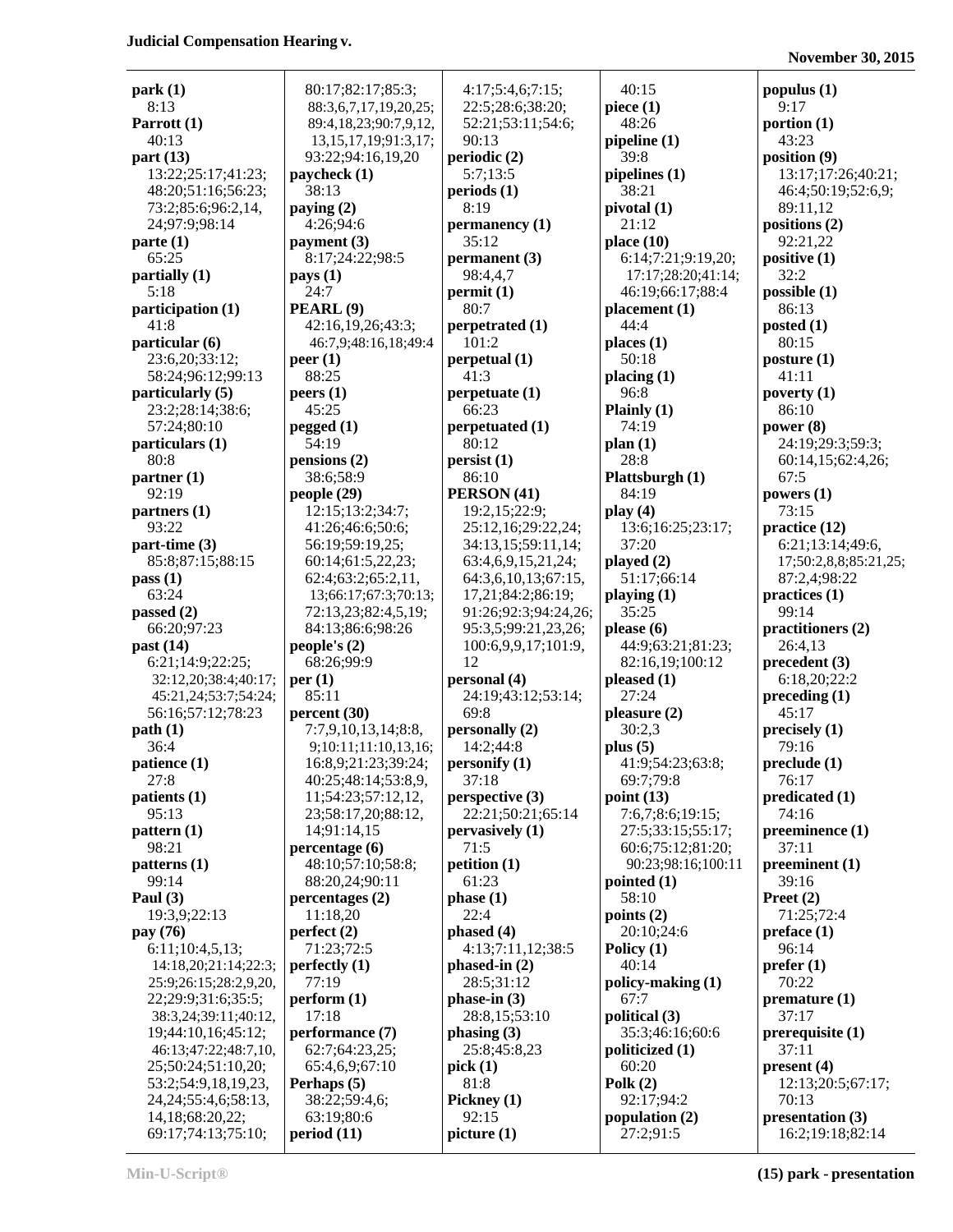| presentations (2)                | 49:25                                  | 26:9                               | 43:25;60:25                            | quality $(11)$       |
|----------------------------------|----------------------------------------|------------------------------------|----------------------------------------|----------------------|
| 57:17:76:14                      | private (9)                            | products(1)                        | protections (1)                        | 6:13;17:15;27:21;    |
| presented (3)                    | 20:22;21:3;28:23;                      | 69:13                              | 95:13                                  | 33:8;51:3,4,6,11;    |
| 72:21;79:26;81:17                | 38:9;39:13;61:9;                       | profession (2)                     | protects <sub>(1)</sub>                | 74:15;92:24;93:9     |
| presenting (1)                   | 87:5;95:11;96:6                        | 13:2;37:15                         | 61:22                                  | quantities $(1)$     |
| 80:2                             | privilege (4)                          | professional (4)                   | protests (1)                           | 39:26                |
| presently $(2)$                  | 22:16;44:15;48:21;                     | 5:15;29:19;35:16;                  | 65:20                                  | quarter $(3)$        |
| 44:20,22                         | 97:2                                   | 88:23                              | protocol(1)                            | 13:14;56:5;71:2      |
| preserving (1)                   | privileged (3)                         | professionally (1)                 | 15:3                                   | quest $(1)$          |
| 89:19                            | 43:7;55:25;56:2                        | 43:12                              | protracted (1)                         | 39:6                 |
| preside (3)                      | pro(3)                                 | professor(1)                       | 52:16                                  | quick $(1)$          |
| 84:7;85:9;86:25                  | 64:19;96:21;98:24                      | 15:15                              | prod(1)                                | 67:19                |
| president (22)                   | probably $(2)$                         | professors (2)                     | 58:26                                  | quietly $(1)$        |
| 12:12,20;15:16;                  | 3:22;47:7                              | 26:4;94:4                          | proved (1)                             | 66:17                |
| 19:3,8;22:8,14;                  | problem(10)                            | $\mathbf{profound}\left( 2\right)$ | 72:20                                  | quite $(2)$          |
| 25:19;26:2;30:2;                 | 5:18,19,20;10:19;                      | 33:6;56:18                         | provide (7)                            | 25:12;48:10          |
| 34:20;53:4,13;55:20;             | 11:3;21:17;30:21;                      | prohibit (1)                       | 7:2,3;30:15;31:3;                      | quote $(7)$          |
| 59:15;68:8,14;72:9;              | 46:15,16;82:22                         | 61:8                               | 32:8;41:19;85:2                        | 6:7;23:11;51:23,     |
| 73:16;84:14;92:4,8               | problems (7)                           | prohibitions (1)                   | provided (8)                           | 26;75:4;79:4,23      |
| president-elect (2)              | 26:25;32:16,25;                        | 60:26                              | 3:14,20;7:10;9:8;                      | quoting $(2)$        |
| 19:4,10                          | 33:3;34:5;66:3;86:4                    | prohibits (3)                      | 17:25;40:9;45:15;                      | 43:22;45:18          |
| presides(1)                      | $\boldsymbol{proceed (1)}$             | 61:6,11,16                         | 84:17                                  |                      |
| 84:18                            | 63:21                                  | project(1)                         | provides (1)                           | $\mathbf R$          |
| presiding (3)                    | proceeded (1)                          | 49:25                              | 15:20                                  |                      |
| 13:23;19:13;86:24                | 27:13                                  | projected (2)                      | providing $(2)$                        | race $(1)$           |
| pres(2)                          | procedureding(1)                       | 52:3;53:12                         | 38:17:87:21                            | 70:22                |
| 70:10,11                         | 27:9                                   | prominent $(2)$                    | provision (1)                          | racially $(1)$       |
| prevent(2)                       | Proceedings (101)                      | 72:3;80:17                         | 35:13                                  | 26:23                |
| 37:17;55:10                      | 2:1;3:1;4:1;5:1;                       | promulgate $(1)$                   | provisions (3)                         | raise $(10)$         |
| previous(3)                      | 6:1;7:1;8:1;9:1;10:1;                  | 41:16                              | 61:4;62:11;75:5                        | 44:2;52:17;57:7;     |
| 14:18;32:3;51:18                 | 11:1;12:1;13:1;14:1;                   | proof(1)                           | public (31)                            | 58:20,22,25;63:12;   |
| previously (2)                   | 15:1;16:1;17:1;18:1;                   | 80:13                              | 13:22;14:2;22:12;                      | 74:13;82:17;94:19    |
| 22:17;35:7                       | 19:1;20:1;21:1;22:1;                   | propelling $(1)$                   | 24:24;29:19;38:7;                      | raises $(6)$         |
| Price $(3)$                      | 23:1;24:1;25:1;26:1;                   | 41:11                              | 56:18;59:2;60:5,5;                     | 7:18;25:8;28:9;      |
| 53:25;54:8;65:10                 | 27:1;28:1;29:1;30:1;                   | proper (3)                         | 61:9;64:21;68:5;                       | 37:25;51:20;80:17    |
| pried(1)                         | 31:1;32:1;33:1;34:1;                   | 15:12;44:2;54:13                   | 70:12;71:22,23;72:6,                   | raising $(2)$        |
| 31:3                             | 35:1;36:1;37:1;38:1;                   | properly $(3)$                     | 13,16;73:5,10,21;                      | 32:7;75:10           |
| prima(1)                         | 39:1;40:1;41:1;42:1;                   | 12:24;14:11;17:21                  | 77:10,20;80:18;                        | ramifications (1)    |
| 72:14                            | 43:1;44:1;45:1;46:1;                   | property $(1)$                     | 81:16;87:6;95:6;                       | 73:13                |
| primarily (1)                    | 47:1;48:1;49:1;50:1,                   | 61:17                              | 96:17;101:12,16                        | rampantly $(1)$      |
| 38:14                            | 7;51:1;52:1;53:1;                      | proportion (1)                     | published (1)                          | 65:25                |
| primary $(2)$                    | 54:1;55:1;56:1;57:1;                   | 55:8                               | 96:18                                  | range $(1)$          |
| 49:23:64:24                      | 58:1;59:1;60:1;61:1;                   | proportional (3)                   | punishment (2)                         | 50:22                |
| princely (1)                     | 62:1;63:1;64:1;65:1;                   | 31:16,24;32:20                     | 97:18;98:23                            | rank $(1)$           |
| 94:3                             | 66:1;67:1;68:1;69:1;                   | proportionally (1)                 | purpose (1)                            | 57:10                |
| Princeton (2)                    | 70:1;71:1;72:1;73:1;                   | 4:10                               | 62:6                                   | ranked (4)           |
| 15:16;66:15                      | 74:1;75:1;76:1;77:1;                   | proportionate (2)                  | pursuant $(2)$                         | 14:20;24:11;37:6;    |
| principle $(1)$                  | 78:1;79:1;80:1;81:1;                   | 10:9;29:12                         | 60:13;79:9                             | 93:15                |
| 24:5                             | 82:1;83:1;84:1;85:1;                   | proportions (2)                    | put(6)                                 | ranks $(4)$          |
| principles (4)                   | 86:1;87:1;88:1;89:1;                   | 21:9:41:18                         | 4:20;7:21;35:24;                       | 9:12;30:23;37:16;    |
| 60:26;69:11;71:14;               | 90:1;91:1;92:1;93:1;                   | proposing $(2)$                    | 48:4;53:17;82:12                       | 57:8                 |
| 76:16                            | 94:1;95:1;96:1;97:1;                   | 11:8,8                             | Putnam $(2)$                           | Raskin (4)           |
| prior(10)                        | 98:1;99:1;100:1;                       | prosecuted (1)<br>97:14            | 46:20;48:12                            | 25:19,22,26;30:2     |
| 6:23;7:15;29:8;                  | 101:1                                  |                                    |                                        | rate $(7)$           |
| 51:19,23;52:8,11,23,<br>25;54:11 | process(15)                            | prosecution (1)<br>72:8            | Q                                      | 24:26;47:22;53:12;   |
|                                  | 5:11,13,14,15;                         | prosecutions (1)                   |                                        | 88:7,8,8;94:12       |
| priorities (1)<br>14:13          | 7:23;37:2;51:16,17;                    | 72:7                               | Quadrantal (1)                         | Rather $(1)$         |
| priority(1)                      | 53:23;62:10;71:9;<br>73:23;95:23;99:9; | prosperity $(1)$                   | 89:7                                   | 71:5<br>ratios $(1)$ |
| 88:23                            | 100:23                                 | 23:15                              | qualified (10)                         | 16:13                |
| prison(1)                        | prodigious(1)                          | $\text{protect (3)}$               | 13:23;14:5;26:16;<br>29:6;30:17;33:16; | reached $(1)$        |
| 50:2                             | 41:10                                  | 48:2;87:19;99:4                    | 34:8;39:7;45:26;                       | 21:8                 |
| prisoners' (1)                   | product(1)                             | protectting (2)                    | 82:22                                  | read $(6)$           |
|                                  |                                        |                                    |                                        |                      |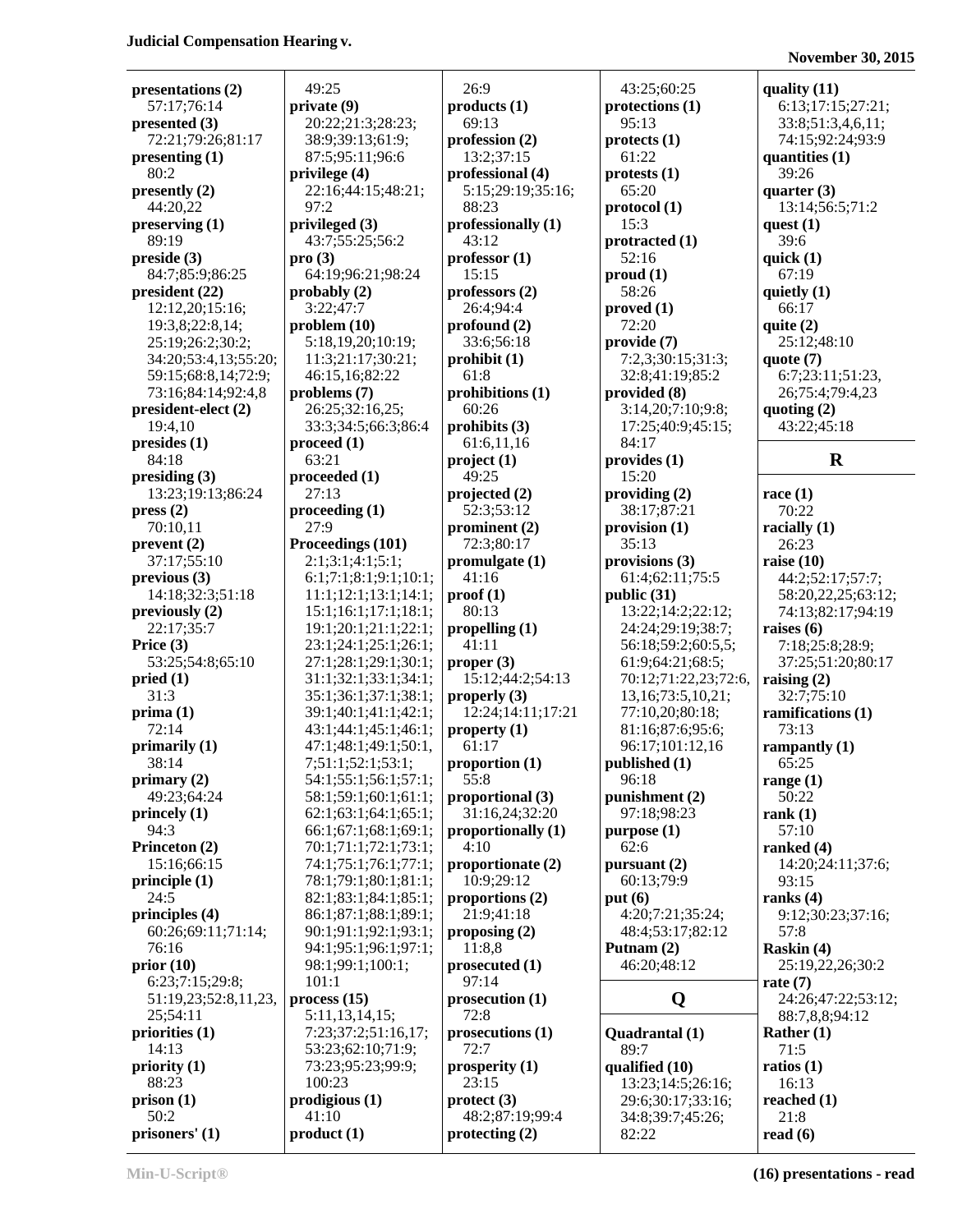|                                      |                           |                         |                       | $1303$ CHIDCL $203.20$   |
|--------------------------------------|---------------------------|-------------------------|-----------------------|--------------------------|
| 3:2,16;12:5;19:17,                   | recommendation (6)        | regardless $(6)$        | remarkable (1)        | 25;55:26                 |
| 18;93:13                             | 4:19;6:17;9:22;           | 50:25;64:25;68:22,      | 16:4                  | represents $(2)$         |
| readily $(1)$                        | 25:3;89:16;91:21          | 23;88:11;91:9           | remarked (1)          | 13:12;50:3               |
| 76:13                                | recommendations(11)       | region $(1)$            | 41:22                 | reputation (4)           |
| reading $(1)$                        | 3:19;30:12,20;            | 53:26                   | remarks $(1)$         | 17:12,14;53:17,17        |
| 18:10                                | 33:3;34:24;51:19;         | regional $(1)$          | 3:15                  | request $(7)$            |
| ready $(1)$                          | 52:10,13,23,25;79:5       | 54:4                    | remedy $(1)$          | 35:7;40:24;41:4;         |
| 70:8                                 | recommended (5)           | regrettable $(1)$       | 34:25                 | 44:5,25;63:17,20         |
| real $(7)$                           | 14:21;15:2;17:23;         | 32:2                    | remember $(1)$        | requested $(2)$          |
| 35:4;47:10,18,18;                    | 72:17;75:25               | regular $(3)$           | 94:4                  | 70:13;76:9               |
| 52:7,26;100:13                       | recommending (6)          | 7:22;15:3;17:24         | removal (2)           | requesting $(3)$         |
| realistic $(1)$                      | 3:24;4:8;5:22;            | regularly $(1)$         | 62:2:75:5             | 20:24;78:26;79:23        |
| 20:8                                 | 10:14;11:24;14:15         | 86:12                   | remove(1)             | requests $(1)$           |
| reality $(1)$                        | recommends $(2)$          | regulated (1)           | 99:17                 | 61:19                    |
| 74:19                                | 18:2;58:17                | 62:6                    | removed (4)           | require $(4)$            |
| really $(10)$                        | reconciled (1)            | Rehab(1)                | 97:6,8,12;101:5       | 64:5;76:21;78:12;        |
| 4:22;5:11;11:26;                     | 30:26                     | 95:15                   | render $(2)$          | 98:2                     |
| 12:4;42:10;48:9;                     | reconvening $(1)$         | reigns $(1)$            | 71:4;76:9             | required (7)             |
| 50:12,13;93:24;                      | 68:5                      | 74:21                   | rendered (1)          | 10:6;41:20;79:11;        |
| 99:19                                | record $(4)$              | reinforced (2)          | 98:8                  | 85:8,18,24;98:5          |
| realms $(1)$                         | 65:26;71:24;79:13;        | 76:23;78:14             | rendering $(2)$       | requirements $(1)$       |
| 48:22                                | 97:4                      | Reiter (9)              | 74:17:76:13           | 98:2                     |
| reason $(4)$                         | records $(1)$             | 2:13,13;81:19;          | renowned (1)          | requires $(3)$           |
| 9:2;46:20;71:13;                     | 72:5                      | 82:2,5,10,12,18;        | 17:4                  | 23:24;33:17;93:19        |
| 80:4                                 | recovered (1)             | 100:8                   | <b>Rensselaer</b> (1) | requiring $(2)$          |
| reasonable $(1)$                     | 52:5                      | reiterate $(1)$         | 47:3                  | 32:26;79:4               |
| 31:25                                | recruiting $(1)$          | 13:8                    | reoccurring $(1)$     | reread $(1)$             |
| reasons(4)                           | 33:16                     | reiterates $(1)$        | 61:6                  | 12:5                     |
| 3:18;10:14;17:7;                     | rectification (1)         | 17:26                   | reorganized (1)       | research $(1)$           |
| 55:3                                 | 47:8                      | related $(2)$           | 47:14                 | 43:21                    |
| recall $(1)$                         | rectified (1)             | 86:9,11                 | repeat $(2)$          | reserve $(1)$            |
| 48:19                                | 76:19                     | relates $(5)$           | 3:3;14:9              | 64:2                     |
| receive $(3)$                        | redefine $(1)$            | 44:7;80:10,14;          | repeatedly $(2)$      | reset(2)                 |
| 69:2;98:2,5                          | 67:9                      | 88:3;89:14              | 97:3;100:10           | 45:9;54:26               |
| received $(10)$<br>14:4;24:20;31:12, | redressing $(1)$<br>61:24 | relation $(1)$<br>32:21 | repel $(1)$<br>33:9   | residents $(1)$<br>26:22 |
| 16,23;32:20;35:6;                    | reduce(1)                 | <b>Relations (1)</b>    | replicated (1)        | resolution (3)           |
| 54:23;79:9;101:14                    | 67:7                      | 40:9                    | 76:4                  | 30:16;33:2;93:13         |
| receives $(2)$                       | redundancies (1)          | relationship $(1)$      | reply $(3)$           | resolutions $(1)$        |
| 51:4;94:13                           | 20:9                      | 90:8                    | 66:9;75:22;76:14      | 35:24                    |
| receiving $(2)$                      | reestablish (1)           | relationships (4)       | report $(22)$         | resolve (7)              |
| 31:24;89:18                          | 6:18                      | 89:4,19,23;90:12        | 6:8;14:14;16:21;      | 27:17;32:15,25;          |
| recently $(2)$                       | reevaluate $(1)$          | relatively $(3)$        | 18:10,11;51:18;       | 33:7,14;56:4,7           |
| 65:18;99:11                          | 52:9                      | 3:15;11:22;85:9         | 54:16;68:18;72:18,    | resolved $(2)$           |
| recession $(2)$                      | $re-evaluate (1)$         | release $(1)$           | 21;74:24;75:14,26;    | 27:5;30:17               |
| 51:23;52:11                          | 27:25                     | 70:11                   | 76:8;79:4,7,11,13;    | resolving $(1)$          |
| recidivism $(1)$                     | referred $(2)$            | relegated $(2)$         | 81:10;89:6,10;96:17   | 26:24                    |
| 86:13                                | 67:5;68:25                | 35:3;41:12              | reported $(4)$        | resounding $(1)$         |
| recognition(1)                       | reflect $(2)$             | reliable $(1)$          | 34:24;51:23;60:16;    | 40:26                    |
| 29:16                                | 29:14,16                  | 40:10                   | 66:13                 | resoundingly $(1)$       |
| recognize $(3)$                      | reflected $(3)$           | relied $(1)$            | reports $(3)$         | 72:10                    |
| 25:16;40:15;47:5                     | 14:21;86:25;89:21         | 35:26                   | 51:6;93:14;95:7       | resources(1)             |
| recognized (4)                       | reflecting $(1)$          | relief $(1)$            | represent $(2)$       | 98:15                    |
| 16:26;23:16;54:2;                    | 45:11                     | 75:23                   | 44:20;50:20           | respect $(7)$            |
| 92:23                                | reflects $(1)$            | rely(3)                 | representation (3)    | 29:18;31:7;72:17;        |
| recognizes $(3)$                     | 17:16                     | 30:15;32:15;33:7        | 27:14;44:25;50:18     | 73:19;79:15,25;          |
| 6:9,11;34:5                          | reform $(6)$              | remain $(2)$            | representative (1)    | 94:13                    |
| recognizing $(2)$                    | 30:6;50:15,15;            | 11:19:23:9              | 53:3                  | respected $(2)$          |
| 31:4;74:16                           | 62:8;63:18;81:18          | remaining $(1)$         | represented (4)       | 6:12;31:25               |
| recommend (10)                       | regarded $(1)$            | 22:8                    | 46:25;50:9;96:22;     | respectfully $(5)$       |
| 11:19;33:23;42:3;                    | 53:16                     | remains $(5)$           | 98:24                 | 42:2;44:5;46:7;          |
| 44:6;55:9;68:18,18,                  | regarding $(1)$           | 84:22;90:16,17;         | representing $(5)$    | 67:2;69:16               |
| 22;69:16;75:10                       | 54:18                     | 91:16;93:12             | 42:13;45:2;49:21,     | respond $(2)$            |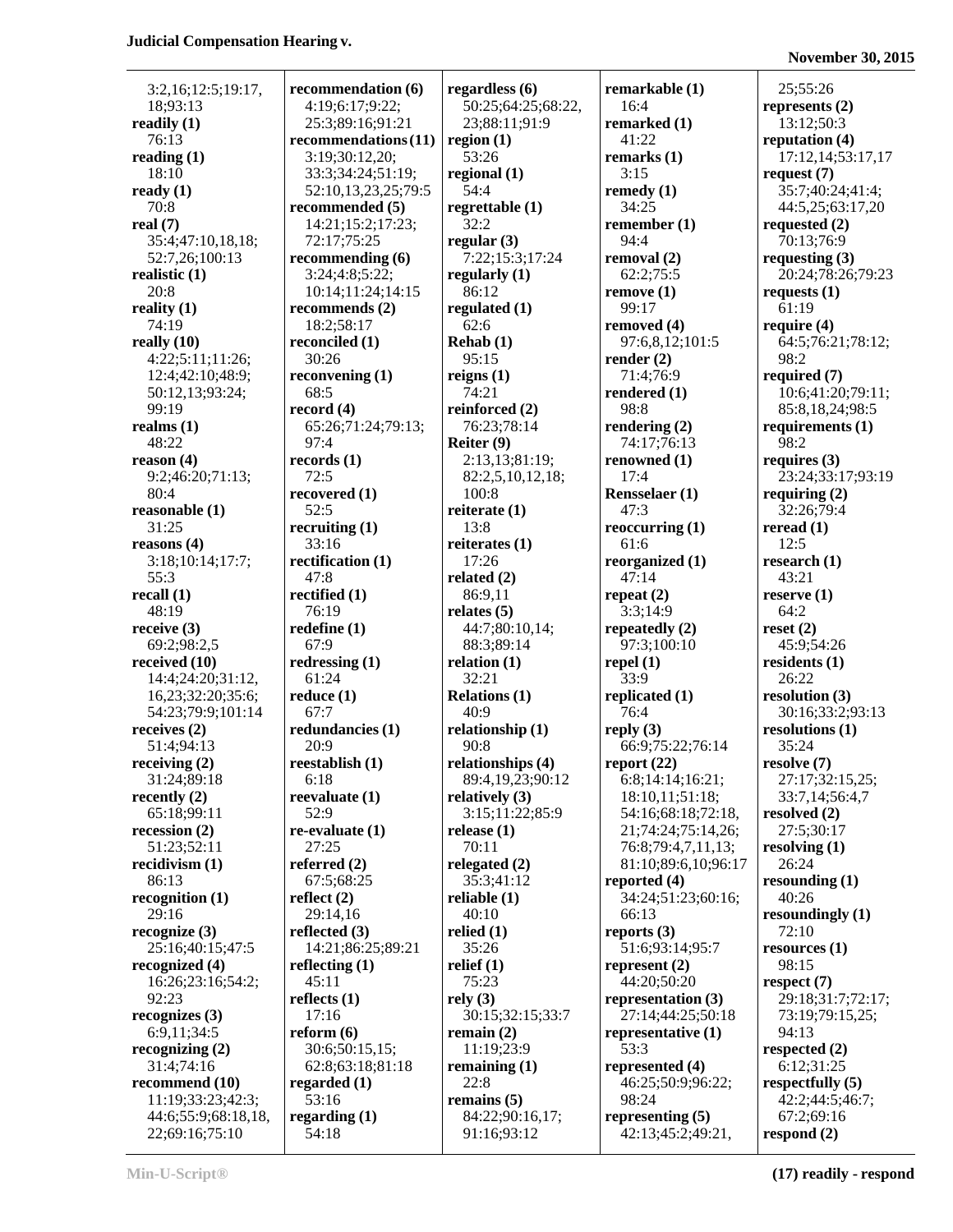**November 30, 2015**

|                                           | 101:14                         | 100:10                                      |                                          |                                      |
|-------------------------------------------|--------------------------------|---------------------------------------------|------------------------------------------|--------------------------------------|
| 48:16;61:25                               | reviewed (1)                   | rule $(5)$                                  | same $(22)$<br>10:23;19:26;20:6;         | sector $(4)$<br>28:23;38:10;39:13;   |
| response $(13)$                           | 30:11                          |                                             | 28:15;44:14,22;47:5,                     | 64:21                                |
| 25:15;29:23;34:14;                        |                                | 35:16;60:2,10,26;<br>61:15                  |                                          |                                      |
| 59:13;63:5;66:7;                          | reviewing $(2)$<br>53:23,25    | ruled $(1)$                                 | 25;68:23;69:11;<br>71:25;87:2,2,3;88:21, | Seeds $(1)$<br>38:21                 |
| 67:16,20;72:22;92:2;                      |                                | 54:20                                       | 21;90:6,22,24;91:8;                      | seek $(3)$                           |
| 94:25;95:2;101:11<br>responsibilities (2) | reward $(1)$<br>62:23          | rules $(6)$                                 |                                          | 6:14;97:17,18                        |
| 88:23,24                                  |                                |                                             | 100:13,14                                |                                      |
|                                           | rewarded (2)                   | 62:25;73:15;87:2,                           | sand $(1)$<br>66:8                       | seeking $(8)$                        |
| responsibility (3)<br>4:26:27:17:89:25    | 71:19;73:25<br>rewarding $(3)$ | 2,3;100:13                                  |                                          | 10:13;19:25;20:7,<br>17;21:13;53:21; |
| responsible (2)                           | 62:16;87:25,26                 | rulings $(1)$<br>99:8                       | Sara $(1)$<br>92:4                       | 84:16;86:18                          |
| 43:25;92:9                                | rewards $(1)$                  | run(1)                                      | Sassower (39)                            | seems $(3)$                          |
| responsibly (1)                           | 41:10                          | 70:22                                       | 63:6,7,12,16,22,26;                      | 60:19;62:16,23                       |
| 61:25                                     | ridiculous $(1)$               | running $(1)$                               | 64:4,8,11;70:2,5,10,                     | select $(1)$                         |
| rest(1)                                   | 47:13                          | 60:24                                       | 22, 24; 77: 2, 7, 9, 17, 19,             | 38:14                                |
| 68:5                                      | right(17)                      | rye $(2)$                                   | 20, 26; 78: 4, 10, 22;                   | self-interest (1)                    |
| restore $(1)$                             | 6:4;19:8;22:4;                 | 84:20,20                                    | 80:22,24;81:4,9,19,                      | 63:13                                |
| 76:16                                     | 25:12;42:12;46:15;             |                                             | 25;82:3,9,11,13,15,                      | Senate (1)                           |
| result(8)                                 | 58:18;59:4;61:23;              | S                                           | 17,20,22,26                              | 73:16                                |
| 19:26;51:2;54:18;                         | 62:3;65:21;66:11,15;           |                                             | saved (1)                                | senior $(5)$                         |
| 76:7;86:21;90:5,7;                        | 67:6;94:6;96:26;               | sacrifice (2)                               | 45:21                                    | 20:25;46:24;66:4,                    |
| 97:14                                     | 99:21                          | 13:26;39:21                                 | scale(3)                                 | 12,22                                |
| resulting $(1)$                           | rightfully $(1)$               | safeguards $(3)$                            | 37:6;48:7;54:20                          | sense $(5)$                          |
| 73:24                                     | 74:2                           | 71:10;75:6,8                                | schedule (4)                             | 4:19;6:2;11:4;                       |
| results(1)                                | rights $(15)$                  | safely $(1)$                                | 2:18;67:18;70:17;                        | 47:15;91:9                           |
| 16:4                                      | 49:25;50:2;61:4;               | 44:4                                        | 90:17                                    | sent $(1)$                           |
| resume(1)                                 | 66:16;87:20;95:13,             | safety $(2)$                                | scheduled (1)                            | 70:11                                |
| 67:22                                     | 14, 23, 23, 24, 25;            | 43:26;95:12                                 | 64:11                                    | September (1)                        |
| retain $(5)$                              | 97:22;98:19;99:9;              | Salaries (57)                               | Schneiderman's (1)                       | 71:22                                |
| 17:11;51:5,11;                            | 100:24                         |                                             | 73:25                                    | serious $(4)$                        |
| 53:15;89:12                               | ripple(1)                      | 2:3,4,6;4:10;5:2,3,<br>10;7:7,9,11;9:10,14; | scholarly (2)                            | 62:13;94:11;98:20;                   |
| retained $(2)$                            | 39:7                           | 10:22,24;14:16;15:3,                        | 41:6:43:20                               | 99:8                                 |
| 15:14,18                                  | rippling $(1)$                 | 19,23,25,25,26;16:2;                        | School (3)                               | serve $(14)$                         |
| retaining $(5)$                           | 39:2                           | 17:24;24:12;28:3,5,                         | 40:9;85:23;94:4                          | 14:11;22:11;33:17;                   |
| 14:5;23:13;26:16;                         | rise $(1)$                     |                                             | schools(1)                               | 48:22;56:4,6,18;                     |
| 29:6;33:15                                | 21:24                          | 18;29:5,14;30:23,25;<br>32:7;41:20;44:7;    | 86:8                                     | 58:4;59:2;65:11;                     |
| retains $(2)$                             | risen $(2)$                    | 45:22,24;46:19,26;                          | Schulz (4)                               | 84:17;85:14;91:9;                    |
| 41:14;45:26                               | 53:11;57:8                     | 47:2;51:7;53:8,9,11,                        | 59:19,21,24;63:7                         | 93:23                                |
| retaliate $(2)$                           | rising $(2)$                   | 19;54:6,7,9;55:7,11;                        | scintilla (1)                            | served (7)                           |
| 97:17;98:17                               | 15:4;24:2                      | 65:8;73:26;76:16;                           | 35:22                                    | 22:17,21,23;34:22;                   |
| retaliation (2)                           | rivals $(1)$                   | 90:6,18;91:8;93:16,                         | se $(2)$                                 | 51:2;56:15;84:14                     |
| 97:18;98:22                               | 24:5                           | 23                                          | 96:21;98:24                              | serves $(4)$                         |
| retire $(2)$                              | River $(1)$                    | salary (91)                                 | seal $(1)$                               | 51:11;64:19;67:3;                    |
| 38:15;58:6                                | 84:13                          | 3:25;4:2,5,9,12;                            | 98:11                                    | 86:22                                |
| retired $(1)$                             | <b>Riverhead</b> (1)           | 5:23;6:5,5,22;7:3;                          | seasoned (1)                             | service $(6)$                        |
| 38:6                                      | 19:13                          | 8:2,4,10,14;9:3,13,                         | 37:10                                    | 14:2;22:12;24:24;                    |
| retirement $(2)$                          | Robert $(2)$                   | 19;10:15,26;11:10,                          | seated $(1)$                             | 29:19;38:7;91:23                     |
| 37:17:47:15                               | 59:19,24                       | 13, 16; 14: 4, 5, 23; 16: 3,                | 19:8                                     | serving $(2)$                        |
| retribution $(1)$                         | role $(10)$                    | 9, 14, 14, 16, 17, 19;                      | second $(11)$                            | 22:16;65:13                          |
| 98:23                                     | 13:6;16:26;17:19;              | 18:2;19:25;20:6,14,                         | 24:12;39:10;41:13;                       | session $(1)$                        |
| retributions (1)                          | 21:13;23:18;29:16;             | 16, 19, 24; 25: 3; 28: 15;                  | 45:4;46:6;73:7;                          | 97:26                                |
| 97:18                                     | 33:2;39:14;51:16;              | 31:13,16,24;32:20;                          | 88:17;93:15,25;94:9;                     | set $(13)$                           |
| retroactive (4)                           | 80:5                           | 35:6;37:6,13,23,26;                         | 97:8                                     | 4:10;6:4,19;25:4;                    |
| 8:17;24:21;38:3;                          | Roman (4)                      | 39:24;42:3;44:14;                           | Secondly (1)                             | 32:21;42:23;43:4;                    |
| 54:23                                     | 2:11,12;34:16,20               | 45:3,8,9,13;46:22;                          | 7:2                                      | 47:16;52:24;55:8;                    |
| reveals $(1)$                             | room $(4)$                     | 52:7,13,22,24;53:6,                         | seconds (2)                              | 62:25;73:15;79:23                    |
| 38:19                                     | 43:19;73:14;77:18;             | 13, 23; 54: 2, 13, 15, 17,                  | 25:11,12                                 | sets $(1)$                           |
| revenue $(1)$                             | 81:17                          | 20, 25; 55: 5, 8; 58: 8;                    | secret $(1)$                             | 6:13                                 |
| 23:14                                     | root $(1)$                     | 68:19,24,24;69:2;                           | 24:4                                     | setting $(4)$                        |
| reversed $(1)$                            | 86:18                          | 72:17;73:12;74:9,16;                        | secreting $(1)$                          | 4:4:9:10,11:52:13                    |
| 67:4                                      | roots $(1)$                    | 75:25;76:7,11,11;                           | 74:9                                     | settlements (1)                      |
| review $(4)$                              | 65:20                          | 78:18;89:7,19;90:2;                         | Section (5)                              | 66:2                                 |
| 46:3;51:17;53:20;                         | rudely $(1)$                   | 93:18                                       | 61:7,10,11,15,21                         | setup $(1)$                          |
|                                           |                                |                                             |                                          |                                      |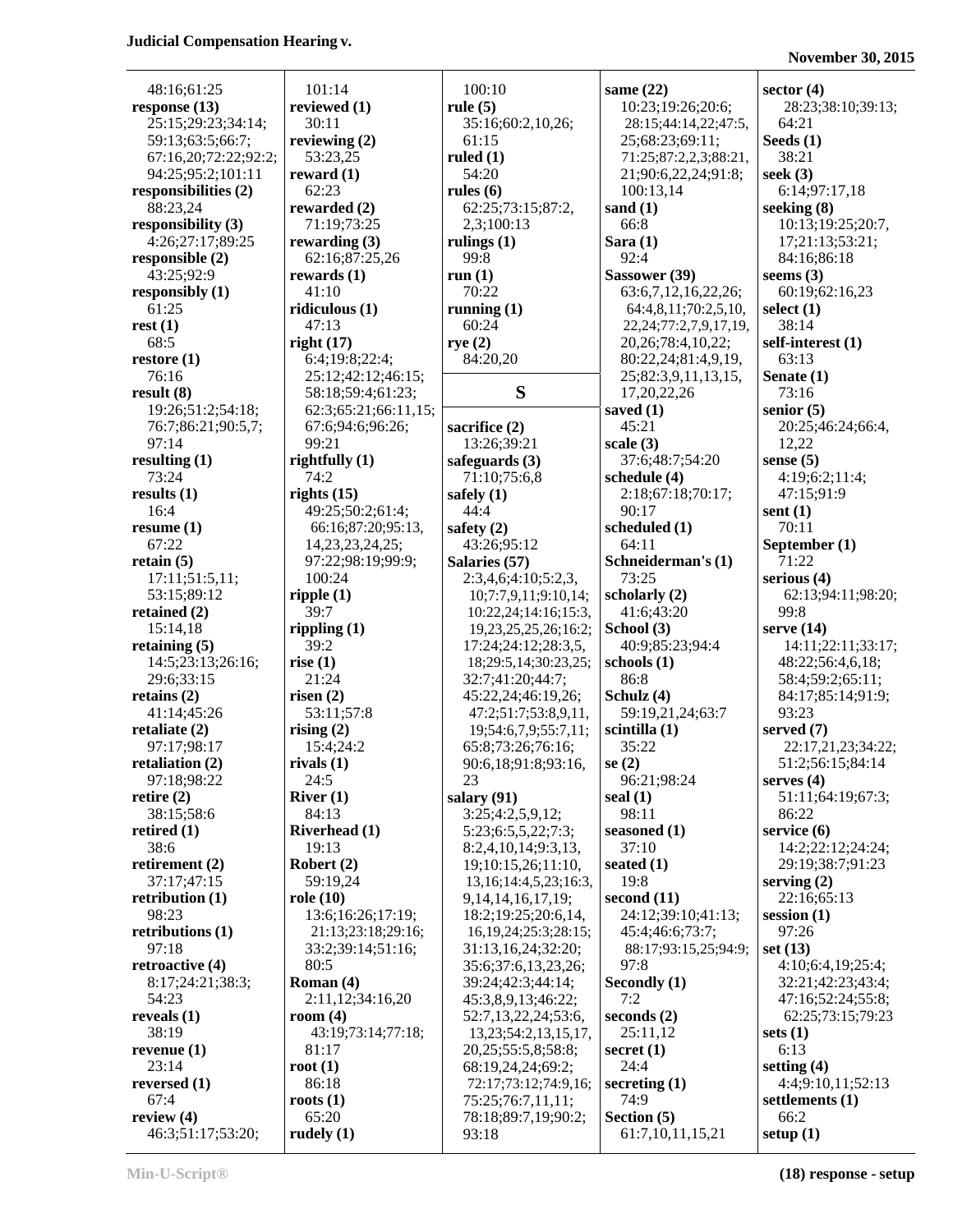## **November 30, 2015**

| 63:22                       | 19:11;43:19;44:23;       | Southern (3)                                 | 25, 26; 16: 3, 8, 12, 15,    | 40:18;48:5;74:2,4;  |
|-----------------------------|--------------------------|----------------------------------------------|------------------------------|---------------------|
| seven $(2)$                 | 65:11;86:3;88:11,20      | 92:16,18;93:6                                | 18, 23; 17: 13, 22; 19: 5,   | 76:3,4              |
|                             |                          |                                              |                              |                     |
| 10:26;99:23                 | sitting $(2)$            | speak $(7)$                                  | 9;20:12,24;21:9,18;          | Statutes (1)        |
| several $(2)$<br>6:26;48:21 | 20:21;100:11             | 3:11;57:24;58:26;<br>64:22;67:18;92:7;       | 22:15,16;23:13;24:7,         | 98:19               |
|                             | situation (6)            | 99:26                                        | 17;25:18,26;26:6,10,         | statutorily (4)     |
| severe $(2)$                | 8:25;9:23,26;            |                                              | 15, 23, 26; 27: 5, 6, 11,    | 76:2,25;78:16;      |
| 51:22;52:11                 | 37:24;48:6;57:25         | speaker $(3)$                                | 16,21;28:9,13,17,20,         | 79:11               |
| severely $(1)$              | six(4)                   | 63:25;72:8;73:16                             | 23;29:4,6,8,11,13,17;        | statutory (6)       |
| 94:16                       | 10:26;58:7;88:6,19       | speaking $(2)$                               | 30:22;31:3,5,12,14,          | 10:5;35:14;72:19;   |
| sham $(1)$                  | Skelos $(1)$             | 3:12;63:18                                   | 22;32:10,22;34:5,7,8,        | 97:22,23;98:2       |
| 76:20                       | 72:9                     | Special (5)                                  | 24;35:4,15;36:3;             | stay $(2)$          |
| share $(3)$                 | skill $(1)$              | 28:4,7;50:5;61:17;                           | 37:6,12;40:11,20,20,         | 23:20;100:8         |
| 56:17;60:17;87:14           | 27:8                     | 100:14                                       | 22;41:23;42:14,20;           | steadfast $(1)$     |
| Sheila (1)                  | slated $(1)$             | specialty $(1)$                              | 43:6,9,13,18,24;44:7,        | 13:16               |
| 2:14                        | 64:9                     | 86:14                                        | 10, 11, 12, 14, 16, 17, 18,  | step $(3)$          |
| shepherd $(1)$              | slush $(1)$              | specifically $(1)$                           | 19,22;45:5,7,13,19,          | 28:9;80:3;89:14     |
| 27:9                        | 73:11                    | 65:16                                        | 21, 24, 26; 46: 5, 6, 7, 17; | stepping $(1)$      |
| Sheri (2)                   | small $(7)$              | speeches $(1)$                               | 47:3,11,19,24;48:11;         | 60:14               |
| 34:16,20                    | 24:7;40:25;48:26;        | 57:15                                        | 49:26;51:22,24,26,           | steps $(1)$         |
| shift $(1)$                 | 69:7;72:9;85:10;         | spelled $(1)$                                | 26;52:5,14;53:4,6;           | 14:9                |
| 66:19                       | 92:19                    | 95:10                                        | 54:5,17;55:4,5,11;           | Steven $(1)$        |
| short $(3)$                 | smaller $(3)$            | spend $(1)$                                  | 56:9,10,11,19;57:5,          | 41:22               |
| 2:23,24;14:10               | 27:19;57:9;86:3          | 46:14                                        | 11, 19; 58: 12; 59: 15;      | stick $(1)$         |
| shouldering $(1)$           | smart $(2)$              | spending $(1)$                               | 60:19,22;61:6,8,11,          | 70:20               |
| 39:17                       | 38:24;94:5               | 47:9                                         | 16;62:14,16,22;              | still $(5)$         |
| shows $(4)$                 | Smith $(1)$              | spent $(1)$                                  | 64:22;65:22;68:8,14,         | 8:22;14:25;24:15;   |
| 16:5,19;51:19;              | 92:19                    | 34:10                                        | 19;72:13;73:13;75:4;         | 28:12;48:5          |
| 53:21                       | snowball $(1)$           | spouse $(1)$                                 | 84:2,15,18;89:5,9,24;        | stolen $(1)$        |
| shut $(1)$                  | 66:24                    | 98:3                                         | 90:2,9;91:8,14,22;           | 78:19               |
| 72:14                       | sobering $(1)$           | spree $(1)$                                  | 93:5, 19; 94: 19; 95: 14,    | straight $(1)$      |
| shutdown $(2)$              | 39:12                    | 74:8                                         | 15, 19, 21; 96: 3, 9;        | 90:11               |
|                             |                          |                                              |                              |                     |
| 76:21;78:12                 | social $(3)$             | stability (1)                                | 98:19;99:2,18                | stream $(2)$        |
| sides $(1)$                 | 26:25;27:22;49:20        | 13:3                                         | stated $(3)$                 | 35:18;39:6          |
| 88:3                        | society $(15)$           | staff $(3)$                                  | 53:13;71:21;78:25            | Street $(1)$        |
| sight(1)                    | 13:3, 19; 17: 17, 19;    | 49:20;50:9;54:10                             | statement $(4)$              | 96:3                |
| 47:8                        | 22:18;49:8,17,18,19;     | staggering $(1)$                             | 21:15;63:20;70:18;           | stretches $(2)$     |
| signed $(2)$                | 50:3,13;51:13;55:17;     | 39:26                                        | 81:4                         | 5:3,7               |
| 2:21,26                     | 57:18;94:15              | stagnant $(1)$                               | statements $(1)$             | stripes $(1)$       |
| significance (2)            | Society's (1)            | 38:20                                        | 97:3                         | 26:5                |
| 18:8;62:3                   | 50:18                    | stagnation $(6)$                             | states $(21)$                | strive $(1)$        |
| significant $(5)$           | soft $(10)$              | 5:3,7;7:6;8:20;                              | 9:9,10,17;16:2,7,            | 35:22               |
| 14:17;21:16;27:19;          | 65:16,21,23;66:5,        | 14:5;53:13                                   | 17, 19; 20: 13, 16, 21;      | striving $(1)$      |
| 28:8;32:16                  | 13, 18, 23, 25; 67: 4, 9 | stake $(2)$                                  | 24:9,16;26:22;28:14,         | 60:9                |
| significantly $(1)$         | solution $(3)$           | 53:18;63:2                                   | 14;30:24;53:24,24;           | strong $(5)$        |
| 16:6                        | 11:7,22;37:20            | standard $(4)$                               | 54:3;89:14;90:19             | 10:3;13:16;23:12,   |
| signs $(1)$                 | solve $(3)$              | 17:3;31:18;32:17;                            | state's $(12)$               | 18;45:26            |
| 65:24                       | 5:17,19,20               | 60:21                                        | 9:23,26;10:2;                | strongly $(7)$      |
| Silver $(1)$                | somebody (1)             | standards (1)                                | 21:14;24:23;33:8,21;         | 9:21;13:4,20;       |
| 72:8                        | 81:8                     | 71:9                                         | 40:15,19,25;65:15;           | 14:12;50:24;51:21;  |
| similar $(3)$               | someone (3)              | Stanford (1)                                 | 71:16                        | 52:25               |
| 16:12;53:24;86:4            | 22:20,21;64:25           | 92:15                                        | statewide (1)                | Stroock (2)         |
| simple $(3)$                | Sometimes (3)            | start $(2)$                                  | 14:19                        | 40:26;41:2          |
| 11:7,22;33:15               | 65:2;68:25;93:4          | 2:11;70:8                                    | state-wide (1)               | structure $(3)$     |
| simply $(5)$                | somewhere (1)            | starting $(3)$                               | 30:6                         | 54:15,17,18         |
| 28:16;30:26;35:24;          | 24:15                    | 31:13;48:2;75:12                             | stating $(2)$                | stuck $(1)$         |
| 60:2;96:15                  | sorry $(1)$              | <b>State (199)</b>                           | 42:22;79:23                  | 66:8                |
| Singer $(3)$                | 49:12                    | 3:6,13;4:25,26;                              | statistics $(1)$             | student (1)         |
| 42:13,17;45:18              | sought $(3)$             | 6:10,16,24;7:4,8,18;                         | 40:10                        | 43:16               |
| Singer's $(2)$              | 22:3;72:26;96:7          | 8:18;9:4,5,6,7,12,13,                        | stature $(2)$                | Studies (1)         |
| 43:23;46:4                  | sources $(1)$            | 25;10:3,10,11,12,23,                         | 37:14;39:2                   | 40:8                |
| single $(2)$<br>5:5;98:15   | 96:23<br>south $(1)$     | 24;11:23;12:12,21,<br>21, 26; 13: 2, 12, 15; | status $(2)$<br>31:2;41:13   | study $(1)$<br>66:5 |

**sit** (7) 84:18 14:8,20;15:11,17,24, **statute (6) subject (2)**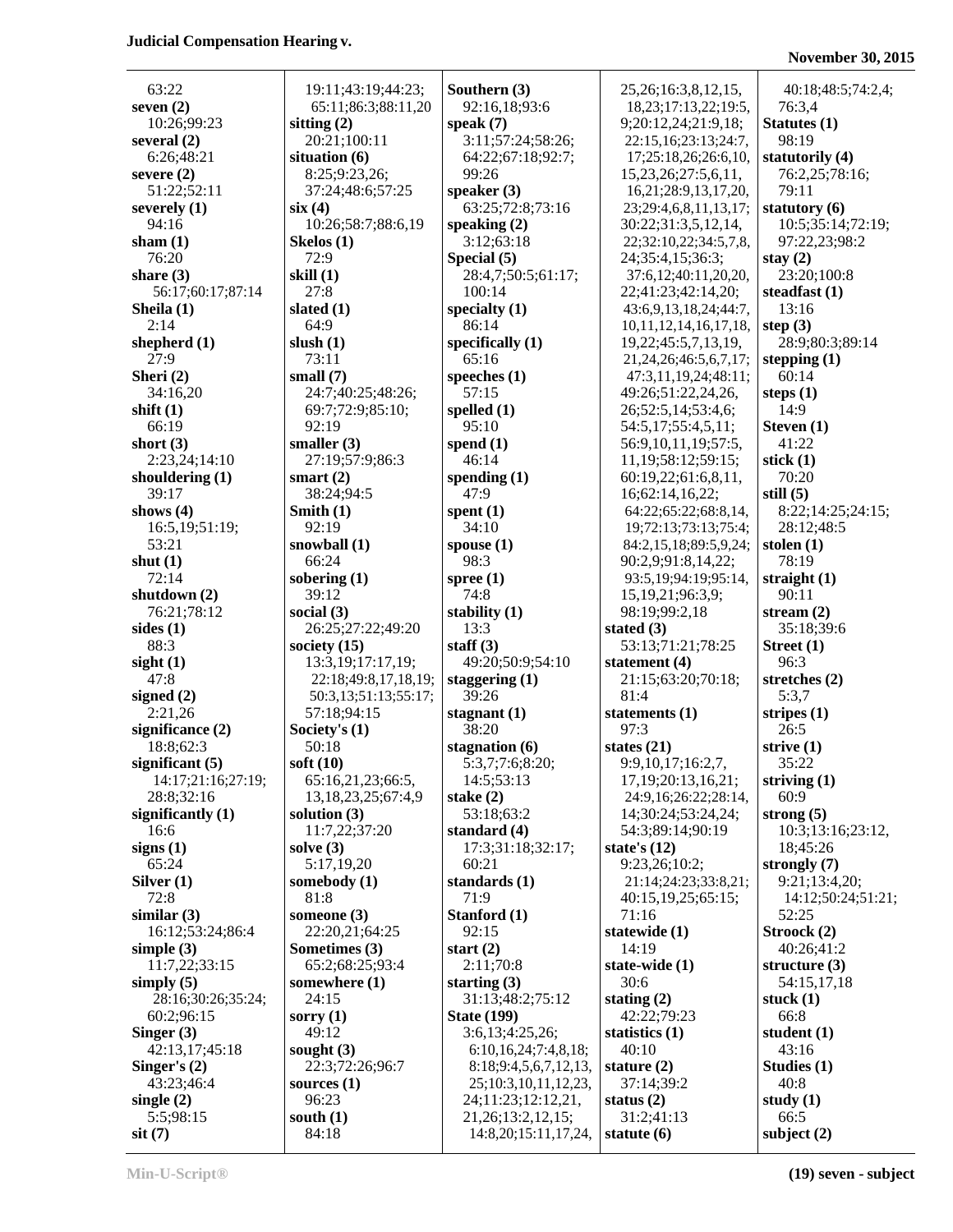| 12:23;72:24                      | 35:14,15;40:4;41:3;                               | systems $(1)$              | 15:10,11,13;39:25;       | three-day $(1)$               |
|----------------------------------|---------------------------------------------------|----------------------------|--------------------------|-------------------------------|
| submission (18)                  | 44:16;49:20;62:22;                                | 47:19                      | 44:12;65:7;78:6;         | 61:15                         |
| 3:14,17;9:8;12:5;                | 75:22;91:25                                       | system's $(1)$             | 80:13;88:5;91:20;        | three-year $(2)$              |
| 14:15:15:5,8,13,19,              | supported $(3)$                                   | 14:10                      | 100:12                   | 22:5;28:8                     |
| 22;16:22;19:17,23;               | 11:23;13:4;27:26                                  |                            | thankfully $(1)$         | threshold (1)                 |
| 23:11;24:3,6;40:7;               | supporter $(2)$                                   | T                          | 99:15                    | 79:20                         |
| 75:21                            | 13:16;30:9                                        |                            | thanking $(1)$           | thresholds (1)                |
| submissions (9)                  | supporting $(3)$                                  | table(1)                   | 22:11                    | 36:2                          |
| 3:2,2,3;23:4,7;                  | 80:13;81:5;86:8                                   | 81:7                       | thanks $(1)$             | throughout (13)               |
| 26:8;70:16;74:14;                | supports $(1)$                                    | takeover (2)               | 101:13                   | 9:9;13:17;17:2,2;             |
| 101:14                           | 9:22                                              | 10:25;90:17                | theme $(1)$              | 35:23;43:5,18;44:17;          |
| submit $(4)$                     | supposed (1)                                      | talent $(2)$               | 52:17                    | 47:3,24;50:11;84:17;          |
| 14:8;100:5,6,6                   | 81:21                                             | 37:18;51:6                 | thereabout $(1)$         | 89:5                          |
| submitted (1)                    | Supreme (68)                                      | talented $(2)$             | 61:20                    | throw $(2)$                   |
| 15:7                             | 4:5,5,9;6:24;8:21;                                | 13:26;53:15                | thereafter $(1)$<br>15:4 | 71:15;79:18                   |
| submitting $(1)$<br>15:20        | 9:13,15;10:8;11:10,<br>13, 16; 14: 23; 16: 8, 19; | talk $(3)$<br>95:26;96:12; | thereby $(1)$            | throwing $(1)$<br>71:6        |
| subsequent $(5)$                 | 19:5,8;21:2,3;22:14,                              | 100:19                     | 79:4                     | Thus $(1)$                    |
| 25:7;32:9;35:9;                  | 17;25:3;28:17;29:11;                              | talked $(1)$               | Therefore (3)            | 27:16                         |
| 52:9;73:17                       | 30:23;31:22;32:7,22;                              | 46:13                      | 32:16;33:18;85:21        | tickets (1)                   |
| subsidize (1)                    | 34:17,21;39:23;                                   | talking $(3)$              | therefrom $(1)$          | 85:9                          |
| 62:19                            | 41:22;44:14,19,22,                                | 61:14,20;81:21             | 74:25                    | tidal(1)                      |
| substantial (10)                 | 24;46:22;48:13,23;                                | tandem(1)                  | therein $(1)$            | 21:7                          |
| 14:16;17:23;18:3;                | 55:5,8;56:6,6,12;                                 | 39:3                       | 75:23                    | tier $(2)$                    |
| 33:19;50:24;51:14;               | 57:11,17,22,26;                                   | Task $(6)$                 | thereof $(1)$            | 41:13;47:19                   |
| 53:2;54:5;55:4;101:6             | 58:13,14,18,19;                                   | 95:8,17,18,19;             | 75:6                     | timer $(2)$                   |
| substantially $(3)$              | 60:22;68:24;69:5,12,                              | 96:6;97:15                 | thereon $(1)$            | 12:14,14                      |
| 16:15;52:4;54:9                  | 13;87:3;88:10,12,14;                              | $\tan(1)$                  | 79:14                    | times (4)                     |
| substantive (1)                  | 89:17,20;91:6;93:6,                               | 23:14                      | thereto $(3)$            | 32:24;66:15;84:11;            |
| 87:19                            | 19;94:9;95:21;96:3                                | $t$ axpayer $(3)$          | 60:13;79:9,15            | 87:17                         |
| successful (2)                   | Sure $(4)$                                        | 73:7;75:19;80:25           | third $(5)$              | Title $(2)$                   |
| 37:8;90:14                       | 70:7;81:2;87:19,22                                | $t$ axpayers $(1)$         | 9:2;53:10;73:8;          | 95:14;98:18                   |
| succinctly $(2)$                 | surplus $(2)$                                     | 78:20                      | 94:9;97:9                | today $(25)$                  |
| 43:7,17                          | 21:19,19                                          | tearing $(1)$              | thorough $(1)$           | 3:11;7:25;8:9,22;             |
| suffice $(1)$                    | surpluses $(1)$                                   | 24:26                      | 19:16                    | 10:2;13:8;17:26;              |
| 80:8                             | 40:21                                             | template(1)                | though $(2)$             | 27:3;42:4;49:15;              |
| sufficient (4)                   | Surrogates (1)                                    | 74:4                       | 7:13;38:2                | 50:19;55:15,25;               |
| 74:10;77:17;81:14,               | 58:12                                             | temporary $(2)$            | thought $(1)$            | 57:15;58:26;60:17;            |
| 22                               | Surrogate's (2)                                   | 72:9;73:16                 | 48:3                     | 67:5;68:13;69:19;             |
| sufficiently $(1)$               | 11:2,9                                            | ten $(5)$                  | thoughtful $(3)$         | 70:12;74:14;84:7,26;          |
| 37:25                            | surveillance (3)                                  | 63:10,11,15;64:6;          | 12:6;19:16;48:18         | 90:16;99:10                   |
| Suffolk $(5)$                    | 96:9;98:12;101:2                                  | 93:20                      | thousands $(1)$          | today's $(3)$                 |
| 19:11;21:7;46:21;<br>48:12;68:17 | survey $(1)$<br>9:12                              | tenants $(2)$              | 56:7<br>thread $(1)$     | 40:3;44:12;65:7               |
| suggesting $(1)$                 | sustain $(1)$                                     | 87:6,7<br>tendency (1)     | 62:21                    | together $(2)$<br>57:14;87:13 |
| 11:21                            | 39:21                                             | 67:3                       | threaten $(1)$           | tomorrow's $(1)$              |
| suit $(1)$                       | system $(35)$                                     | Tenth $(1)$                | 17:12                    | 37:16                         |
| 71:13                            | 4:26;10:25;13:7,                                  | 19:11                      | threatened (1)           | took(5)                       |
| sum(2)                           | 21, 21; 16: 25; 17: 22;                           | term(1)                    | 51:9                     | 4:25;46:17;52:8;              |
| 24:21;94:3                       | 26:24;27:6,11;30:7;                               | 19:13                      | threatens $(1)$          | 89:24;90:13                   |
| summary $(1)$                    | 31:15;33:8,18,21;                                 | terms $(2)$                | 53:14                    | top(3)                        |
| 75:23                            | 39:22;41:9;46:18,18;                              | 8:24;57:11                 | three $(29)$             | 24:9;62:14;93:25              |
| Superior (4)                     | 47:4,11,20,20;48:4;                               | testified $(3)$            | 4:16;7:12,16;            | topic $(2)$                   |
| 26:10;47:19,21,23                | 49:26;50:2;65:22;                                 | 71:21,26;73:5              | 11:20;22:23;24:9;        | 25:25;65:2                    |
| supermarket $(1)$                | 66:18:80:12:85:7;                                 | testify $(13)$             | 25:7;28:16;31:13;        | total $(1)$                   |
| 86:7                             | 88:4,5;91:8,16;94:20                              | 12:23;18:7;25:25;          | 38:5;45:12;61:14;        | 88:16                         |
| supervisory $(1)$                | systematic $(1)$                                  | 55:14;63:23;64:9,11,       | 63:8,19;72:4,10,24;      | tout(1)                       |
| 71:6                             | 97:16                                             | 18;68:13;70:13;            | 73:13,23;74:25;          | 74:14                         |
| supplemental $(1)$               | systematically (1)                                | 78:26;79:23;100:14         | 75:12,18;77:24,25;       | towards $(4)$                 |
| 75:20                            | 97:19                                             | testifying $(6)$           | 78:5;79:13;80:8;         | 60:11,12;62:2;67:3            |
| support $(15)$                   | systemic $(5)$                                    | 74:14;81:26;82:3,          | 84:11;93:5               | town(3)                       |
| 3:18;4:19;13:9;                  | 67:8;76:18;79:25;                                 | 5,8;84:6                   | three-branch (2)         | 85:7;89:25,26                 |
| 15:12;18:4;28:5;                 | 98:22;100:23                                      | testimony (11)             | 74:8;79:25               | traditionally $(2)$           |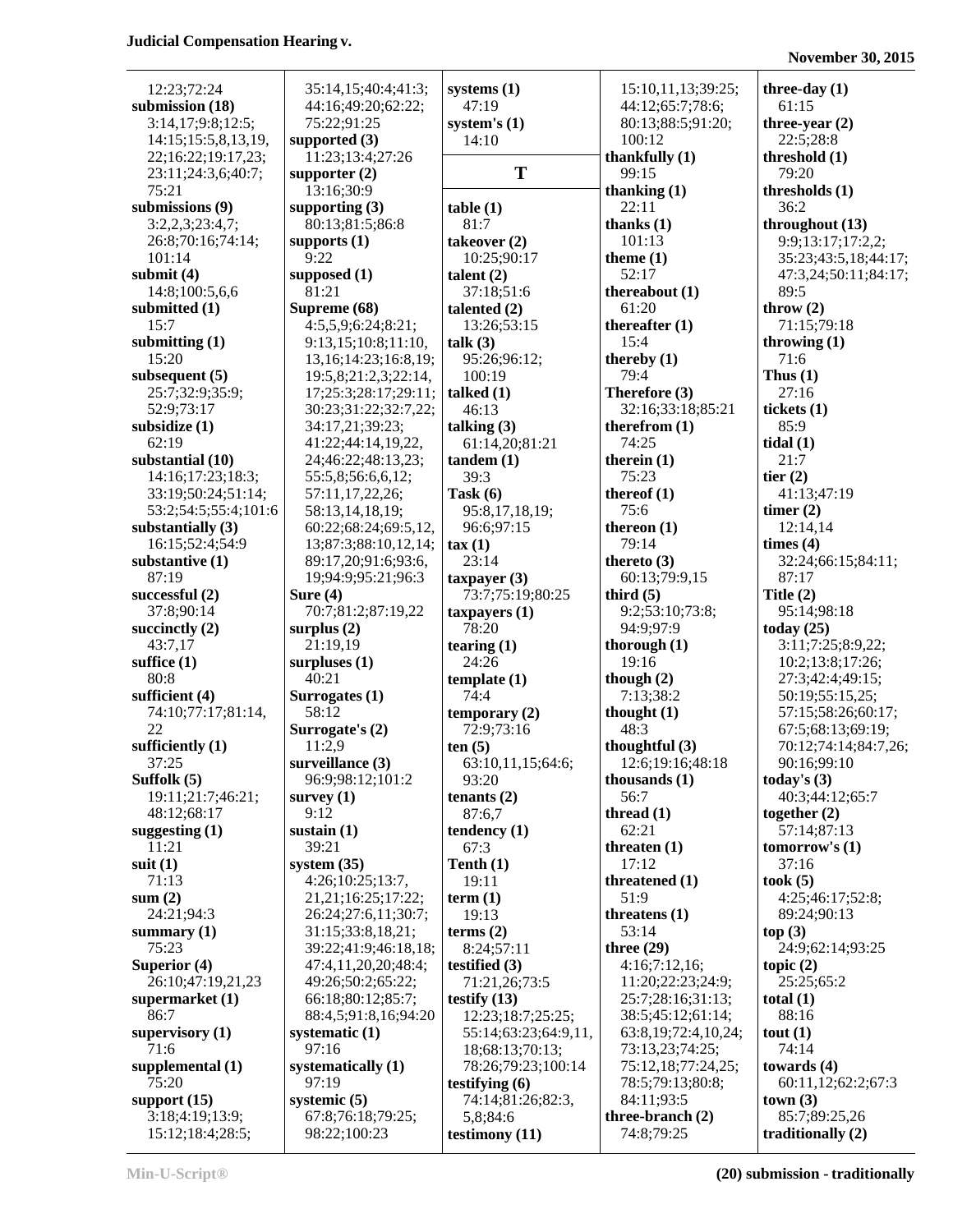**November 30, 2015**

| 20:13;58:18          | turning $(1)$             | unfamiliarity $(2)$  | 25:2;29:10;31:21;     | Vice $(3)$            |
|----------------------|---------------------------|----------------------|-----------------------|-----------------------|
| traffic $(2)$        | 32:24                     | 84:24;85:2           | 42:2;67:6;68:17;      | 84:14;92:4,8          |
| 85:9;87:7            | twenty-five $(1)$         | unfettered $(1)$     | 69:16                 | victims $(1)$         |
| trail-blazing $(1)$  | 10:11                     | 62:5                 | $\text{urges}(1)$     | 80:18                 |
| 39:16                | twist $(1)$               | unfolding $(1)$      | 33:19                 | view $(2)$            |
| trails $(1)$         | 38:20                     | 75:19                | use $(14)$            | 32:14;55:17           |
| 72:5                 | two(15)                   | Unfortunately (3)    |                       | viewed (1)            |
|                      |                           |                      | 3:24;4:3,4,8;7:23,    |                       |
| training $(1)$       | 13:15;27:13;35:6;         | 28:12;47:2;48:2      | 24;8:7,7,10,12;25:20; | 38:13                 |
| 85:26                | 47:19:58:25:73:17;        | Unified (4)          | 30:8;35:7;67:7        | views $(2)$           |
| transactions $(2)$   | 80:3;87:13;88:17;         | 27:11;31:15;33:21;   | used $(5)$            | 13:8;92:13            |
| 26:19;27:4           | 95:5,15;96:19;98:18;      | 46:16                | 5:23;6:22;9:9;        | village (3)           |
| transfer $(1)$       | 99:24;100:16              | unique $(2)$         | 85:26;98:7            | 85:7;89:26;90:2       |
| 69:13                | two-thirds (2)            | 26:22;50:18          | uses $(1)$            | Vincent $(1)$         |
| transferred $(1)$    | 61:18;62:2                | unison $(1)$         | 31:18                 | 53:4                  |
| 56:9                 | types(1)                  | 42:3                 | using $(4)$           | violate $(1)$         |
| transparency $(1)$   | 99:5                      | unit $(2)$           | 7:2;10:15;29:8;       | 60:10                 |
| 5:11                 |                           | 50:4,5               | 65:12                 | violating $(1)$       |
| transparent $(1)$    | U                         | units $(1)$          | usually $(1)$         | 95:23                 |
| 37:2                 |                           | 43:25                | 71:15                 | violation $(2)$       |
| tread $(1)$          | ultimate (1)              | University (3)       | utilized (1)          | 87:7;98:18            |
| 39:22                | 62:4                      | 15:16;40:9;66:14     | 35:7                  | violations (1)        |
| treated $(1)$        |                           | unjust $(1)$         | utter $(1)$           | 72:20                 |
| 91:10                | ultimately $(2)$          | 68:20                | 80:9                  | violative (3)         |
|                      | 20:8;67:8                 |                      |                       |                       |
| treatment $(4)$      | unable $(2)$              | unlawfully $(1)$     | uttered (1)           | 76:2,25;78:16         |
| 17:3;37:19;41:4;     | 79:24;100:12              | 79:9                 | 97:3                  | violence (2)          |
| 86:16                | unambiguous(1)            | unlawfulness (1)     |                       | 86:10,15              |
| tremendous (1)       | 71:14                     | 76:10                | $\mathbf{V}$          | virtually $(2)$       |
| 86:20                | $unanimous (1)$           | unless $(1)$         |                       | 20:5;81:25            |
| trends $(1)$         | 66:7                      | 61:18                | valid $(1)$           | vitality $(2)$        |
| 23:3                 | unaware $(1)$             | unlike $(3)$         | 7:19                  | 37:11;62:25           |
| triage $(1)$         | 74:20                     | 9:23;10:2;24:19      | value $(4)$           | voice $(7)$           |
| 43:20                | unbiased (1)              | unprecedented (2)    | 16:5;17:16;31:7;      | 13:13;77:13,14,15,    |
| trial $(12)$         | 97:25                     | 9:24;51:25           | 94:16                 | 16;78:21;80:21        |
| 16:10,18;27:12;      | unconscionable (1)        | unpredictability (1) | valued $(1)$          | voiding $(1)$         |
| 43:5;44:7,19;50:13;  | 93:24                     | 5:12                 | 6:12                  | 79:6                  |
| 68:22;69:13,14;71:5; | unconstitutional (5)      | unquote $(3)$        | variable (1)          | volumes $(1)$         |
| 98:6                 | 62:23;71:10;74:5;         | 51:26;79:9;80:6      | 26:23                 | 39:17                 |
| trials $(2)$         | 76:2,5                    | unrelated $(1)$      | variations (1)        | volunteer $(1)$       |
| 50:14;71:23          | unconstitutionality $(4)$ | 72:8                 | 54:4                  | 95:12                 |
| troubled $(1)$       | 72:20;76:10,22;           | unrepresented (2)    | varied $(1)$          | volunteers (1)        |
| 4:23                 | 78:13                     | 27:20;32:26          | 92:22                 | 96:7                  |
| Troy(2)              | uncontested (1)           | unsaid $(1)$         | various $(2)$         | voted $(2)$           |
| 84:12,12             | 75:24                     | 94:11                | 20:25;96:7            | 53:9;68:17            |
| true(3)              | uncovered $(2)$           | unsound (1)          | vast $(1)$            | voter $(1)$           |
| 23:2;26:17;38:6      | 98:13,21                  | 60:21                | 48:11                 | 61:7                  |
| truly $(2)$          | under $(11)$              | up(25)               | vastly $(1)$          | voters $(1)$          |
| 46:6;63:2            | 40:12;85:5;95:7,          | 2:21,26;7:7,13;8:8,  | 90:6                  | 52:17                 |
| trust $(2)$          | 13;96:8;98:6,11,13,       | 9;9:18;20:17;21:6,7, | vengeance (1)         | votes $(1)$           |
| 36:3;97:24           | 18;99:10;101:2            | 9;22:11;24:22;28:17; | 98:22                 | 52:12                 |
| trusting $(1)$       | undermine $(1)$           | 48:8;56:14;60:23;    | venue $(3)$           | voting $(1)$          |
| 60:17                | 53:14                     | 71:5;73:4,21;81:8;   | 93:5,8,12             | 60:7                  |
| try(4)               | undermines $(1)$          | 82:21;86:26;87:19;   | verification (1)      |                       |
| 2:20;3:14;12:15;     | 41:18                     | 91:14                | 78:24                 | W                     |
| 70:20                | underscores (1)           | upon $(5)$           | verified (3)          |                       |
| trying $(2)$         | 23:7                      | 17:17;35:26;37:16;   |                       |                       |
|                      |                           |                      | 75:12,20;80:24        | wage $(2)$            |
| 20:18,18             | understands (1)           | 45:9;78:22           | verify $(2)$          | 39:5;64:26            |
| turn(2)              | 37:9                      | upstate $(2)$        | 76:13;79:3            | warnings $(1)$        |
| 58:5,7               | undertakings (1)          | 11:3,14              | vesting $(1)$         | 65:24                 |
| turned $(1)$         | 61:10                     | upward $(1)$         | 73:15                 | <b>Washington</b> (1) |
| 66:12                | unfair $(1)$              | 22:26                | veterans $(1)$        | 95:20                 |
| Turner (7)           | 68:20                     | urban(1)             | 86:16                 | Watch $(3)$           |
| 69:26;82:24,25;      | unfairness (2)            | 53:26                | viable $(1)$          | 64:7;95:6,11          |
| 83:2;84:2,5,6        | 5:12;91:20                | $\arg e(7)$          | 38:17                 | water $(1)$           |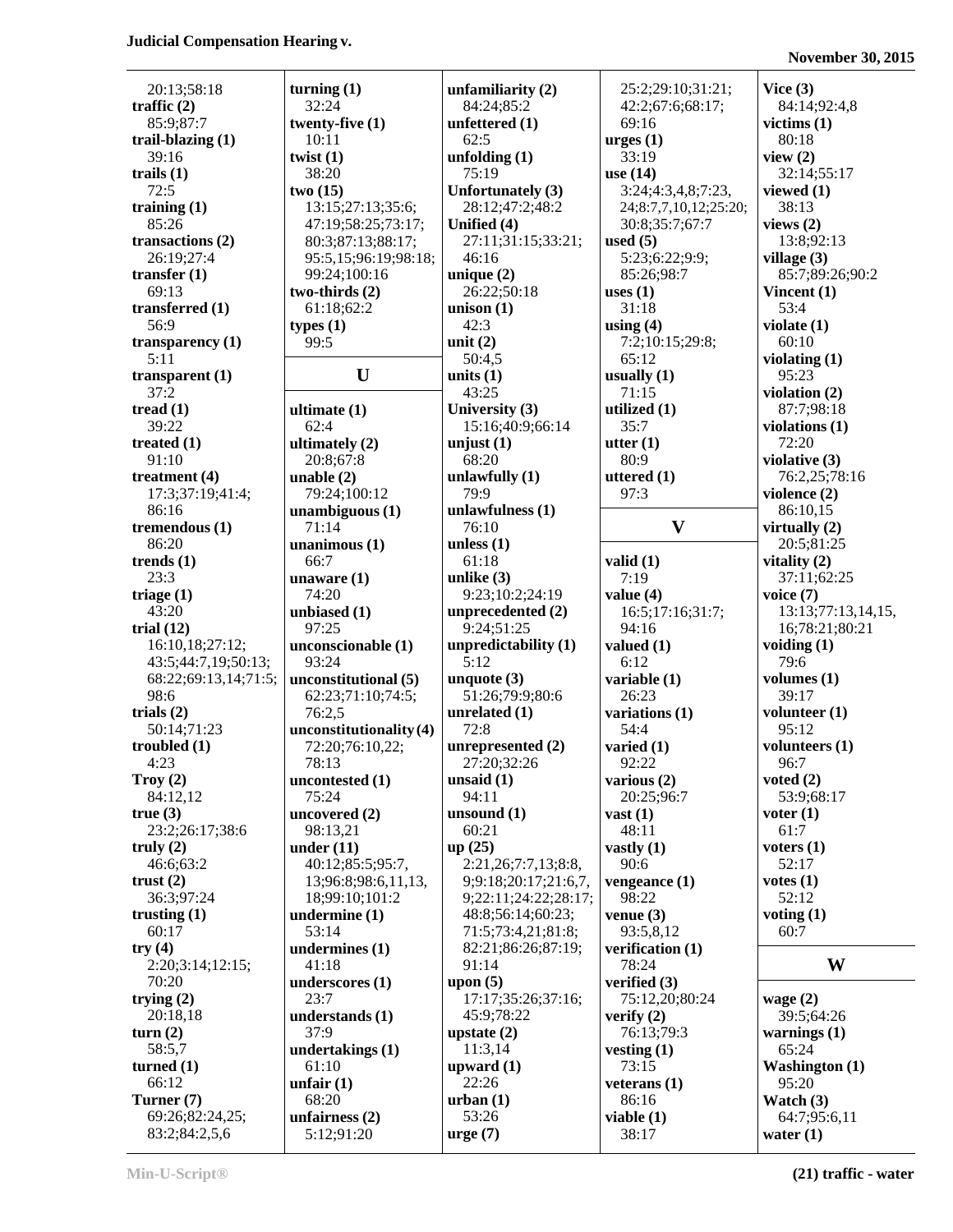**November 30, 2015**

| 39:22                  | willing $(1)$        | 97:2                    | 28:13,24;30:22;31:5,        | 14:18;37:13,23;     |
|------------------------|----------------------|-------------------------|-----------------------------|---------------------|
| wave $(1)$             | 38:10                | write $(2)$             | 9, 12, 16; 33: 10, 10, 13,  | 38:20               |
| 21:7                   | winners $(1)$        | 100:2,2                 | 17, 22; 34: 8, 17, 21, 24;  | 128(3)              |
| way $(15)$             | 39:4                 | writing $(1)$           | 37:4,12;38:19;39:22;        | 97:4,17;99:15       |
| 9:8;17:20;47:10;       | wish $(1)$           | 43:21                   | 40:22;41:5,19;42:15,        | $12$ -year $(1)$    |
| 48:3;51:14;52:16;      | 67:11                | written (14)            | 20;43:4,6,10,11,13,         | 7:6                 |
| 55:11;62:2;70:6;       | withholding $(1)$    | 2:26;15:8;16:22;        | 14, 18; 44: 10, 13, 13,     | 13(6)               |
| 77:8;79:10;81:19;      | 54:24                | 18:4;19:16;23:4;        | 14, 17, 17, 18, 19, 22, 23; | 45:23;64:5;77:5,    |
| 84:17,25;86:17         | within $(7)$         | 26:8;40:6;66:3;         | 45:5,5,6,13,24;46:7,        | 23;91:14,15         |
| ways $(2)$             | 8:13;12:15;71:11,    | 70:16;74:14;76:5,22;    | 7;52:14;53:4,6;54:2;        | $13$ -year $(1)$    |
| 44:2;94:8              | 11;86:14;88:4,4      | 101:13                  | 55:21,26;56:2,19,23,        | 5:4                 |
| weak $(3)$             | without $(9)$        | wrong(3)                | 24;57:5,14,19,19;           | 14(2)               |
| 9:24,26;10:2           | 25:5;27:7,10,14;     | 34:26;59:4;94:10        | 58:2,3,12;59:15,20,         | 54:23;61:15         |
| wealth $(1)$           | 45:8;61:7;72:22;     | wrote $(4)$             | 25;60:12,19;61:2;           | 15(2)               |
| 38:9                   | 87:18,21             | 35:11;39:16;41:6;       | 62:16,22;64:22;             | 9:10;73:3           |
| wealthy $(1)$          | witness $(13)$       | 89:7                    | 65:12,13,22;66:18;          | 150(2)              |
| 38:15                  | 3:5;19:2;34:16,19;   | www.judgewatchorg(2)    | 67:3;68:8,14,19,26;         | 28:25;79:8          |
| website $(2)$          | 63:20;67:18;68:7;    | 72:2;80:16              | 69:4;71:17;72:14;           | 153(1)              |
| 72:2;80:16             | 77:3,6,8,10;81:12,14 |                         | 75:3;84:2,9,15,23;          | 44:21               |
| week $(1)$             | witnessed (1)        | Y                       | 85:5;86:4;89:9;             | 15th(1)             |
| 85:11                  | 65:18                |                         | 90:26;91:13,22;             | 73:19               |
| weeks $(3)$            | witnesses $(5)$      | Yale $(1)$              | 92:16,18;93:2,5,6,11,       | $15$ -year $(1)$    |
| 4:2;75:15;78:26        | 2:18,19,26;12:16;    | 66:15                   | 17, 19; 94: 18; 95: 14,     | 53:11               |
| welcome $(7)$          | 101:13               | year $(32)$             | 19,21;96:2,2,9,16;          | 16(3)               |
| 2:2,17;25:23;          | woefully $(1)$       | 7:19,23,24;8:7,11,      | 98:18                       | 35:6;39:24;66:22    |
| 29:20;34:18;43:2;      | 28:13                | 12;9:25;14:24;21:2;     | Yorkers (4)                 | 169(4)              |
| 68:10                  | women $(3)$          | 27:12;28:19,24;         | 27:6;30:8,15;49:21          | 84:7;88:16;91:12,   |
| welfare $(1)$          | 38:25;41:7,12        | 29:14;32:8;37:13;       | <b>York's (17)</b>          | 13                  |
| 43:26                  | women's $(1)$        | 50:9;52:3;53:10;        | 10:8;16:5,19;               | 17(4)               |
| well-being $(3)$       | 66:16                | 56:5,11;57:3,4;58:5,    | 23:24;24:5;26:22;           | 45:22;53:9;71:22;   |
| 26:26;27:21;32:14      | won $(2)$            | 7;69:7,7,10;90:10;      | 30:18;31:2;32:3;            | 84:10               |
| well-functioning $(1)$ | 46:26;48:20          | 93:25;94:3,9;96:19      | 33:6;53:16;65:15;           | 1870(1)             |
| 13:18                  | wonderful (1)        | yearly $(1)$            | 71:3;72:6;74:21;            | 26:3                |
| well-informed (1)      | 49:14                | 76:11                   | 76:18;80:17                 | 1970s(2)            |
| 92:24                  | word $(1)$           | years $(55)$            |                             | 89:24;91:18         |
| west $(1)$             | 20:20                | 4:16,24,25;5:2,8,       | $\mathbf{1}$                | 1975(1)             |
| 84:20                  | work (16)            | 17,26;6:23,26;7:12,     |                             | 94:2                |
| whammy $(1)$           | 5:16;13:11;15:21;    | 16;10:17,18;14:18,      | 1(4)                        | 1980s(1)            |
| 73:24                  | 17:9,17,20;26:9;     | 25;22:22,23,25;25:7;    | 10:11;24:11;40:25;          | 6:26                |
| what's $(2)$           | 28:12;51:15;66:5,17; | 28:16;31:13;32:5,9,     | 61:11                       | 1985(1)             |
| 66:11;72:4             | 69:6;87:25;91:15,15; | 12;34:2;35:6;37:23;     | 1,900(1)                    | 34:22               |
| whatsoever $(2)$       | 96:24                | 38:5,20,23;39:5,19;     | 49:19                       | 1986(2)             |
| 38:24;39:15            | worker $(1)$         | 40:22;45:22,23,24;      | 1:20(1)                     | 7:18;41:5           |
| Whereupon $(1)$        | 64:26                | 46:16;47:7;48:21;       | 2:22                        | 1987(5)             |
| 101:16                 | workers $(1)$        | 51:21;52:16;53:7;       | 1:30(3)                     | 7:18,23,25;8:11;    |
| whim $(1)$             | 49:20                | 57:13;58:8;59:4;        | 2:23:64:9:67:22             | 43:16               |
| 60:26                  | working (2)          | 60:8;62:5;65:20;        | 1:45(1)                     | 1989(2)             |
| whistle $(1)$          | 19:13;41:19          | 66:22;68:21;84:10;      | 2:23                        | 7:20;45:12          |
| 96:23                  | workload (2)         | 85:19,25;90:16;         | 10(4)                       | 1990s(2)            |
| whole $(3)$            | 87:8,13              | 93:20                   | 2:20;56:11;70:21;           | 6:17;7:16           |
| 5:9;8:20;73:13         | workloads (1)        | <b>York (171)</b>       | 81:22                       | 1997(1)             |
| whose $(8)$            | 31:25                | 3:7,13;4:5,7,9,24;      | 10-minute $(1)$             | 22:17               |
| 37:3;46:5;59:26;       | world $(4)$          | 6:10,14,16;8:18;9:4,    | 78:6                        | 1998(1)             |
| 72:5,19;74:11;75:6;    | 13:15;17:2,4,8       | 12;10:10;11:10,11,      | 11(1)                       | 41:23               |
| 80:12                  | worldwide (1)        | 15;12:12,20,21,26;      | 61:7                        | 1999(12)            |
| widen $(1)$            | 92:10                | 13:12, 15, 25; 14: 20;  | 12(4)                       | 5:6;6:23;7:8,14,14; |
| 28:24                  | worse $(2)$          | 15:17, 19, 24, 25, 26;  | 51:21;53:7;64:5;            | 8:8,9,21;14:22;     |
| wield $(1)$            | 65:21;66:13          | 16:8, 14, 18, 24; 17:7, | 70:18                       | 24:18;30:13;39:5    |
| 60:14                  | worst $(1)$          | 22;18:3;19:5,9;20:4,    | 12:52(1)                    | 19th $(3)$          |
| willfully $(1)$        | 57:26                | 12,26;21:18,25;         | 67:21                       | 47:11,16;48:2       |
| 100:25                 | worth $(1)$          | 22:15;23:9,17,20,20,    | 121,000(1)                  | 1st $(13)$          |
| William $(2)$          | 87:25                | 22;24:17,22;25:19,      | 50:10                       | 4:2,13;5:24;8:5;    |
| 19:3,7                 | worthy $(1)$         | 26;26:17;27:10,25;      | $12-1/2(4)$                 | 10:16;25:5;45:7,11, |